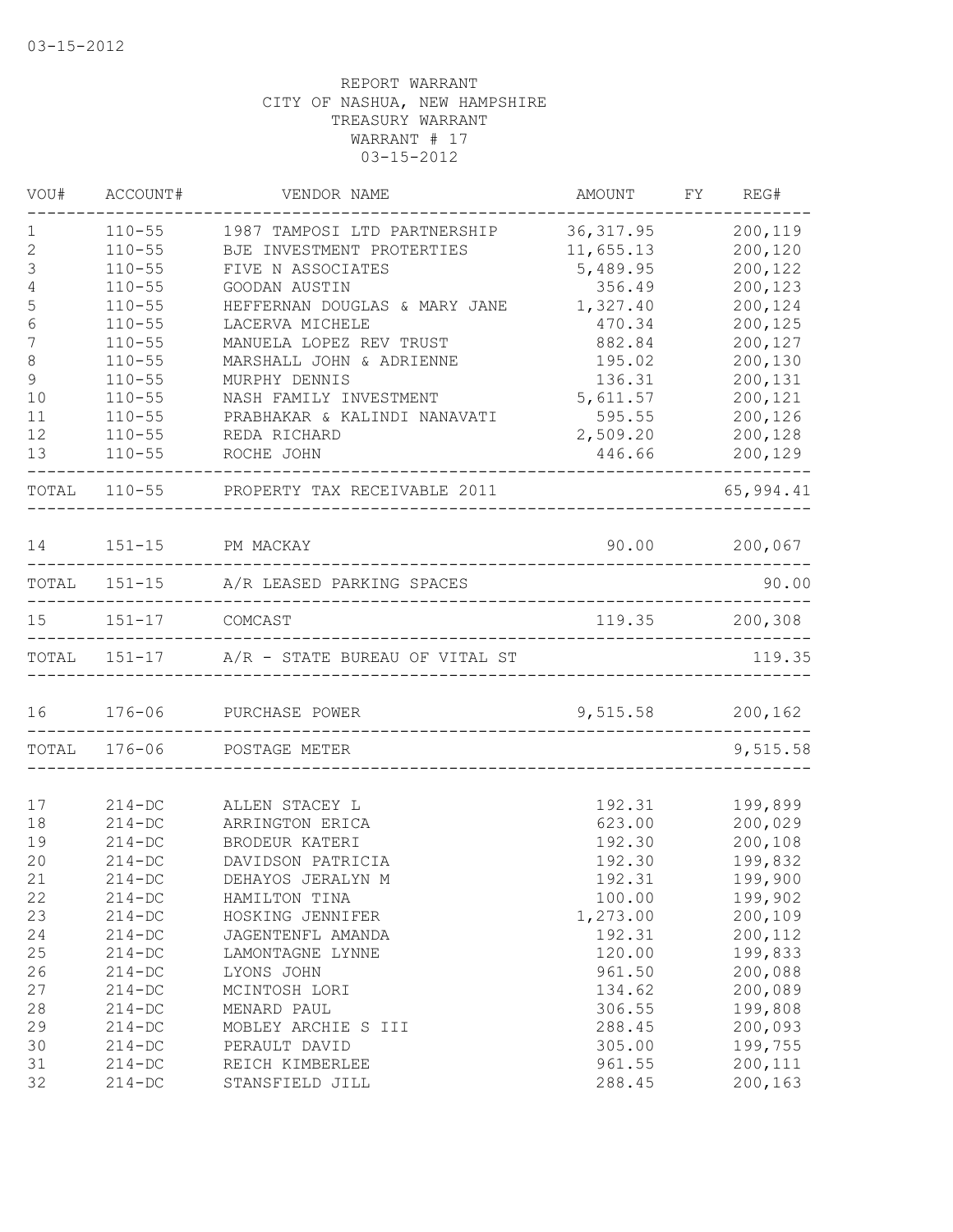| VOU# |            |                                                | AMOUNT        |                |
|------|------------|------------------------------------------------|---------------|----------------|
|      |            | TOTAL 214-DC DEPENDENT CARE DEDUCTION 6,323.65 |               |                |
| 33   | $255 - 00$ | STATE OF NH-MV                                 | 18,167.26     | 12,442         |
| 34   | $255 - 00$ | STATE OF NH-MV                                 | 21,949.97     | 12,444         |
| 35   | $255 - 00$ | STATE OF NH-MV                                 | 21,565.35     | 12,449         |
| 36   | $255 - 00$ | STATE OF NH-MV                                 | 14,851.21     | 12,450         |
| 37   | $255 - 00$ | STATE OF NH-MV                                 | 13,512.93     | 12,451         |
| 38   | $255 - 00$ | STATE OF NH-MV                                 | 13, 277.39    | 12,455         |
| 39   | $255 - 00$ | STATE OF NH-MV                                 | 16,860.47     | 12,456         |
| 40   | $255 - 00$ | STATE OF NH-MV                                 | 15,720.38     | 12,457         |
| 41   | $255 - 00$ | STATE OF NH-MV                                 | 12,964.62     | 12,459         |
| 42   | $255 - 00$ | STATE OF NH-MV                                 | 13,062.25     | 12,460         |
| 43   | $255 - 00$ | STATE OF NH-MV                                 | 16,235.26     | 12,462         |
|      |            | TOTAL 255-00 STATE MVR                         |               | 178,167.09     |
|      |            | 44 255-05 STATE OF NH                          | 19.25 200,325 |                |
|      |            | TOTAL 255-05 STATE OF NH-FBI FINGERPRNT FEE    |               | 19.25          |
|      |            |                                                |               |                |
| 45   | $291 - 18$ | ANCTIL LEON                                    |               | 467.06 200,171 |
| 46   | $291 - 18$ | ANDERSON SCOTT                                 | 184.34        | 200,172        |
| 47   | $291 - 18$ | ATKINSON PAULINE                               | 46.62         | 200,173        |
| 48   | $291 - 18$ | BEAVER KAREN                                   | 89.35         | 200,174        |
| 49   | $291 - 18$ | BENDER CAROLYN                                 | 134.47        | 200,175        |
| 50   | $291 - 18$ | BIAGINI FRANCES F                              | 509.93        | 200,165        |
| 51   | $291 - 18$ | BOGGIS RACHEL                                  | 173.37        | 200,176        |
| 52   | $291 - 18$ | BUKUNT JEFFREY                                 | 50.25         | 200,177        |
| 53   | $291 - 18$ | CLEAVES ALLYSON                                | 194.15        | 200,178        |
| 54   | $291 - 18$ | CONVERSE KERRY                                 | 16.75         | 200,179        |
| 55   | $291 - 18$ | DERDERIAN COLLEEN                              | 146.64        | 200,164        |
| 56   | $291 - 18$ | DOWD MICHAEL                                   | 423.82        | 200,199        |
| 57   | $291 - 18$ | DUNIGAN JESS                                   | 705.91        | 200,180        |
| 58   | $291 - 18$ | FALK LOGAN                                     | 90.58         | 200,202        |
| 59   | $291 - 18$ | FARRELL WILLIAM                                | 591.76        | 200,181        |
| 60   | $291 - 18$ | FAUTEUX LISA                                   | 78.84         | 200,182        |
| 61   | $291 - 18$ | FINNERTY THOMAS                                | 480.50        | 200,196        |
| 62   | $291 - 18$ | FOLEY CAROL                                    | 149.86        | 200,183        |
| 63   | $291 - 18$ | FORD CYNTHIA                                   | 83.72         | 200,184        |
| 64   | $291 - 18$ | FRENCH JANE                                    | 510.24        | 200,185        |
| 65   | $291 - 18$ | GOUPIL TIFFANY                                 | 262.55        | 200,186        |
| 66   | $291 - 18$ | HARDING LAURENCE                               | 312.34        | 200,187        |
| 67   | $291 - 18$ | HAYNES DAVID                                   | 99.71         | 200,188        |
| 68   | $291 - 18$ | JOHNSON PETER                                  | 46.17         | 200,190        |
| 69   | $291 - 18$ | JORDAN EILEEN                                  | 77.37         | 200,191        |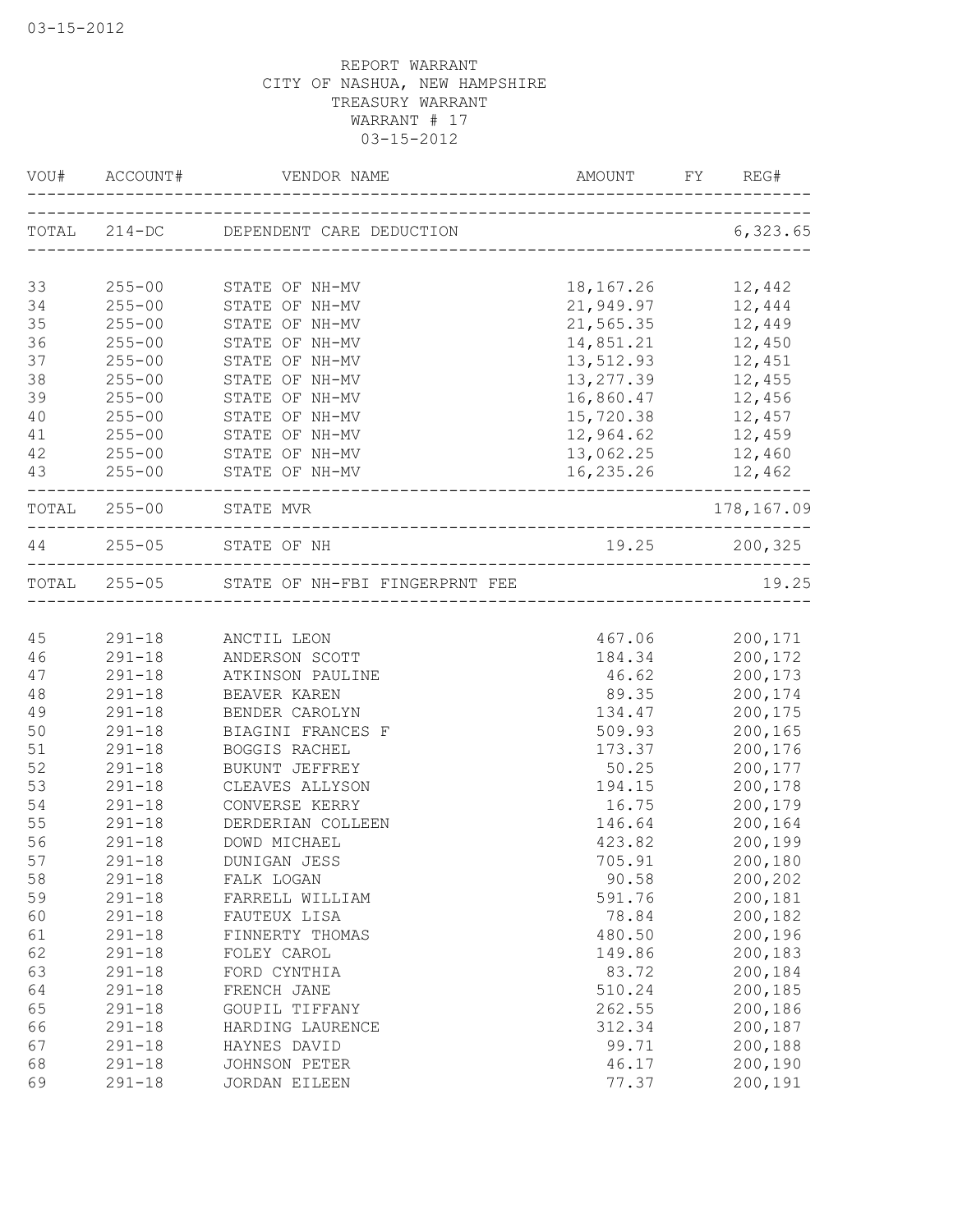| ACCOUNT#     | VENDOR NAME           | AMOUNT              | REG#<br>FY |
|--------------|-----------------------|---------------------|------------|
| $291 - 18$   | JULIANO BETH          | 109.19              | 200,189    |
| $291 - 18$   | LAVOIE LEONARD        | 409.18              | 200,192    |
| $291 - 18$   | LENTZ REBECCA         | 173.37              | 200,193    |
| $291 - 18$   | LEVESQUE DYANN        | 76.66               | 200,194    |
| $291 - 18$   | LOZEAU DONNALEE       | 47.17               | 200,195    |
| $291 - 18$   | LUSTICK DAKOTA        | 121.75              | 200,197    |
| $291 - 18$   | MANSFIELD WILLIAM     | 47.17               | 200,198    |
| $291 - 18$   | MCLAUGHLIN ROSEANNE   | 92.57               | 200,200    |
| $291 - 18$   | ORRICO TIMOTHY        | 729.44              | 200,201    |
| $291 - 18$   | PEEK HEIDI            | 71.48               | 200,203    |
| $291 - 18$   | PETRAIN LINDA         | 131.20              | 200,204    |
| $291 - 18$   | SAMMARCO CAROL        | 4,438.20            | 200,205    |
| $291 - 18$   | SANDERS RENEE         | 173.37              | 200,166    |
| $291 - 18$   | STOREY JOAN           | 173.37              | 200,167    |
| $291 - 18$   | SWEKLO-BRADLEY STACEY | 184.34              | 200,168    |
| $291 - 18$   | VERNON PAULA          | 173.37              | 200,169    |
| $291 - 18$   | VILLAMAINO CANDACE    | 173.37              | 200,170    |
| TOTAL 291-18 |                       |                     | 13,251.50  |
|              |                       | PAYROLL CONTINGENCY |            |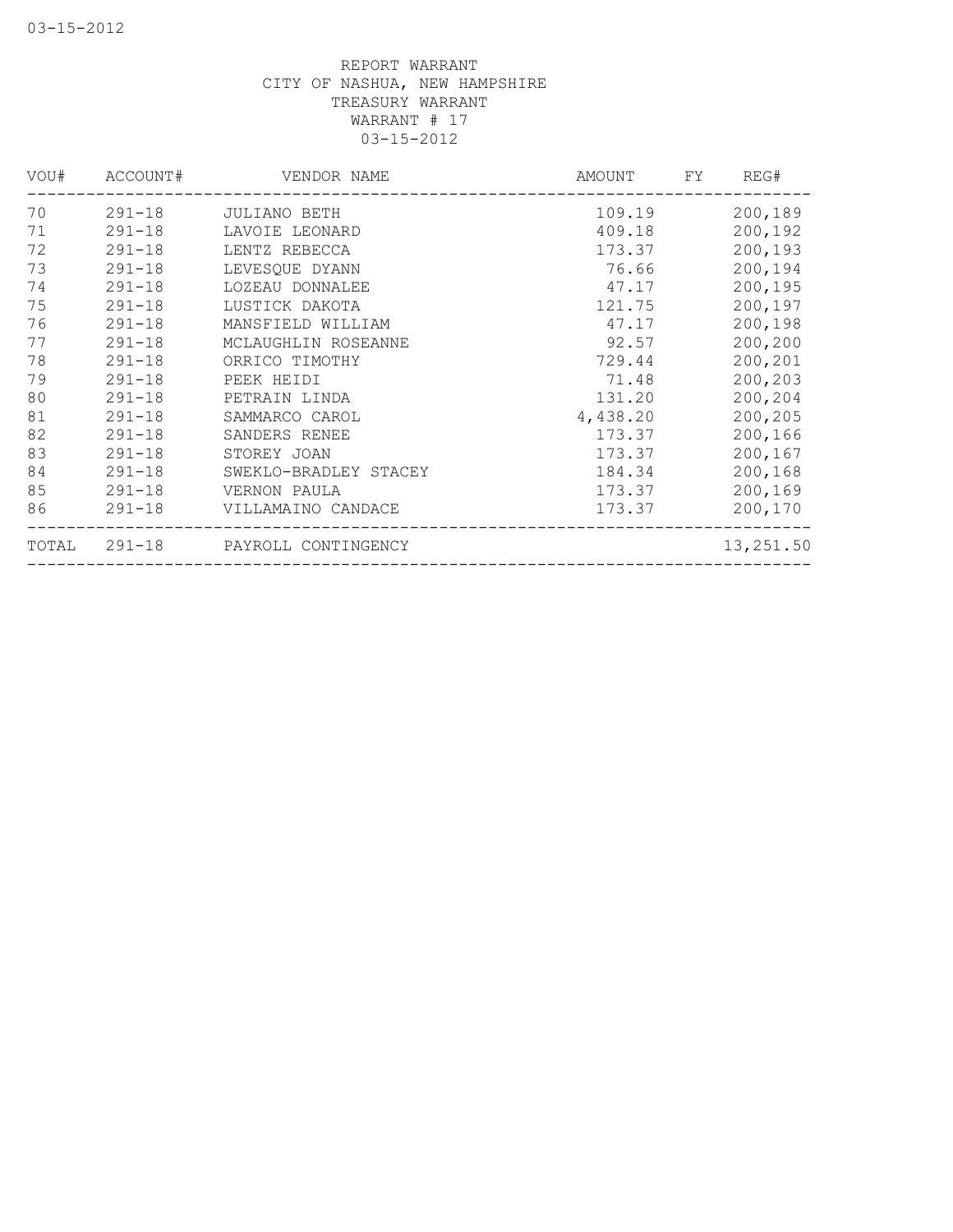| VOU#  | ACCOUNT#  | VENDOR NAME                    | AMOUNT      | FY | REG#     |
|-------|-----------|--------------------------------|-------------|----|----------|
| 87    | 305-31050 | NEXTEL COMMUNICATIONS          | 20.57       |    | 200,284  |
| 88    | 305-34015 | METROMEDIA ENERGY INC          | 42.51       |    | 200,324  |
| 89    | 305-42010 | AARDVARK THE DEAN OF CLEAN/KEV | 180.00      |    | 200,070  |
| 90    | 305-59286 | COLLINS JOHN                   | 150.00      |    | 199,836  |
| 91    | 305-59286 | JEYNES MIKE                    | 575.00      |    | 199,908  |
| 92    | 305-59286 | KING TOM                       | 100.00      |    | 199,890  |
| 93    | 305-59286 | MCLEAN JIM                     | 312.50      |    | 199,813  |
| 94    | 305-59286 | O'NEIL TIM                     | 312.50      |    | 199,816  |
| 95    | 305-59286 | RICHER RYAN                    | 50.00       |    | 200,103  |
| 96    | 305-59286 | WALLENT FRANK J                | 150.00      |    | 199,722  |
| 97    | 305-96900 | BARBIZON LIGHT OF NEW ENGLAND  | 110.25      |    | 200,066  |
| TOTAL | 305       | SRF - CIVIC & COMM ACTIVITIES  |             |    | 2,003.33 |
|       |           |                                |             |    |          |
| 98    | 308-31050 | NEXTEL COMMUNICATIONS          | 33.86       |    | 200,284  |
| 99    | 308-59400 | NORTHEAST DELTA                | 6,753.84    |    | 12,453   |
| 99    | 308-59402 | NORTHEAST DELTA                | 3,935.46    |    | 12,453   |
| 100   | 308-83010 | ANTHEM BLUE CROSS BLUE SHIELD  | 60,866.93   |    | 12,438   |
| 101   | 308-83010 | ANTHEM BLUE CROSS BLUE SHIELD  | 37,410.68   |    | 12,452   |
| 102   | 308-83012 | ANTHEM BLUE CROSS BLUE SHIELD  | 323, 117.67 |    | 12,438   |
| 103   | 308-83012 | ANTHEM BLUE CROSS BLUE SHIELD  | 217,933.02  |    | 12,452   |
| 104   | 308-83013 | ANTHEM BLUE CROSS BLUE SHIELD  | 198,511.64  |    | 12,438   |
| 105   | 308-83013 | ANTHEM BLUE CROSS BLUE SHIELD  | 219,386.35  |    | 12,452   |
| 106   | 308-83016 | CARON ROBERT                   | 138.72      |    | 199,944  |
| 107   | 308-83016 | HARVARD PILGRIM HEALTH CARE    | 41,409.81   |    | 12,439   |
| 108   | 308-83016 | HARVARD PILGRIM HEALTH CARE    | 72,801.76   |    | 12,454   |
| 109   | 308-83017 | HARVARD PILGRIM HEALTH CARE    | 67, 155.15  |    | 12,439   |
| 110   | 308-83017 | HARVARD PILGRIM HEALTH CARE    | 54,429.80   |    | 12,454   |
| 111   | 308-83018 | ANTHEM BLUE CROSS BLUE SHIELD  | 34,180.90   |    | 12,438   |
| 112   | 308-83018 | ANTHEM BLUE CROSS BLUE SHIELD  | 29,469.60   |    | 12,452   |
| 113   | 308-83018 | GAGNON RICHARD                 | 375.56      |    | 199,845  |
| 114   | 308-83019 | ANTHEM BLUE CROSS BLUE SHIELD  | 59, 513.57  |    | 12,438   |
| 115   | 308-83019 | ANTHEM BLUE CROSS BLUE SHIELD  | 28,776.41   |    | 12,452   |
| 116   | 308-83020 | NORTHEAST DELTA                | 14,169.99   |    | 12,441   |
| 117   | 308-83020 | NORTHEAST DELTA                | 14,902.50   |    | 12,453   |
| 118   | 308-83020 | RAFFERTY JOHN                  | 530.72      |    | 199,675  |
| 119   | 308-83021 | NORTHEAST DELTA                | 8,809.36    |    | 12,441   |
| 120   | 308-83021 | NORTHEAST DELTA                | 5,834.00    |    | 12,453   |
| 120   | 308-83022 | NORTHEAST DELTA                | 159,035.98  |    | 12,453   |
| 121   | 308-83023 | BONANNO CHERYL                 | 102.00      |    | 200,207  |
| 122   | 308-83026 | NORTHERN NEW ENGLAND BENEFIT T | 66,842.30   |    | 12,448   |
| 123   | 308-83051 | ELLIOT HOSPITAL                | 393.03      |    | 199,843  |
| 124   | 308-83053 | ANESTHESIA CARE GROUP PC       | 3,407.00    |    | 199,672  |
| 125   | 308-83053 | ASSOCIATED RADIOLOGISTS PA     | 26.00       |    | 199,837  |
|       | 308-83053 |                                |             |    |          |
| 126   | 308-83053 | DARTMOUTH-HITCHCOCK CLINIC     | 160.00      |    | 199,867  |
| 127   |           | ELLIOT HOSPITAL                | 3, 145. 17  |    | 199,843  |
| 128   | 308-83053 | FOUR SEASONS ORTHOPAEDIC CTR P | 310.00      |    | 199,858  |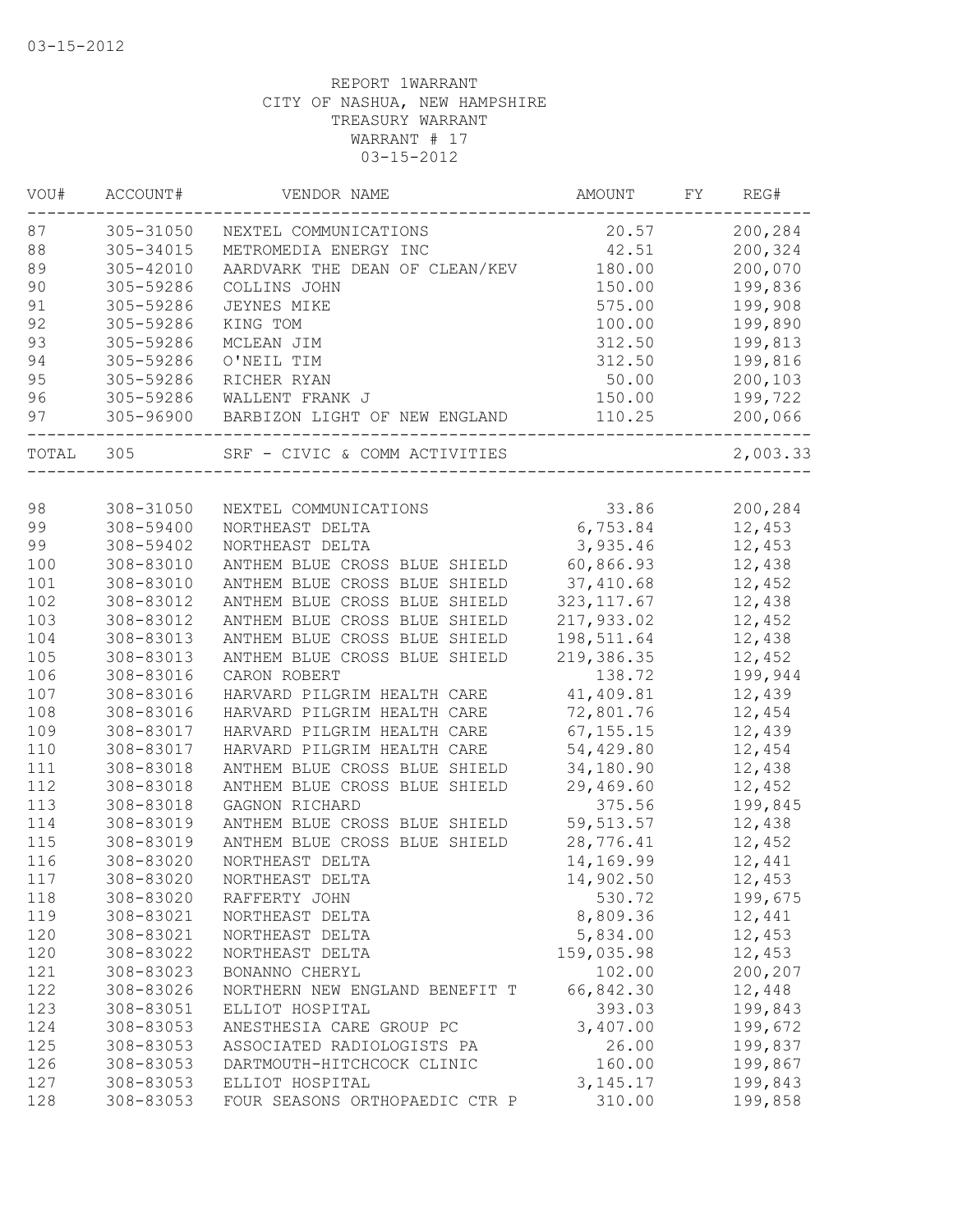| VOU#  | ACCOUNT#            | VENDOR NAME                                                               | <b>AMOUNT</b> | FY | REG#         |
|-------|---------------------|---------------------------------------------------------------------------|---------------|----|--------------|
| 129   | 308-83053           | MERIDIAN RESOURCE COMPANY                                                 | 1,566.26      |    | 199,793      |
| 130   | 308-83053           | MERRIMACK VALLEY PT LLC                                                   | 567.00        |    | 199,735      |
| 131   | 308-83053           | NASHUA EYE ASSOCIATES PA<br>W/C                                           | 260.00        |    | 199,847      |
| 132   | 308-83053           | NEB RADIOLOGY PC<br>W/C                                                   | 54.00         |    | 199,855      |
| 133   | 308-83053           | NEW ENGLAND BAPTIST HOSPITAL                                              | 429.00        |    | 199,752      |
| 134   | 308-83053           | OHAEGBULAM CHIMA O MD PC                                                  | 180.00        |    | 200,114      |
| 135   | 308-83053           | OPT-ORTHOPEDIC PHYSICAL THERAP                                            | 185.00        |    | 199,708      |
| 136   | 308-83053           | PHILLIP P FICHERA MD                                                      | 140.00        |    | 199,876      |
| 137   | 308-83053           | SJ PHYSICIAN SERVICES                                                     | 115.00        |    | 199,670      |
| 138   | 308-83053           | SO NH REGIONAL MEDICAL CENTER                                             | 727.65        |    | 199,838      |
| 139   | 308-83053           | STONERIVER PHARMACY SOLUTIONS                                             | 1,881.65      |    | 199,854      |
| 140   | 308-83054           | APPLE NASHUA LLC                                                          | 1,885.00      |    | 199,711      |
| 141   | 308-83054           | BEALS DOUGLAS E                                                           | 194.40        |    | 200,063      |
| 142   | 308-83054           | ELLIOT HOSPITAL                                                           | 2,563.48      |    | 199,843      |
| 143   | 308-83054           | FOUR SEASONS ORTHOPAEDIC CTR P                                            | 155.00        |    | 199,858      |
| 144   | 308-83054           | NEW ENGLAND BAPTIST MEDICAL AS                                            | 355.40        |    | 200,072      |
| 145   | 308-83054           | OCCUPATIONAL HEALTH CTRS SOUTH                                            | 333.44        |    | 199,775      |
| 146   | 308-83054           | SJ PHYSICIAN SERVICES                                                     | 115.00        |    | 199,670      |
| 147   | 308-83054           | STONERIVER PHARMACY SOLUTIONS                                             | 26.11         |    | 199,854      |
| 148   | 308-83054           | WALGREEN CO                                                               | 349.91        |    | 199,846      |
| 149   | 308-83055           | CLAIMS VERIFICATION INC                                                   | 2,266.00      |    | 199,689      |
| 150   | 308-83055           | DEVINE MILLIMET & BRANCH PA                                               | 72.10         |    | 199,842      |
| 151   | 308-83055           | FOUR SEASONS ORTHOPEDIC                                                   | 500.00        |    | 200,095      |
| 152   | 308-83063           | GATE CITY FENCE CO INC<br>W/C                                             | 575.00        |    | 199,840      |
| 153   | 308-83063           | M E O'BRIEN & SONS INC                                                    | 1,789.00      |    | 200,068      |
| 154   | 308-83070           | TREASURER STATE OF NH                                                     | 550.00        |    | 200,360      |
| 155   | 308-91005           | DUGAS ROSS                                                                | 78.81         |    | 200,208      |
| 156   | 308-91005           | HILL BARBARA                                                              | 38.85         |    | 200,209      |
| 157   | 308-91005           | LIBERTY WENDY                                                             | 26.64         |    | 200,206      |
| 158   | 308-94005           | SHCNNE                                                                    | 500.00        |    | 200,335      |
| TOTAL | 308                 | SRF - INSURANCE                                                           |               |    | 1,752,348.48 |
|       |                     |                                                                           |               |    |              |
|       |                     | 235,302 3092-49075 COSTA FRUIT & PRODUCE CO INC<br>MANSFIELD PAPER CO INC | 85.26         |    | 200,076      |
|       | 235,303 3092-49075  |                                                                           | 20.26         |    | 200,037      |
|       |                     | 235,304 3092-49085 M SAUNDERS INC                                         | 3,032.85      |    | 199,964      |
| TOTAL | 309                 | FY12 FRESH FRUIT & VEG GRANT                                              |               |    | 3,138.37     |
|       | 235,305 3097-43005  |                                                                           |               |    |              |
|       | 235,306 3097-44005  | UNITED PARCEL SERVICE                                                     | 19.68         |    | 199,905      |
|       | 235, 307 3097-49075 | ACE PRINTING COMPANY                                                      | 455.00        |    | 199,856      |
|       |                     | MANSFIELD PAPER CO INC                                                    | 3,696.24      |    | 200,037      |
|       | 235,308 3097-49085  | BOSTON PIE INC                                                            | 1,982.45      |    | 200,043      |
|       | 235,309 3097-49085  | COCA-COLA BOTTLING COMPANY                                                | 2,426.00      |    | 199,928      |
|       | 235,310 3097-49085  | COSTA FRUIT & PRODUCE CO INC                                              | 23,679.63     |    | 200,076      |
|       |                     | 235, 311 3097-49085 FANTINI BAKING CO., INC.                              | 1,935.21      |    | 199,982      |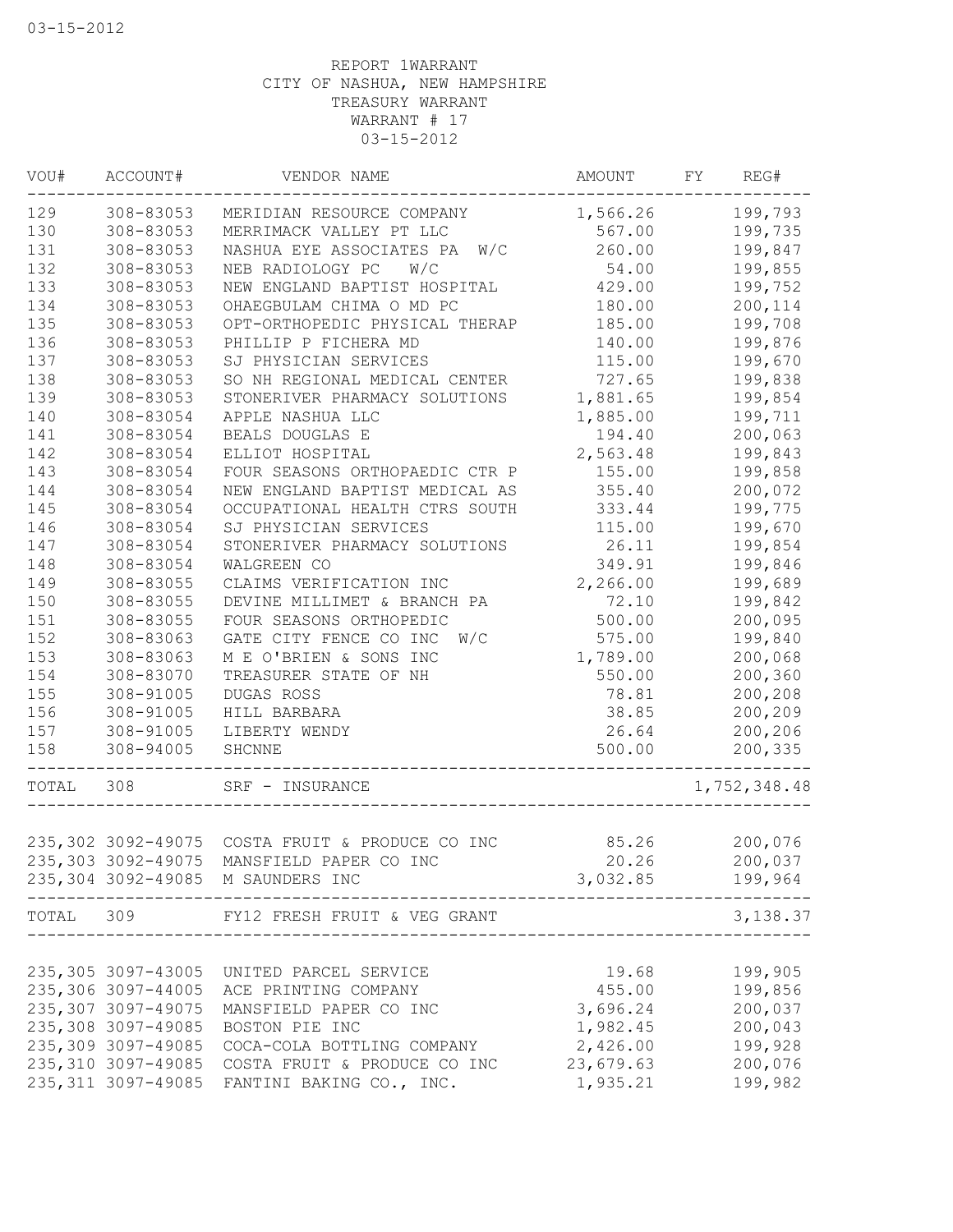|           | VOU# ACCOUNT#                              | VENDOR NAME                                                 | AMOUNT           | FY | REG#                      |
|-----------|--------------------------------------------|-------------------------------------------------------------|------------------|----|---------------------------|
|           | 235, 312 3097-49085                        | GARELICK FARMS LLC                                          | 17,354.90        |    | 199,830                   |
|           | 235, 313 3097-49085                        | GREAT STATE BEVERAGES INC                                   | 359.84           |    | 199,956                   |
|           | 235, 314 3097-49085                        | M SAUNDERS INC                                              | 6,288.54         |    | 199,964                   |
|           | 235, 315 3097-49085                        | NEW ENGLAND ICE CREAM CORP                                  | 1,588.41         |    | 199,978                   |
|           | 235, 316 3097-49085                        | NUTRITION PLUS VENDING                                      | 457.89           |    | 200,139                   |
|           | 235, 317 3097-49085<br>235, 318 3097-49085 | ORIGINAL CRISPY PIZZA CRUST CO                              | 3,508.97         |    | 199,795                   |
|           | 235, 319 3097-64335                        | OTIS SPUNKMEYER INC<br>NORTHEAST FOOD SVC EQUIPMENT &       | 337.77<br>156.16 |    | 199,922<br>199,698        |
|           | 235, 320 3097-74092                        | AFFILIATED HVAC SERVICES LLC                                | 522.90           |    | 199,942                   |
|           | 235, 321 3097-74092                        | CASCO                                                       | 965.02           |    | 199,681                   |
|           | 235, 322 3097-91005                        | AXNE EVA                                                    | 68.13            |    | 199,950                   |
|           | 235, 323 3097-91005                        | KIMBELL JEANETTE                                            | 95.60            |    | 199,930                   |
|           | 235, 324 3097-94005                        | SNA LOCKBOX - CERTIFICATION                                 | 50.00            |    | 200,382                   |
| TOTAL 309 |                                            | SRF - FOOD SERVICES<br>------------------                   |                  |    | ----<br>65,948.34         |
|           |                                            |                                                             |                  |    |                           |
|           | 235,325 3117-78007 BEST FORD               | 235,326 3117-78007 MACMULKIN CHEVROLET INC                  | 422.10           |    | 124.36 199,680<br>200,026 |
|           |                                            |                                                             |                  |    |                           |
| TOTAL 311 |                                            | DRIVER'S EDUCATION                                          |                  |    | 546.46                    |
| 159       | 312-43005                                  | PRINTGRAPHICS OF MAINE                                      | 800.00           |    | 12,461                    |
| 160       | 312-59100                                  | CINTAS DOCUMENT MANAGEMENT                                  | 35.00            |    | 199,987                   |
| 161       | 312-59182                                  | SYSTEMS EAST INC                                            | 300.00           |    | 200,075                   |
| 162       | 312-91015                                  | HOULE LINDA                                                 | 45.07            |    | 200,107                   |
| 163       | 312-91015                                  | NAPLES NANCY                                                | 45.07            |    | 199,851                   |
| TOTAL     | 312                                        | SRF - FINANCIAL SERVICES                                    |                  |    | -----<br>1,225.14         |
|           |                                            | 235, 327 3122-49075 WALMART COMMUNITY                       | 345.38           |    | 199,896                   |
| TOTAL     | 312                                        | ADULT ED/CONTINUING ED                                      |                  |    | 345.38                    |
|           |                                            | 164 320-59100 JAN-PRO CLEANING SYSTEMS NORTH 100.00 200,058 |                  |    |                           |
|           |                                            |                                                             |                  |    |                           |
|           |                                            | TOTAL 320 SRF - HUNT BUILDING                               |                  |    | 100.00                    |
|           | 235, 328 3262-91040 COTE MARIE             |                                                             | 622.23           |    | 199,949                   |
| TOTAL 326 |                                            | NH ALTERNATE ASSESS COACH                                   |                  |    | 622.23                    |
| 165       |                                            | 331-01500 LAW WAREHOUSE INC                                 | 416.67           |    | 199,764                   |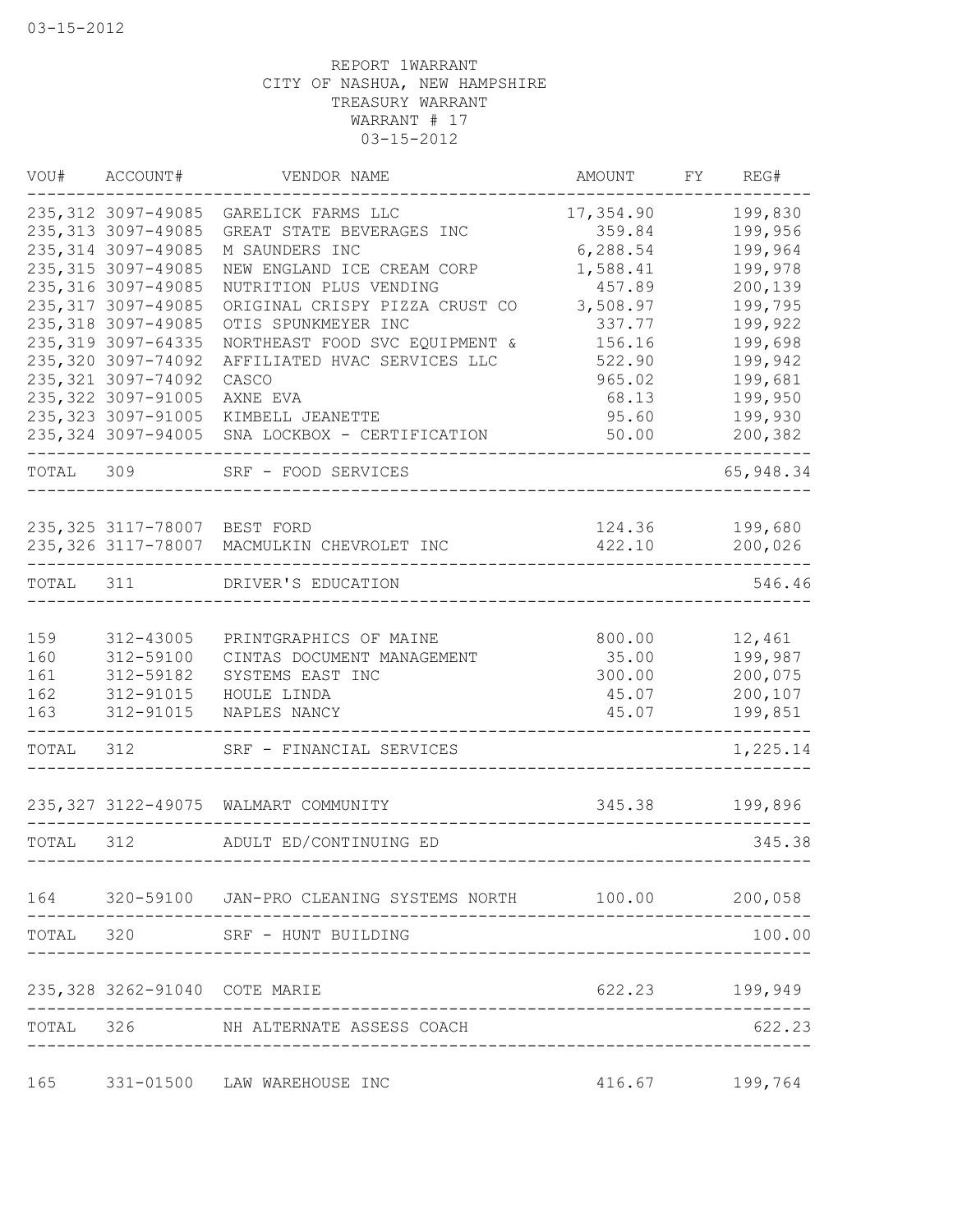| VOU#       | ACCOUNT#               | VENDOR NAME                                              | AMOUNT             | FY | REG#                  |
|------------|------------------------|----------------------------------------------------------|--------------------|----|-----------------------|
| 166        | 331-01500              | LITCHFIELD VANTAGE LLC                                   | 1,583.33           |    | 200,212               |
| 167        | 331-01500              | PUBLIC SERVICE OF NEW HAMPSHIR                           | 208.55             |    | 200,281               |
| 168        | 331-01662              | THE YOUTH COUNCIL                                        | 2,100.00           |    | 199,687               |
| 169        | 331-64030<br>331-94005 | EASTERN MOUNTAIN SPORTS INC                              | 1,979.90<br>175.00 |    | 199,815<br>200,211    |
| 170<br>171 | 331-94005              | ALLARD CRAIG<br>CITIZENS BANK                            | 4,162.72           |    | 12,440                |
| 172        | 331-94005              | MACGREGOR CHARLES                                        | 175.00             |    | 200,210               |
| 173        | 331-94005              | NICHOLS PHILLIP                                          | 290.00             |    | 200,213               |
| TOTAL 331  |                        | SRF - POLICE DEPARTMENT                                  |                    |    | --------<br>11,091.17 |
| 174        |                        | 332-64192 INDUSTRIAL PROTECTION SERVICES 174.72          |                    |    | 199,712               |
| TOTAL      | 332                    | SRF - FIRE DEPARTMENT                                    |                    |    | 174.72                |
|            |                        | 235,329 3372-64045 APPLE COMPUTER INC                    | 1,661.36           |    | 199,947               |
| TOTAL      | 337                    | TITLE I SINI LEDGE STREET                                |                    |    | 1,661.36              |
|            |                        |                                                          |                    |    |                       |
| 175        | 341-01963              | SOUTHERN NH HIV/AIDS TASK FORC                           | 9,665.00           |    | 199,818               |
| 175        | 341-01969              | SOUTHERN NH HIV/AIDS TASK FORC                           | 676.00             |    | 199,818               |
| 176        | 341-31045              | NEXTEL COMMUNICATIONS                                    | 63.73              |    | 200,284               |
| 176        | 341-31050              | NEXTEL COMMUNICATIONS                                    | 79.98              |    | 200,284               |
| 177        | 341-91025              | PETTY CASH                                               | 91.63              |    | 200,215               |
| 178<br>179 | 341-91030<br>341-91030 | CITIZENS BANK<br><b>CSTE</b>                             | 222.30<br>395.00   |    | 12,440<br>200,342     |
| 180        | 341-94014              | SHAW'S / OSCO PHARMACY #7513                             | 40.28              |    | 200,214               |
| TOTAL      | 341                    | SRF - COMMUNITY SERVICES                                 |                    |    | 11,233.92             |
|            |                        | ________________                                         |                    |    |                       |
| 181        | 342-01945              | JACK'S PIZZA                                             | 18.00              |    | 199,868               |
| 182        | 342-41015              | STAPLES ADVANTAGE                                        | 48.90              |    | 199,894               |
| 183        | 342-59133              | STERICYCLE INC                                           | 51.16              |    | 199,667               |
| 184        | 342-91025              | CARON CHRISTINE                                          | 80.79              |    | 199,772               |
| 185        | 342-91025              | PETTY CASH                                               | 16.65              |    | 200,217               |
| 186<br>187 |                        | 342-91025 WENDT BETTY<br>342-98037 STATE OF NH TREASURER | 7.77<br>250.00     |    | 200,216<br>199,664    |
| TOTAL 342  |                        | SRF - COMMUNITY HEALTH                                   |                    |    | 473.27                |
|            |                        |                                                          |                    |    |                       |
|            |                        | 235,330 3440-49075 AC MOORE INC                          | 26.07              |    | 199,955               |
|            | 235, 331 3440-49075    | COGSWELL CATHERINE                                       | 66.69              |    | 199,952               |
|            | 235, 332 3440-49075    | CROWELL LINDA                                            | 50.03              |    | 199,972               |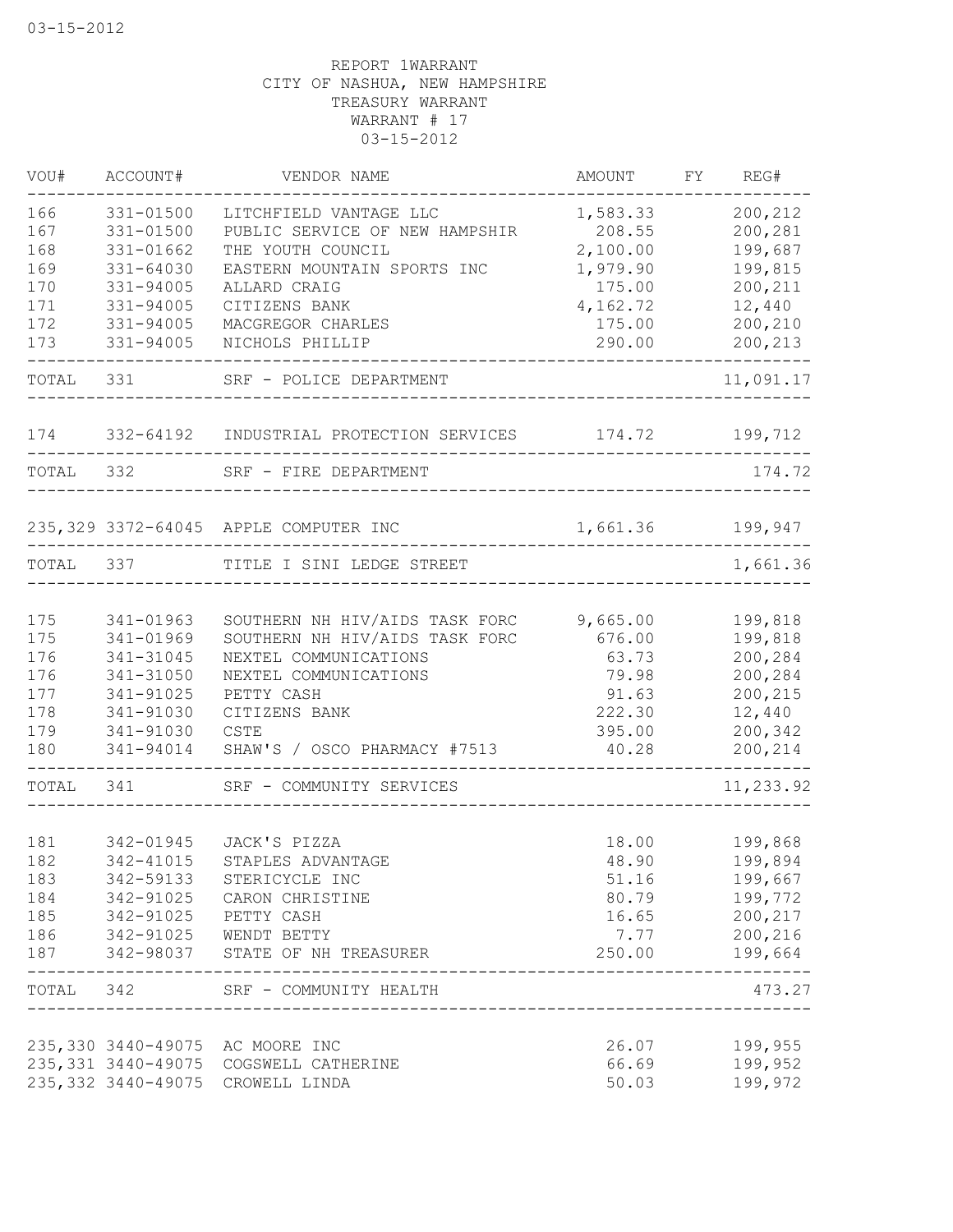|       | VOU# ACCOUNT#       | VENDOR NAME                            | AMOUNT           | FY | REG#       |
|-------|---------------------|----------------------------------------|------------------|----|------------|
|       | 235, 333 3440-49075 | GARELICK FARMS LLC                     | 148.80           |    | 199,830    |
|       | 235, 333 3440-49075 | GARELICK FARMS LLC                     | 182.18           |    | 199,831    |
|       | 235, 334 3440-49075 | MARKET BASKET                          | 137.46           |    | 199,791    |
|       | 235, 335 3440-49075 | NEW ENGLAND ICE CREAM CORP             | 975.30           |    | 199,978    |
|       | 235, 336 3440-49075 | SPOTTISWOOD LAURA                      | 16.44            |    | 200,022    |
|       | 235, 337 3440-53103 | STATE OF NH CRIMINAL RECORDS           | 51.50            |    | 200,218    |
|       | 235,338 3440-55020  | FIRST STUDENT INC                      | 1,530.40         |    | 199,939    |
|       |                     | TOTAL 344 AFTER SCHOOL PROGRAM         |                  |    | 3,184.87   |
|       |                     |                                        |                  |    |            |
|       | 235, 339 3462-49075 | AC MOORE INC                           | 140.74           |    | 199,955    |
|       | 235, 340 3462-49075 | CONWAY ARENA                           | 270.00           |    | 199,971    |
|       | 235, 341 3462-49075 | GARELICK FARMS LLC                     | 102.83           |    | 199,831    |
|       | 235, 342 3462-49075 | GRAY TRACY                             | 51.00            |    | 200,145    |
|       | 235, 343 3462-49075 | MARKET BASKET                          | 223.26           |    | 199,791    |
|       | 235, 344 3462-49075 | NEW ENGLAND ICE CREAM CORP             | 162.55           |    | 199,978    |
|       | 235, 345 3462-49075 | WALMART COMMUNITY                      | 34.80            |    | 199,896    |
|       | 235, 346 3462-49075 | WB MASON COMPANY INC                   | 145.15           |    | 199,697    |
|       | 235, 347 3462-55020 | FIRST STUDENT INC                      | 2,233.20         |    | 199,939    |
|       |                     | TOTAL 346 TITLE IV 21ST CENTURY MIDDLE |                  |    | 3,363.53   |
|       |                     | 3468-91040 CITIZENS BANK               | 2,351.40 12,440  |    |            |
|       |                     | 3468-91040 CITIZENS BANK               | 7,766.00         |    | 12,447     |
|       |                     | ----------------------                 |                  |    |            |
| TOTAL | 346 34              | SMALLER LEARNING COMMUNITY             |                  |    | 10, 117.40 |
|       |                     |                                        |                  |    |            |
|       | 3471-91040          | 3471-91040 CITIZENS BANK               | 133.40<br>639.90 |    | 12,440     |
|       |                     | CITIZENS BANK                          |                  |    | 12,447     |
| TOTAL | 347                 | CSSR-SECONDARY SCHOOL REDESIGN         |                  |    | 773.30     |
|       |                     |                                        |                  |    |            |
|       | 235, 348 3501-49035 | BARNES & NOBLE INC                     | 486.73           |    | 199,666    |
|       | 3501-91040          | CITIZENS BANK                          | 3,434.64         |    | 12,440     |
|       | 235, 349 3501-91040 | PAROLIN JULIE                          | 109.00           |    | 200,005    |
| TOTAL | 350                 | TITLE IIA QUALITY TEACHERS             |                  |    | 4,030.37   |
| 193   | 352-59020           | STATE OF NEW HAMPSHIRE                 | 2,500.00         |    | 200,304    |
| TOTAL | 352                 | SRF - PARKS AND RECREATION             |                  |    | 2,500.00   |
|       |                     |                                        |                  |    |            |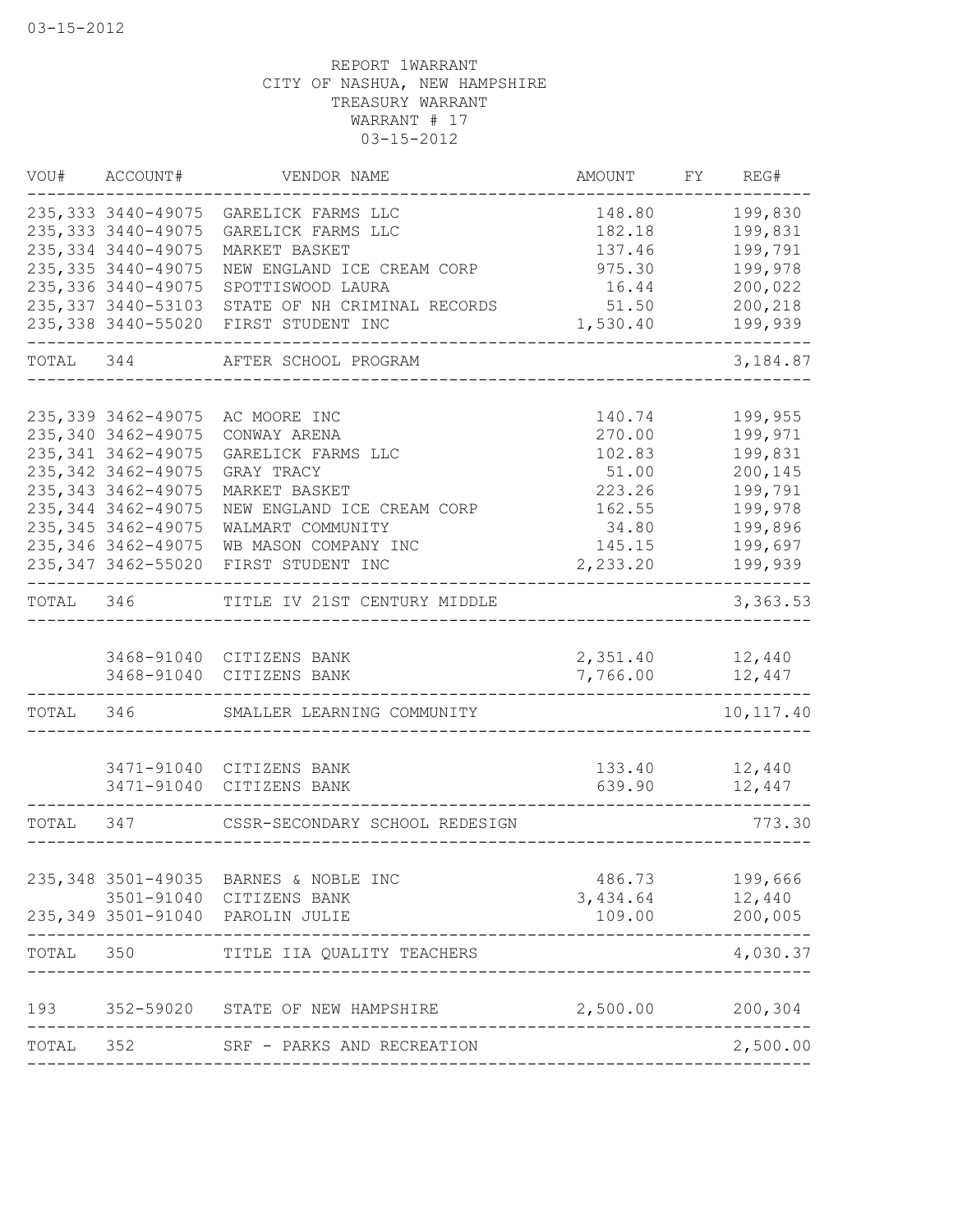| VOU#       | ACCOUNT#                | VENDOR NAME                                 | AMOUNT           | FY | REG#                 |
|------------|-------------------------|---------------------------------------------|------------------|----|----------------------|
| 194        | 373-01310               | D L KING & ASSOCIATES/RETAINAG              | 885.00           |    | 12,446               |
| 195        | 373-53025               | MERRA & KANAKIS PC                          | 550.00           |    | 199,814              |
| 196        | 373-53025               | NORTH STAR DESTINATION STRATEG              | 36,000.00        |    | 200,132              |
| 197        | 373-53075               | CHISHOLM DEBORA A                           | 146.25           |    | 199,762              |
| TOTAL 373  |                         | SRF - ECONOMIC DEVELOPMENT                  |                  |    | 37,581.25            |
|            |                         |                                             |                  |    |                      |
| 198        | 374-07045<br>374-07235  | NATIONAL GRID                               | 900.00           |    | 200,219              |
| 199<br>200 | 374-07235               | HILLSBOROUGH COUNTY TREASURER<br>PETTY CASH | 14.45<br>55.50   |    | 200,048<br>199,665   |
| 201        | 374-07282               |                                             |                  |    | 200,081              |
|            | 374-07340               | COMMUNITY INTEGRATION SERVICES              | 1,327.58         |    | 200,048              |
| 202        |                         | HILLSBOROUGH COUNTY TREASURER               | 59.35            |    |                      |
| 203        | 374-07340               | NCDA REGION 1 SPRING MEETING                | 120.00<br>361.04 |    | 200,338              |
| 204        | 374-08034               | QUIRK GM PARTS DEPOT                        |                  |    | 199,828              |
| TOTAL 374  |                         | SRF - URBAN PROGRAMS                        |                  |    | 2,837.92             |
|            |                         |                                             |                  |    |                      |
|            | 235, 350 3762-31005     | EARTHLINK BUSINESS                          | 5.70             |    | 200,380              |
|            | 3762-31005              | FAIRPOINT COMMUNICATIONS                    | 153.64           |    | 200,328              |
|            | 235, 351 3762-49035     | LEWANDOWSKI RITA                            | 21.98            |    | 200,002              |
|            | 235, 352 3762-49050     | LAKESHORE LEARNING MATERIALS                | 45.89            |    | 199,751              |
|            | 235, 353 3762-49050     | SCHOOL SPECIALTY INC                        | 53.92            |    | 199,927              |
|            | 235, 354 3762-49050     | STAPLES BUSINESS ADVANTAGE                  | 97.99            |    | 199,853              |
|            | 235, 355 3762-49075     | LEWANDOWSKI RITA                            | 37.25            |    | 200,002              |
|            | 235, 356 3762-49075     | REALLY GOOD STUFF INC                       | 153.54           |    | 199,917              |
|            | 235, 357 3762-49075     | SCHOOL SPECIALTY INC                        | 17.44            |    | 199,927              |
|            | 235, 358 3762-53101     | 1 CHOICE TUTORING INC                       | 4,712.50         |    | 200,146              |
|            | 235, 359 3762-53101     | ABACUS IN-HOME TUTORING INC                 | 1,982.50         |    | 200,147              |
|            | 235,360 3762-53101      | ALPHA ACADEMIC SERVICES INC                 | 24,236.00        |    | 200,137              |
|            | 235, 361 3762-53101     | BLUNT STEVE                                 | 200.00           |    | 199,953              |
|            | 235, 362 3762-53101     | OXFORD LEARNING                             | 9,495.00         |    | 200,140              |
|            | 235, 363 3762-53101     | STRAIGHT A ACADEMY                          | 2,520.00         |    | 200,148              |
|            | 3762-94030              | CITIZENS BANK                               | 1,335.60         |    | 12,440               |
|            | 235, 364 3762-94030     | DUNCKLEE LISA                               | 176.33           |    | 199,929              |
|            |                         | 235,365 3762-94030 HYATT TIFFANY            | 152.42           |    | 200,136              |
|            |                         | 235,366 3762-94030 MAYNARD CAITLIN          | 129.24           |    | 200,160              |
|            | 235,367 3762-94030 NHTM | _______________________________             | 170.00           |    | 200,369<br>$- - - -$ |
| TOTAL      | 376                     | TITLE I ESEA                                |                  |    | 45,696.94            |
|            |                         |                                             |                  |    |                      |
| 207        | 378-09061               | AMBI CIRCUIT BOARD ELECTRONICS              | 386.26           |    | 199,822              |
| 208        | 378-09061               | CINTAS #016                                 | 129.45           |    | 200,092              |
| 209        | 378-09061               | NEXTEL COMMUNICATIONS                       | 754.89           |    | 200,284              |
| 210        | 378-09071               | CITY OF NASHUA/TAX COLLECTOR'S              | 137.94           |    | 200,220              |
| 211        | 378-09081               | MAYNARD & LESIEUR INCORPORATED              | 740.00           |    | 200,041              |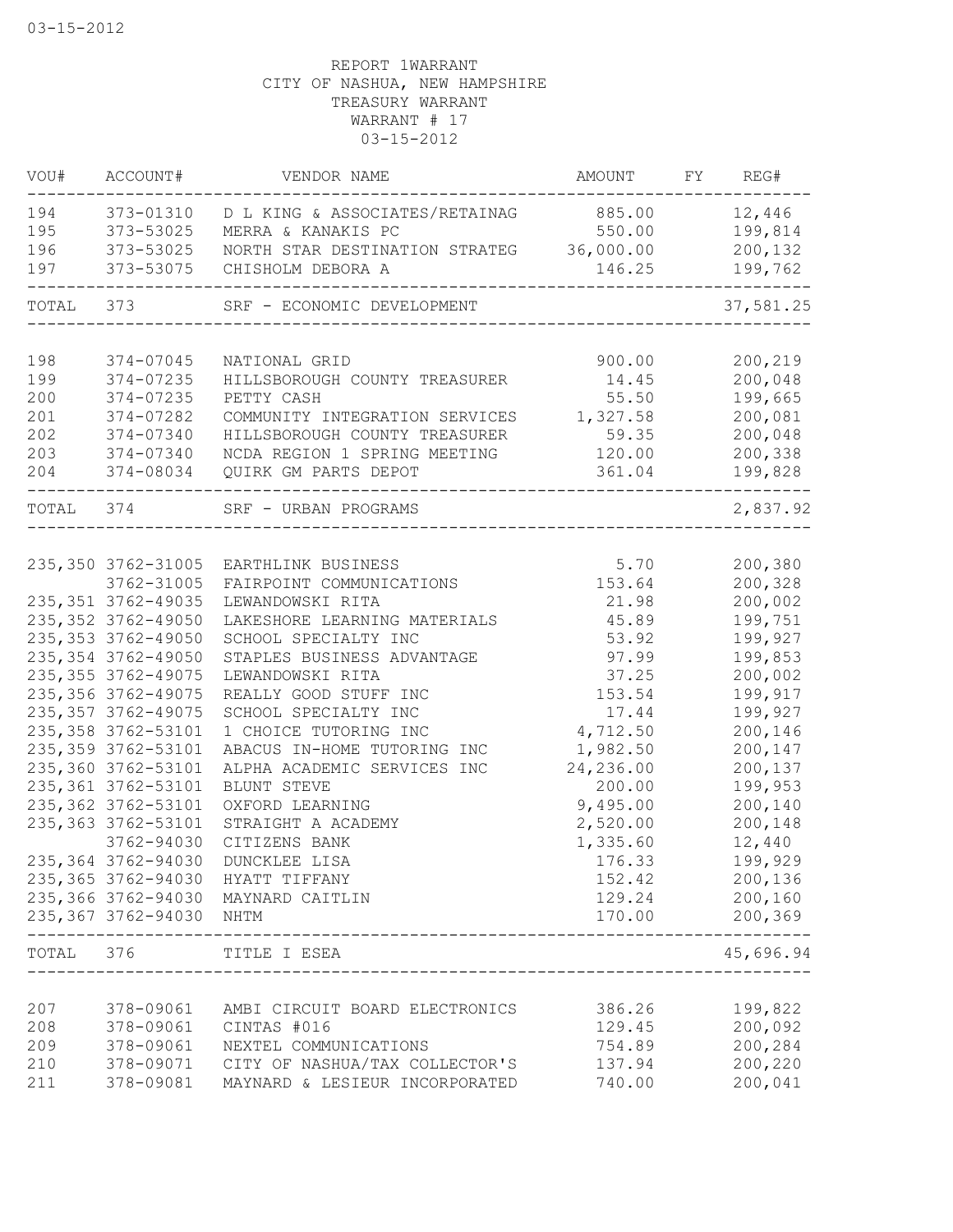| 199,742<br>378-09091<br><b>BALDWIN FILTERS</b><br>167.43<br>378-09091<br>778.44<br>199,870<br>CUMMINS NORTHEAST LLC<br>378-09091<br>18.00<br>199,874<br>DEPENDABLE LOCK SERVICE INC<br>378-09091<br>100.90<br>199,824<br>FASTENAL COMPANY<br>378-09091<br>948.15<br>199,844<br>GILLIG LLC<br>199,716<br>378-09091<br>123.02<br>GRAINGER<br>378-09091<br>247.98<br>200,290<br>HOME DEPOT CREDIT SERVICES<br>378-09091<br>327.06<br>199,859<br>NAPA AUTO PARTS<br>378-09091<br>277.92<br>199,860<br>RYDER FLEET PRODUCTS.COM INC<br>378-09091<br>199,894<br>STAPLES ADVANTAGE<br>119.24<br>222<br>200,324<br>378-09112<br>METROMEDIA ENERGY INC<br>157.29<br>222<br>378-09114<br>214.80<br>200,324<br>METROMEDIA ENERGY INC<br>223<br>378-09114<br>200,317<br>NATIONAL GRID<br>94.57<br>224<br>378-09115<br>1,081.26<br>200,324<br>METROMEDIA ENERGY INC<br>225<br>378-09115<br>200,317<br>NATIONAL GRID<br>331.20<br>226<br>378-09124<br>200,293<br>PENNICHUCK WATER<br>233.11<br>227<br>200,329<br>378-09133<br>FAIRPOINT COMMUNICATIONS<br>270.49<br>228<br>378-09230<br>FIRST TRANSIT INC<br>253, 191.46<br>200,279<br>229<br>378-09241<br>12,440<br>CITIZENS BANK<br>388.40<br>230<br>378-09261<br>BEST OF THE BEST CLEANING & SE<br>335.00<br>200,078<br>231<br>200,290<br>378-09261<br>HOME DEPOT CREDIT SERVICES<br>13.98<br>232<br>48.99<br>200,221<br>378-09261<br>PETTY CASH<br>233<br>378-09261<br>31.50<br>199,829<br>PURE WATERS OF NEW ENGLAND LLC<br>6.60<br>200,221<br>378-09262<br>PETTY CASH<br>TOTAL<br>378<br>261,655.33<br>TRANSPORTATION<br>235,368 3902-53102<br>90.00<br>200,094<br>FOLEY JAMES<br>235,369 3902-53102<br>225.00<br>200,019<br>HASBROUCK TARA L<br>235,370 3902-53102<br>180.00<br>200,153<br>LEDUC JEFFREY<br>235, 371 3902-53102<br>199,809<br>PROULX MARK<br>90.00<br>235, 372 3902-54025<br>1,426.00<br>200,222<br>NASHUA HIGH SCHOOL NORTH<br>235, 373 3902-55035<br>FIRST STUDENT INC<br>199,939<br>150.95<br>390<br>VOC ED SECONDARY PERKINS<br>235,374 3930-49075 BEST BUY BUSINESS ADVANTAGE AC 193.96 200,144<br>TOTAL 393 ARRA IDEA PRESCHOOL<br>193.96<br>200,151<br>235,375 3952-49075 PATTERSON MEDICAL SUPPLY INC<br>95.64<br>199,911<br>235,376 3952-53109<br>2,750.00<br>BOLICK TERESA DBA BOLICK TERES<br>235, 377 3952-53109<br>598.00<br>199,823<br>INTERIM HEALTHCARE OF THE NORT<br>235,378 3952-53109<br>200,024<br>125.00<br>LAVINE HOLLY<br>235, 379 3952-53109 REGENCY NURSING CARE LLC<br>200,149<br>3,024.75 | VOU#  | ACCOUNT# | VENDOR NAME | AMOUNT | FY | REG#     |
|--------------------------------------------------------------------------------------------------------------------------------------------------------------------------------------------------------------------------------------------------------------------------------------------------------------------------------------------------------------------------------------------------------------------------------------------------------------------------------------------------------------------------------------------------------------------------------------------------------------------------------------------------------------------------------------------------------------------------------------------------------------------------------------------------------------------------------------------------------------------------------------------------------------------------------------------------------------------------------------------------------------------------------------------------------------------------------------------------------------------------------------------------------------------------------------------------------------------------------------------------------------------------------------------------------------------------------------------------------------------------------------------------------------------------------------------------------------------------------------------------------------------------------------------------------------------------------------------------------------------------------------------------------------------------------------------------------------------------------------------------------------------------------------------------------------------------------------------------------------------------------------------------------------------------------------------------------------------------------------------------------------------------------------------------------------------------------------------------------------------------------------------------------------------------------------------------------------------------------------------------------------------------------------------------------------------------------------------------------------------------------------------------------------------------------------------------------------------------------|-------|----------|-------------|--------|----|----------|
|                                                                                                                                                                                                                                                                                                                                                                                                                                                                                                                                                                                                                                                                                                                                                                                                                                                                                                                                                                                                                                                                                                                                                                                                                                                                                                                                                                                                                                                                                                                                                                                                                                                                                                                                                                                                                                                                                                                                                                                                                                                                                                                                                                                                                                                                                                                                                                                                                                                                                | 212   |          |             |        |    |          |
|                                                                                                                                                                                                                                                                                                                                                                                                                                                                                                                                                                                                                                                                                                                                                                                                                                                                                                                                                                                                                                                                                                                                                                                                                                                                                                                                                                                                                                                                                                                                                                                                                                                                                                                                                                                                                                                                                                                                                                                                                                                                                                                                                                                                                                                                                                                                                                                                                                                                                | 213   |          |             |        |    |          |
|                                                                                                                                                                                                                                                                                                                                                                                                                                                                                                                                                                                                                                                                                                                                                                                                                                                                                                                                                                                                                                                                                                                                                                                                                                                                                                                                                                                                                                                                                                                                                                                                                                                                                                                                                                                                                                                                                                                                                                                                                                                                                                                                                                                                                                                                                                                                                                                                                                                                                | 214   |          |             |        |    |          |
|                                                                                                                                                                                                                                                                                                                                                                                                                                                                                                                                                                                                                                                                                                                                                                                                                                                                                                                                                                                                                                                                                                                                                                                                                                                                                                                                                                                                                                                                                                                                                                                                                                                                                                                                                                                                                                                                                                                                                                                                                                                                                                                                                                                                                                                                                                                                                                                                                                                                                | 215   |          |             |        |    |          |
|                                                                                                                                                                                                                                                                                                                                                                                                                                                                                                                                                                                                                                                                                                                                                                                                                                                                                                                                                                                                                                                                                                                                                                                                                                                                                                                                                                                                                                                                                                                                                                                                                                                                                                                                                                                                                                                                                                                                                                                                                                                                                                                                                                                                                                                                                                                                                                                                                                                                                | 216   |          |             |        |    |          |
|                                                                                                                                                                                                                                                                                                                                                                                                                                                                                                                                                                                                                                                                                                                                                                                                                                                                                                                                                                                                                                                                                                                                                                                                                                                                                                                                                                                                                                                                                                                                                                                                                                                                                                                                                                                                                                                                                                                                                                                                                                                                                                                                                                                                                                                                                                                                                                                                                                                                                | 217   |          |             |        |    |          |
|                                                                                                                                                                                                                                                                                                                                                                                                                                                                                                                                                                                                                                                                                                                                                                                                                                                                                                                                                                                                                                                                                                                                                                                                                                                                                                                                                                                                                                                                                                                                                                                                                                                                                                                                                                                                                                                                                                                                                                                                                                                                                                                                                                                                                                                                                                                                                                                                                                                                                | 218   |          |             |        |    |          |
|                                                                                                                                                                                                                                                                                                                                                                                                                                                                                                                                                                                                                                                                                                                                                                                                                                                                                                                                                                                                                                                                                                                                                                                                                                                                                                                                                                                                                                                                                                                                                                                                                                                                                                                                                                                                                                                                                                                                                                                                                                                                                                                                                                                                                                                                                                                                                                                                                                                                                | 219   |          |             |        |    |          |
|                                                                                                                                                                                                                                                                                                                                                                                                                                                                                                                                                                                                                                                                                                                                                                                                                                                                                                                                                                                                                                                                                                                                                                                                                                                                                                                                                                                                                                                                                                                                                                                                                                                                                                                                                                                                                                                                                                                                                                                                                                                                                                                                                                                                                                                                                                                                                                                                                                                                                | 220   |          |             |        |    |          |
|                                                                                                                                                                                                                                                                                                                                                                                                                                                                                                                                                                                                                                                                                                                                                                                                                                                                                                                                                                                                                                                                                                                                                                                                                                                                                                                                                                                                                                                                                                                                                                                                                                                                                                                                                                                                                                                                                                                                                                                                                                                                                                                                                                                                                                                                                                                                                                                                                                                                                | 221   |          |             |        |    |          |
|                                                                                                                                                                                                                                                                                                                                                                                                                                                                                                                                                                                                                                                                                                                                                                                                                                                                                                                                                                                                                                                                                                                                                                                                                                                                                                                                                                                                                                                                                                                                                                                                                                                                                                                                                                                                                                                                                                                                                                                                                                                                                                                                                                                                                                                                                                                                                                                                                                                                                |       |          |             |        |    |          |
|                                                                                                                                                                                                                                                                                                                                                                                                                                                                                                                                                                                                                                                                                                                                                                                                                                                                                                                                                                                                                                                                                                                                                                                                                                                                                                                                                                                                                                                                                                                                                                                                                                                                                                                                                                                                                                                                                                                                                                                                                                                                                                                                                                                                                                                                                                                                                                                                                                                                                |       |          |             |        |    |          |
|                                                                                                                                                                                                                                                                                                                                                                                                                                                                                                                                                                                                                                                                                                                                                                                                                                                                                                                                                                                                                                                                                                                                                                                                                                                                                                                                                                                                                                                                                                                                                                                                                                                                                                                                                                                                                                                                                                                                                                                                                                                                                                                                                                                                                                                                                                                                                                                                                                                                                |       |          |             |        |    |          |
|                                                                                                                                                                                                                                                                                                                                                                                                                                                                                                                                                                                                                                                                                                                                                                                                                                                                                                                                                                                                                                                                                                                                                                                                                                                                                                                                                                                                                                                                                                                                                                                                                                                                                                                                                                                                                                                                                                                                                                                                                                                                                                                                                                                                                                                                                                                                                                                                                                                                                |       |          |             |        |    |          |
|                                                                                                                                                                                                                                                                                                                                                                                                                                                                                                                                                                                                                                                                                                                                                                                                                                                                                                                                                                                                                                                                                                                                                                                                                                                                                                                                                                                                                                                                                                                                                                                                                                                                                                                                                                                                                                                                                                                                                                                                                                                                                                                                                                                                                                                                                                                                                                                                                                                                                |       |          |             |        |    |          |
|                                                                                                                                                                                                                                                                                                                                                                                                                                                                                                                                                                                                                                                                                                                                                                                                                                                                                                                                                                                                                                                                                                                                                                                                                                                                                                                                                                                                                                                                                                                                                                                                                                                                                                                                                                                                                                                                                                                                                                                                                                                                                                                                                                                                                                                                                                                                                                                                                                                                                |       |          |             |        |    |          |
|                                                                                                                                                                                                                                                                                                                                                                                                                                                                                                                                                                                                                                                                                                                                                                                                                                                                                                                                                                                                                                                                                                                                                                                                                                                                                                                                                                                                                                                                                                                                                                                                                                                                                                                                                                                                                                                                                                                                                                                                                                                                                                                                                                                                                                                                                                                                                                                                                                                                                |       |          |             |        |    |          |
|                                                                                                                                                                                                                                                                                                                                                                                                                                                                                                                                                                                                                                                                                                                                                                                                                                                                                                                                                                                                                                                                                                                                                                                                                                                                                                                                                                                                                                                                                                                                                                                                                                                                                                                                                                                                                                                                                                                                                                                                                                                                                                                                                                                                                                                                                                                                                                                                                                                                                |       |          |             |        |    |          |
|                                                                                                                                                                                                                                                                                                                                                                                                                                                                                                                                                                                                                                                                                                                                                                                                                                                                                                                                                                                                                                                                                                                                                                                                                                                                                                                                                                                                                                                                                                                                                                                                                                                                                                                                                                                                                                                                                                                                                                                                                                                                                                                                                                                                                                                                                                                                                                                                                                                                                |       |          |             |        |    |          |
|                                                                                                                                                                                                                                                                                                                                                                                                                                                                                                                                                                                                                                                                                                                                                                                                                                                                                                                                                                                                                                                                                                                                                                                                                                                                                                                                                                                                                                                                                                                                                                                                                                                                                                                                                                                                                                                                                                                                                                                                                                                                                                                                                                                                                                                                                                                                                                                                                                                                                |       |          |             |        |    |          |
|                                                                                                                                                                                                                                                                                                                                                                                                                                                                                                                                                                                                                                                                                                                                                                                                                                                                                                                                                                                                                                                                                                                                                                                                                                                                                                                                                                                                                                                                                                                                                                                                                                                                                                                                                                                                                                                                                                                                                                                                                                                                                                                                                                                                                                                                                                                                                                                                                                                                                |       |          |             |        |    |          |
|                                                                                                                                                                                                                                                                                                                                                                                                                                                                                                                                                                                                                                                                                                                                                                                                                                                                                                                                                                                                                                                                                                                                                                                                                                                                                                                                                                                                                                                                                                                                                                                                                                                                                                                                                                                                                                                                                                                                                                                                                                                                                                                                                                                                                                                                                                                                                                                                                                                                                |       |          |             |        |    |          |
|                                                                                                                                                                                                                                                                                                                                                                                                                                                                                                                                                                                                                                                                                                                                                                                                                                                                                                                                                                                                                                                                                                                                                                                                                                                                                                                                                                                                                                                                                                                                                                                                                                                                                                                                                                                                                                                                                                                                                                                                                                                                                                                                                                                                                                                                                                                                                                                                                                                                                |       |          |             |        |    |          |
|                                                                                                                                                                                                                                                                                                                                                                                                                                                                                                                                                                                                                                                                                                                                                                                                                                                                                                                                                                                                                                                                                                                                                                                                                                                                                                                                                                                                                                                                                                                                                                                                                                                                                                                                                                                                                                                                                                                                                                                                                                                                                                                                                                                                                                                                                                                                                                                                                                                                                | 234   |          |             |        |    |          |
|                                                                                                                                                                                                                                                                                                                                                                                                                                                                                                                                                                                                                                                                                                                                                                                                                                                                                                                                                                                                                                                                                                                                                                                                                                                                                                                                                                                                                                                                                                                                                                                                                                                                                                                                                                                                                                                                                                                                                                                                                                                                                                                                                                                                                                                                                                                                                                                                                                                                                |       |          |             |        |    |          |
|                                                                                                                                                                                                                                                                                                                                                                                                                                                                                                                                                                                                                                                                                                                                                                                                                                                                                                                                                                                                                                                                                                                                                                                                                                                                                                                                                                                                                                                                                                                                                                                                                                                                                                                                                                                                                                                                                                                                                                                                                                                                                                                                                                                                                                                                                                                                                                                                                                                                                |       |          |             |        |    |          |
|                                                                                                                                                                                                                                                                                                                                                                                                                                                                                                                                                                                                                                                                                                                                                                                                                                                                                                                                                                                                                                                                                                                                                                                                                                                                                                                                                                                                                                                                                                                                                                                                                                                                                                                                                                                                                                                                                                                                                                                                                                                                                                                                                                                                                                                                                                                                                                                                                                                                                |       |          |             |        |    |          |
|                                                                                                                                                                                                                                                                                                                                                                                                                                                                                                                                                                                                                                                                                                                                                                                                                                                                                                                                                                                                                                                                                                                                                                                                                                                                                                                                                                                                                                                                                                                                                                                                                                                                                                                                                                                                                                                                                                                                                                                                                                                                                                                                                                                                                                                                                                                                                                                                                                                                                |       |          |             |        |    |          |
|                                                                                                                                                                                                                                                                                                                                                                                                                                                                                                                                                                                                                                                                                                                                                                                                                                                                                                                                                                                                                                                                                                                                                                                                                                                                                                                                                                                                                                                                                                                                                                                                                                                                                                                                                                                                                                                                                                                                                                                                                                                                                                                                                                                                                                                                                                                                                                                                                                                                                |       |          |             |        |    |          |
|                                                                                                                                                                                                                                                                                                                                                                                                                                                                                                                                                                                                                                                                                                                                                                                                                                                                                                                                                                                                                                                                                                                                                                                                                                                                                                                                                                                                                                                                                                                                                                                                                                                                                                                                                                                                                                                                                                                                                                                                                                                                                                                                                                                                                                                                                                                                                                                                                                                                                |       |          |             |        |    |          |
|                                                                                                                                                                                                                                                                                                                                                                                                                                                                                                                                                                                                                                                                                                                                                                                                                                                                                                                                                                                                                                                                                                                                                                                                                                                                                                                                                                                                                                                                                                                                                                                                                                                                                                                                                                                                                                                                                                                                                                                                                                                                                                                                                                                                                                                                                                                                                                                                                                                                                |       |          |             |        |    |          |
|                                                                                                                                                                                                                                                                                                                                                                                                                                                                                                                                                                                                                                                                                                                                                                                                                                                                                                                                                                                                                                                                                                                                                                                                                                                                                                                                                                                                                                                                                                                                                                                                                                                                                                                                                                                                                                                                                                                                                                                                                                                                                                                                                                                                                                                                                                                                                                                                                                                                                |       |          |             |        |    |          |
|                                                                                                                                                                                                                                                                                                                                                                                                                                                                                                                                                                                                                                                                                                                                                                                                                                                                                                                                                                                                                                                                                                                                                                                                                                                                                                                                                                                                                                                                                                                                                                                                                                                                                                                                                                                                                                                                                                                                                                                                                                                                                                                                                                                                                                                                                                                                                                                                                                                                                | TOTAL |          |             |        |    | 2,161.95 |
|                                                                                                                                                                                                                                                                                                                                                                                                                                                                                                                                                                                                                                                                                                                                                                                                                                                                                                                                                                                                                                                                                                                                                                                                                                                                                                                                                                                                                                                                                                                                                                                                                                                                                                                                                                                                                                                                                                                                                                                                                                                                                                                                                                                                                                                                                                                                                                                                                                                                                |       |          |             |        |    |          |
|                                                                                                                                                                                                                                                                                                                                                                                                                                                                                                                                                                                                                                                                                                                                                                                                                                                                                                                                                                                                                                                                                                                                                                                                                                                                                                                                                                                                                                                                                                                                                                                                                                                                                                                                                                                                                                                                                                                                                                                                                                                                                                                                                                                                                                                                                                                                                                                                                                                                                |       |          |             |        |    |          |
|                                                                                                                                                                                                                                                                                                                                                                                                                                                                                                                                                                                                                                                                                                                                                                                                                                                                                                                                                                                                                                                                                                                                                                                                                                                                                                                                                                                                                                                                                                                                                                                                                                                                                                                                                                                                                                                                                                                                                                                                                                                                                                                                                                                                                                                                                                                                                                                                                                                                                |       |          |             |        |    |          |
|                                                                                                                                                                                                                                                                                                                                                                                                                                                                                                                                                                                                                                                                                                                                                                                                                                                                                                                                                                                                                                                                                                                                                                                                                                                                                                                                                                                                                                                                                                                                                                                                                                                                                                                                                                                                                                                                                                                                                                                                                                                                                                                                                                                                                                                                                                                                                                                                                                                                                |       |          |             |        |    |          |
|                                                                                                                                                                                                                                                                                                                                                                                                                                                                                                                                                                                                                                                                                                                                                                                                                                                                                                                                                                                                                                                                                                                                                                                                                                                                                                                                                                                                                                                                                                                                                                                                                                                                                                                                                                                                                                                                                                                                                                                                                                                                                                                                                                                                                                                                                                                                                                                                                                                                                |       |          |             |        |    |          |
|                                                                                                                                                                                                                                                                                                                                                                                                                                                                                                                                                                                                                                                                                                                                                                                                                                                                                                                                                                                                                                                                                                                                                                                                                                                                                                                                                                                                                                                                                                                                                                                                                                                                                                                                                                                                                                                                                                                                                                                                                                                                                                                                                                                                                                                                                                                                                                                                                                                                                |       |          |             |        |    |          |
|                                                                                                                                                                                                                                                                                                                                                                                                                                                                                                                                                                                                                                                                                                                                                                                                                                                                                                                                                                                                                                                                                                                                                                                                                                                                                                                                                                                                                                                                                                                                                                                                                                                                                                                                                                                                                                                                                                                                                                                                                                                                                                                                                                                                                                                                                                                                                                                                                                                                                |       |          |             |        |    |          |
|                                                                                                                                                                                                                                                                                                                                                                                                                                                                                                                                                                                                                                                                                                                                                                                                                                                                                                                                                                                                                                                                                                                                                                                                                                                                                                                                                                                                                                                                                                                                                                                                                                                                                                                                                                                                                                                                                                                                                                                                                                                                                                                                                                                                                                                                                                                                                                                                                                                                                |       |          |             |        |    |          |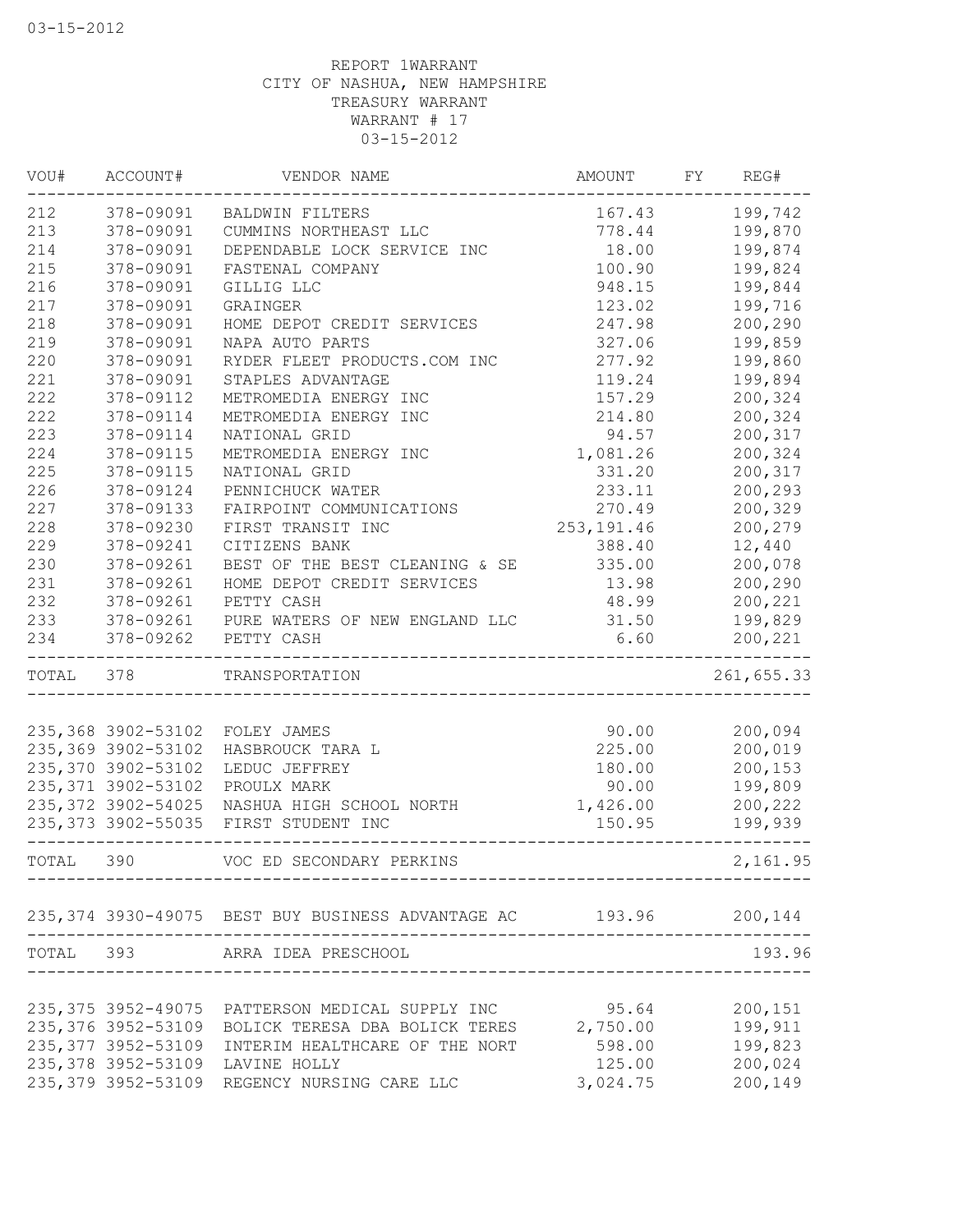| VOU#  | ACCOUNT#           | VENDOR NAME                                         | AMOUNT           | FY. | REG#               |
|-------|--------------------|-----------------------------------------------------|------------------|-----|--------------------|
|       | 235,380 3952-53109 | SERESC<br>235,381 3952-53109 STRAFFORD LEARNING CTR | 682.50<br>578.32 |     | 199,676<br>200,008 |
| TOTAL | 395                | IDEA B SPECIAL EDUCATION                            |                  |     | 7,854.21           |
|       |                    | 235,382 3977-53109 BOOTHBY THERAPY SERVICES LLC     | 767.11           |     | 200,020            |
| TOTAL | 397                | SPECIAL ED LOCAL                                    |                  |     | 767.11             |
|       |                    |                                                     |                  |     |                    |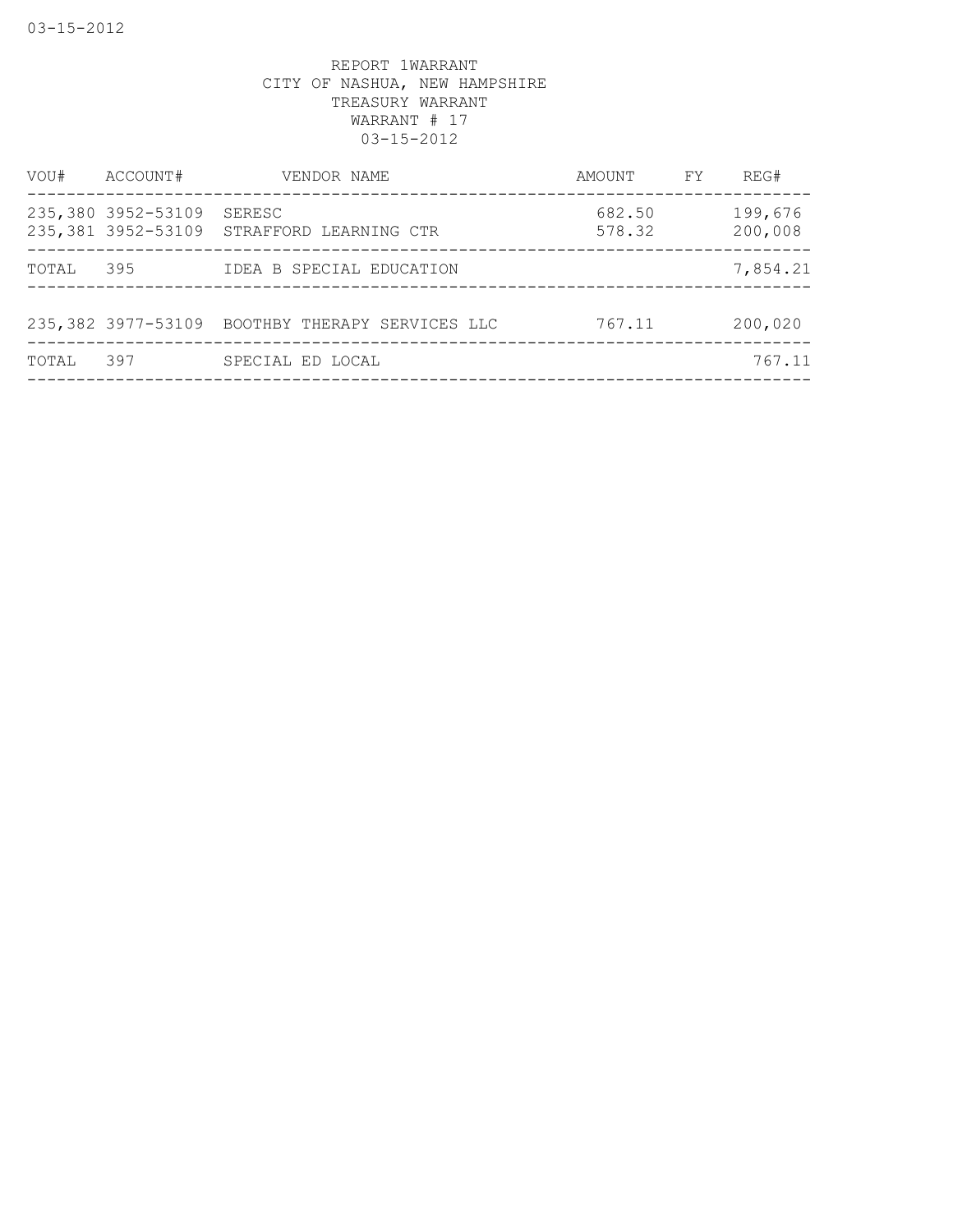| VOU#              | ACCOUNT#                                  | VENDOR NAME                                           | AMOUNT FY REG#           |                               |
|-------------------|-------------------------------------------|-------------------------------------------------------|--------------------------|-------------------------------|
|                   |                                           | 235 412-162 HILLSBOROUGH COUNTY TREASURER             | $37.35$ 200,048          |                               |
|                   | TOTAL 412-16                              | FINANCIAL SERVICES<br>INT & COST ON REDEMPTION        |                          | 37.35                         |
| 236<br>237<br>238 | $412 - 180$<br>$412 - 180$<br>$412 - 180$ | CROVO WILLIAM<br>KAGASTHI JAY<br>SANTIAGO IRIS        | 80.00<br>375.00<br>38.00 | 200,117<br>200,115<br>200,116 |
| TOTAL             |                                           | 412-18 FINANCIAL SERVICES<br>AUTO PERMITS             |                          | 493.00                        |
|                   | 239 413-203                               | TREASURER STATE OF NH                                 | 1,368.00                 | 200,302                       |
| TOTAL             | $413 - 20$                                | CITY CLERK'S OFFICE<br>MARRIAGE LICENSES              |                          | 1,368.00                      |
|                   | 239 413-303                               | TREASURER STATE OF NH                                 | 9,565.00                 | 200,302                       |
|                   | TOTAL 413-30                              | CITY CLERK'S OFFICE<br>CERTIFIED COPIES               |                          | 9,565.00                      |
| 240               |                                           | 431-314 NASHUA POLICE DEPARTMENT                      | 19.97                    | 200,223                       |
|                   |                                           | TOTAL 431-31 POLICE DEPARTMENT<br>SALE OF PHOTOCOPIES |                          | 19.97                         |
| 240               |                                           | 431-545 NASHUA POLICE DEPARTMENT                      | 25.00                    | 200,223                       |
| TOTAL             |                                           | 431-54 POLICE DEPARTMENT<br>ALARM SYSTEM FINES        |                          | 25.00                         |
|                   |                                           |                                                       |                          |                               |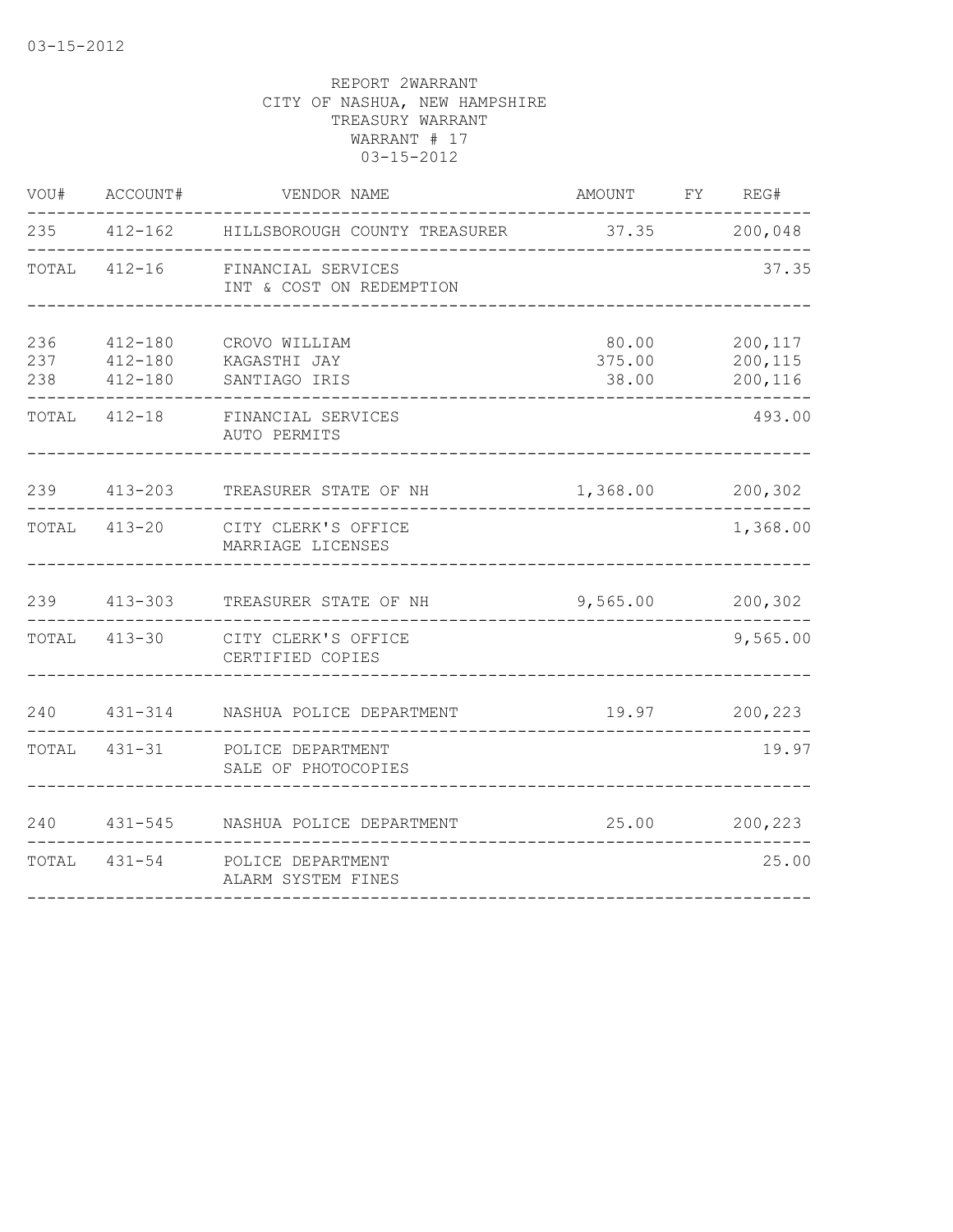| VOU#  | ACCOUNT#      | VENDOR NAME                     | AMOUNT   | FΥ | REG#      |
|-------|---------------|---------------------------------|----------|----|-----------|
| 241   | 501-94005     | CITIZENS BANK                   | 1,354.94 |    | 12,440    |
| 241   | 501-98015     | CITIZENS BANK                   | 66.41    |    | 12,440    |
| 242   | 501-53166     | GREATER NASHUA CHAMBER OF COMM  | 25.00    |    | 200,288   |
| 243   | $501 - 41015$ | PETTY CASH                      | 17.88    |    | 199,665   |
| 243   | 501-98029     | PETTY CASH                      | 25.10    |    | 199,665   |
| TOTAL | 501           | MAYOR'S OFFICE                  |          |    | 1,489.33  |
| 244   | 502-51010     | HILLSBOROUGH COUNTY TREASURER   | 34.00    |    | 200,048   |
| TOTAL | 502           | LEGAL DEPARTMENT                |          |    | 34.00     |
| 245   | 503-66025     | US BANCORP EQUIPMENT FINANCE I  | 150.40   |    | 200, 353  |
| TOTAL | 503           | BOARD OF ALDERMEN               |          |    | 150.40    |
|       |               |                                 |          |    |           |
| 246   | 505-81011     | AMERICAN RED CROSS              | 3,125.00 |    | 200,104   |
| 247   | 505-81118     | CHILD ADVOCACY CENTER           | 2,125.00 |    | 199,821   |
| 248   | 505-81022     | GREATER NASHUA DENTAL CONNECTI  | 5,350.00 |    | 199,872   |
| 249   | 505-81039     | HUMANE SOCIETY OF NEW ENGLAND   | 8,256.75 |    | 199,757   |
| 250   | 505-81078     | ST JOSEPH COMMUNITY SERVICES I  | 2,077.18 |    | 200,046   |
| TOTAL | 505           | CIVIC & COMM. ACTIVITIES        |          |    | 20,933.93 |
| 251   | 506-31005     | BAYRING COMMUNICATIONS          | 2,496.85 |    | 200,326   |
| 252   | 506-31005     | FAIRPOINT COMMUNICATIONS        | 712.65   |    | 200,328   |
| 253   | 506-31005     | FAIRPOINT COMMUNICATIONS        | 69.99    |    | 200,329   |
| 254   | 506-31005     | PAETEC COMMUNICATIONS INC       | 600.00   |    | 200,275   |
| TOTAL | 506           | TELECOMMUNICATIONS              |          |    | 3,879.49  |
| 255   | 507-82040     | NH RETIREMENT SYSTEM            | 2,520.32 |    | 199,663   |
| TOTAL | 507           | PENSIONS                        |          |    | 2,520.32  |
| 256   |               | 511-94005 DIAMETER HOLDINGS LLC | 230.00   |    | 200,352   |
| TOTAL | 511           | CITI-STAT                       |          |    | 230.00    |
|       |               |                                 |          |    |           |
| 257   | 512-91015     | BEAULIEU DOREEN                 | 48.62    |    | 200,224   |
| 258   | 512-59266     | CBCINNOVIS INC                  | 30.30    |    | 200,318   |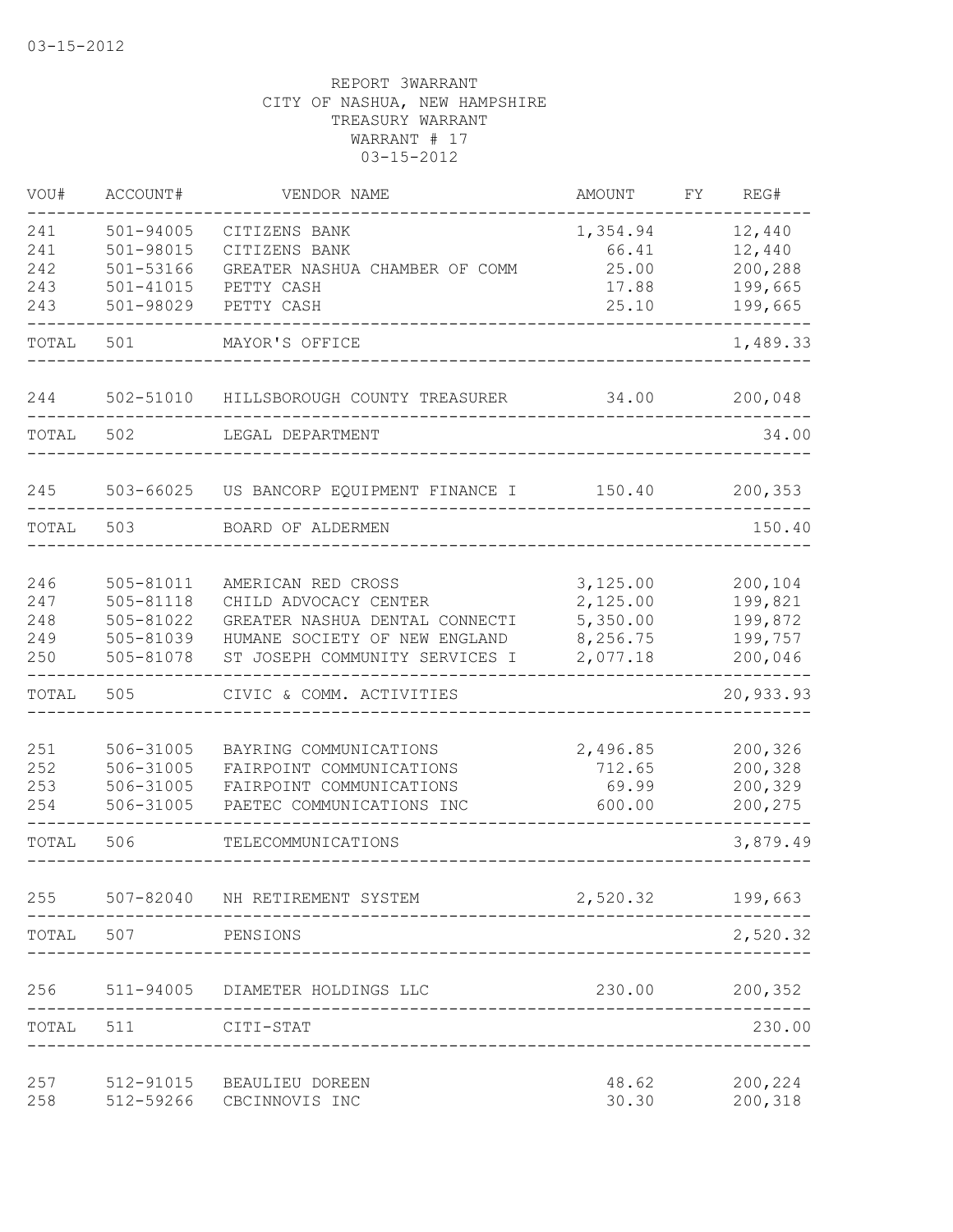| VOU#       | ACCOUNT#               | VENDOR NAME                                                 | AMOUNT           | FY REG#            |
|------------|------------------------|-------------------------------------------------------------|------------------|--------------------|
| 259<br>260 |                        | 512-95010 CITIZENS BANK<br>512-43005 PRINTGRAPHICS OF MAINE | 113.75<br>800.00 | 12,440<br>12,461   |
| TOTAL 512  |                        | FINANCIAL SERVICES                                          |                  | 992.67             |
| 261        | 513-43005              | MAILWAYS CORP                                               | 3,220.00         | 200,336            |
| 262        | 513-95005              | NH CITY & TOWN CLERK'S ASSN                                 | 20.00            | 200,362            |
| 263        | 513-59100              | OCCUPATIONAL DRUG TESTING LLC                               | 975.00           | 199,834            |
| 264<br>265 | 513-59100<br>513-43005 | PETTY CASH<br>TREASURER STATE OF NEW HAMPSHI                | 80.00<br>4.09    | 199,665<br>200,354 |
| 265        | 513-49075              | TREASURER STATE OF NEW HAMPSHI                              | 140.00           | 200,354            |
| TOTAL      | 513                    | CITY CLERK'S OFFICE                                         |                  | -----<br>4,439.09  |
| 266        | 515-41015              | CITIZENS BANK                                               | 199.99           | 12,440             |
| TOTAL      | 515                    | HUMAN RESOURCES                                             |                  | 199.99             |
|            | 516-54016              |                                                             |                  | 200,285            |
| 267<br>268 | 516-54016              | CONCORD MONITOR<br>UNION LEADER CORPORATION                 | 376.16<br>527.14 | 200,280            |
| 269        | 516-66025              | US BANCORP EQUIPMENT FINANCE I                              | 376.75           | 200,353            |
| TOTAL      | 516                    | PURCHASING DEPARTMENT                                       |                  | 1,280.05           |
| 270        | 517-59135              | BAIN PEST CONTROL SERVICE INC                               | 75.00            | 200,053            |
| 271        | 517-64192              | BATTERIES PLUS                                              | 37.50            | 199,880            |
| 272        | 517-75023              | HEATING SPECIALTIES OF NH INC                               | 18.40            | 200,035            |
| 273        | 517-75130              | J A MARINO AUTOMATIC HEATING S                              | 247.77           | 199,683            |
| 274        | 517-34015              | METROMEDIA ENERGY INC                                       | 4,301.97         | 200,324            |
| 275        | 517-34015              | NATIONAL GRID                                               | 1,465.29         | 200,317            |
| 276        | 517-31050              | NEXTEL COMMUNICATIONS                                       | 71.25            | 200,284            |
| 277        | 517-32005              | PENNICHUCK WATER                                            | 274.74           | 200,293            |
| 277        | 517-33005              | PENNICHUCK WATER                                            | 161.40           | 200,293            |
| 278        | 517-42005              | PETTY CASH                                                  | 13.96            | 199,665            |
| 278<br>279 |                        | 517-64192 PETTY CASH<br>517-75130 VIKING CONTROLS INC       | 7.00<br>325.00   | 199,665<br>199,770 |
| TOTAL      | 517                    | BUILDING MAINT - CITY ADMIN                                 | --------         | 6,999.28           |
|            |                        |                                                             |                  |                    |
| 280        | 519-45125              | BIDWELL INDUSTRIAL GROUP INC                                | 42.95            | 199,786            |
| 281        | 519-91005              | DAME DOUGLAS                                                | 39.70            | 200,225            |
| 282        | 519-91005              | LEMAY ANDREW G                                              | 41.63            | 200,227            |
| 283        | 519-49025              | PETTY CASH                                                  | 32.90            | 199,665            |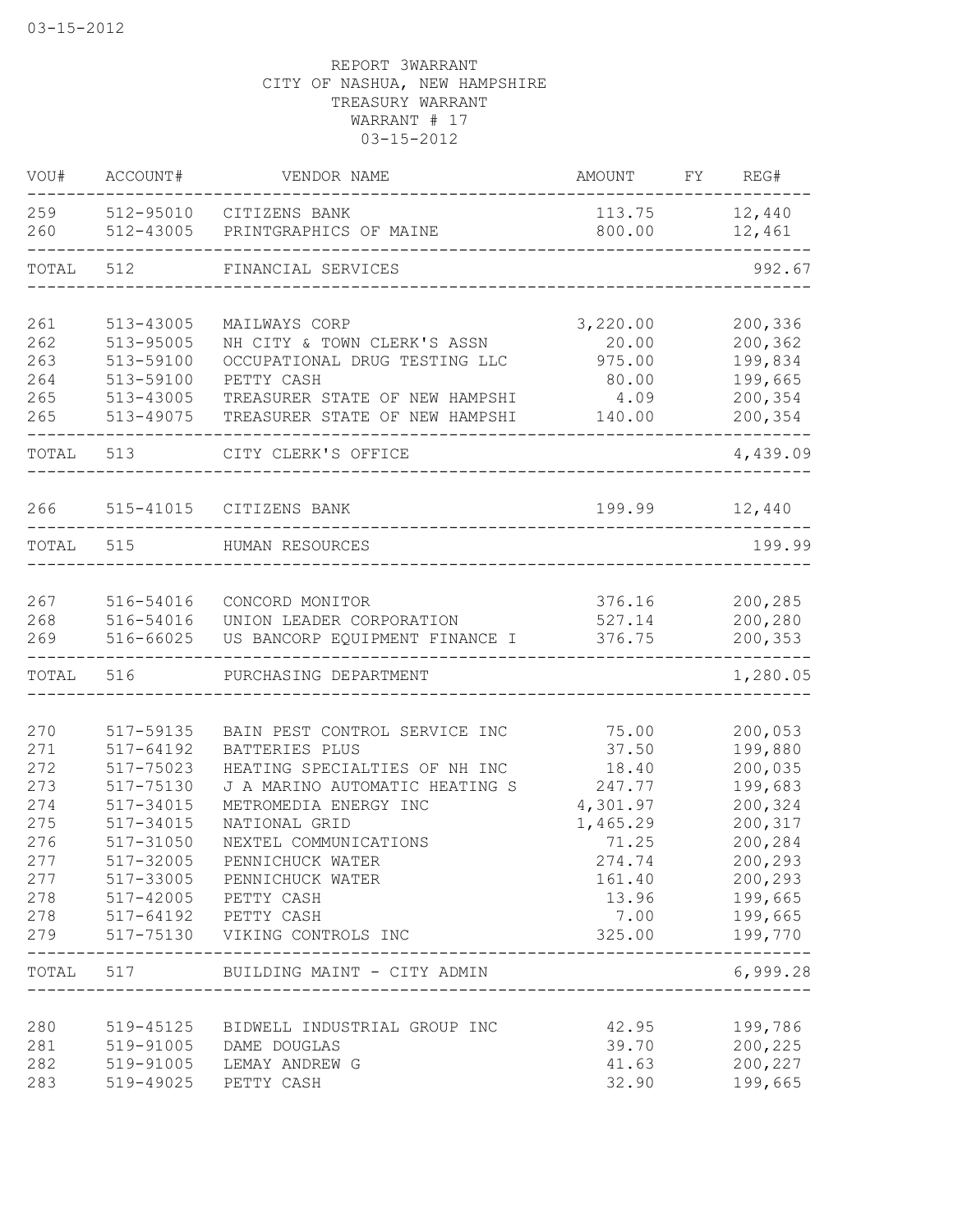| VOU#       | ACCOUNT#               | VENDOR NAME                      | AMOUNT          | FY | REG#               |
|------------|------------------------|----------------------------------|-----------------|----|--------------------|
| 284<br>285 | 519-91005              | TURGISS GARY W                   | 119.33          |    | 200,017            |
|            | 519-91005              | TURGISS GREG                     | 101.01          |    | 200,226            |
| TOTAL 519  |                        | ASSESSORS                        |                 |    | 377.52             |
| 286        | 520-34015              | METROMEDIA ENERGY INC            | 1,090.56        |    | 200,324            |
| 287        | $520 - 41015$          | STAPLES ADVANTAGE                | 14.28           |    | 199,894            |
| TOTAL 520  |                        | HUNT BUILDING                    |                 |    | 1,104.84           |
| 288        | 522-64040              |                                  | 10.00           |    | 12,440             |
| 288        | $522 - 64051$          | CITIZENS BANK<br>CITIZENS BANK   | 923.90          |    | 12,440             |
| 288        | 522-74035              | CITIZENS BANK                    | 724.55          |    | 12,440             |
| 288        | 522-94005              | CITIZENS BANK                    | 1,475.00        |    | 12,440             |
| 288        | $522 - 94040$          | CITIZENS BANK                    | 375.00          |    | 12,440             |
| 289        | 522-31050              | NEXTEL COMMUNICATIONS            | 99.87           |    | 200,284            |
| 290        | 522-74030              | PRINTER SUPPORT CORPORATION      | 626.50          |    | 199,888            |
| 291        | 522-74035              | TURBOTEK COMPUTER CORP           | 4,907.00        |    | 199,738            |
| TOTAL      | 522                    | INFORMATION TECHNOLOGY           |                 |    | 9,141.82           |
| 292        | 524-64045              | DELL MARKETING LP                | 24.59           |    | 199,743            |
| 292        | $524 - 64053$          | DELL MARKETING LP                | 555.95          |    | 199,743            |
| TOTAL      | 524                    | COMPUTERS - CITYWIDE             |                 |    | 580.54             |
|            |                        |                                  |                 |    |                    |
| 293        | $531 - 44005$          | ACCURATE PRINTING INCORPORATED   | 330.00          |    | 200,047            |
| 294        | 531-78007              | ADAMSON INDUSTRIES CORP          | 199.95          |    | 199,810            |
| 295        | 531-75130              | AIREX FILTER CORPORATION         | 340.47          |    | 199,729            |
| 296        | 531-45175              | AIRGAS EAST                      | 198.32          |    | 199,714            |
| 297<br>298 | $531 - 46040$          | ALL SPORTS HEROES UNIFORMS,      | 35.98           |    | 199,749            |
|            | 531-53070<br>531-59100 | ANIMAL HOSPITAL OF NASHUA INC    | 25.95           |    | 199,852            |
| 299<br>300 | 531-91025              | BAER ALEXANDRA                   | 160.00<br>44.40 |    | 199,796<br>200,238 |
| 301        | 531-46030              | BELMONT PHILIP<br>BEN'S UNIFORMS | 113.00          |    | 200,056            |
| 301        | $531 - 46040$          | BEN'S UNIFORMS                   | 1,030.39        |    | 200,056            |
| 301        | 531-46045              | BEN'S UNIFORMS                   | 644.87          |    | 200,056            |
| 302        | 531-78007              | BEST FORD                        | 462.69          |    | 199,680            |
| 303        | $531 - 46040$          | BOUTWELL ERIC                    | 222.92          |    | 200,231            |
| 304        | $531 - 46040$          | BROOKS NICOLE                    | 289.88          |    | 200,235            |
| 305        | 531-94010              | BUKUNT JEFFREY                   | 900.00          |    | 200,246            |
| 306        | 531-94005              | CAMACHO CARLOS                   | 105.00          |    | 200,232            |
| 307        | 531-59100              | CANAL ART & FRAMING/SAMANTHA T   | 15.00           |    | 199,974            |
| 308        | 531-94010              | CARIGNAN MICHAEL                 | 711.00          |    | 200,245            |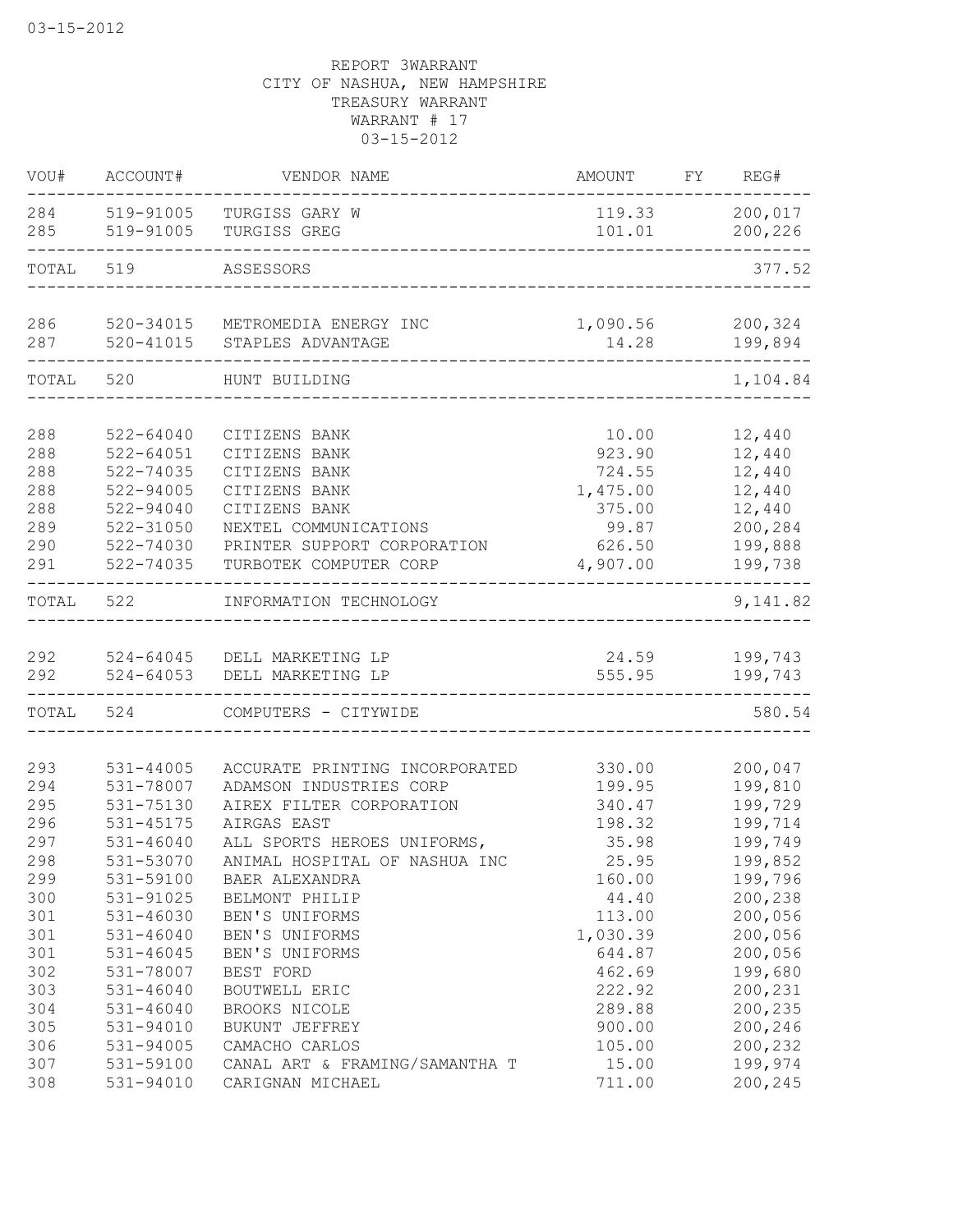| VOU# | ACCOUNT#      | VENDOR NAME                    | AMOUNT   | FY | REG#    |
|------|---------------|--------------------------------|----------|----|---------|
| 309  |               | 531-46040 CARON CHRISTOPHER    | 150.87   |    | 200,236 |
| 310  | 531-78007     | CARPARTS OF NASHUA             | 5.16     |    | 199,679 |
| 311  | 531-31025     | CINFO PETER                    | 45.96    |    | 200,228 |
| 312  | 531-53065     | CITIZENS BANK                  | 2,103.40 |    | 12,440  |
| 312  | 531-94005     | CITIZENS BANK                  | 1,719.00 |    | 12,440  |
| 313  | 531-31025     | COMCAST                        | 231.59   |    | 200,310 |
| 314  | 531-46040     | COSTA PHILLIP                  | 46.74    |    | 200,229 |
| 314  | 531-94005     | COSTA PHILLIP                  | 105.00   |    | 200,229 |
| 315  | 531-59100     | D & R TOWING INC               | 220.00   |    | 200,034 |
| 316  | 531-78075     | DAVE ILLG'S COLLISION REPAIR C | 2,160.65 |    | 200,061 |
| 317  | 531-91025     | DAY-LEWIS IAN                  | 88.80    |    | 200,239 |
| 318  | 531-64045     | DELL MARKETING LP              | 7,831.44 |    | 199,743 |
| 319  | 531-91025     | DEWITT JOSEPH                  | 44.40    |    | 200,240 |
| 320  | 531-94005     | DORE MICHAEL                   | 105.00   |    | 200,230 |
| 321  | 531-94005     | <b>ECGIA</b>                   | 500.00   |    | 200,312 |
| 322  | 531-31020     | FAIRPOINT COMMUNICATIONS       | 204.68   |    | 200,328 |
| 323  | 531-31025     | FAIRPOINT COMMUNICATIONS       | 87.42    |    | 200,329 |
| 324  | 531-94005     | FBINAA-NH                      | 25.00    |    | 200,350 |
| 325  | 531-79030     | FIRE TECH & SAFETY OF NEW ENGL | 135.00   |    | 199,865 |
| 326  | $531 - 46040$ | GEORGE'S APPAREL               | 239.00   |    | 199,721 |
| 327  | 531-75023     | GLOBAL EQUIPMENT CO INC        | 65.43    |    | 200,080 |
| 328  | 531-41015     | GRANITE STATE STAMPS INC       | 47.24    |    | 199,869 |
| 329  | 531-78007     | GRAPPONE AUTOMOTIVE GROUP      | 25.90    |    | 199,820 |
| 330  | $531 - 46040$ | HANNIGAN JOHN                  | 49.98    |    | 200,243 |
| 331  | 531-46040     | HUDON SCOTT                    | 96.30    |    | 200,247 |
| 332  | 531-94005     | INTERNATIONAL ASSN OF CRIME AN | 20.00    |    | 200,349 |
| 333  | 531-75130     | J LAWRENCE HALL INC            | 1,006.24 |    | 200,060 |
| 334  | 531-94005     | JOHN E REID & ASSOCIATES INC   | 2,940.00 |    | 200,306 |
| 335  | 531-41015     | MARTEL ELECTRONICS INC         | 42.00    |    | 200,301 |
| 336  | 531-94005     | MASSACHUSETTS ASSOC OF CRIME A | 350.00   |    | 200,323 |
| 337  | 531-49025     | MATTHEW BENDER & CO INC        | 260.00   |    | 199,875 |
| 338  | 531-75023     | METRO GROUP INC (THE)          | 175.00   |    | 200,013 |
| 339  | 531-34015     | METROMEDIA ENERGY INC          | 5,583.90 |    | 200,324 |
| 340  | 531-34015     | NATIONAL GRID                  | 1,967.10 |    | 200,317 |
| 341  | 531-94010     | NEW HORIZON CLC-NASHUA         | 1,198.00 |    | 200,383 |
| 342  | 531-78007     | NYTECH SUPPLY CO               | 34.71    |    | 199,695 |
| 343  | $531 - 46040$ | O'BRIEN KEVIN                  | 150.41   |    | 200,234 |
| 344  | 531-94005     | PEACH CHRISTOPHER              | 105.00   |    | 200,244 |
| 345  | 531-33005     | PENNICHUCK WATER               | 612.52   |    | 200,293 |
| 346  | 531-98035     | PETTY CASH                     | 60.75    |    | 200,241 |
| 347  | 531-91025     | PETTY CASH                     | 2.25     |    | 200,242 |
| 348  | 531-53050     | PSYCHOTHERAPY ASSOCIATES INC   | 400.00   |    | 199,935 |
| 349  | 531-45125     | SHI INTERNATIONAL CORP         | 539.00   |    | 200,025 |
| 350  | 531-69025     | SNAP ON TOOLS                  | 200.00   |    | 199,702 |
| 351  | 531-53045     | ST JOSEPH BUSINESS & HEALTH    | 1,410.80 |    | 199,767 |
| 352  | 531-31025     | ST ONGE JOSHUA                 | 45.96    |    | 200,237 |
| 353  | 531-41005     | STAPLES ADVANTAGE              | 187.60   |    | 199,894 |
| 353  | 531-41015     | STAPLES ADVANTAGE              | 2,756.78 |    | 199,894 |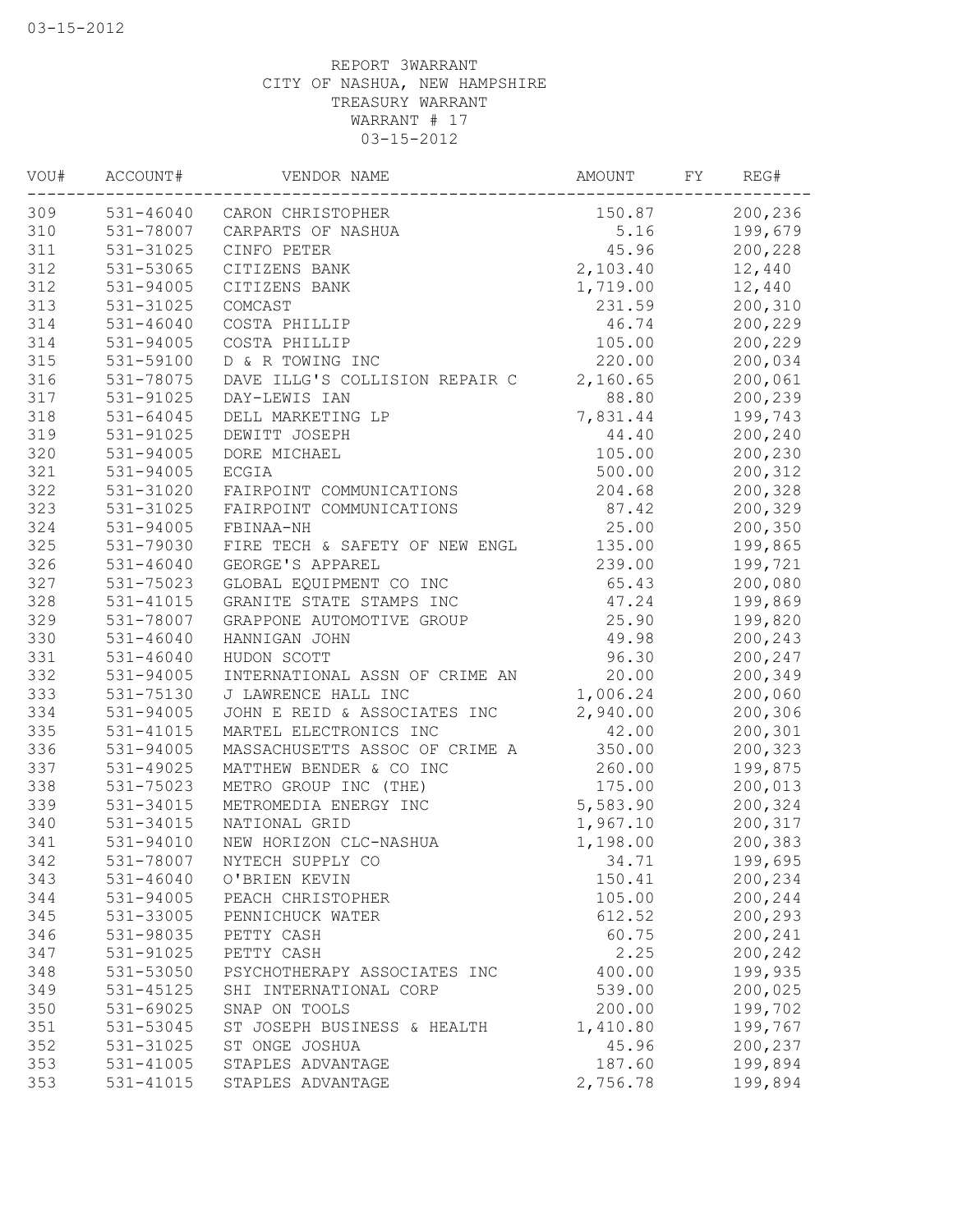| VOU#      | ACCOUNT#      | VENDOR NAME                    | AMOUNT   | FY | REG#                 |
|-----------|---------------|--------------------------------|----------|----|----------------------|
| 354       | 531-31035     | STATE OF NEW HAMPSHIRE         | 1,125.00 |    | 200,286              |
| 355       | 531-78065     | SULLIVAN TIRE INC              | 171.88   |    | 199,691              |
| 355       | 531-78100     | SULLIVAN TIRE INC              | 42.00    |    | 199,691              |
| 356       | $531 - 42000$ | THE DURKIN CO INC              | 221.10   |    | 199,804              |
| 357       | 531-78007     | TOWERS MOTOR PARTS CORP        | 55.93    |    | 199,861              |
| 358       | 531-95000     | TREASURER STATE OF NH          | 75.00    |    | 200,359              |
| 359       | 531-43005     | UNITED STATES POSTAL SERVICE   | 1,000.00 |    | 12,458               |
| 360       | 531-46040     | URBAN PETER                    | 291.21   |    | 200,233              |
| 361       | 531-66025     | US BANCORP EQUIPMENT FINANCE I | 1,385.98 |    | 200,353              |
| 362       | 531-31050     | USA MOBILITY WIRELESS INC      | 156.20   |    | 200,332              |
| 363       | 531-95000     | USPCA REGION 4                 | 45.00    |    | 200,364              |
| 364       | 531-59100     | VILLAGE SENTRY KENNEL          | 160.00   |    | 199,747              |
| 365       | 531-45125     | WINCO IDENTIFICATION CORP      | 488.00   |    | 199,787              |
| 366       | 531-48015     | WRIGHT EXPRESS                 | 1,104.30 |    | 200,134<br>$- - - -$ |
| TOTAL 531 |               | POLICE DEPARTMENT              |          |    | 48,533.40            |
|           |               |                                |          |    |                      |
| 367       | 532-64094     | AQUATIC SPECIALTIES            | 2,508.00 |    | 200,079              |
| 367       | 532-74092     | AQUATIC SPECIALTIES            | 215.07   |    | 200,079              |
| 368       | 532-75023     | ARROW PAPER CORP               | 89.32    |    | 199,761              |
| 369       | 532-78100     | BATTERIES PLUS                 | 153.00   |    | 199,880              |
| 370       | 532-75023     | BELLETETES INC                 | 16.61    |    | 199,781              |
| 371       | 532-91005     | BOUCHER ANNE-MARIE             | 6.60     |    | 199,806              |
| 372       | 532-78020     | CHELMSFORD AUTO ELECTRIC INC   | 261.95   |    | 199,678              |
| 373       | 532-94005     | CITIZENS BANK                  | 1,902.40 |    | 12,440               |
| 374       | 532-75105     | ELECTRICAL SUPPLY OF MILFORD I | 129.16   |    | 199,774              |
| 375       | 532-64094     | FIRE TECH & SAFETY OF NEW ENGL | 300.00   |    | 199,865              |
| 375       | 532-64192     | FIRE TECH & SAFETY OF NEW ENGL | 299.60   |    | 199,865              |
| 376       | 532-75160     | HARRY W WELLS & SON INC        | 143.40   |    | 199,961              |
| 377       | 532-94010     | HILL-FILTEAU SHARYN            | 399.00   |    | 199,945              |
| 378       | 532-75023     | HOME DEPOT CREDIT SERVICES     | 65.68    |    | 200,290              |
| 378       | 532-79045     | HOME DEPOT CREDIT SERVICES     | 50.91    |    | 200,290              |
| 379       | 532-64094     | INDUSTRIAL PROTECTION SERVICES | 480.35   |    | 199,712              |
| 380       | 532-75160     | J LAWRENCE HALL INC            | 320.20   |    | 200,060              |
| 381       | 532-78095     | JACK YOUNG COMPANY INC         | 220.27   |    | 200,045              |
| 381       | 532-78100     | JACK YOUNG COMPANY INC         | 235.34   |    | 200,045              |
| 382       | 532-59135     | JP PEST SERVICES               | 170.00   |    | 199,779              |
| 383       | 532-64094     | LIFEGUARD SYSTEMS INC          | 2,543.00 |    | 199,805              |
| 384       | 532-78065     | MAYNARD & LESIEUR INCORPORATED | 1,005.36 |    | 200,041              |
| 385       | 532-34015     | METROMEDIA ENERGY INC          | 7,783.76 |    | 200,324              |
| 386       | 532-78020     | MINUTEMAN TRUCKS INC           | 614.47   |    | 199,812              |
| 386       | 532-78105     | MINUTEMAN TRUCKS INC           | 26.16    |    | 199,812              |
| 387       | 532-95005     | NATIONAL ASSOC OF FIRE INVESTI | 55.00    |    | 200,331              |
| 388       | 532-34015     | NATIONAL GRID                  | 890.00   |    | 200,317              |
| 389       | 532-42005     | NEW ENGLAND PAPER & SUPPLY     | 256.21   |    | 199,800              |
| 389       | 532-42010     | NEW ENGLAND PAPER & SUPPLY     | 54.31    |    | 199,800              |
| 389       | 532-42020     | NEW ENGLAND PAPER & SUPPLY     | 106.22   |    | 199,800              |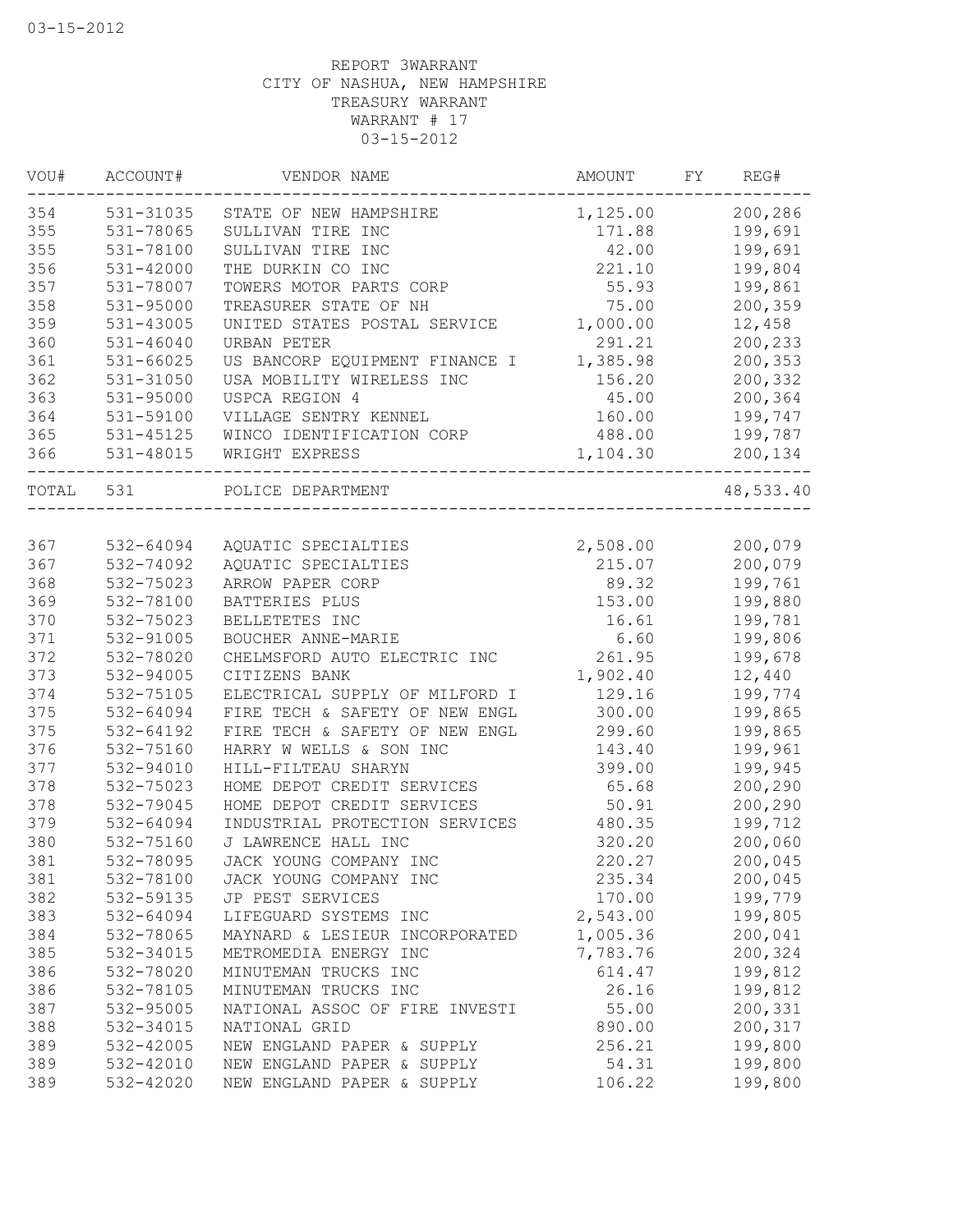| VOU#       | ACCOUNT#       | VENDOR NAME                                        | AMOUNT             | FY REG#                  |
|------------|----------------|----------------------------------------------------|--------------------|--------------------------|
| 390        | 532-31040      | NEXTEL COMMUNICATIONS                              | 260.17             | 200,284                  |
| 391        | 532-95005      | NH FIRE PREVENTION SOCIETY/IAA                     | 12.00              | 200,283                  |
| 392        | 532-46045      | PARZYCH MATTHEW                                    | 306.00             | 200,248                  |
| 393        | 532-33005      | PENNICHUCK WATER                                   | 1,375.02           | 200,293                  |
| 394        | 532-78070      | POWERARC, INC                                      | 561.02             | 199,887                  |
| 395        | 532-78007      | SANEL AUTO PARTS CO                                | 85.93              | 199,785                  |
| 395        | 532-78020      | SANEL AUTO PARTS CO                                | 42.93              | 199,785                  |
| 396        | 532-69035      | SNAP ON TOOLS                                      | 42.75              | 199,702                  |
| 397        | 532-59100      | TRUE BLUE CLEANERS                                 | 144.50             | 199,811                  |
| 398        | 532-78095      | TST EQUIPMENT INC                                  | 32.41              | 199,765                  |
| 399        | 532-78020      | YANKEE TRUCKS                                      | 23.30              | 199,692                  |
| 399        | 532-78075      | YANKEE TRUCKS                                      | 191.94             | 199,692                  |
| TOTAL      | 532            | FIRE DEPARTMENT                                    |                    | 24, 379.32               |
| 400        |                | 533-33010 PENNICHUCK WATER                         | 219,467.96 200,293 |                          |
| TOTAL      | 533            | WATER SUPPLY (PUBLIC HYDRANTS)                     |                    | ----------<br>219,467.96 |
|            |                |                                                    |                    |                          |
| 401<br>402 | 534-64297 PSNH | 534-32020 PUBLIC SERVICE OF NEW HAMPSHIR 61,462.93 | 1,587.93 200,367   | 200,363                  |
| TOTAL      | 534            | STREET LIGHTING                                    |                    | 63,050.86                |
|            |                | -------------------------------                    |                    |                          |
| 403        | 536-74150      | 2-WAY COMMUNICATIONS SERVICES,                     | 304.50             | 200,016                  |
| 404        | 536-74150      | CARPARTS OF NASHUA                                 | 136.46             | 199,679                  |
| 405        | 536-53065      | CITIZENS BANK                                      | 254.60             | 12,440                   |
| 406        | 536-75130      | J LAWRENCE HALL INC                                | 933.64             | 200,060                  |
| TOTAL      | 536            | CITYWIDE COMMUNICATIONS                            |                    | ------<br>1,629.20       |
|            |                |                                                    |                    |                          |
| 407        | 541-94005      | NHPHA                                              | 50.00              | 200,295                  |
| 408        | 541-33005      | PENNICHUCK WATER                                   | 217.38             | 200,293                  |
| 409        | 541-54025      | POSITIVE PROMOTIONS INC                            | 281.72             | 199,705                  |
| 410        | 541-34005      | SHATTUCK MALONE OIL CO                             | 2,649.28           | 200,272                  |
| 411        | 541-41015      | STAPLES ADVANTAGE                                  | 376.56             | 199,894                  |
| 412        | 541-41015      | SURPLUS OFFICE EQUIPMENT INC                       | 1,666.00           | 199,877                  |
| TOTAL      | 541            | COMMUNITY SERVICES DIVISION                        |                    | 5,240.94                 |
|            |                |                                                    |                    |                          |
| 413        | 542-91005      | BISSELL NANCY                                      | 49.42              | 200,250                  |
| 414        | 542-91005      | CARON CHRISTINE                                    | 6.66               | 199,772                  |
| 415        | 542-31050      | NEXTEL COMMUNICATIONS                              | 32.86              | 200,284                  |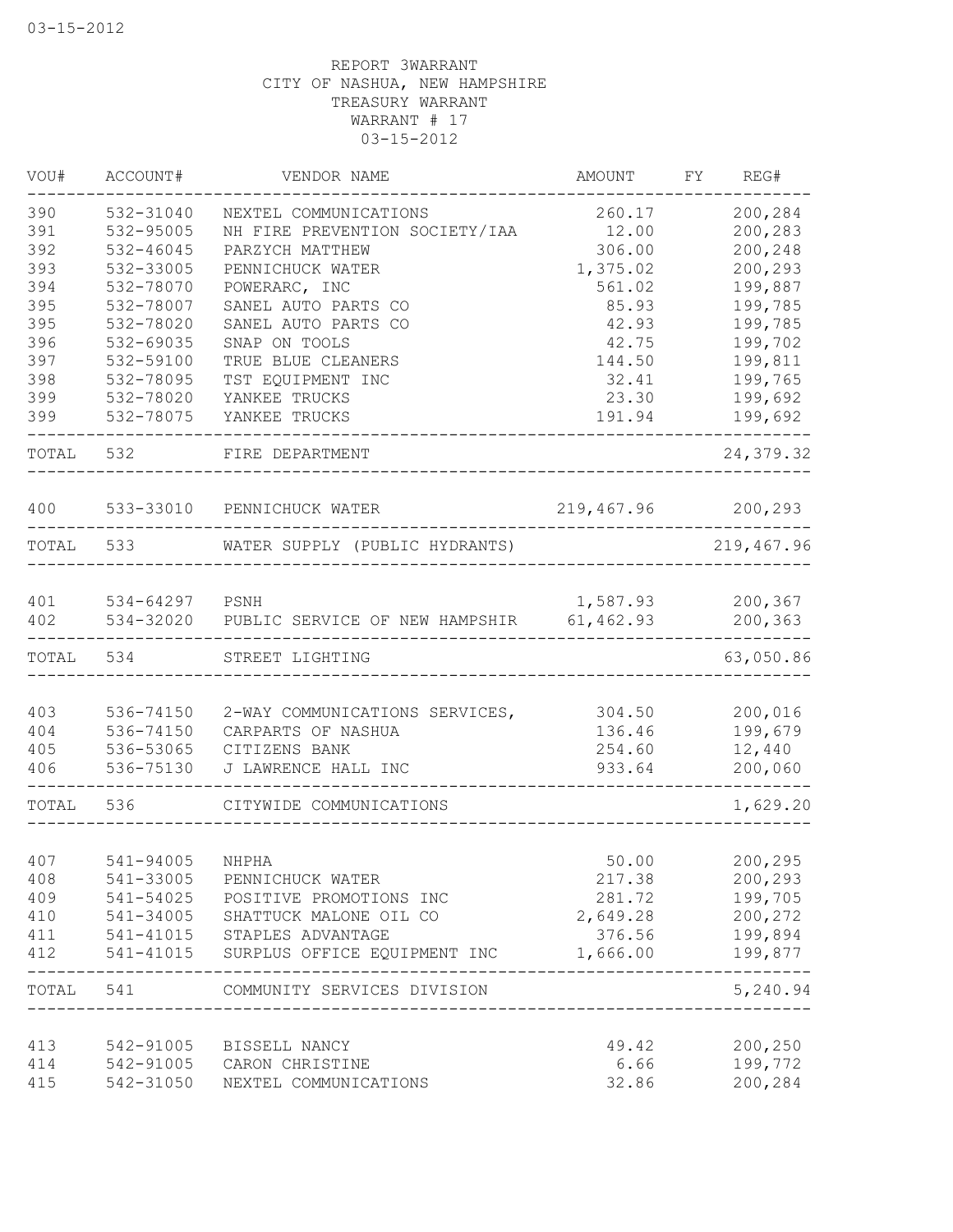| VOU#       | ACCOUNT#               | VENDOR NAME                    | AMOUNT          | FY | REG#               |
|------------|------------------------|--------------------------------|-----------------|----|--------------------|
| 416<br>417 | 542-91005<br>542-91005 | O'MEARA JILL<br>WENDT BETTY    | 107.90<br>92.80 |    | 200,251<br>200,249 |
| TOTAL      | 542                    | COMMUNITY HEALTH               |                 |    | 289.64             |
| 418        | 543-78100              | MAYNARD & LESIEUR INCORPORATED | 489.35          |    | 200,041            |
| 419        | 543-78100              | NAPA AUTO PARTS                | 189.43          |    | 199,859            |
| 420        | 543-31050              | NEXTEL COMMUNICATIONS          | 12.74           |    | 200,284            |
| 421        | 543-49075              | PETTY CASH                     | 30.00           |    | 200,252            |
| 422        | 543-53025              | Q C SERVICES INC               | 1,001.88        |    | 199,802            |
| 423        | 543-49075              | SURPLUS OFFICE EQUIPMENT INC   | 92.65           |    | 199,877            |
| 423        | 543-64028              | SURPLUS OFFICE EQUIPMENT INC   | 500.00          |    | 199,877            |
| TOTAL      | 543                    | ENVIRONMENTAL HEALTH DEPT.     |                 |    | 2,316.05           |
| 424        |                        | 544-31050 PETTY CASH           | 12.00           |    | 200,252            |
| TOTAL      | 544                    | WELFARE ADMINISTRATION         |                 |    | 12.00              |
|            |                        |                                |                 |    |                    |
| 425        | 545-97020              | 188 CONCORD ST LLC DBA LILLIAN | 343.00          |    | 199,835            |
| 426        | 545-97020              | CENTRAL REALTY                 | 600.00          |    | 199,797            |
| 427        | 545-97020              | CREMATION SOCIETY OF NH        | 750.00          |    | 199,783            |
| 428        | 545-97020              | DAVIS FUNERAL HOME             | 1,500.00        |    | 199,693            |
| 429        | 545-97020              | GAUTHIER REALTY/CONNIE GAUTHIE | 845.00          |    | 199,884            |
| 430        | 545-97020              | LSB ASSOCIATES I LTD PRC       | 1,088.00        |    | 199,726            |
| 431        | 545-97020              | NUTMEG PROPERTY GROUP LLC      | 675.00          |    | 199,898            |
| 432        | 545-97020              | PINE HILL GARDENS ASSOCIATION  | 465.43          |    | 199,750            |
| 433        | 545-97020              | SMITH DUANE                    | 800.00          |    | 199,740            |
| 434        | 545-97015              | WINGATE'S PHARMACY INC         | 3, 118.11       |    | 200,273            |
| TOTAL      | 545                    | WELFARE COSTS                  |                 |    | 10,184.54          |
|            |                        |                                |                 |    |                    |
| 435        | 551-75023              | ASAP FIRE & SAFETY CORPORATION | 305.00          |    | 199,753            |
| 436        | 551-94005              | DIAMETER HOLDINGS LLC          | 115.00          |    | 200,352            |
| 437        | 551-95010              | EXECUTIVE LEADERSHIP           | 96.00           |    | 200,351            |
| 438        | 551-59100              | JAN-PRO CLEANING SYSTEMS NORTH | 665.00          |    | 200,058            |
| 439        | 551-34015              | METROMEDIA ENERGY INC          | 153.03          |    | 200,324            |
| 440        | 551-34015              | NATIONAL GRID                  | 296.69          |    | 200,317            |
| 441        | 551-31050              | NEXTEL COMMUNICATIONS          | 383.35          |    | 200,284            |
| 442        | 551-94005              | NH LAND SURVEYORS ASSOCIATION  | 120.00          |    | 200,316            |
| 443        | 551-33005              | PENNICHUCK WATER               | 186.99          |    | 200,293            |
| 444        | 551-91005              | PETTY CASH                     | 7.00            |    | 199,665            |
| 445        | $551 - 41015$          | STAPLES ADVANTAGE              | 63.97           |    | 199,894            |
| 446        | $551 - 66020$          | US BANCORP EQUIPMENT FINANCE I | 198.72          |    | 200,353            |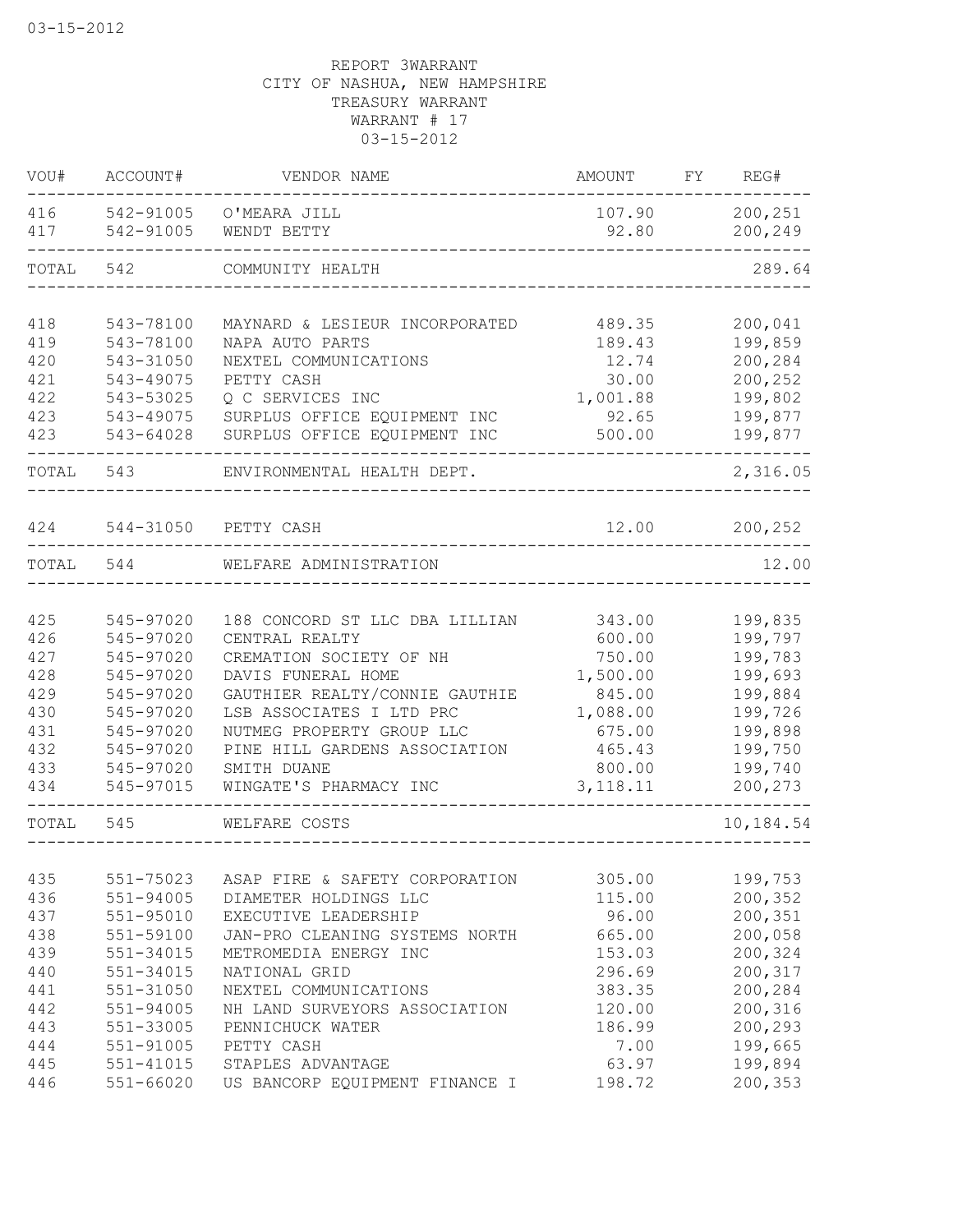| VOU#       | ACCOUNT#  | VENDOR NAME                                              | AMOUNT   | FY | REG#               |
|------------|-----------|----------------------------------------------------------|----------|----|--------------------|
|            | TOTAL 551 | PUBLIC WORKS DIV & ENGINEERING                           |          |    | 2,590.75           |
| 447        |           | 552-75022 B & S LOCKSMITH INC                            | 28.00    |    | 199,817            |
| 448        | 552-42010 | BANNER SYSTEMS OF MASSACHUSETT                           | 676.27   |    | 200,030            |
| 449        | 552-45250 | BELLETETES INC                                           | $-15.98$ |    | 199,781            |
| 449        | 552-75021 | BELLETETES INC                                           | 3.87     |    | 199,781            |
| 450        | 552-75021 | BOT-L-GAS INCORPORATED                                   | 38.11    |    | 200,044            |
| 451        | 552-48015 | DENNIS K BURKE INC                                       | 2,881.29 |    | 200,368            |
| 452        | 552-46045 | EISERMAN MATTHEW                                         | 31.98    |    | 200,254            |
| 453        | 552-46045 | FAULKNER ERICK                                           | 62.00    |    | 200,256            |
| 454        | 552-46045 |                                                          | 95.24    |    | 200,253            |
| 455        | 552-59050 | FAULKNER MARK<br>GADBOIS GERRY                           | 2,015.00 |    | 199,850            |
| 456        | 552-75021 | GATE CITY FENCE CO INC                                   | 190.00   |    | 199,766            |
|            | 552-75021 |                                                          | 57.69    |    |                    |
| 457<br>457 | 552-75022 | HOME DEPOT CREDIT SERVICES                               | 94.29    |    | 200,290            |
| 457        | 552-75040 | HOME DEPOT CREDIT SERVICES<br>HOME DEPOT CREDIT SERVICES | 45.70    |    | 200,290            |
| 457        | 552-75135 | HOME DEPOT CREDIT SERVICES                               | 54.22    |    | 200,290            |
| 458        | 552-64192 | HUDSON SMALL ENGINE                                      | 471.00   |    | 200,290            |
| 458        | 552-74085 | HUDSON SMALL ENGINE                                      | 40.00    |    | 199,777<br>199,777 |
|            | 552-75022 |                                                          |          |    |                    |
| 459        |           | JAN-PRO CLEANING SYSTEMS NORTH                           | 300.00   |    | 200,058            |
| 460        | 552-75021 | JOHNSON'S ELECTRIC INC                                   | 2,243.56 |    | 199,736            |
| 461        | 552-46045 | JORDAN PATRICK                                           | 60.00    |    | 200,255            |
| 462        | 552-59050 | KENNEDY BRIAN                                            | 138.00   |    | 200,113            |
| 463        | 552-78007 | LIONELS WHEEL ALIGNMENT                                  | 95.95    |    | 199,769            |
| 464        | 552-64225 | M E O'BRIEN & SONS INC                                   | 475.00   |    | 200,068            |
| 465        | 552-59050 | MANSOR DAVE                                              | 1,140.00 |    | 199,954            |
| 466        | 552-45285 | MARSHALL SIGNS INC                                       | 75.00    |    | 200,057            |
| 467        | 552-95005 | MASSACHUSETTS TREE WARDENS &                             | 65.00    |    | 200,298            |
| 468        | 552-78065 | MAYNARD & LESIEUR INCORPORATED                           | 1,135.60 |    | 200,041            |
| 469        | 552-34015 | METROMEDIA ENERGY INC                                    | 1,202.95 |    | 200,324            |
| 469        | 552-34045 | METROMEDIA ENERGY INC                                    | 309.58   |    | 200,324            |
| 470        | 552-78007 | NAPA AUTO PARTS                                          | 331.55   |    | 199,859            |
| 471        | 552-75022 | NASHUA WALLPAPER & PAINT CO                              | 13.86    |    | 199,789            |
| 471        | 552-75135 | NASHUA WALLPAPER & PAINT CO                              | 23.99    |    | 199,789            |
| 472        | 552-34015 | NATIONAL GRID                                            | 60.14    |    | 200,317            |
| 472        | 552-34045 | NATIONAL GRID                                            | 273.02   |    | 200,317            |
| 473        | 552-31050 | NEXTEL COMMUNICATIONS                                    | 112.61   |    | 200,284            |
| 474        | 552-59050 | NICHOLSON MORRIS                                         | 144.00   |    | 199,746            |
| 475        | 552-33005 | PENNICHUCK WATER                                         | 685.59   |    | 200,293            |
| 475        | 552-33040 | PENNICHUCK WATER                                         | 164.38   |    | 200,293            |
| 475        | 552-33045 | PENNICHUCK WATER                                         | 484.71   |    | 200,293            |
| 476        | 552-41015 | PETTY CASH                                               | 17.99    |    | 199,665            |
| 477        | 552-75021 | PIONEER MANUFACTURING COMPANY                            | 523.75   |    | 199,706            |
| 478        | 552-32005 | PSNH                                                     | 507.92   |    | 200,356            |
| 479        | 552-59050 | ROBICHAUD ROGER                                          | 280.00   |    | 199,863            |
| 480        | 552-42010 | SAM'S CLUB DIRECT                                        | 821.90   |    | 200,300            |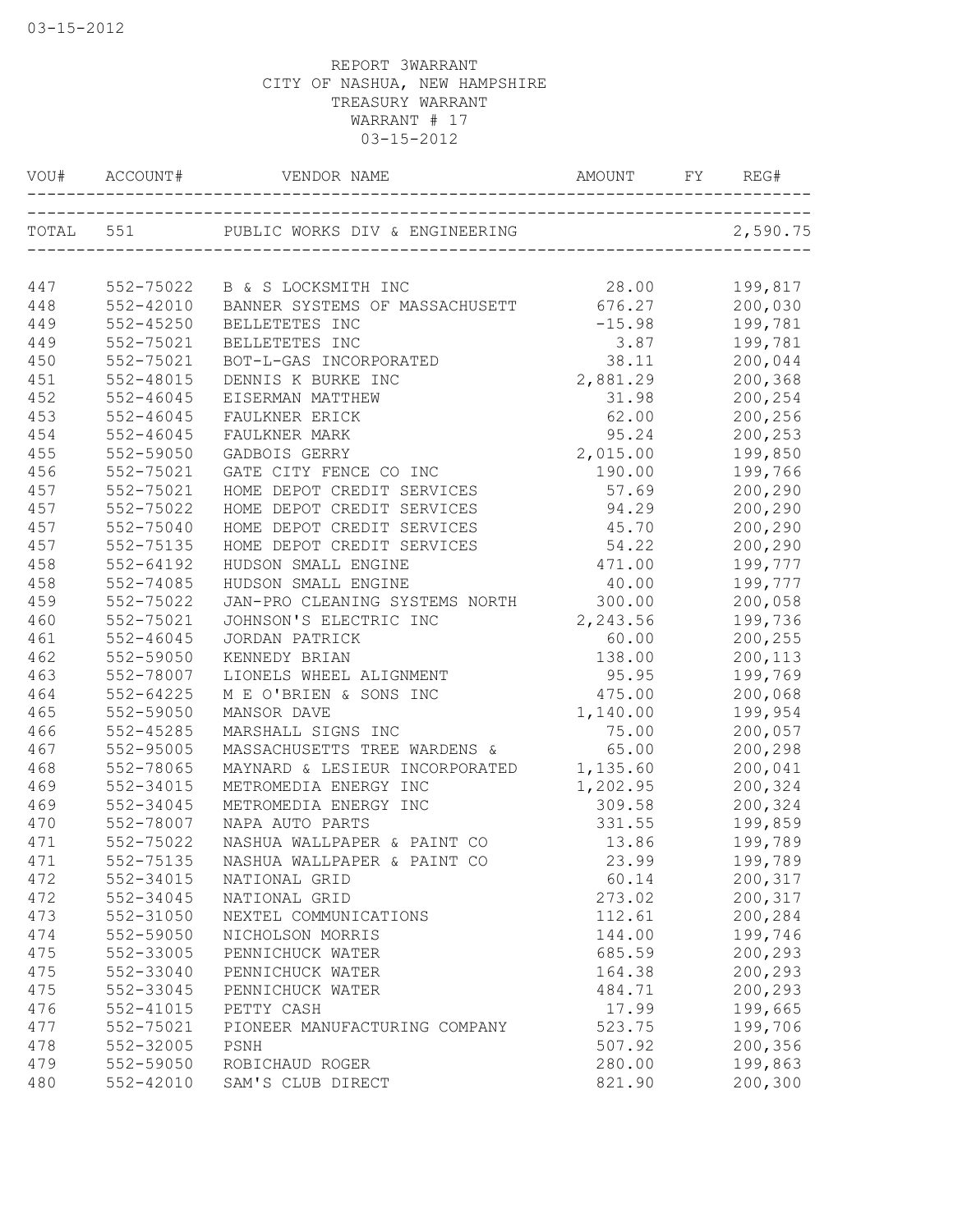| VOU#       | ACCOUNT#               | VENDOR NAME                                                                  | AMOUNT            | FY | REG#               |
|------------|------------------------|------------------------------------------------------------------------------|-------------------|----|--------------------|
| 481        |                        | 552-78007 SANEL AUTO PARTS CO                                                | 271.06            |    | 199,785            |
| 482        |                        |                                                                              | 3.68              |    | 199,894            |
| 483        |                        | 552-41015    STAPLES ADVANTAGE<br>552-95005    UNH COOPERATIVE EXTENSION BSC | 245.00            |    | 200,371            |
| TOTAL 552  |                        | PARKS AND RECREATION                                                         |                   |    | 18,974.47          |
| 484        | 553-59100              | ABLE AIR CORP                                                                | 3,355.00          |    | 199,773            |
| 485        | 553-45175              | AIRGAS EAST                                                                  | 281.00            |    | 199,714            |
| 485        | 553-69025              | AIRGAS EAST                                                                  | 79.23             |    | 199,714            |
| 486        | 553-46045              | ALEC'S SHOE STORE INC                                                        | 82.00             |    | 199,776            |
| 487        | 553-78100              | BEARINGS SPECIALTY CO INC                                                    | 6.00              |    | 200,071            |
| 488        | 553-45060              | BELLETETES INC                                                               | 552.60            |    | 199,781            |
| 488        | 553-49075              | BELLETETES INC                                                               | 4.48              |    | 199,781            |
| 488        | 553-69025              | BELLETETES INC                                                               | 31.49             |    | 199,781            |
| 488        | 553-69030              | BELLETETES INC                                                               | 87.70             |    | 199,781            |
| 488        | 553-75023              | BELLETETES INC                                                               | 50.86             |    | 199,781            |
| 489        | 553-59160              | BELTRAN LYDIA                                                                | 733.13            |    | 200,341            |
| 490        | 553-59160              | BENTLEY MANAGEMENT GROUP INC                                                 | 987.00            |    | 200,314            |
| 491        | 553-45175              | BOT-L-GAS INCORPORATED                                                       | 49.50             |    | 200,044            |
| 492        | 553-59160              | BRIAND ROY E                                                                 | 1,071.00          |    | 200,315            |
| 493        | 553-45010              | BROX INDUSTRIES INC                                                          | 127.80            |    | 199,703            |
| 493        | $553 - 45025$          | BROX INDUSTRIES INC                                                          | 53.13             |    | 199,703            |
| 493        | 553-45190              | BROX INDUSTRIES INC                                                          | 229.49            |    | 199,703            |
| 494        | 553-59160              | CADY PATRICK T                                                               | 1,316.00          |    | 200,313            |
| 495        | 553-59150              | CALLOGIX INC                                                                 | 51.00             |    | 200,087            |
| 496        | 553-75023              | CONGRESS SUPPLY INC                                                          | 110.00            |    | 200,049            |
| 497        | 553-45060              | CORRIVEAU ROUTHIER INC                                                       | 123.69            |    | 200,033            |
| 498        | 553-48015              | DENNIS K BURKE INC                                                           | 44,786.52         |    | 200,368            |
| 499        | 553-78100              | DONOVAN SPRING COMPANY INC                                                   | 64.38             |    | 199,701            |
| 500        | 553-59160              | DUMAIS KENT                                                                  | 690.00            |    | 200,320            |
| 501        | 553-45260              | EASTERN MINERALS INC                                                         | 1,845.27          |    | 199,878            |
| 502        | 553-59100              | EASTERN NE HYDRAULICS INC                                                    | 215.00            |    | 199,889            |
| 503        | 553-78100              | FASTENAL COMPANY                                                             | 33.00             |    | 199,824            |
| 504        | 553-45265              | FL MERRILL CONSTRUCTION INC                                                  | 1, 147.42         |    | 199,841            |
| 505        | 553-45060              | HOME DEPOT CREDIT SERVICES                                                   | 147.71            |    | 200,290            |
| 506        | 553-78100              | HOWARD P FAIRFIELD, LLC                                                      | 45.04             |    | 199,993            |
| 507        | 553-59105              | JAN-PRO CLEANING SYSTEMS NORTH                                               | 620.00            |    | 200,058            |
| 508        | 553-59135              | JP PEST SERVICES                                                             | 65.00             |    | 199,779            |
| 509        | 553-59100              |                                                                              | 1,181.18          |    | 200,098            |
|            | 553-59160              | KEANE FIRE & SAFETY<br>KERRY'S POOL & SPA/KERRY ROURK                        | 830.25            |    |                    |
| 510        |                        |                                                                              |                   |    | 200,297            |
| 511<br>512 | 553-59160<br>553-78100 | LAKEVIEW MATERIALS & TRUCKING<br>LIBERTY INTN'L TRUCKS OF NH LL              | 2,404.89<br>70.47 |    | 200,348<br>200,038 |
|            |                        | M & M ELECTRICAL SUPPLY CO INC                                               |                   |    |                    |
| 513        | 553-49075              | M & M ELECTRICAL SUPPLY CO INC                                               | 22.86             |    | 200,032            |
| 513        | 553-59100              |                                                                              | 1,758.70          |    | 200,032            |
| 513        | 553-75023              | M & M ELECTRICAL SUPPLY CO INC                                               | 84.94             |    | 200,032<br>200,036 |
| 514        | 553-49075              | MAC MULKIN CHEVROLET INC                                                     | 23.53             |    |                    |
| 514        | 553-78100              | MAC MULKIN CHEVROLET INC                                                     | 195.31            |    | 200,036            |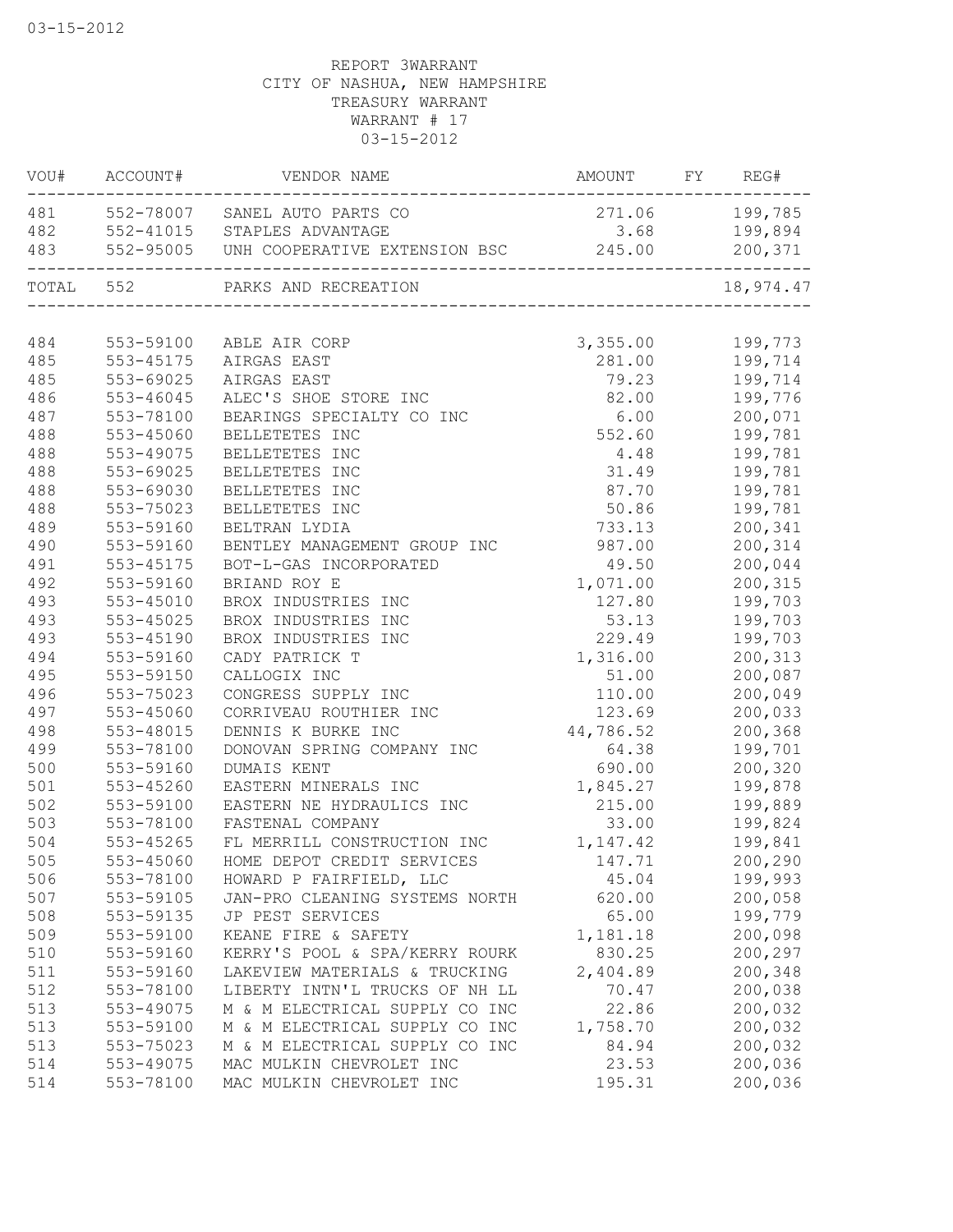| 200,344<br>553-59160<br>800.00<br>MANN RONALD<br>870.00<br>200,296<br>553-59160<br>MARINO JOHN<br>5,703.75<br>200,324<br>553-34015<br>METROMEDIA ENERGY INC<br>3.05<br>199,859<br>553-49075<br>NAPA AUTO PARTS<br>98.19<br>199,859<br>553-78100<br>NAPA AUTO PARTS<br>1,897.05<br>200,317<br>553-34015<br>NATIONAL GRID<br>166.99<br>200,284<br>553-31050<br>NEXTEL COMMUNICATIONS<br>200,293<br>553-33005<br>PENNICHUCK WATER<br>447.97<br>PETTY CASH<br>8.00<br>199,665<br>553-49075<br>27.32<br>553-98021<br>PETTY CASH<br>199,665<br>200,015<br>553-78100<br>ROCHETTE'S OIL SERVICE, INC<br>824.85<br>RWC ENTERPRISES/CHAMPAGNE ROBE<br>200,321<br>553-59160<br>2,177.13<br>855.00<br>200,345<br>553-59160<br>S CRAVOTT TRUCKING<br>199,807<br>553-59100<br>SAFETY KLEEN INC<br>561.20<br>SANEL AUTO PARTS CO<br>553-49075<br>64.90<br>199,785<br>$-295.26$<br>199,785<br>553-78100<br>SANEL AUTO PARTS CO<br>25.00<br>553-59150<br>STANLEY CONVERGENT SECURITY SO<br>200,327<br>199,894<br>553-41015<br>STAPLES ADVANTAGE<br>116.26<br>553-59160<br>832.00<br>200,334<br>STEPHAN MORIN CONSTRUCTION<br>553-49075<br>70.01<br>200,059<br>SURESOURCE<br>1,738.00<br>200,339<br>553-59160<br>THERIAULT & SONS<br>553-78100<br>TST EQUIPMENT INC<br>574.85<br>199,765<br>553-59160<br>U.T.S.<br>200,322<br>1,353.00<br>199,873<br>553-46045<br>UNIFIRST CORPORATION<br>1,112.60<br>553-59160<br>WAYE JASON<br>885.00<br>200,309<br>553-59100<br>WILLARDS AUTO RADIATOR SHOP<br>750.00<br>200,055<br>--------<br>-------------------<br>TOTAL<br>87,280.43<br>553<br>STREET DEPARTMENT<br>$-11.28$<br>538<br>555-45285<br>199,781<br>BELLETETES INC<br>539<br>555-34015<br>1,676.93<br>200,291<br>ENERGYNORTH PROPANE<br>540<br>555-59105<br>200,058<br>JAN-PRO CLEANING SYSTEMS NORTH<br>235.00<br>541<br>555-75023<br>KEANE FIRE & SAFETY<br>34.98<br>200,098<br>542<br>200,032<br>555-45288<br>M & M ELECTRICAL SUPPLY CO INC<br>21.45<br>78.65<br>200,284<br>543<br>555-31050<br>NEXTEL COMMUNICATIONS<br>544<br>555-45285<br>591.85<br>199,690<br>PERMA-LINE CORP OF NEW ENGLAND<br>545<br>200,356<br>555-32025<br>PSNH<br>944.03<br>546<br>200,355<br>555-95005<br>TREASURER STATE OF NH<br>150.00<br>547<br>555-43005<br>43.95<br>200,305<br>UPS FREIGHT<br>------<br>TOTAL 555<br>3,765.56<br>TRAFFIC DEPARTMENT<br>548<br>557-49075 BLUE TARP FINANCIAL, INC<br>9.43<br>200,333<br>CITY OF NASHUA/TAX COLLECTOR'S<br>200,257<br>549<br>74.15<br>557-48005<br>199,904<br>550<br>557-43005<br>COIN ACCEPTORS INC<br>9.95<br>550<br>29.40<br>199,904<br>557-64035<br>COIN ACCEPTORS INC | VOU# | ACCOUNT# | VENDOR NAME | AMOUNT | FY | REG# |
|-----------------------------------------------------------------------------------------------------------------------------------------------------------------------------------------------------------------------------------------------------------------------------------------------------------------------------------------------------------------------------------------------------------------------------------------------------------------------------------------------------------------------------------------------------------------------------------------------------------------------------------------------------------------------------------------------------------------------------------------------------------------------------------------------------------------------------------------------------------------------------------------------------------------------------------------------------------------------------------------------------------------------------------------------------------------------------------------------------------------------------------------------------------------------------------------------------------------------------------------------------------------------------------------------------------------------------------------------------------------------------------------------------------------------------------------------------------------------------------------------------------------------------------------------------------------------------------------------------------------------------------------------------------------------------------------------------------------------------------------------------------------------------------------------------------------------------------------------------------------------------------------------------------------------------------------------------------------------------------------------------------------------------------------------------------------------------------------------------------------------------------------------------------------------------------------------------------------------------------------------------------------------------------------------------------------------------------------------------------------------------------------------------------------------------------------------------------------------------------------------------------------------------------------------------------------------------------------------|------|----------|-------------|--------|----|------|
|                                                                                                                                                                                                                                                                                                                                                                                                                                                                                                                                                                                                                                                                                                                                                                                                                                                                                                                                                                                                                                                                                                                                                                                                                                                                                                                                                                                                                                                                                                                                                                                                                                                                                                                                                                                                                                                                                                                                                                                                                                                                                                                                                                                                                                                                                                                                                                                                                                                                                                                                                                                               | 515  |          |             |        |    |      |
|                                                                                                                                                                                                                                                                                                                                                                                                                                                                                                                                                                                                                                                                                                                                                                                                                                                                                                                                                                                                                                                                                                                                                                                                                                                                                                                                                                                                                                                                                                                                                                                                                                                                                                                                                                                                                                                                                                                                                                                                                                                                                                                                                                                                                                                                                                                                                                                                                                                                                                                                                                                               | 516  |          |             |        |    |      |
|                                                                                                                                                                                                                                                                                                                                                                                                                                                                                                                                                                                                                                                                                                                                                                                                                                                                                                                                                                                                                                                                                                                                                                                                                                                                                                                                                                                                                                                                                                                                                                                                                                                                                                                                                                                                                                                                                                                                                                                                                                                                                                                                                                                                                                                                                                                                                                                                                                                                                                                                                                                               | 517  |          |             |        |    |      |
|                                                                                                                                                                                                                                                                                                                                                                                                                                                                                                                                                                                                                                                                                                                                                                                                                                                                                                                                                                                                                                                                                                                                                                                                                                                                                                                                                                                                                                                                                                                                                                                                                                                                                                                                                                                                                                                                                                                                                                                                                                                                                                                                                                                                                                                                                                                                                                                                                                                                                                                                                                                               | 518  |          |             |        |    |      |
|                                                                                                                                                                                                                                                                                                                                                                                                                                                                                                                                                                                                                                                                                                                                                                                                                                                                                                                                                                                                                                                                                                                                                                                                                                                                                                                                                                                                                                                                                                                                                                                                                                                                                                                                                                                                                                                                                                                                                                                                                                                                                                                                                                                                                                                                                                                                                                                                                                                                                                                                                                                               | 518  |          |             |        |    |      |
|                                                                                                                                                                                                                                                                                                                                                                                                                                                                                                                                                                                                                                                                                                                                                                                                                                                                                                                                                                                                                                                                                                                                                                                                                                                                                                                                                                                                                                                                                                                                                                                                                                                                                                                                                                                                                                                                                                                                                                                                                                                                                                                                                                                                                                                                                                                                                                                                                                                                                                                                                                                               | 519  |          |             |        |    |      |
|                                                                                                                                                                                                                                                                                                                                                                                                                                                                                                                                                                                                                                                                                                                                                                                                                                                                                                                                                                                                                                                                                                                                                                                                                                                                                                                                                                                                                                                                                                                                                                                                                                                                                                                                                                                                                                                                                                                                                                                                                                                                                                                                                                                                                                                                                                                                                                                                                                                                                                                                                                                               | 520  |          |             |        |    |      |
|                                                                                                                                                                                                                                                                                                                                                                                                                                                                                                                                                                                                                                                                                                                                                                                                                                                                                                                                                                                                                                                                                                                                                                                                                                                                                                                                                                                                                                                                                                                                                                                                                                                                                                                                                                                                                                                                                                                                                                                                                                                                                                                                                                                                                                                                                                                                                                                                                                                                                                                                                                                               | 521  |          |             |        |    |      |
|                                                                                                                                                                                                                                                                                                                                                                                                                                                                                                                                                                                                                                                                                                                                                                                                                                                                                                                                                                                                                                                                                                                                                                                                                                                                                                                                                                                                                                                                                                                                                                                                                                                                                                                                                                                                                                                                                                                                                                                                                                                                                                                                                                                                                                                                                                                                                                                                                                                                                                                                                                                               | 522  |          |             |        |    |      |
|                                                                                                                                                                                                                                                                                                                                                                                                                                                                                                                                                                                                                                                                                                                                                                                                                                                                                                                                                                                                                                                                                                                                                                                                                                                                                                                                                                                                                                                                                                                                                                                                                                                                                                                                                                                                                                                                                                                                                                                                                                                                                                                                                                                                                                                                                                                                                                                                                                                                                                                                                                                               | 522  |          |             |        |    |      |
|                                                                                                                                                                                                                                                                                                                                                                                                                                                                                                                                                                                                                                                                                                                                                                                                                                                                                                                                                                                                                                                                                                                                                                                                                                                                                                                                                                                                                                                                                                                                                                                                                                                                                                                                                                                                                                                                                                                                                                                                                                                                                                                                                                                                                                                                                                                                                                                                                                                                                                                                                                                               | 523  |          |             |        |    |      |
|                                                                                                                                                                                                                                                                                                                                                                                                                                                                                                                                                                                                                                                                                                                                                                                                                                                                                                                                                                                                                                                                                                                                                                                                                                                                                                                                                                                                                                                                                                                                                                                                                                                                                                                                                                                                                                                                                                                                                                                                                                                                                                                                                                                                                                                                                                                                                                                                                                                                                                                                                                                               | 524  |          |             |        |    |      |
|                                                                                                                                                                                                                                                                                                                                                                                                                                                                                                                                                                                                                                                                                                                                                                                                                                                                                                                                                                                                                                                                                                                                                                                                                                                                                                                                                                                                                                                                                                                                                                                                                                                                                                                                                                                                                                                                                                                                                                                                                                                                                                                                                                                                                                                                                                                                                                                                                                                                                                                                                                                               | 525  |          |             |        |    |      |
|                                                                                                                                                                                                                                                                                                                                                                                                                                                                                                                                                                                                                                                                                                                                                                                                                                                                                                                                                                                                                                                                                                                                                                                                                                                                                                                                                                                                                                                                                                                                                                                                                                                                                                                                                                                                                                                                                                                                                                                                                                                                                                                                                                                                                                                                                                                                                                                                                                                                                                                                                                                               | 526  |          |             |        |    |      |
|                                                                                                                                                                                                                                                                                                                                                                                                                                                                                                                                                                                                                                                                                                                                                                                                                                                                                                                                                                                                                                                                                                                                                                                                                                                                                                                                                                                                                                                                                                                                                                                                                                                                                                                                                                                                                                                                                                                                                                                                                                                                                                                                                                                                                                                                                                                                                                                                                                                                                                                                                                                               | 527  |          |             |        |    |      |
|                                                                                                                                                                                                                                                                                                                                                                                                                                                                                                                                                                                                                                                                                                                                                                                                                                                                                                                                                                                                                                                                                                                                                                                                                                                                                                                                                                                                                                                                                                                                                                                                                                                                                                                                                                                                                                                                                                                                                                                                                                                                                                                                                                                                                                                                                                                                                                                                                                                                                                                                                                                               | 527  |          |             |        |    |      |
|                                                                                                                                                                                                                                                                                                                                                                                                                                                                                                                                                                                                                                                                                                                                                                                                                                                                                                                                                                                                                                                                                                                                                                                                                                                                                                                                                                                                                                                                                                                                                                                                                                                                                                                                                                                                                                                                                                                                                                                                                                                                                                                                                                                                                                                                                                                                                                                                                                                                                                                                                                                               | 528  |          |             |        |    |      |
|                                                                                                                                                                                                                                                                                                                                                                                                                                                                                                                                                                                                                                                                                                                                                                                                                                                                                                                                                                                                                                                                                                                                                                                                                                                                                                                                                                                                                                                                                                                                                                                                                                                                                                                                                                                                                                                                                                                                                                                                                                                                                                                                                                                                                                                                                                                                                                                                                                                                                                                                                                                               | 529  |          |             |        |    |      |
|                                                                                                                                                                                                                                                                                                                                                                                                                                                                                                                                                                                                                                                                                                                                                                                                                                                                                                                                                                                                                                                                                                                                                                                                                                                                                                                                                                                                                                                                                                                                                                                                                                                                                                                                                                                                                                                                                                                                                                                                                                                                                                                                                                                                                                                                                                                                                                                                                                                                                                                                                                                               | 530  |          |             |        |    |      |
|                                                                                                                                                                                                                                                                                                                                                                                                                                                                                                                                                                                                                                                                                                                                                                                                                                                                                                                                                                                                                                                                                                                                                                                                                                                                                                                                                                                                                                                                                                                                                                                                                                                                                                                                                                                                                                                                                                                                                                                                                                                                                                                                                                                                                                                                                                                                                                                                                                                                                                                                                                                               | 531  |          |             |        |    |      |
|                                                                                                                                                                                                                                                                                                                                                                                                                                                                                                                                                                                                                                                                                                                                                                                                                                                                                                                                                                                                                                                                                                                                                                                                                                                                                                                                                                                                                                                                                                                                                                                                                                                                                                                                                                                                                                                                                                                                                                                                                                                                                                                                                                                                                                                                                                                                                                                                                                                                                                                                                                                               | 532  |          |             |        |    |      |
|                                                                                                                                                                                                                                                                                                                                                                                                                                                                                                                                                                                                                                                                                                                                                                                                                                                                                                                                                                                                                                                                                                                                                                                                                                                                                                                                                                                                                                                                                                                                                                                                                                                                                                                                                                                                                                                                                                                                                                                                                                                                                                                                                                                                                                                                                                                                                                                                                                                                                                                                                                                               | 533  |          |             |        |    |      |
|                                                                                                                                                                                                                                                                                                                                                                                                                                                                                                                                                                                                                                                                                                                                                                                                                                                                                                                                                                                                                                                                                                                                                                                                                                                                                                                                                                                                                                                                                                                                                                                                                                                                                                                                                                                                                                                                                                                                                                                                                                                                                                                                                                                                                                                                                                                                                                                                                                                                                                                                                                                               | 534  |          |             |        |    |      |
|                                                                                                                                                                                                                                                                                                                                                                                                                                                                                                                                                                                                                                                                                                                                                                                                                                                                                                                                                                                                                                                                                                                                                                                                                                                                                                                                                                                                                                                                                                                                                                                                                                                                                                                                                                                                                                                                                                                                                                                                                                                                                                                                                                                                                                                                                                                                                                                                                                                                                                                                                                                               | 535  |          |             |        |    |      |
|                                                                                                                                                                                                                                                                                                                                                                                                                                                                                                                                                                                                                                                                                                                                                                                                                                                                                                                                                                                                                                                                                                                                                                                                                                                                                                                                                                                                                                                                                                                                                                                                                                                                                                                                                                                                                                                                                                                                                                                                                                                                                                                                                                                                                                                                                                                                                                                                                                                                                                                                                                                               | 536  |          |             |        |    |      |
|                                                                                                                                                                                                                                                                                                                                                                                                                                                                                                                                                                                                                                                                                                                                                                                                                                                                                                                                                                                                                                                                                                                                                                                                                                                                                                                                                                                                                                                                                                                                                                                                                                                                                                                                                                                                                                                                                                                                                                                                                                                                                                                                                                                                                                                                                                                                                                                                                                                                                                                                                                                               | 537  |          |             |        |    |      |
|                                                                                                                                                                                                                                                                                                                                                                                                                                                                                                                                                                                                                                                                                                                                                                                                                                                                                                                                                                                                                                                                                                                                                                                                                                                                                                                                                                                                                                                                                                                                                                                                                                                                                                                                                                                                                                                                                                                                                                                                                                                                                                                                                                                                                                                                                                                                                                                                                                                                                                                                                                                               |      |          |             |        |    |      |
|                                                                                                                                                                                                                                                                                                                                                                                                                                                                                                                                                                                                                                                                                                                                                                                                                                                                                                                                                                                                                                                                                                                                                                                                                                                                                                                                                                                                                                                                                                                                                                                                                                                                                                                                                                                                                                                                                                                                                                                                                                                                                                                                                                                                                                                                                                                                                                                                                                                                                                                                                                                               |      |          |             |        |    |      |
|                                                                                                                                                                                                                                                                                                                                                                                                                                                                                                                                                                                                                                                                                                                                                                                                                                                                                                                                                                                                                                                                                                                                                                                                                                                                                                                                                                                                                                                                                                                                                                                                                                                                                                                                                                                                                                                                                                                                                                                                                                                                                                                                                                                                                                                                                                                                                                                                                                                                                                                                                                                               |      |          |             |        |    |      |
|                                                                                                                                                                                                                                                                                                                                                                                                                                                                                                                                                                                                                                                                                                                                                                                                                                                                                                                                                                                                                                                                                                                                                                                                                                                                                                                                                                                                                                                                                                                                                                                                                                                                                                                                                                                                                                                                                                                                                                                                                                                                                                                                                                                                                                                                                                                                                                                                                                                                                                                                                                                               |      |          |             |        |    |      |
|                                                                                                                                                                                                                                                                                                                                                                                                                                                                                                                                                                                                                                                                                                                                                                                                                                                                                                                                                                                                                                                                                                                                                                                                                                                                                                                                                                                                                                                                                                                                                                                                                                                                                                                                                                                                                                                                                                                                                                                                                                                                                                                                                                                                                                                                                                                                                                                                                                                                                                                                                                                               |      |          |             |        |    |      |
|                                                                                                                                                                                                                                                                                                                                                                                                                                                                                                                                                                                                                                                                                                                                                                                                                                                                                                                                                                                                                                                                                                                                                                                                                                                                                                                                                                                                                                                                                                                                                                                                                                                                                                                                                                                                                                                                                                                                                                                                                                                                                                                                                                                                                                                                                                                                                                                                                                                                                                                                                                                               |      |          |             |        |    |      |
|                                                                                                                                                                                                                                                                                                                                                                                                                                                                                                                                                                                                                                                                                                                                                                                                                                                                                                                                                                                                                                                                                                                                                                                                                                                                                                                                                                                                                                                                                                                                                                                                                                                                                                                                                                                                                                                                                                                                                                                                                                                                                                                                                                                                                                                                                                                                                                                                                                                                                                                                                                                               |      |          |             |        |    |      |
|                                                                                                                                                                                                                                                                                                                                                                                                                                                                                                                                                                                                                                                                                                                                                                                                                                                                                                                                                                                                                                                                                                                                                                                                                                                                                                                                                                                                                                                                                                                                                                                                                                                                                                                                                                                                                                                                                                                                                                                                                                                                                                                                                                                                                                                                                                                                                                                                                                                                                                                                                                                               |      |          |             |        |    |      |
|                                                                                                                                                                                                                                                                                                                                                                                                                                                                                                                                                                                                                                                                                                                                                                                                                                                                                                                                                                                                                                                                                                                                                                                                                                                                                                                                                                                                                                                                                                                                                                                                                                                                                                                                                                                                                                                                                                                                                                                                                                                                                                                                                                                                                                                                                                                                                                                                                                                                                                                                                                                               |      |          |             |        |    |      |
|                                                                                                                                                                                                                                                                                                                                                                                                                                                                                                                                                                                                                                                                                                                                                                                                                                                                                                                                                                                                                                                                                                                                                                                                                                                                                                                                                                                                                                                                                                                                                                                                                                                                                                                                                                                                                                                                                                                                                                                                                                                                                                                                                                                                                                                                                                                                                                                                                                                                                                                                                                                               |      |          |             |        |    |      |
|                                                                                                                                                                                                                                                                                                                                                                                                                                                                                                                                                                                                                                                                                                                                                                                                                                                                                                                                                                                                                                                                                                                                                                                                                                                                                                                                                                                                                                                                                                                                                                                                                                                                                                                                                                                                                                                                                                                                                                                                                                                                                                                                                                                                                                                                                                                                                                                                                                                                                                                                                                                               |      |          |             |        |    |      |
|                                                                                                                                                                                                                                                                                                                                                                                                                                                                                                                                                                                                                                                                                                                                                                                                                                                                                                                                                                                                                                                                                                                                                                                                                                                                                                                                                                                                                                                                                                                                                                                                                                                                                                                                                                                                                                                                                                                                                                                                                                                                                                                                                                                                                                                                                                                                                                                                                                                                                                                                                                                               |      |          |             |        |    |      |
|                                                                                                                                                                                                                                                                                                                                                                                                                                                                                                                                                                                                                                                                                                                                                                                                                                                                                                                                                                                                                                                                                                                                                                                                                                                                                                                                                                                                                                                                                                                                                                                                                                                                                                                                                                                                                                                                                                                                                                                                                                                                                                                                                                                                                                                                                                                                                                                                                                                                                                                                                                                               |      |          |             |        |    |      |
|                                                                                                                                                                                                                                                                                                                                                                                                                                                                                                                                                                                                                                                                                                                                                                                                                                                                                                                                                                                                                                                                                                                                                                                                                                                                                                                                                                                                                                                                                                                                                                                                                                                                                                                                                                                                                                                                                                                                                                                                                                                                                                                                                                                                                                                                                                                                                                                                                                                                                                                                                                                               |      |          |             |        |    |      |
|                                                                                                                                                                                                                                                                                                                                                                                                                                                                                                                                                                                                                                                                                                                                                                                                                                                                                                                                                                                                                                                                                                                                                                                                                                                                                                                                                                                                                                                                                                                                                                                                                                                                                                                                                                                                                                                                                                                                                                                                                                                                                                                                                                                                                                                                                                                                                                                                                                                                                                                                                                                               |      |          |             |        |    |      |
|                                                                                                                                                                                                                                                                                                                                                                                                                                                                                                                                                                                                                                                                                                                                                                                                                                                                                                                                                                                                                                                                                                                                                                                                                                                                                                                                                                                                                                                                                                                                                                                                                                                                                                                                                                                                                                                                                                                                                                                                                                                                                                                                                                                                                                                                                                                                                                                                                                                                                                                                                                                               |      |          |             |        |    |      |
|                                                                                                                                                                                                                                                                                                                                                                                                                                                                                                                                                                                                                                                                                                                                                                                                                                                                                                                                                                                                                                                                                                                                                                                                                                                                                                                                                                                                                                                                                                                                                                                                                                                                                                                                                                                                                                                                                                                                                                                                                                                                                                                                                                                                                                                                                                                                                                                                                                                                                                                                                                                               |      |          |             |        |    |      |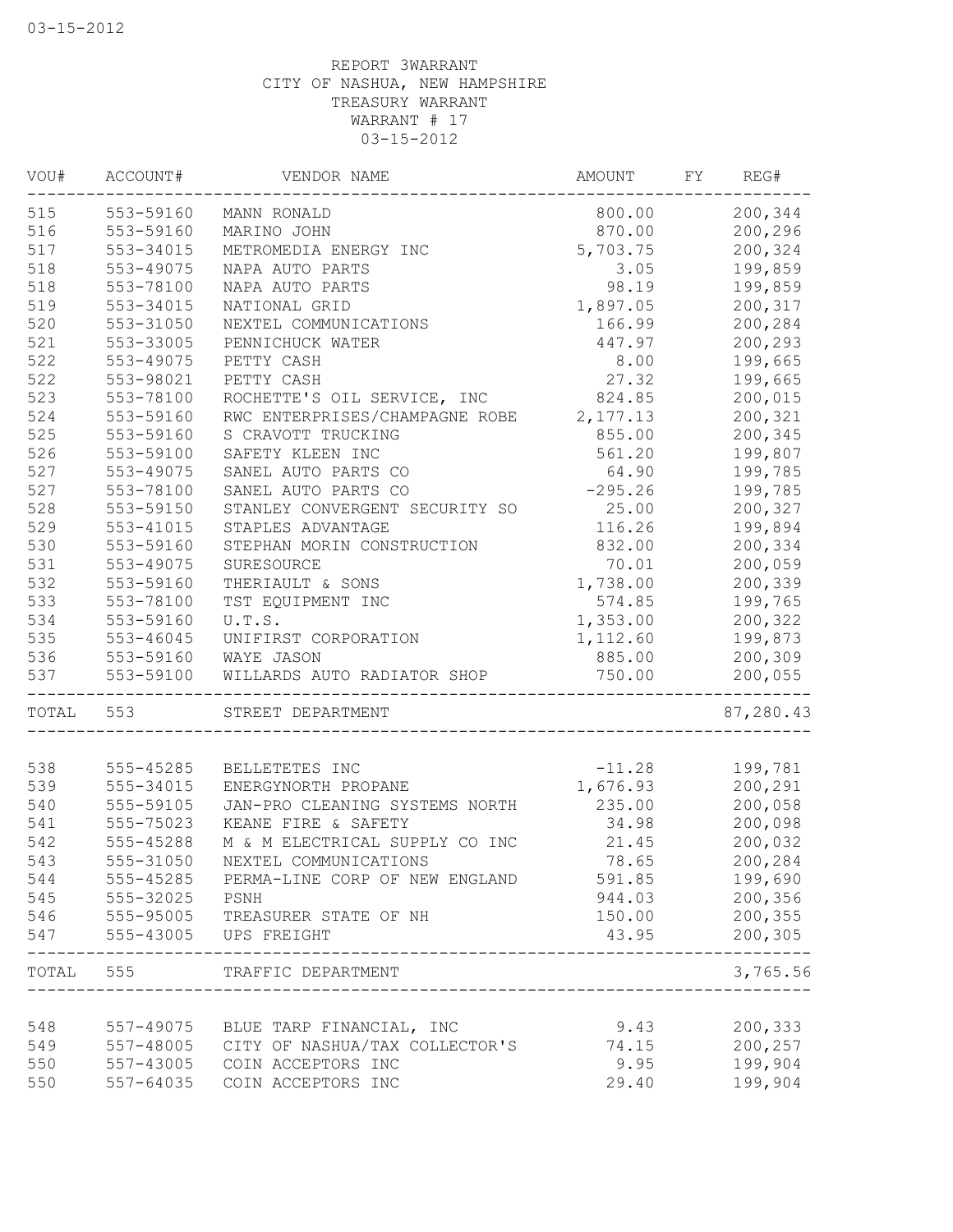| VOU#       | ACCOUNT#               | VENDOR NAME                              | AMOUNT          | FΥ | REG#               |
|------------|------------------------|------------------------------------------|-----------------|----|--------------------|
| 551        | 557-75023              | HOME DEPOT CREDIT SERVICES               | 100.84          |    | 200,290            |
| 552        | 557-64035              | MUNICIPAL SUPPLY SALES CO                | 1,334.00        |    | 199,827            |
| 553        | 557-64035              | NAPA AUTO PARTS                          | 12.72           |    | 199,859            |
| 554        | 557-33005              | PENNICHUCK WATER                         | 74.98           |    | 200,293            |
| 555        | 557-43005              | POM INCORPORATED                         | 15.00           |    | 200,083            |
| 555        | 557-64035              | POM INCORPORATED                         | 734.70          |    | 200,083            |
| 556        | 557-78140              | QUIRK GM PARTS DEPOT                     | 886.23          |    | 199,828            |
| 557        | 557-59160              | THE DOTY GROUP                           | 2,250.00        |    | 199,916            |
| TOTAL      | 557                    | PARKING LOTS                             |                 |    | 5,531.40           |
| 558        | 561-48015              | DENNIS K BURKE INC                       | 609.09          |    | 200,368            |
| 559        | 561-33005              | PENNICHUCK WATER                         | 132.22          |    | 200,293            |
| TOTAL      | 561                    | EDGEWOOD CEMETERY                        |                 |    | 741.31             |
|            |                        |                                          |                 |    |                    |
| 560        | 563-74092              | MAYNARD & LESIEUR INCORPORATED           | 90.00           |    | 200,041            |
| 561        | 563-94005              | <b>NHCA</b>                              | 90.00           |    | 200,299            |
| 562<br>562 | 563-74092<br>563-75023 | PETTY CASH                               | 15.00<br>56.84  |    | 199,665            |
| 563        | 563-74092              | PETTY CASH<br>TURNER GLASS               | 230.00          |    | 199,665<br>199,883 |
| TOTAL      | 563                    | WOODLAWN CEMETERY                        |                 |    | 481.84             |
| 564        | 571-62025              | US BANCORP EQUIPMENT FINANCE I           | 364.19          |    | 200,353            |
| TOTAL      | 571                    | COMMUNITY DEVELOPMENT                    |                 |    | 364.19             |
|            |                        |                                          |                 |    |                    |
| 565        | 572-91005              | PETTY CASH                               | 109.89          |    | 199,665            |
| 565        | 572-98029              | PETTY CASH                               | 54.54           |    | 199,665            |
| 566        | $572 - 44005$          | SPILLER'S                                | 254.90          |    | 199,857            |
| TOTAL      | 572                    | PLANNING DEPARTMENT                      |                 |    | 419.33             |
| 567        |                        | 573-94005 GREATER NASHUA CHAMBER OF COMM | 70.00           |    | 200,288            |
| 568        | 573-94005              | GREATER NASHUA CHAMBER OF COMM           | 30.00           |    | 199,866            |
| TOTAL      | 573                    | ECONOMIC DEVELOPMENT                     |                 |    | 100.00             |
|            |                        |                                          |                 |    |                    |
| 569<br>569 | 575-45090              | AC MOORE INC<br>AC MOORE INC             | 29.75<br>122.59 |    | 199,801<br>199,801 |
| 570        | 575-45150              | BAKER & TAYLOR                           |                 |    | 199,723            |
|            | 575-45050              |                                          | 3,577.76        |    |                    |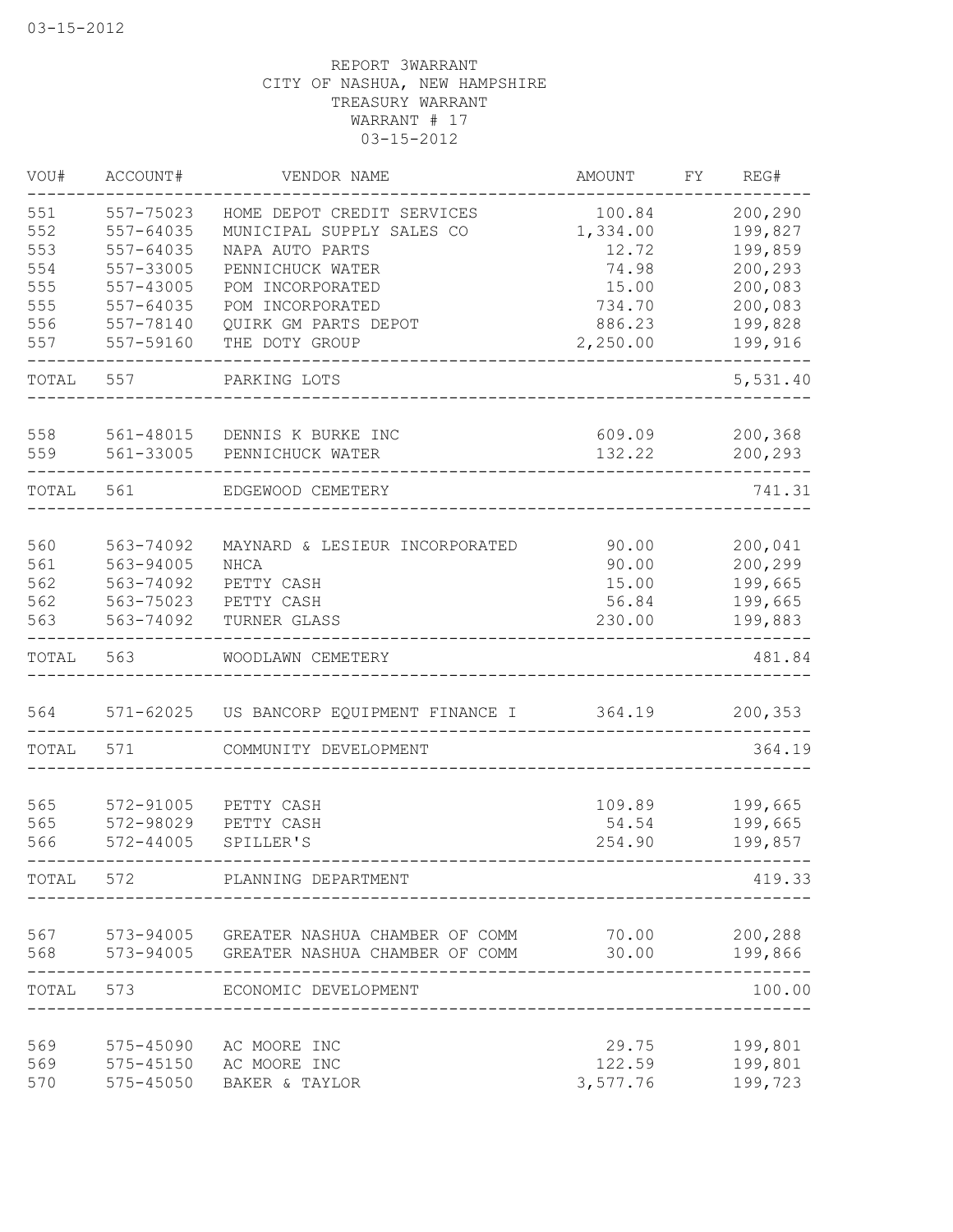| VOU#       | ACCOUNT#      | VENDOR NAME                    | AMOUNT          | FY | REG#      |
|------------|---------------|--------------------------------|-----------------|----|-----------|
| 570        | 575-45050     | BAKER & TAYLOR                 | 1,008.35        |    | 199,724   |
| 570        | 575-45050     | BAKER & TAYLOR                 | 35.83           |    | 199,725   |
| 571        | 575-45085     | BAKER & TAYLOR ENTERTAINMENT   | 117.54          |    | 199,717   |
| 571        | 575-45315     | BAKER & TAYLOR ENTERTAINMENT   | 456.41          |    | 199,717   |
| 572        | 575-94005     | BOLTON KATHY                   | 26.42           |    | 200,261   |
| 573        | 575-59100     | BURR TY                        | 300.00          |    | 200,260   |
| 574        | 575-64045     | CITIZENS BANK                  | 1,394.35        |    | 12,440    |
| 575        | 575-57010     | CONWAY OFFICE PRODUCTS LLC     | 3,995.00        |    | 199,760   |
| 576        | 575-45903     | <b>GALE</b>                    | 3,372.60        |    | 199,862   |
| 577        | $575 - 45220$ | GAYLORD BROS INC               | 507.36          |    | 200,050   |
| 578        | 575-45220     | GENERAL BOOK COVERS            | 322.27          |    | 199,685   |
| 579        | 575-42010     | HOME DEPOT CREDIT SERVICES     | 36.38           |    | 200,290   |
| 580        | 575-94005     | JACKSON LINDSEY                | 55.00           |    | 199,707   |
| 581        | 575-91005     | MATTHEWS CHARLES               | 43.96           |    | 200,259   |
| 582        | 575-34015     | METROMEDIA ENERGY INC          | 2,287.01        |    | 200,324   |
| 583        | 575-45085     | MICROMARKETING LLC             | 67.98           |    | 199,780   |
| 584        | 575-34015     | NATIONAL GRID                  | 809.01          |    | 200,317   |
| 585        | 575-95005     | NELA                           | 80.00           |    | 200,319   |
| 586        | 575-42005     | NEW ENGLAND PAPER & SUPPLY     | 47.70           |    | 199,800   |
| 586        | 575-42020     | NEW ENGLAND PAPER & SUPPLY     | 335.86          |    | 199,800   |
| 587        | 575-31040     | NEXTEL COMMUNICATIONS          | 13.31           |    | 200,284   |
| 588        | 575-45090     | PETTY CASH                     | 9.86            |    | 200,258   |
| 588        | 575-45150     | PETTY CASH                     | 69.60           |    | 200,258   |
| 588        | 575-45315     | PETTY CASH                     | 14.99           |    | 200,258   |
| 588        | 575-59100     | PETTY CASH                     | 58.64           |    | 200,258   |
| 589        | 575-43005     | PITNEY BOWES INC               | 286.44          |    | 200,287   |
| 590        | $575 - 45150$ | PROSOURCE SPECIALTIES          | 124.00          |    | 200,343   |
| 591        | 575-32005     | PUBLIC SERVICE OF NEW HAMPSHIR | 5,608.98        |    | 200,363   |
| 592        | 575-45085     | RANDOM HOUSE INC               | 285.75          |    | 199,897   |
| 593        | 575-45085     | RECORDED BOOKS LLC             | 615.03          |    | 200,282   |
| 594        | 575-42015     | REXEL                          | 62.23           |    | 200,097   |
| 595        | 575-41015     | STAPLES ADVANTAGE              | 351.70          |    | 199,894   |
| 596        | 575-46045     | WORK'N GEAR LLC                | 36.00           |    | 199,730   |
|            |               |                                |                 |    |           |
| TOTAL      | 575           | PUBLIC LIBRARIES               |                 |    | 26,565.66 |
| 597        | 576-94005     |                                |                 |    | 200,264   |
| 598        | 576-62022     | COLLINS MARK<br>PETTY CASH     | 60.00<br>7.98   |    | 199,665   |
| 599        | 576-94005     | SIMARD MARK                    | 200.00          |    | 200,263   |
|            | 576-91005     |                                |                 |    | 200,262   |
| 600<br>600 | 576-94010     | TRACY WILLIAM<br>TRACY WILLIAM | 123.71<br>79.00 |    | 200,262   |
| TOTAL      | 576           | BUILDING DEPARTMENT            |                 |    | 470.69    |
|            |               |                                |                 |    |           |
| 601        | 577-49075     | ANCO SIGNS & STAMPS INC        | 55.50           |    | 200,278   |
| 602        | 577-31050     | NEXTEL COMMUNICATIONS          | 41.79           |    | 200,284   |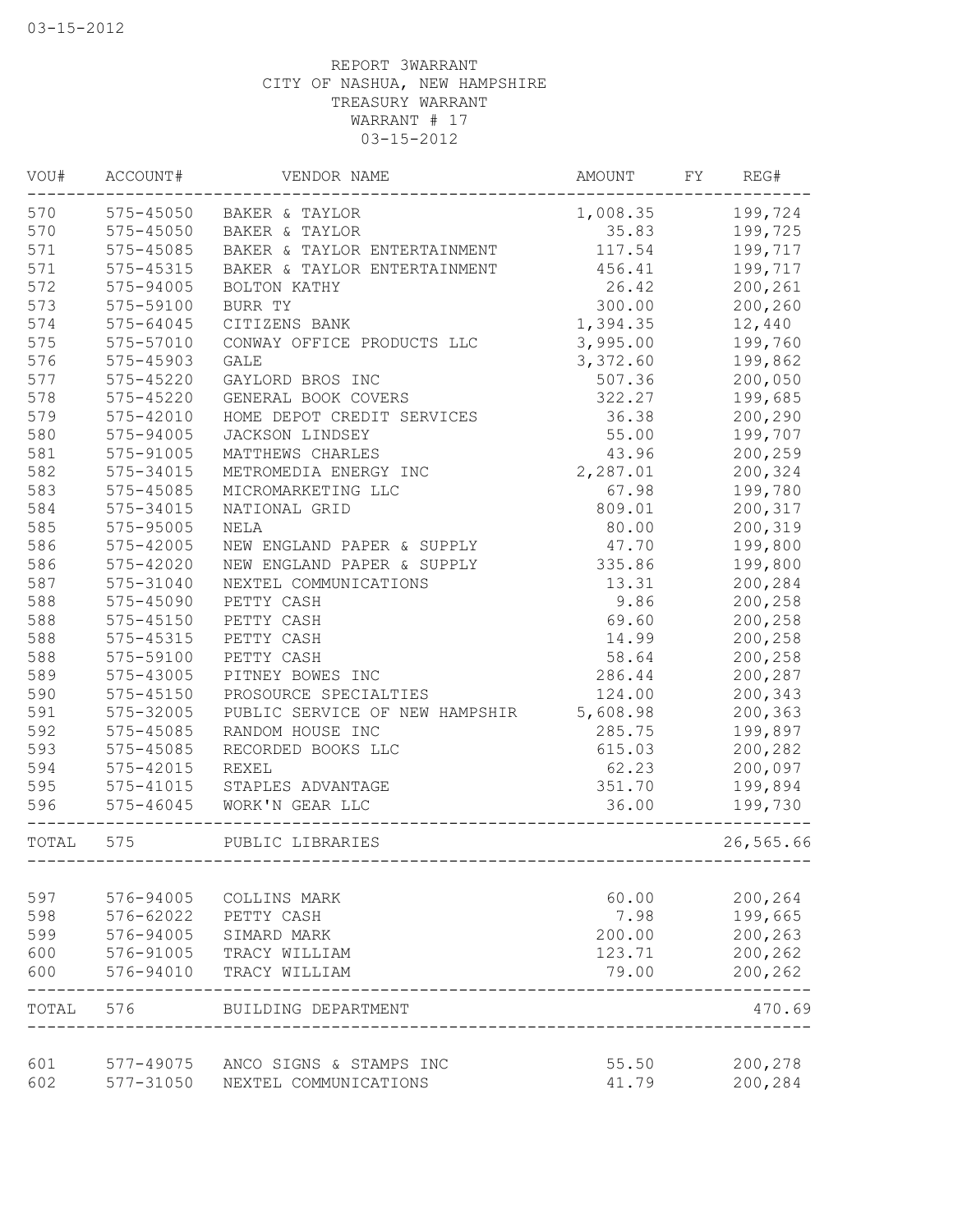|           | VOU# ACCOUNT#      | VENDOR NAME                         | AMOUNT        | FY | REG#    |
|-----------|--------------------|-------------------------------------|---------------|----|---------|
|           |                    | 602 577-31065 NEXTEL COMMUNICATIONS | 79.98 200,284 |    |         |
| TOTAL 577 |                    | CODE ENFORCEMENT                    |               |    | 177.27  |
|           | 235,383 581-53103  | ACUCARE NURSING PROFESSIONALS       | 300.65        |    | 199,918 |
|           | 235, 384 581-42110 | ALARMAX DISTRIBUTORS INC            | 400.00        |    | 199,909 |
|           | 235, 385 581-91005 | ANASTAS ROBERT                      | 27.47         |    | 200,040 |
|           | 235,386 581-94030  | APPLE COMPUTER INC                  | 398.00        |    | 199,947 |
|           | 235, 387 581-41015 | ASCD                                | 355.00        |    | 200,370 |
|           | 235,388 581-49050  | B & H PHOTO VIDEO PRO AUDIO         | 242.38        |    | 199,674 |
|           | 235, 389 581-49075 | B & S LOCKSMITH INC                 | 117.98        |    | 199,817 |
|           | 235,390 581-91005  | BAGLEY MARCIA                       | 150.38        |    | 200,001 |
|           | 235, 391 581-64192 | BAILEY POTTERY EQUIP CORP           | 4,255.00      |    | 199,969 |
|           | 235, 392 581-49035 | BARNES & NOBLE INC                  | 196.20        |    | 199,666 |
|           | 235,392 581-49050  | BARNES & NOBLE INC                  | 390.00        |    | 199,666 |
|           | 235, 393 581-42110 | BATTERY SPECIALISTS OF NH LLC       | 1,428.10      |    | 200,006 |
|           | 235, 394 581-31005 | BAYRING COMMUNICATIONS              | 2,297.15      |    | 200,378 |
|           | 235, 395 581-49050 | BELLETETES INC                      | 623.12        |    | 199,781 |
|           | 235,395 581-49075  | BELLETETES INC                      | 402.97        |    | 199,781 |
|           | 235,396 581-91005  | BERRY KATHLEEN                      | 8.05          |    | 199,737 |
|           | 235,397 581-49075  | BEST BUY BUSINESS ADVANTAGE AC      | 14.28         |    | 200,144 |
|           | 235,398 581-78007  | BEST FORD                           | 57.07         |    | 199,680 |
|           | 235,399 581-59130  | BISHOP TED                          | 80.00         |    | 199,879 |
|           | 235,400 581-49075  | BLUETARP FINANCIAL INC              | 24.06         |    | 200,141 |
|           | 235,401 581-59130  | BONTATIBUS MICHAEL                  | 80.00         |    | 199,997 |
|           | 235,402 581-59130  | BOOTH DOUGLAS                       | 60.00         |    | 200,138 |
|           | 235,403 581-53103  | BOOTHBY THERAPY SERVICES LLC        | 613.69        |    | 200,020 |
|           | 235,404 581-56030  | BOYS & GIRLS CLUB OF GREATER N      | 2,564.00      |    | 199,700 |
|           | 235, 405 581-74092 | BURKE SPECIAL PRODUCTS LLC          | 846.00        |    | 199,977 |
|           | 235,406 581-59130  | CAHILL BRIAN                        | 60.00         |    | 199,992 |
|           | 235,407 581-91005  | CALLAN KIMBERLY                     | 83.25         |    | 200,012 |
|           | 235,408 581-55015  | CANFIELD BRAD                       | 888.00        |    | 199,962 |
|           | 235,409 581-42130  | CAPP INC                            | 180.00        |    | 199,901 |
|           | 235, 410 581-55018 | CARING HANDS TRANSPORTATION LL      | 8,465.00      |    | 199,994 |
|           | 235, 411 581-49050 | CARTRIDGE WORLD NASHUA              | 21.98         |    | 199,984 |
|           | 235, 412 581-42010 | CENTRAL PAPER PRODUCTS CO           | 1,239.39      |    | 200,051 |
|           | 235, 412 581-42020 | CENTRAL PAPER PRODUCTS CO           | 8,020.43      |    | 200,051 |
|           | 235, 412 581-47010 | CENTRAL PAPER PRODUCTS CO           | 81.69         |    | 200,051 |
|           | 235, 413 581-59130 | CHANDLER RONALD                     | 60.00         |    | 199,989 |
|           | 235, 414 581-59130 | CHRISTOPHER DANIEL                  | 80.00         |    | 199,710 |
| 603       | 581-41015          | CITIZENS BANK                       | 78.34         |    | 12,440  |
| 603       | 581-49050          | CITIZENS BANK                       | 268.16        |    | 12,440  |
| 603       | 581-49075          | CITIZENS BANK                       | 61.70         |    | 12,440  |
| 603       | 581-74092          | CITIZENS BANK                       | 59.98         |    | 12,440  |
| 603       | 581-94030          | CITIZENS BANK                       | 298.00        |    | 12,440  |
|           | 235, 415 581-53103 | CLARK ASSOCIATES/DEBRA P CLARK      | 34,489.00     |    | 199,704 |
|           | 235, 416 581-91005 | COCHRANE DONALD                     | 84.92         |    | 200,007 |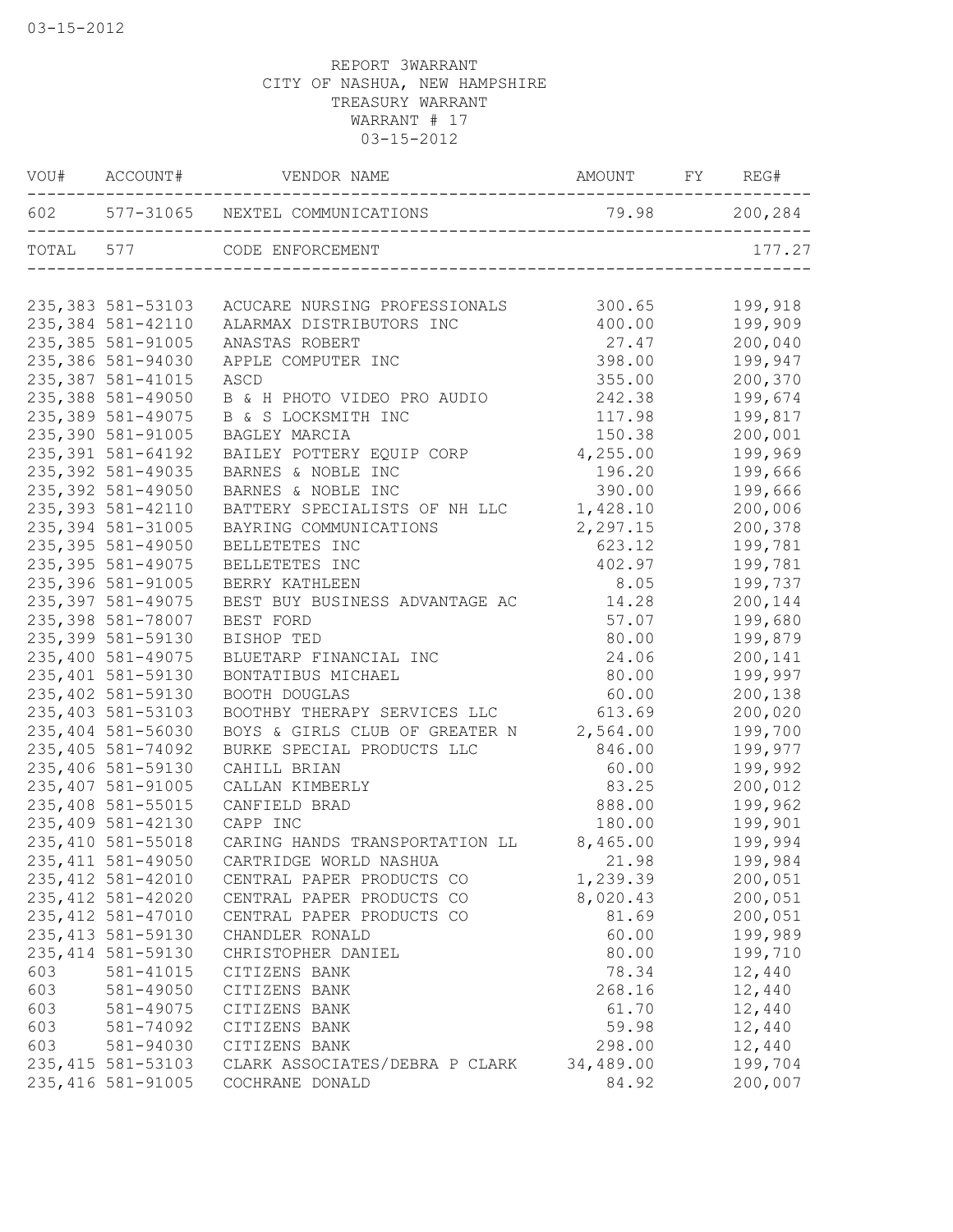| ACCOUNT#           | VENDOR NAME                                                                                                                                                                                                                                                                                                                                                                                                                                                                                                                                                                                                                                                      | AMOUNT                                                                                                                                                                                                                                                                                                                                                                                                                                                                                                                                                                                                                                                                                                           | FY                                                                                                                                                                                                                                                                                        | REG#    |
|--------------------|------------------------------------------------------------------------------------------------------------------------------------------------------------------------------------------------------------------------------------------------------------------------------------------------------------------------------------------------------------------------------------------------------------------------------------------------------------------------------------------------------------------------------------------------------------------------------------------------------------------------------------------------------------------|------------------------------------------------------------------------------------------------------------------------------------------------------------------------------------------------------------------------------------------------------------------------------------------------------------------------------------------------------------------------------------------------------------------------------------------------------------------------------------------------------------------------------------------------------------------------------------------------------------------------------------------------------------------------------------------------------------------|-------------------------------------------------------------------------------------------------------------------------------------------------------------------------------------------------------------------------------------------------------------------------------------------|---------|
|                    |                                                                                                                                                                                                                                                                                                                                                                                                                                                                                                                                                                                                                                                                  | 1,485.00                                                                                                                                                                                                                                                                                                                                                                                                                                                                                                                                                                                                                                                                                                         |                                                                                                                                                                                                                                                                                           | 199,794 |
| 235, 418 581-64045 | COMPUTER HUT OF N E INC                                                                                                                                                                                                                                                                                                                                                                                                                                                                                                                                                                                                                                          | 719.95                                                                                                                                                                                                                                                                                                                                                                                                                                                                                                                                                                                                                                                                                                           |                                                                                                                                                                                                                                                                                           | 200,054 |
| 235, 418 581-64192 | COMPUTER HUT OF N E INC                                                                                                                                                                                                                                                                                                                                                                                                                                                                                                                                                                                                                                          | 849.95                                                                                                                                                                                                                                                                                                                                                                                                                                                                                                                                                                                                                                                                                                           |                                                                                                                                                                                                                                                                                           | 200,054 |
| 235, 418 581-74092 | COMPUTER HUT OF N E INC                                                                                                                                                                                                                                                                                                                                                                                                                                                                                                                                                                                                                                          | 854.85                                                                                                                                                                                                                                                                                                                                                                                                                                                                                                                                                                                                                                                                                                           |                                                                                                                                                                                                                                                                                           | 200,054 |
| 235, 419 581-91005 | CONRAD MARK                                                                                                                                                                                                                                                                                                                                                                                                                                                                                                                                                                                                                                                      | 137.18                                                                                                                                                                                                                                                                                                                                                                                                                                                                                                                                                                                                                                                                                                           |                                                                                                                                                                                                                                                                                           | 199,920 |
| 235,420 581-44005  | COPY SHOP                                                                                                                                                                                                                                                                                                                                                                                                                                                                                                                                                                                                                                                        | 212.00                                                                                                                                                                                                                                                                                                                                                                                                                                                                                                                                                                                                                                                                                                           |                                                                                                                                                                                                                                                                                           | 199,758 |
| 235, 421 581-59130 | CORMIER MARY JANE                                                                                                                                                                                                                                                                                                                                                                                                                                                                                                                                                                                                                                                | 60.00                                                                                                                                                                                                                                                                                                                                                                                                                                                                                                                                                                                                                                                                                                            |                                                                                                                                                                                                                                                                                           | 199,771 |
|                    | CORRIVEAU ROUTHIER INC                                                                                                                                                                                                                                                                                                                                                                                                                                                                                                                                                                                                                                           | 59.89                                                                                                                                                                                                                                                                                                                                                                                                                                                                                                                                                                                                                                                                                                            |                                                                                                                                                                                                                                                                                           | 200,033 |
| 235, 423 581-91005 | COVART VIRGINIA L                                                                                                                                                                                                                                                                                                                                                                                                                                                                                                                                                                                                                                                |                                                                                                                                                                                                                                                                                                                                                                                                                                                                                                                                                                                                                                                                                                                  |                                                                                                                                                                                                                                                                                           | 200,018 |
|                    |                                                                                                                                                                                                                                                                                                                                                                                                                                                                                                                                                                                                                                                                  |                                                                                                                                                                                                                                                                                                                                                                                                                                                                                                                                                                                                                                                                                                                  |                                                                                                                                                                                                                                                                                           | 200,135 |
|                    |                                                                                                                                                                                                                                                                                                                                                                                                                                                                                                                                                                                                                                                                  |                                                                                                                                                                                                                                                                                                                                                                                                                                                                                                                                                                                                                                                                                                                  |                                                                                                                                                                                                                                                                                           | 199,699 |
|                    |                                                                                                                                                                                                                                                                                                                                                                                                                                                                                                                                                                                                                                                                  |                                                                                                                                                                                                                                                                                                                                                                                                                                                                                                                                                                                                                                                                                                                  |                                                                                                                                                                                                                                                                                           | 199,937 |
|                    |                                                                                                                                                                                                                                                                                                                                                                                                                                                                                                                                                                                                                                                                  |                                                                                                                                                                                                                                                                                                                                                                                                                                                                                                                                                                                                                                                                                                                  |                                                                                                                                                                                                                                                                                           | 199,921 |
|                    |                                                                                                                                                                                                                                                                                                                                                                                                                                                                                                                                                                                                                                                                  |                                                                                                                                                                                                                                                                                                                                                                                                                                                                                                                                                                                                                                                                                                                  |                                                                                                                                                                                                                                                                                           | 200,379 |
|                    |                                                                                                                                                                                                                                                                                                                                                                                                                                                                                                                                                                                                                                                                  |                                                                                                                                                                                                                                                                                                                                                                                                                                                                                                                                                                                                                                                                                                                  |                                                                                                                                                                                                                                                                                           | 200,380 |
|                    |                                                                                                                                                                                                                                                                                                                                                                                                                                                                                                                                                                                                                                                                  |                                                                                                                                                                                                                                                                                                                                                                                                                                                                                                                                                                                                                                                                                                                  |                                                                                                                                                                                                                                                                                           | 200,380 |
|                    |                                                                                                                                                                                                                                                                                                                                                                                                                                                                                                                                                                                                                                                                  |                                                                                                                                                                                                                                                                                                                                                                                                                                                                                                                                                                                                                                                                                                                  |                                                                                                                                                                                                                                                                                           | 199,924 |
|                    |                                                                                                                                                                                                                                                                                                                                                                                                                                                                                                                                                                                                                                                                  |                                                                                                                                                                                                                                                                                                                                                                                                                                                                                                                                                                                                                                                                                                                  |                                                                                                                                                                                                                                                                                           | 199,731 |
|                    |                                                                                                                                                                                                                                                                                                                                                                                                                                                                                                                                                                                                                                                                  |                                                                                                                                                                                                                                                                                                                                                                                                                                                                                                                                                                                                                                                                                                                  |                                                                                                                                                                                                                                                                                           | 200,375 |
|                    |                                                                                                                                                                                                                                                                                                                                                                                                                                                                                                                                                                                                                                                                  |                                                                                                                                                                                                                                                                                                                                                                                                                                                                                                                                                                                                                                                                                                                  |                                                                                                                                                                                                                                                                                           | 200,328 |
|                    |                                                                                                                                                                                                                                                                                                                                                                                                                                                                                                                                                                                                                                                                  |                                                                                                                                                                                                                                                                                                                                                                                                                                                                                                                                                                                                                                                                                                                  |                                                                                                                                                                                                                                                                                           | 200,374 |
|                    |                                                                                                                                                                                                                                                                                                                                                                                                                                                                                                                                                                                                                                                                  |                                                                                                                                                                                                                                                                                                                                                                                                                                                                                                                                                                                                                                                                                                                  |                                                                                                                                                                                                                                                                                           | 200,376 |
|                    |                                                                                                                                                                                                                                                                                                                                                                                                                                                                                                                                                                                                                                                                  |                                                                                                                                                                                                                                                                                                                                                                                                                                                                                                                                                                                                                                                                                                                  |                                                                                                                                                                                                                                                                                           | 199,694 |
|                    |                                                                                                                                                                                                                                                                                                                                                                                                                                                                                                                                                                                                                                                                  |                                                                                                                                                                                                                                                                                                                                                                                                                                                                                                                                                                                                                                                                                                                  |                                                                                                                                                                                                                                                                                           | 199,939 |
|                    |                                                                                                                                                                                                                                                                                                                                                                                                                                                                                                                                                                                                                                                                  |                                                                                                                                                                                                                                                                                                                                                                                                                                                                                                                                                                                                                                                                                                                  |                                                                                                                                                                                                                                                                                           |         |
|                    |                                                                                                                                                                                                                                                                                                                                                                                                                                                                                                                                                                                                                                                                  |                                                                                                                                                                                                                                                                                                                                                                                                                                                                                                                                                                                                                                                                                                                  |                                                                                                                                                                                                                                                                                           | 199,684 |
|                    |                                                                                                                                                                                                                                                                                                                                                                                                                                                                                                                                                                                                                                                                  |                                                                                                                                                                                                                                                                                                                                                                                                                                                                                                                                                                                                                                                                                                                  |                                                                                                                                                                                                                                                                                           | 199,688 |
|                    |                                                                                                                                                                                                                                                                                                                                                                                                                                                                                                                                                                                                                                                                  |                                                                                                                                                                                                                                                                                                                                                                                                                                                                                                                                                                                                                                                                                                                  |                                                                                                                                                                                                                                                                                           | 199,906 |
|                    |                                                                                                                                                                                                                                                                                                                                                                                                                                                                                                                                                                                                                                                                  |                                                                                                                                                                                                                                                                                                                                                                                                                                                                                                                                                                                                                                                                                                                  |                                                                                                                                                                                                                                                                                           | 200,158 |
|                    |                                                                                                                                                                                                                                                                                                                                                                                                                                                                                                                                                                                                                                                                  |                                                                                                                                                                                                                                                                                                                                                                                                                                                                                                                                                                                                                                                                                                                  |                                                                                                                                                                                                                                                                                           | 200,156 |
|                    |                                                                                                                                                                                                                                                                                                                                                                                                                                                                                                                                                                                                                                                                  |                                                                                                                                                                                                                                                                                                                                                                                                                                                                                                                                                                                                                                                                                                                  |                                                                                                                                                                                                                                                                                           | 199,766 |
|                    |                                                                                                                                                                                                                                                                                                                                                                                                                                                                                                                                                                                                                                                                  |                                                                                                                                                                                                                                                                                                                                                                                                                                                                                                                                                                                                                                                                                                                  |                                                                                                                                                                                                                                                                                           | 199,913 |
|                    |                                                                                                                                                                                                                                                                                                                                                                                                                                                                                                                                                                                                                                                                  |                                                                                                                                                                                                                                                                                                                                                                                                                                                                                                                                                                                                                                                                                                                  |                                                                                                                                                                                                                                                                                           | 199,744 |
|                    |                                                                                                                                                                                                                                                                                                                                                                                                                                                                                                                                                                                                                                                                  |                                                                                                                                                                                                                                                                                                                                                                                                                                                                                                                                                                                                                                                                                                                  |                                                                                                                                                                                                                                                                                           | 200,023 |
|                    |                                                                                                                                                                                                                                                                                                                                                                                                                                                                                                                                                                                                                                                                  |                                                                                                                                                                                                                                                                                                                                                                                                                                                                                                                                                                                                                                                                                                                  |                                                                                                                                                                                                                                                                                           | 199,720 |
|                    |                                                                                                                                                                                                                                                                                                                                                                                                                                                                                                                                                                                                                                                                  |                                                                                                                                                                                                                                                                                                                                                                                                                                                                                                                                                                                                                                                                                                                  |                                                                                                                                                                                                                                                                                           | 199,995 |
|                    |                                                                                                                                                                                                                                                                                                                                                                                                                                                                                                                                                                                                                                                                  |                                                                                                                                                                                                                                                                                                                                                                                                                                                                                                                                                                                                                                                                                                                  |                                                                                                                                                                                                                                                                                           | 200,155 |
|                    | HANNAFORD                                                                                                                                                                                                                                                                                                                                                                                                                                                                                                                                                                                                                                                        | 88.25                                                                                                                                                                                                                                                                                                                                                                                                                                                                                                                                                                                                                                                                                                            |                                                                                                                                                                                                                                                                                           | 199,882 |
|                    | HANSON'S AUTOMOTIVE SERVICE                                                                                                                                                                                                                                                                                                                                                                                                                                                                                                                                                                                                                                      | 1,867.10                                                                                                                                                                                                                                                                                                                                                                                                                                                                                                                                                                                                                                                                                                         |                                                                                                                                                                                                                                                                                           | 199,980 |
| 235, 451 581-42130 | HEATING SPECIALTIES OF NH INC                                                                                                                                                                                                                                                                                                                                                                                                                                                                                                                                                                                                                                    | 257.67                                                                                                                                                                                                                                                                                                                                                                                                                                                                                                                                                                                                                                                                                                           |                                                                                                                                                                                                                                                                                           | 200,035 |
| 235, 452 581-64045 | HEWLETT PACKARD COMPANY                                                                                                                                                                                                                                                                                                                                                                                                                                                                                                                                                                                                                                          | 18,755.50                                                                                                                                                                                                                                                                                                                                                                                                                                                                                                                                                                                                                                                                                                        |                                                                                                                                                                                                                                                                                           | 199,745 |
| 235, 453 581-59130 | HICKS ADAM                                                                                                                                                                                                                                                                                                                                                                                                                                                                                                                                                                                                                                                       | 80.00                                                                                                                                                                                                                                                                                                                                                                                                                                                                                                                                                                                                                                                                                                            |                                                                                                                                                                                                                                                                                           | 199,990 |
| 235, 454 581-49050 | HIGHSMITH LLC                                                                                                                                                                                                                                                                                                                                                                                                                                                                                                                                                                                                                                                    | 147.54                                                                                                                                                                                                                                                                                                                                                                                                                                                                                                                                                                                                                                                                                                           |                                                                                                                                                                                                                                                                                           | 200,096 |
| 235, 455 581-74092 | HILLYARD/MANCHESTER                                                                                                                                                                                                                                                                                                                                                                                                                                                                                                                                                                                                                                              | 3,892.43                                                                                                                                                                                                                                                                                                                                                                                                                                                                                                                                                                                                                                                                                                         |                                                                                                                                                                                                                                                                                           | 200,143 |
| 235, 456 581-49075 | HOME DEPOT CREDIT SERVICES                                                                                                                                                                                                                                                                                                                                                                                                                                                                                                                                                                                                                                       | 346.33                                                                                                                                                                                                                                                                                                                                                                                                                                                                                                                                                                                                                                                                                                           |                                                                                                                                                                                                                                                                                           | 199,932 |
| 235, 457 581-49050 | HOME DEPOT CREDIT SERVICES                                                                                                                                                                                                                                                                                                                                                                                                                                                                                                                                                                                                                                       | 600.89                                                                                                                                                                                                                                                                                                                                                                                                                                                                                                                                                                                                                                                                                                           |                                                                                                                                                                                                                                                                                           | 199,958 |
| 235,458 581-91005  | HYNES STACY                                                                                                                                                                                                                                                                                                                                                                                                                                                                                                                                                                                                                                                      | 154.90                                                                                                                                                                                                                                                                                                                                                                                                                                                                                                                                                                                                                                                                                                           |                                                                                                                                                                                                                                                                                           | 199,919 |
| 235, 459 581-74092 |                                                                                                                                                                                                                                                                                                                                                                                                                                                                                                                                                                                                                                                                  |                                                                                                                                                                                                                                                                                                                                                                                                                                                                                                                                                                                                                                                                                                                  |                                                                                                                                                                                                                                                                                           | 199,963 |
| 235,460 581-49050  | J W PEPPER & SON INC                                                                                                                                                                                                                                                                                                                                                                                                                                                                                                                                                                                                                                             | 97.89                                                                                                                                                                                                                                                                                                                                                                                                                                                                                                                                                                                                                                                                                                            |                                                                                                                                                                                                                                                                                           | 199,748 |
|                    | 235, 422 581-49910<br>235, 424 581-55015<br>235, 425 581-78007<br>235, 426 581-91005<br>235, 427 581-91005<br>235, 428 581-31005<br>235, 429 581-31005<br>235, 429 581-31040<br>235,430 581-91005<br>235, 431 581-42130<br>235, 432 581-31005<br>581-31005<br>235, 433 581-31005<br>235, 434 581-31005<br>235, 435 581-49075<br>235, 436 581-55005<br>235, 437 581-49050<br>235,438 581-49030<br>235,439 581-49050<br>235,440 581-49050<br>235, 441 581-59130<br>235, 442 581-75023<br>235, 443 581-91005<br>235, 444 581-42130<br>235, 445 581-53100<br>235,446 581-49050<br>235, 447 581-31005<br>235, 448 581-75023<br>235,449 581-49050<br>235,450 581-78007 | 235, 417 581-53103 COMPASSIONATE STAFFING LLC<br>CRATEAU SALLY<br>DONOVAN EQUIPMENT CO INC<br>DRAKOULAKOS JENNIFER<br>DROLET KATHLEEN<br>EARTHLINK BUSINESS<br>EARTHLINK BUSINESS<br>EARTHLINK BUSINESS<br>ESSON VIRGINIA<br>F W WEBB COMPANY<br>FAIR POINT COMMUNICATIONS INC<br>FAIRPOINT COMMUNICATIONS<br>FAIRPOINT COMMUNICATIONS INC<br>FAIRPOINT COMMUNICATIONS INC<br>FASTENAL CO<br>FIRST STUDENT INC<br>FOLLETT EDUCATIONAL SRVS INC<br>FOLLETT LIBRARY RESOURCES<br>FORMAX DIVISION OF BESCORP<br>FULTON CHERRIE<br>FULTON JAY<br>GATE CITY FENCE CO INC<br>GOODWIN JENNIFER<br>GRAINGER<br>GRANITE STATE SHUTTLE SERVICE<br>GREEN KAREN<br>GREENBERG ELLEN<br>GYM DOCTOR INC<br>J SALLESE & SONS INC | 13.74<br>711.29<br>669.46<br>28.86<br>46.48<br>5,704.27<br>3,433.89<br>672.96<br>16.76<br>3,434.83<br>52.42<br>769.64<br>28.69<br>36.44<br>128.87<br>3,677.81<br>58.36<br>774.60<br>238.00<br>61.00<br>60.00<br>592.00<br>54.12<br>521.88<br>136.00<br>59.31<br>90.24<br>270.40<br>904.40 |         |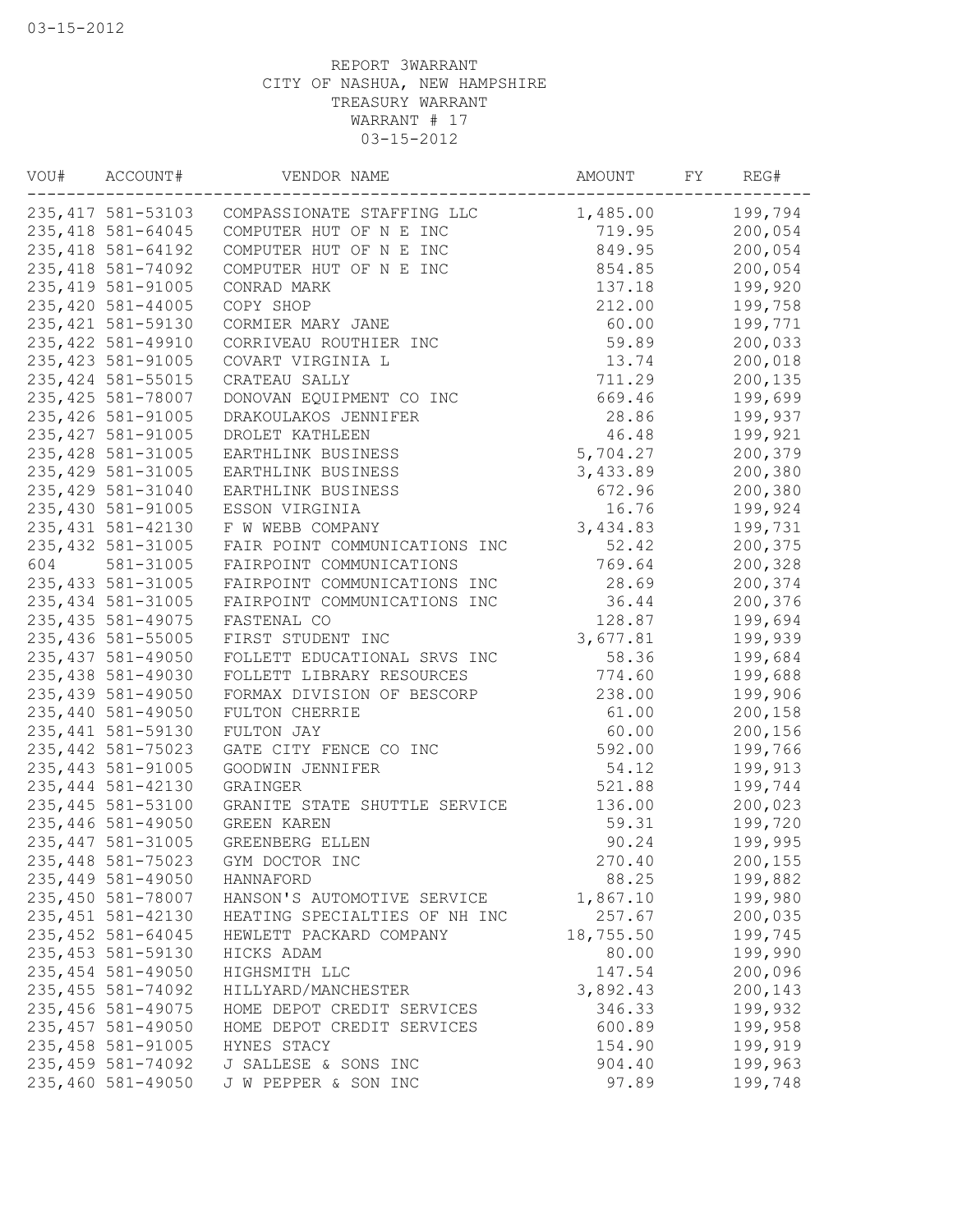| 235,461 581-51005 JACKSON LEWIS LLP                 | 765.00   | 200,065 |
|-----------------------------------------------------|----------|---------|
| 235,462 581-44005<br>JOSTENS INC                    | 2,558.25 | 199,926 |
| 235,463 581-45910<br>JUNIOR LIBRARY GUILD           | 342.00   | 199,912 |
| 235,464 581-59130<br>KAJEN CHARLES                  | 60.00    | 200,009 |
| 235,465 581-59130<br>KEEFE TIMOTHY                  | 80.00    | 200,154 |
| 235,466 581-59130<br>LABELLE SYLVAIN                | 80.00    | 199,991 |
| 235,467 581-49050<br>LAKESHORE LEARNING MATERIALS   | 103.32   | 199,751 |
| 235,468 581-49035<br>LALIBERTE CATHERINE            | 83.64    | 199,938 |
| 235,469 581-91005<br>LALIME MAUREEN                 | 15.54    | 199,951 |
| 235,470 581-55015<br>LANDRY DOUGLAS                 | 119.33   | 200,150 |
| 235, 471 581-91005<br>LAQUERRE MARC                 | 99.90    | 199,948 |
| 235, 472 581-91005<br>LATINA DONNA                  | 32.19    | 199,957 |
| 235, 473 581-59130<br>LEBEL ART                     | 80.00    | 199,986 |
| 235, 474 581-49050<br>LEGO EDUCATION                | 5.40     | 199,975 |
| 235, 474 581-74092<br>LEGO EDUCATION                | 5.30     | 199,975 |
| 235, 475 581-91005<br>LEWIS SUSAN A                 | 7.08     | 199,960 |
| 235, 476 581-91005<br>LOFTUS JUDITH                 | 45.80    | 199,925 |
| 235, 477 581-59130<br>LOWTHER JAMES                 | 60.00    | 199,996 |
| 235, 478 581-91005<br>LUCAS MARK                    | 13.88    | 200,027 |
| 235,479 581-53100<br>LUTHERAN COMMUNITY SERVICES OF | 90.00    | 199,999 |
| 235,480 581-42110<br>M & M ELECTRICAL SUPPLY CO INC | 588.97   | 200,032 |
| 235, 481 581-74092<br>M & N SPORTS LLC              | 4,314.60 | 199,784 |
| 235,482 581-45410<br>MAKARAWICZ WILLIAM             | 960.00   | 199,713 |
| 235,483 581-49050<br>MARKET BASKET                  | 405.63   | 199,791 |
| 235,484 581-49050<br>MARTEL JENNIFER                | 229.80   | 199,940 |
| 235,485 581-75090<br>MARVELL PLATE GLASS INC        | 186.81   | 199,682 |
| 235,486 581-78007<br>MAYNARD & LESIEUR INCORPORATED | 15.50    | 200,041 |
| 235, 487 581-53103<br>MCCARTNEY AMY                 | 7,424.00 | 199,998 |
| 235,488 581-47010<br>MEDCO SUPPLY INC               | 50.96    | 199,936 |
| 235,489 581-53100<br>METRO GROUP INC (THE)          | 1,135.00 | 200,013 |
| 235,490 581-55018<br>MILFORD SCHOOL DISTRICT        | 87.50    | 200,004 |
| 235, 491 581-49050<br>MINDWORKS PRESS               | 89.68    | 200,159 |
| 235,492 581-53100<br>MULTI-STATE BILLING SERVICES L | 2,665.59 | 200,000 |
| 235, 493 581-78007<br>NAPA AUTO PARTS               | 108.76   | 199,859 |
| 235, 494 581-49050<br><b>NASCO</b>                  | 405.86   | 200,052 |
| 235, 495 581-49075<br>NASHUA WALLPAPER & PAINT CO   | 89.88    | 199,789 |
| 235,496 581-78007<br>NASHUA WHOLESALE TIRE INC      | 659.00   | 199,768 |
| 235, 497 581-34015<br>NATIONAL GRID                 | 3,551.13 | 200,381 |
| 235,498 581-42010<br>NATIONWIDE SALES & SERVICE     | 2,617.97 | 199,923 |
| 235,499 581-31005<br>NEXTEL COMMUNICATIONS          | 862.29   | 200,274 |
| 235,500 581-91040<br>NHAEOP                         | 360.00   | 200,373 |
| 235,501 581-49050<br>NORTHCENTER FOODSERVICES LLC   | 764.28   | 199,943 |
| 235,502 581-59130<br>NUNNALLY WILLIAM               | 80.00    | 199,983 |
| 235,503 581-41015<br>OCE IMAGISTICS INC             | 235.00   | 200,152 |
| 235,504 581-91005<br>PAPANICOLAOU PAULA             | 67.16    | 199,931 |
| 235,505 581-42120<br>PEABODY SUPPLY CO INC          | 1,199.60 | 200,142 |
| 235,506 581-49025<br>PEARSON EDUCATION INC          | 120.42   | 199,968 |
| 235,507 581-33005<br>PENNICHUCK WATER WORKS INC     | 6,409.38 | 200,277 |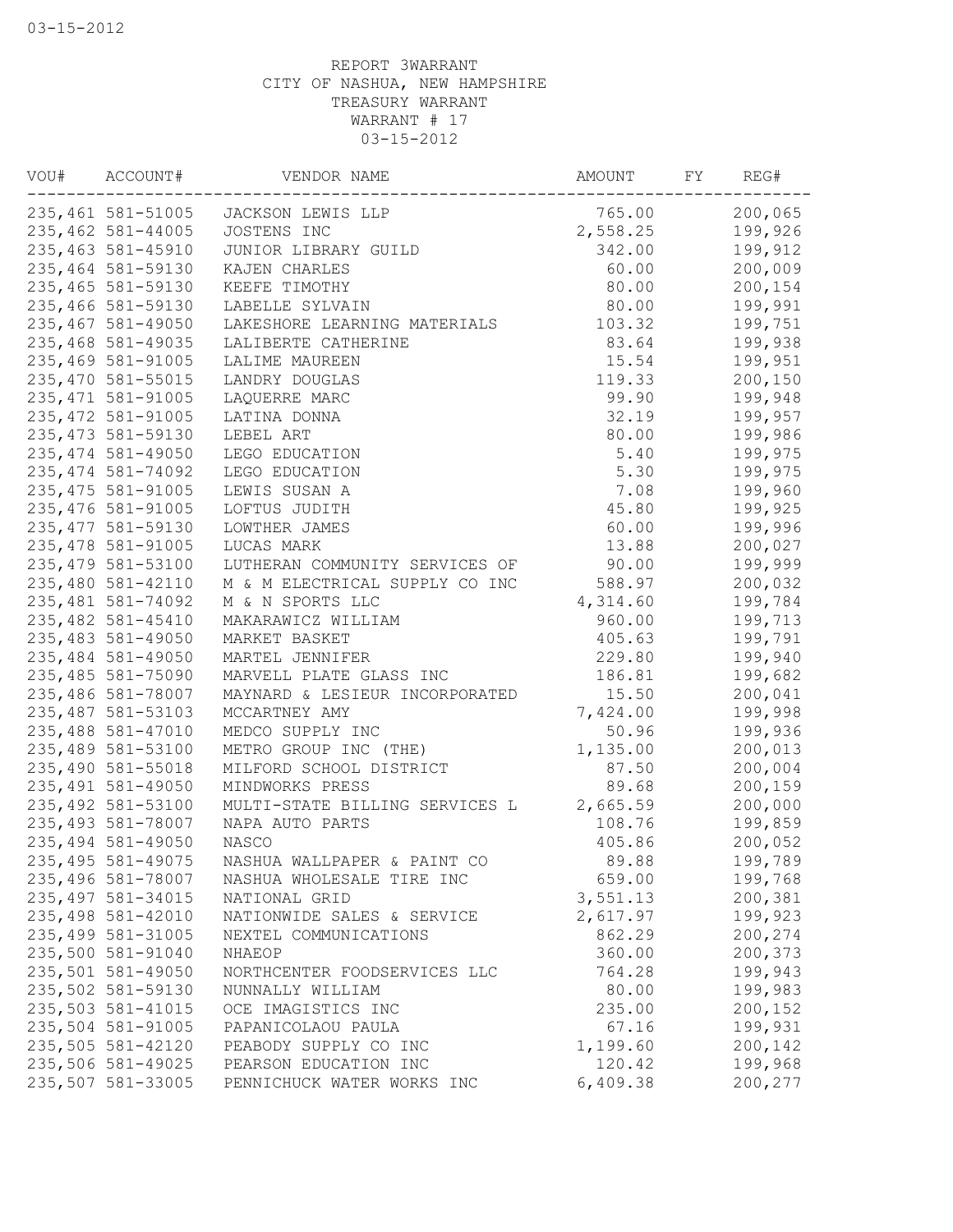| VOU# | ACCOUNT#          | VENDOR NAME                              | AMOUNT    | FY | REG#    |
|------|-------------------|------------------------------------------|-----------|----|---------|
|      |                   | 235,508 581-53100 PERFORMANCE REHAB INC. | 5,424.40  |    | 199,967 |
|      | 235,509 581-43005 | PETTY CASH                               | 50.69     |    | 200,265 |
|      | 235,509 581-49050 | PETTY CASH                               | 13.20     |    | 200,265 |
|      | 235,510 581-49050 | PETTY CASH                               | 18.80     |    | 200,266 |
|      | 235,511 581-49050 | PITSCO INC                               | 314.66    |    | 199,668 |
|      | 235,512 581-49050 | PRO AV SYSTEMS INC                       | 84.00     |    | 199,988 |
|      | 235,512 581-64192 | PRO AV SYSTEMS INC                       | 3,546.00  |    | 199,988 |
|      | 235,513 581-55018 | PROVIDER ENTERPRISES INC (THE)           | 35,462.00 |    | 199,933 |
|      | 235,514 581-32005 | PSNH                                     | 1,819.09  |    | 200,361 |
|      | 235,515 581-32005 | PUBLIC SERVICE OF NH                     | 42,717.31 |    | 200,358 |
|      | 235,516 581-53103 | READYNURSE STAFFING SERVICES             | 686.14    |    | 199,741 |
|      | 235,517 581-49025 | REALLY GOOD STUFF INC                    | 288.97    |    | 199,917 |
|      | 235,517 581-49050 | REALLY GOOD STUFF INC                    | 28.94     |    | 199,917 |
|      | 235,518 581-59080 | RIDDELL/ALL AMERICAN                     | 1,087.08  |    | 200,011 |
|      | 235,518 581-74092 | RIDDELL/ALL AMERICAN                     | 4,728.74  |    | 200,011 |
|      | 235,519 581-45410 | RISCH ALISON                             | 120.00    |    | 199,946 |
|      | 235,520 581-78007 | SANEL AUTO PARTS CO                      | 327.20    |    | 199,785 |
|      | 235,521 581-49050 | SCHOLASTIC BOOK CLUBS                    | 5,274.00  |    | 199,979 |
|      | 235,522 581-47010 | SCHOOL HEALTH CORP                       | 598.45    |    | 199,686 |
|      | 235,522 581-49050 | SCHOOL HEALTH CORP                       | 336.58    |    | 199,686 |
|      | 235,523 581-49050 | SCHOOL SPECIALTY INC                     | 2,650.76  |    | 199,927 |
|      | 235,524 581-91005 | SEUSING JENNIFER                         | 345.77    |    | 199,914 |
|      | 235,525 581-91005 | SHEAFF ALTHEA                            | 53.80     |    | 199,970 |
|      | 235,526 581-49075 | SHIFFLER EQUIPMENT SALES INC             | 160.08    |    | 199,907 |
|      | 235,527 581-49050 | SNAP-ON INDUSTRIAL                       | 610.45    |    | 199,669 |
|      | 235,528 581-49050 | SOARES JAN                               | 40.11     |    | 200,157 |
|      | 235,529 581-49050 | SOCIAL STUDIES SCHOOL SERVICE            | 314.94    |    | 199,754 |
|      | 235,530 581-31005 | SPRINT                                   | 13.14     |    | 200,377 |
|      | 235,531 581-43005 | STAMP FULFILLMENT SERVICES               | 396.00    |    | 200,372 |
|      | 235,532 581-41015 | STAPLES BUSINESS ADVANTAGE               | 1,062.40  |    | 199,853 |
|      | 235,532 581-49050 | STAPLES BUSINESS ADVANTAGE               | 436.74    |    | 199,853 |
|      | 235,533 581-53100 | STATE OF NH CRIMINAL RECORDS             | 1,210.50  |    | 200,267 |
|      | 235,534 581-49050 | TEACHER'S DISCOVERY                      | 184.51    |    | 199,934 |
|      | 235,535 581-53100 | TERMINIX PROCESSING CENTER               | 267.00    |    | 199,976 |
|      | 235,536 581-41015 | TINTLE MARY-FRANCES                      | 19.99     |    | 200,014 |
|      | 235,537 581-42120 | TOTAL AIR SUPPLY INC                     | 625.77    |    | 199,849 |
|      | 235,538 581-84055 | TREASURER STATE OF NH                    | 10,000.00 |    | 200,289 |
|      | 235,539 581-53103 | UNH-INSTITUTE ON DISABILITY              | 711.30    |    | 199,985 |
|      | 235,540 581-42110 | UNITED PARCEL SERVICE                    | 25.43     |    | 199,905 |
|      | 235,541 581-49050 | VALIANT MUSIC SUPPLY INC                 | 240.00    |    | 200,010 |
|      | 235,542 581-91005 | VERLEY MICHELE                           | 82.14     |    | 200,021 |
|      | 235,543 581-41045 | WB MASON COMPANY INC                     | 5,776.97  |    | 199,697 |
|      | 235,544 581-49050 | WEST MUSIC                               | 149.55    |    | 199,910 |
|      | 235,545 581-47010 | WILLIAM V. MACGILL & COMPANY             | 290.16    |    | 199,756 |
|      | 235,546 581-59130 | YATES DAVE                               | 80.00     |    | 199,848 |
|      | 235,547 581-91005 | YORK AMY                                 | 218.13    |    | 199,965 |
|      | 235,548 581-53101 | YOUTH COUNCIL (THE)                      | 6,012.50  |    | 199,959 |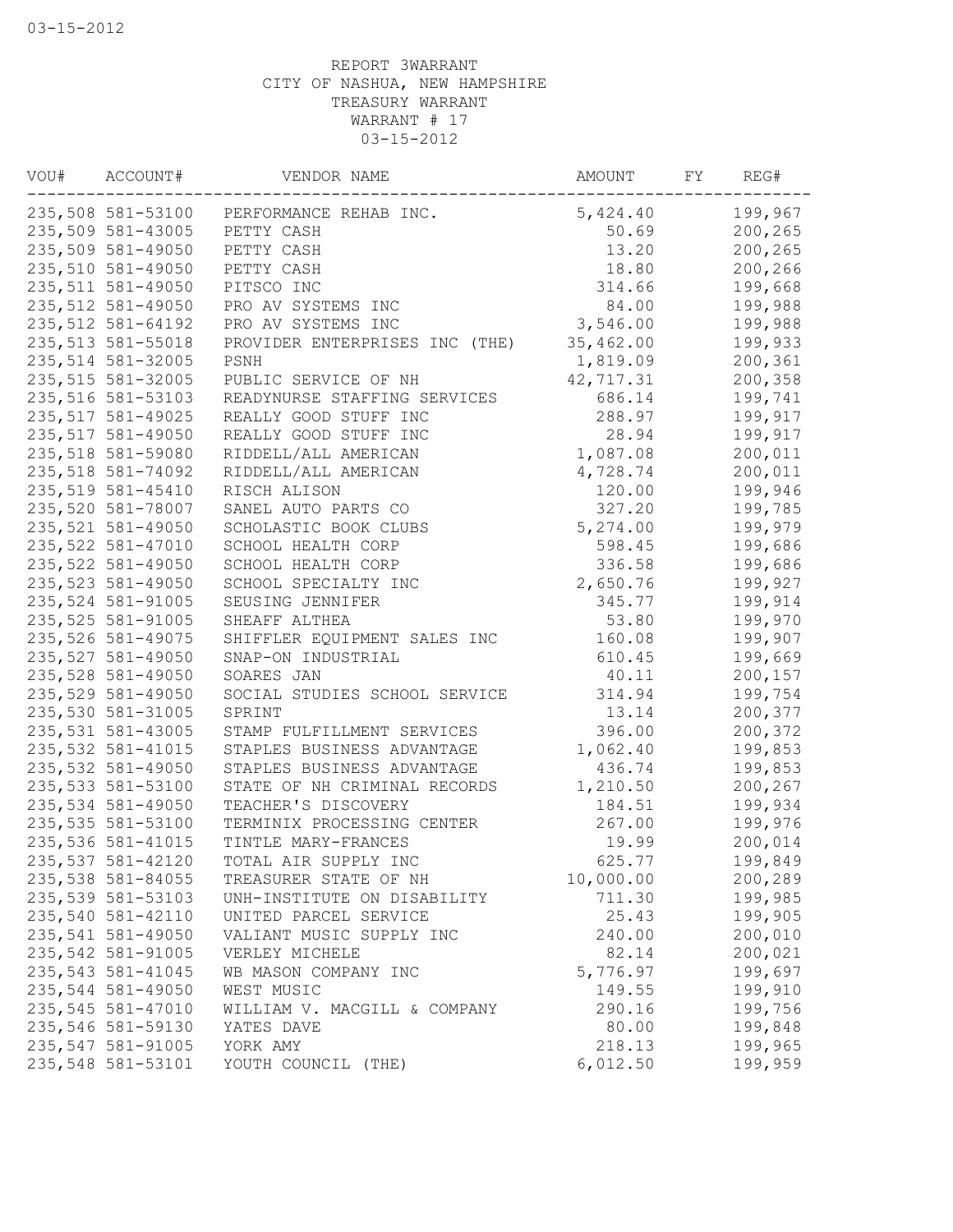| VOU#                                                                                                                | ACCOUNT#                                                                                                                                                                                                                  | VENDOR NAME                                                                                                                                                                                                                                                                                                                                                                                                                                 | AMOUNT                                                                                                                                                                  | FY.<br>REG#                                                                                                                                                                             |
|---------------------------------------------------------------------------------------------------------------------|---------------------------------------------------------------------------------------------------------------------------------------------------------------------------------------------------------------------------|---------------------------------------------------------------------------------------------------------------------------------------------------------------------------------------------------------------------------------------------------------------------------------------------------------------------------------------------------------------------------------------------------------------------------------------------|-------------------------------------------------------------------------------------------------------------------------------------------------------------------------|-----------------------------------------------------------------------------------------------------------------------------------------------------------------------------------------|
| TOTAL                                                                                                               | 581                                                                                                                                                                                                                       | SCHOOL DEPARTMENT                                                                                                                                                                                                                                                                                                                                                                                                                           |                                                                                                                                                                         | 299,601.22                                                                                                                                                                              |
| 605<br>606<br>607                                                                                                   | 590-23551<br>590-24505<br>590-24595                                                                                                                                                                                       | ECKHARDT & JOHNSON INC<br>COMMUNITY MEDIA SERVICES GROUP 24,799.50<br>HAGE HODES PA                                                                                                                                                                                                                                                                                                                                                         | 2,598.65<br>975.00                                                                                                                                                      | 199,915<br>200,099<br>200,091                                                                                                                                                           |
| TOTAL                                                                                                               | 590                                                                                                                                                                                                                       | PRIOR YEAR OBLIGATIONS                                                                                                                                                                                                                                                                                                                                                                                                                      |                                                                                                                                                                         | 28, 373. 15                                                                                                                                                                             |
| 608<br>609                                                                                                          | 592-85004<br>592-85005                                                                                                                                                                                                    | FEDEX<br>US BANK                                                                                                                                                                                                                                                                                                                                                                                                                            | 58.31<br>800.00                                                                                                                                                         | 200,276<br>199,709                                                                                                                                                                      |
| TOTAL                                                                                                               | 592                                                                                                                                                                                                                       | BONDED DEBT SERVICE                                                                                                                                                                                                                                                                                                                                                                                                                         |                                                                                                                                                                         | 858.31                                                                                                                                                                                  |
| 610<br>611<br>612<br>613<br>614<br>615<br>616<br>617<br>618<br>619<br>620<br>621<br>622<br>623<br>624<br>625<br>626 | 595-22015<br>595-22015<br>595-22015<br>595-22015<br>595-22015<br>595-22015<br>595-22015<br>595-22015<br>595-22015<br>595-22015<br>595-22015<br>595-22015<br>595-22020<br>595-22020<br>595-22020<br>595-22020<br>595-22025 | 1987 TAMPOSI LTD PARTNERSHIP<br>BJE INVESTMENT PROTERTIES<br>FIVE N ASSOCIATES<br>GOODAN AUSTIN<br>HEFFERNAN DOUGLAS & MARY JANE<br>MANUELA LOPEZ REV TRUST<br>MARSHALL JOHN & ADRIENNE<br>MURPHY DENNIS<br>NASH FAMILY INVESTMENT<br>PRABHAKAR & KALINDI NANAVATI<br>REDA RICHARD<br>ROCHE JOHN<br>1987 TAMPOSI LTD PARTNERSHIP<br>BJE INVESTMENT PROTERTIES<br>FIVE N ASSOCIATES<br>NASH FAMILY INVESTMENT<br>GARDNER FULTON & WAUGH PLLC | 3,588.78<br>1,054.98<br>533.00<br>6.36<br>24.64<br>18.30<br>3.36<br>2.12<br>732.48<br>9.90<br>43.46<br>5.95<br>36,962.76<br>11,338.32<br>5,340.72<br>7,794.84<br>221.53 | 200,119<br>200,120<br>200,122<br>200,123<br>200,124<br>200,127<br>200,130<br>200,131<br>200,121<br>200,126<br>200,128<br>200,129<br>200,119<br>200,120<br>200,122<br>200,121<br>200,073 |
| TOTAL                                                                                                               | 595                                                                                                                                                                                                                       | OVERLAY                                                                                                                                                                                                                                                                                                                                                                                                                                     |                                                                                                                                                                         | 67,681.50                                                                                                                                                                               |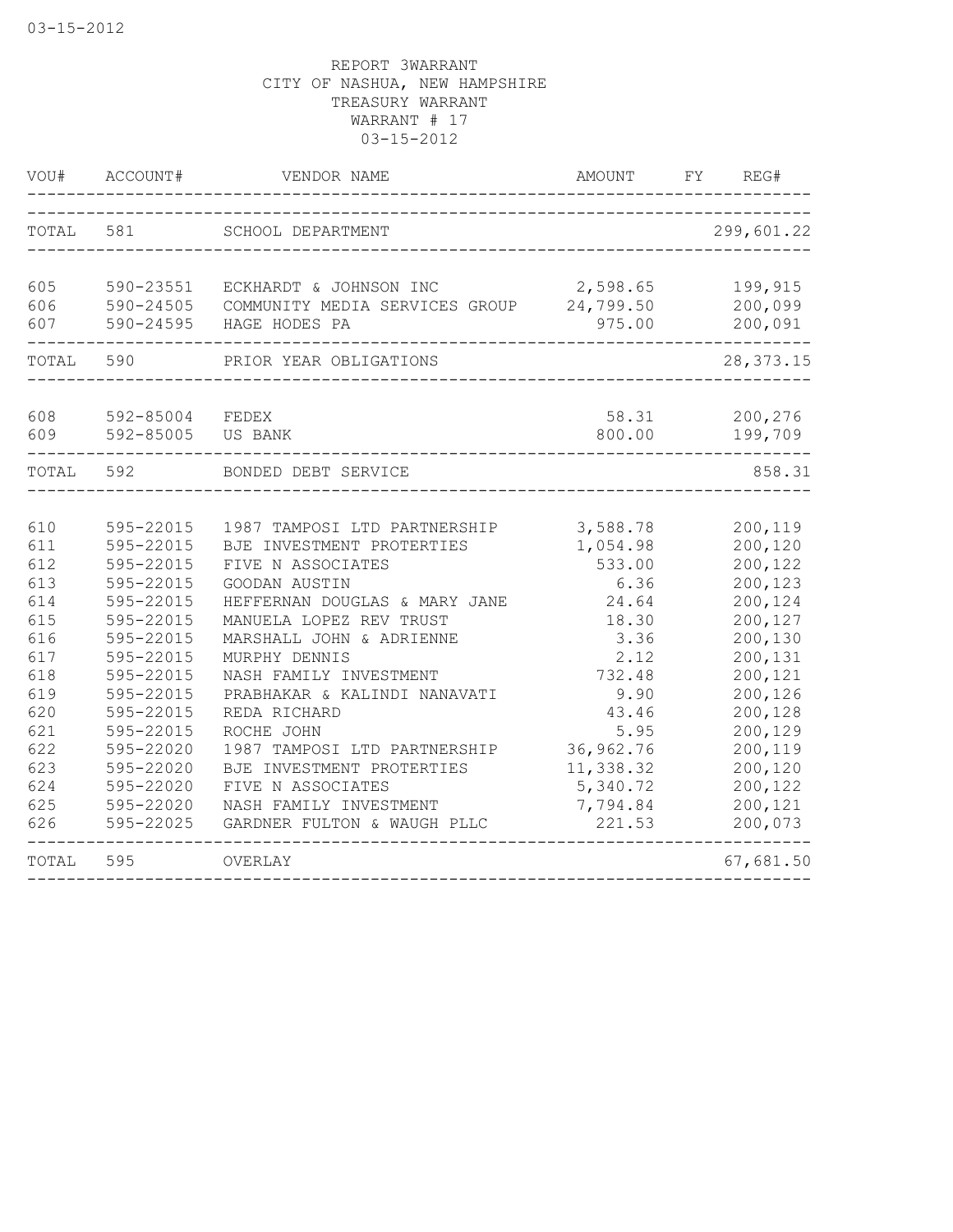|                               |                                                                                                                                                                                                                                             | 1,250.00                                                                                                                                                                                                                                                                                      |
|-------------------------------|---------------------------------------------------------------------------------------------------------------------------------------------------------------------------------------------------------------------------------------------|-----------------------------------------------------------------------------------------------------------------------------------------------------------------------------------------------------------------------------------------------------------------------------------------------|
|                               |                                                                                                                                                                                                                                             |                                                                                                                                                                                                                                                                                               |
| 9 RIVERSIDE ST BULDG UPGRADES |                                                                                                                                                                                                                                             | 17,009.75                                                                                                                                                                                                                                                                                     |
|                               |                                                                                                                                                                                                                                             |                                                                                                                                                                                                                                                                                               |
| NORTHEASTERN BLVD AT HARRIS   |                                                                                                                                                                                                                                             | 980.45                                                                                                                                                                                                                                                                                        |
|                               |                                                                                                                                                                                                                                             |                                                                                                                                                                                                                                                                                               |
| DEFERRED MAINTENANCE/         |                                                                                                                                                                                                                                             | 11,000.00                                                                                                                                                                                                                                                                                     |
|                               | VOU# ACCOUNT# VENDOR NAME<br>TOTAL 617-01 CAP IMP - BUILDING MAINT<br>GENERAL REPAIRS - CITY HALL<br>TOTAL 651-38 CAP IMP - PWD & ENGINEERS<br>---------------------<br>TOTAL 653-37 CAP IMP - STREET DEPT<br>TOTAL 681-13 CAP IMP - SCHOOL | AMOUNT FY REG#<br>627 617-01 PROJECT RESOURCE GROUP LLC 1,250.00 200,268<br>628 651-38 ECKHARDT & JOHNSON INC 17,009.75 199,915<br>__________________________________<br>629 653-37 COMPREHENSIVE ENVIRONMENTAL IN 980.45 199,892<br>235,549 681-13 MARVELL PLATE GLASS INC 11,000.00 199,682 |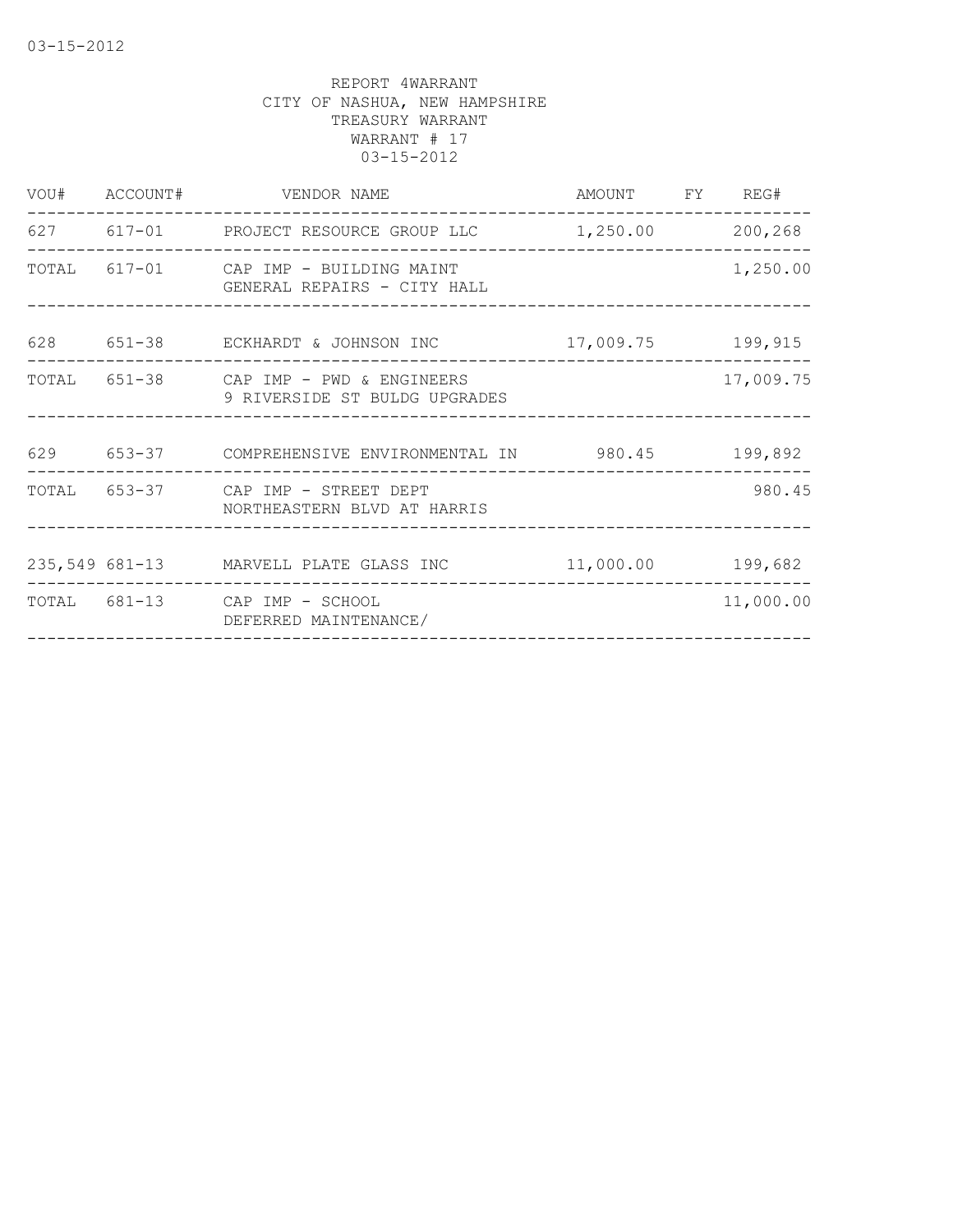| VOU#  | ACCOUNT#  | PROGRAM<br>VENDOR NAME                                         | AMOUNT FY  | REG#    |
|-------|-----------|----------------------------------------------------------------|------------|---------|
| 630   |           | 720-53186 3738 PROJECT RESOURCE GROUP LLC 4,250.00 200,268     |            |         |
| TOTAL | 720       | CPF - HUNT BUILDING                                            | 4,250.00   |         |
| 631   | 722-12890 | 3735 OFFICETEAM                                                | 653.25     | 200,003 |
| 632   | 722-53029 | 3735 HYLAND SOFTWARE INC                                       | 41,525.00  | 200,105 |
| 633   | 722-53036 | 3735 COURTYARD BY MARRIOTT NASHUA                              | 1,827.00   | 200,110 |
| 634   | 722-53036 | 3735 CROWNE PLAZA HOTEL                                        | 894.00     | 199,790 |
| 635   | 722-53036 | 3735 HYLAND SOFTWARE INC                                       | 2,756.72   | 200,105 |
| 636   | 722-53036 | 3735 KRONOS INC                                                | 44.40      | 200,101 |
| 637   | 722-53036 | 3735 VELOCITY TECHNOLOGY SOLUTIONS                             | 12,462.56  | 200,086 |
| 638   | 722-53140 | 3735 BERRY DUNN MCNEIL & PARKER                                | 17,614.80  | 199,966 |
| 639   | 722-53140 | 3735 CAREER CONNECTIONS                                        | 2,372.26   | 199,759 |
| 640   | 722-98033 | 3735 AMAZON.COM LLC                                            | 143.43     | 200,366 |
| 641   | 722-98033 | 3735 PETTY CASH                                                | 99.24      | 199,665 |
| TOTAL | 722       | CPF-INFORMATION TECHNOLOGY                                     | 80,392.66  |         |
| 642   |           | 751-53030 3719 VANASSE HANGEN BRUSTLIN INC                     | 24,920.95  | 199,671 |
| TOTAL | 751       | CPF-PWD & ENGINEERING                                          | 24,920.95  |         |
|       |           |                                                                |            |         |
| 643   | 753-01310 | 3740 NCM DEMOLITION & REMEDIATION L                            | 153,339.50 | 200,106 |
| 644   | 753-53030 | 3713 CLD CONSULTING ENGINEERS INC                              | 3,654.21   | 199,715 |
| 645   | 753-53075 | 3740 CREDERE ASSOCIATES                                        | 19,002.34  | 200,062 |
| TOTAL | 753       | CPF-STREET DEPT                                                | 175,996.05 |         |
|       |           |                                                                |            |         |
| 646   | 757-53140 | 3736 PROJECT RESOURCE GROUP LLC                                | 3,500.00   | 200,268 |
| 646   | 757-53140 | 3737 PROJECT RESOURCE GROUP LLC                                | 3,500.00   | 200,268 |
| 647   | 757-53184 | 3737 NATIONAL RESTORATION SYSTEMS I                            | 109,169.25 | 200,337 |
| TOTAL | 757       | CPF-PARKING LOTS                                               | 116,169.25 |         |
|       |           |                                                                |            |         |
|       |           | 235,550 781-56020 3775 BOYS & GIRLS CLUB OF GREATER N 2,000.00 |            | 199,700 |
| TOTAL | 781       | CPF-SCHOOL DEPARTMENT                                          | 2,000.00   |         |
| 648   |           | 791-01310 3788 STEARNS CONRAD & SCHMIDT CONSU                  | 8,054.88   | 200,100 |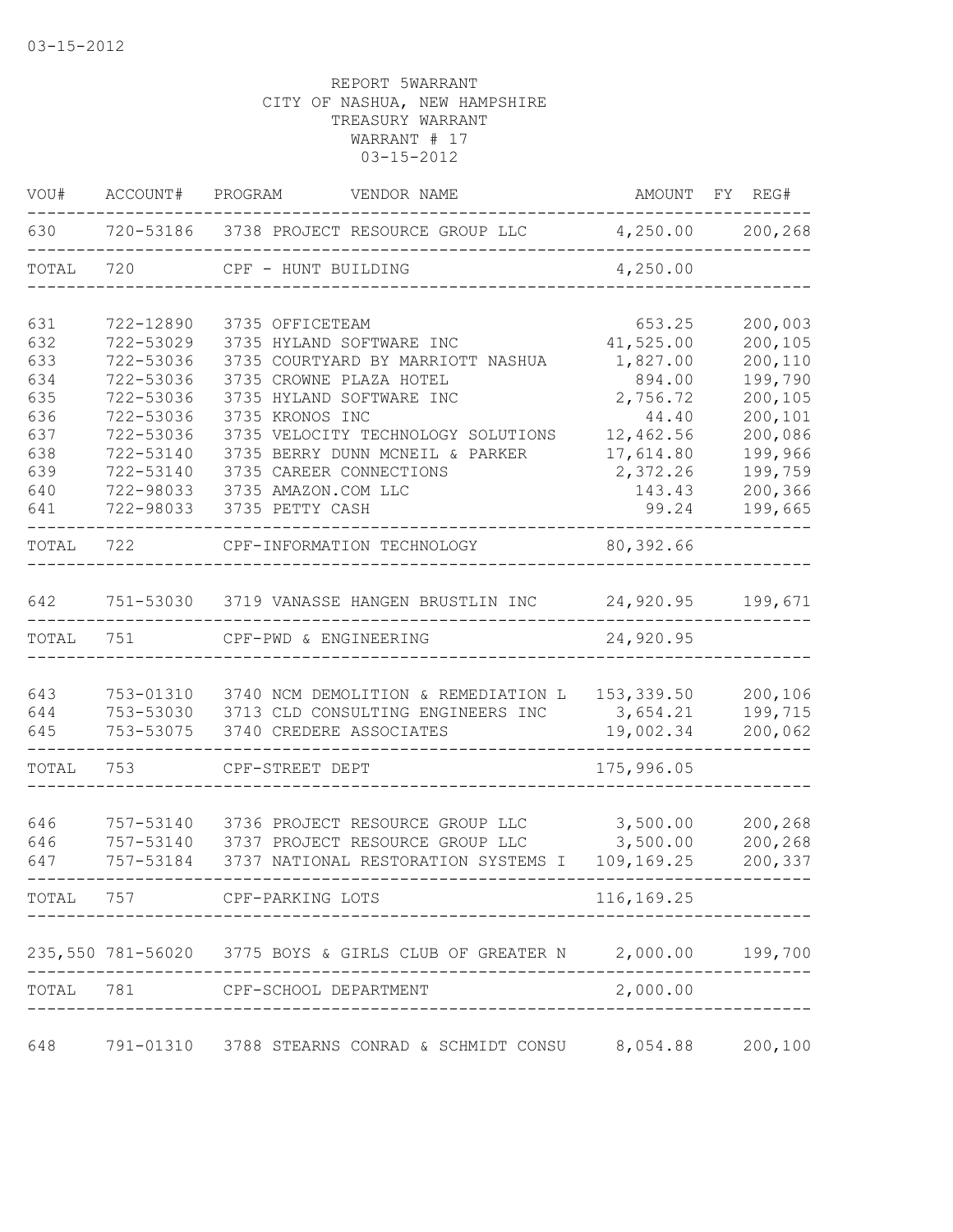| VOU#                            | ACCOUNT#                                                      | PROGRAM<br>VENDOR NAME                                                                                                                | AMOUNT                                                     | FY. | REG#                                               |
|---------------------------------|---------------------------------------------------------------|---------------------------------------------------------------------------------------------------------------------------------------|------------------------------------------------------------|-----|----------------------------------------------------|
| TOTAL                           | 791                                                           | CPF-SOLID WASTE DISPOSAL                                                                                                              | 8,054.88                                                   |     |                                                    |
| 649<br>650<br>651<br>652<br>653 | 792-01310<br>792-53030<br>792-53030<br>792-53075<br>792-53075 | 3748 DEFELICE CORP/RETAINAGE<br>3746 HAZEN AND SAWYER PC<br>3797 WRIGHT PIERCE<br>3745 HAZEN & SAWYER, PC<br>3743 NORTHEAST UTILITIES | 13,541.43<br>24,711.99<br>27, 123.07<br>8,351.19<br>957.33 |     | 12,445<br>199,826<br>200,069<br>199,891<br>200,346 |
| TOTAL                           | 792                                                           | CPF-WASTEWATER USER FUND                                                                                                              | 74,685.01                                                  |     |                                                    |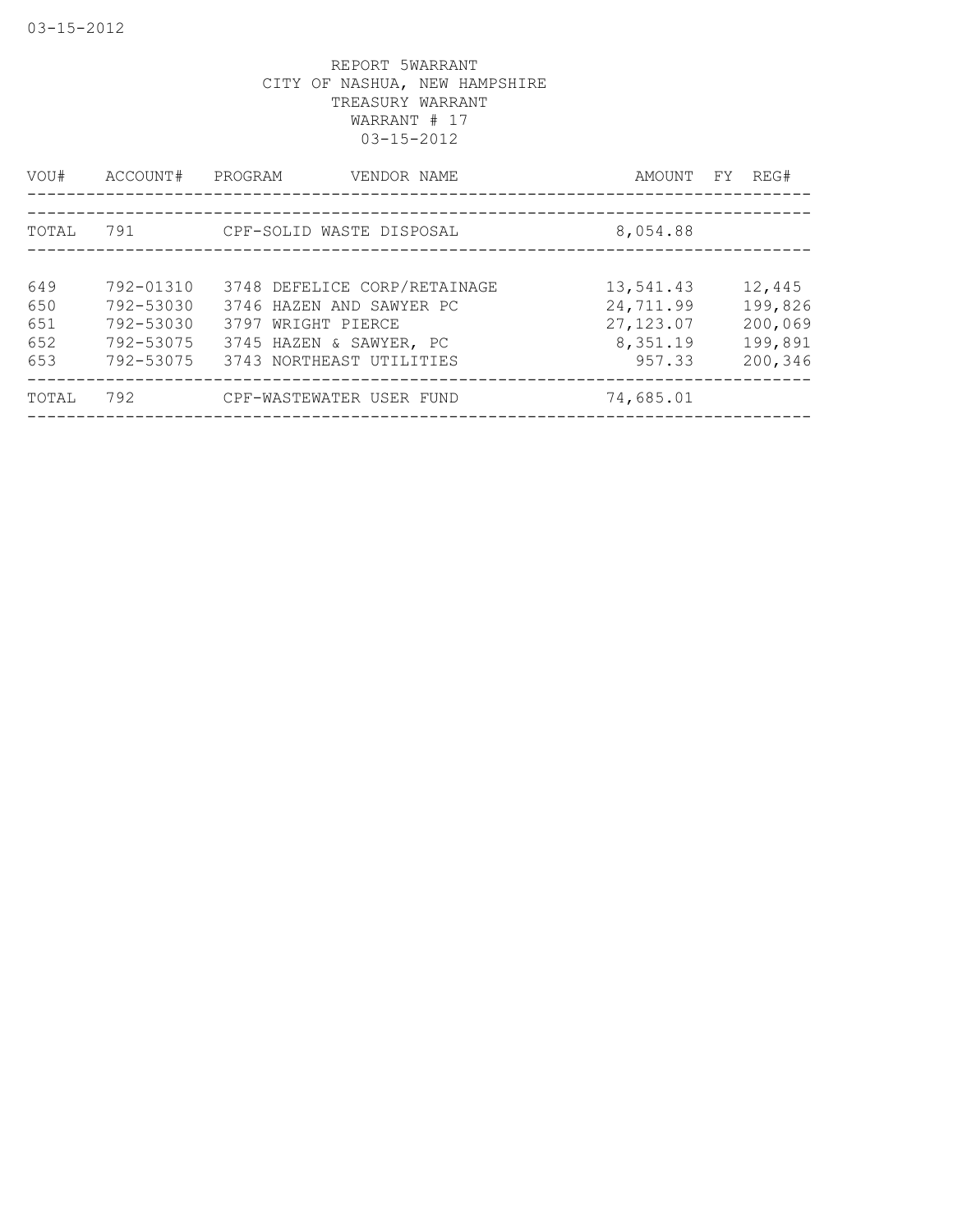| VOU#  | ACCOUNT#         | VENDOR NAME                    | <b>AMOUNT</b> | FΥ | REG#       |
|-------|------------------|--------------------------------|---------------|----|------------|
| 654   | 801-31005        | COMCAST                        | 75.48         |    | 200,307    |
| 655   | 801-31050        | NEXTEL COMMUNICATIONS          | 108.10        |    | 200,284    |
| 656   | 801-33005        | PENNICHUCK WATER               | 221.18        |    | 200,293    |
| 657   | 801-42000        | BANNER SYSTEMS OF MASSACHUSETT | 243.69        |    | 200,030    |
| 658   | 801-45060        | E J PRESCOTT INC               | 957.60        |    | 199,733    |
| 659   | 801-48005        | SHATTUCK MALONE OIL CO         | 1,201.17      |    | 200,272    |
| 659   | 801-48005        | SHATTUCK MALONE OIL CO         | 1,044.49      |    | 200,272    |
| 659   | 801-48005        | SHATTUCK MALONE OIL CO         | 365.56        |    | 200,272    |
| 660   | 801-48014        | AVSG LP                        | 2,538.72      |    | 200,347    |
| 660   | 801-48014        | AVSG LP                        | 2,538.72      |    | 200,347    |
| 661   | 801-49040        | CALLOGIX INC                   | 194.00        |    | 200,087    |
| 662   | 801-49040        | LAB SAFETY SUPPLY INC          | 74.67         |    | 199,677    |
| 663   | 801-49040        | UNIFIRST CORPORATION           | 377.54        |    | 199,873    |
| 664   | 801-53030        | SANBORN HEAD & ASSOCIATES INC  | 8,545.60      |    | 200,330    |
| 665   | 801-53130        | ECS, INC                       | 5,956.05      |    | 199,885    |
| 666   | 801-59100        | AIR GRAPHICS                   | 416.00        |    | 200,074    |
| 667   | 801-59100        | <b>NRRA</b>                    | 47.00         |    | 200,292    |
| 668   | 801-59100        | RYDIN DECAL                    | 505.00        |    | 199,839    |
| 669   | 801-59105        | BILL'S WORLD CLASS CLEANING IN | 780.00        |    | 200,028    |
| 670   | 801-59245        | D & R TOWING INC               | 330.00        |    | 200,034    |
| 671   | 801-75023        | BELLETETES INC                 | 104.90        |    | 199,781    |
| 672   | 801-75023        | LOWE'S                         | 4.65          |    | 200,311    |
| 672   | 801-75085        | LOWE'S                         | 374.89        |    | 200,311    |
| 673   | 801-77020        | MCDEVITT TRUCKS INC            | 1,212.81      |    | 199,881    |
| 673   | 801-77020        | MCDEVITT TRUCKS INC            | 28.96         |    | 199,881    |
| 674   | 801-77020        | NAPA AUTO PARTS                | 645.44        |    | 199,859    |
| 675   | 801-77020        | NORTHLAND INDUSTRIAL TRUCK CO. | 634.74        |    | 200,090    |
| 676   | 801-77020        | SOUTHWORTH MILTON INC          | 16,716.61     |    | 199,696    |
| 677   | 801-78065        | MAYNARD & LESIEUR INCORPORATED | 175.00        |    | 200,041    |
| 677   | 801-78065        | MAYNARD & LESIEUR INCORPORATED | 700.00        |    | 200,041    |
| 678   | 801-78100        | CAMEROTA TRUCK PARTS           | 2,025.00      |    | 199,763    |
| 679   | 801-78100        | DONOVAN SPRING COMPANY INC     | 795.77        |    | 199,701    |
| 680   | 801-78100        | FREIGHTLINER OF NH INC         | 1,146.73      |    | 199,871    |
| 681   | 801-78100        | SANEL AUTO PARTS CO            | 647.28        |    | 199,785    |
| 682   | 801-78100        | SOUTHWORTH MILTON INC          | 13, 412.00    |    | 199,696    |
| TOTAL | 801              | SOLID WASTE DISPOSAL           |               |    | 65, 145.35 |
|       |                  |                                |               |    |            |
| 683   | $802 - 215 - 00$ | ACCURATE TITLE                 | 80.67         |    | 199,792    |
| 684   | $802 - 215 - 00$ | REZENDES KELLEY M              | 729.95        |    | 200,133    |
| 685   | $802 - 215 - 00$ | SHEELER WILLIAM & BETTE        | 74.46         |    | 200,118    |
| 686   | 802-31005        | BAYRING COMMUNICATIONS         | 60.42         |    | 200,326    |
| 687   | 802-31005        | FAIRPOINT COMMUNICATIONS       | 676.31        |    | 200,328    |
| 688   | 802-31005        | FAIRPOINT COMMUNICATIONS       | 63.32         |    | 200,329    |
| 689   | 802-31005        | NEXTEL COMMUNICATIONS          | 85.21         |    | 200,284    |
| 689   | 802-31005        | NEXTEL COMMUNICATIONS          | 127.86        |    | 200,284    |
| 690   | 802-32005        | PSNH                           | 985.50        |    | 200,356    |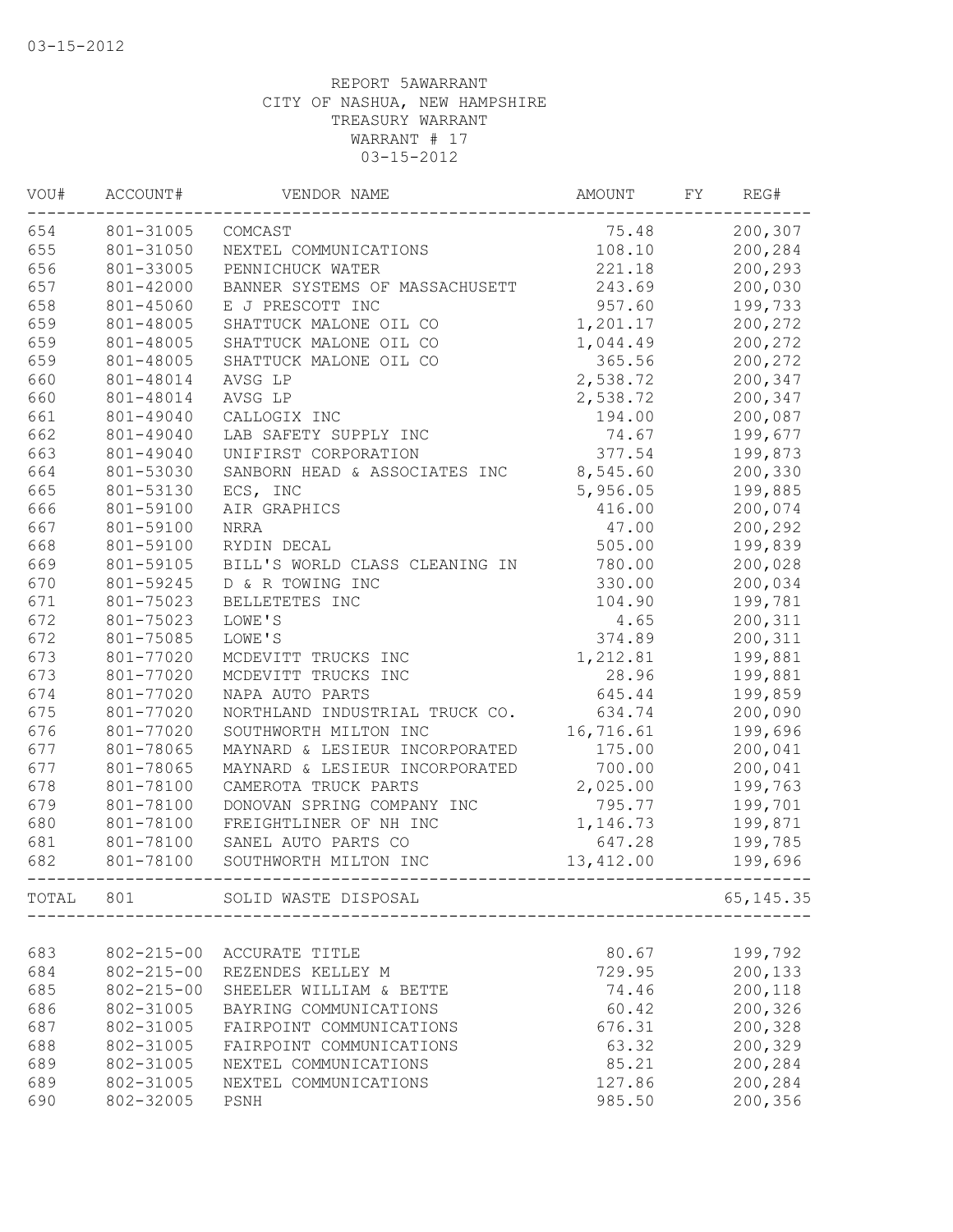| VOU# | ACCOUNT#    | VENDOR NAME                    | AMOUNT    | FY | REG#    |
|------|-------------|--------------------------------|-----------|----|---------|
| 690  | 802-32005   | PSNH                           | 1,116.96  |    | 200,357 |
| 691  | 802-33005   | PENNICHUCK WATER               | 1,832.94  |    | 200,293 |
| 691  | 802-33005   | PENNICHUCK WATER               | 21.35     |    | 200,294 |
| 691  | 802-33005   | PENNICHUCK WATER               | 52.41     |    | 200,294 |
| 692  | 802-34015   | METROMEDIA ENERGY INC          | 11,604.88 |    | 200,324 |
| 693  | 802-41015   | PETTY CASH                     | 25.98     |    | 200,269 |
| 694  | 802-42010   | OMEGA INDUSTRIAL SUPPLY INC    | 311.82    |    | 199,825 |
| 695  | 802-43005   | PETTY CASH                     | 34.34     |    | 200,269 |
| 696  | 802-45101   | BASF CORPORATION               | 4,739.04  |    | 200,077 |
| 697  | 802-45103   | JCI JONES                      | 3,233.64  |    | 200,084 |
| 698  | 802-45106   | KEMIRA WATER SOLUTIONS INC     | 3,026.95  |    | 199,803 |
| 699  | 802-46045   | UNIFIRST CORPORATION           | 84.34     |    | 199,873 |
| 699  | 802-46045   | UNIFIRST CORPORATION           | 439.13    |    | 199,873 |
| 700  | $802 - 467$ | HILLSBOROUGH COUNTY TREASURER  | 143.60    |    | 200,048 |
| 701  | 802-49025   | CITIZENS BANK                  | 95.00     |    | 12,440  |
| 702  | 802-49070   | HACH COMPANY                   | 897.95    |    | 199,864 |
| 703  | 802-49070   | LAB SAFETY SUPPY INC           | 150.09    |    | 199,893 |
| 704  | 802-49070   | RADIOSHACK CORP                | 129.99    |    | 200,365 |
| 705  | 802-49070   | VWR INTERNATIONAL INC          | 450.32    |    | 199,895 |
| 706  | 802-53030   | EASTERN ANALYTICAL INC         | 2,219.25  |    | 199,782 |
| 707  | 802-53030   | ENVIROSYSTEMS INC              | 1,050.00  |    | 199,734 |
| 708  | 802-54015   | UNION LEADER CORPORATION       | 101.74    |    | 200,280 |
| 709  | 802-59100   | AIR GRAPHICS                   | 415.00    |    | 200,074 |
| 709  | 802-59100   | AIR GRAPHICS                   | 416.00    |    | 200,074 |
| 710  | 802-59220   | PRINTGRAPHICS OF MAINE         | 538.29    |    | 199,728 |
| 711  | 802-59225   | RESOURCE MANAGEMENT INC        | 19,847.98 |    | 200,064 |
| 712  | 802-59320   | PETTY CASH                     | 21.99     |    | 200,269 |
| 713  | 802-59320   | SANEL AUTO PARTS CO            | 15.30     |    | 199,785 |
| 714  | 802-64192   | GRAINGER                       | 493.62    |    | 199,716 |
| 715  | 802-77065   | CED/GILMAN/TWIN STATE ELECTRIC | 2,100.00  |    | 199,719 |
| 716  | 802-77065   | GRANITE CITY ELECTRIC SUPPLY C | 1,980.00  |    | 199,981 |
| 717  | 802-77065   | KOMLINE-SANDERSON ENGINEERING  | 6, 260.00 |    | 199,799 |
| 718  | 802-77066   | FASTENAL COMPANY               | 437.92    |    | 199,824 |
| 719  | 802-77066   | M & B MACHINING AND WELDING    | 282.00    |    | 200,039 |
| 720  | 802-77067   | ATLANTIC PUMP & ENGINEERING IN | 490.75    |    | 200,161 |
| 721  | 802-77067   | M & M ELECTRICAL SUPPLY CO INC | 157.53    |    | 200,032 |
| 722  | 802-77067   | PEABODY SUPPLY COMPANY         | 64.11     |    | 200,082 |
| 723  | 802-77069   | BELLETETES INC                 | 4.86      |    | 199,781 |
| 724  | 802-77069   | EASTERN INDUSTRIAL AUTOMATION  | 156.85    |    | 200,085 |
| 725  | 802-77069   | FASTENAL COMPANY               | 974.25    |    | 199,824 |
| 726  | 802-77069   | G H PHILBRICK SONS INC         | 488.50    |    | 199,798 |
| 727  | 802-77069   | GRAINGER                       | 710.53    |    | 199,716 |
| 727  | 802-77069   | GRAINGER                       | 908.10    |    | 199,716 |
| 728  | 802-77069   | HOME DEPOT CREDIT SERVICES     | 66.70     |    | 200,290 |
| 729  | 802-77069   | M & M ELECTRICAL SUPPLY CO INC | 4,575.00  |    | 200,032 |
| 730  | 802-77069   | MCMASTER-CARR SUPPLY CO        | 122.55    |    | 199,778 |
| 731  | 802-77069   | OMEGA INDUSTRIAL SUPPLY INC    | 507.38    |    | 199,825 |
| 732  | 802-77069   | PEABODY SUPPLY COMPANY         | 113.81    |    | 200,082 |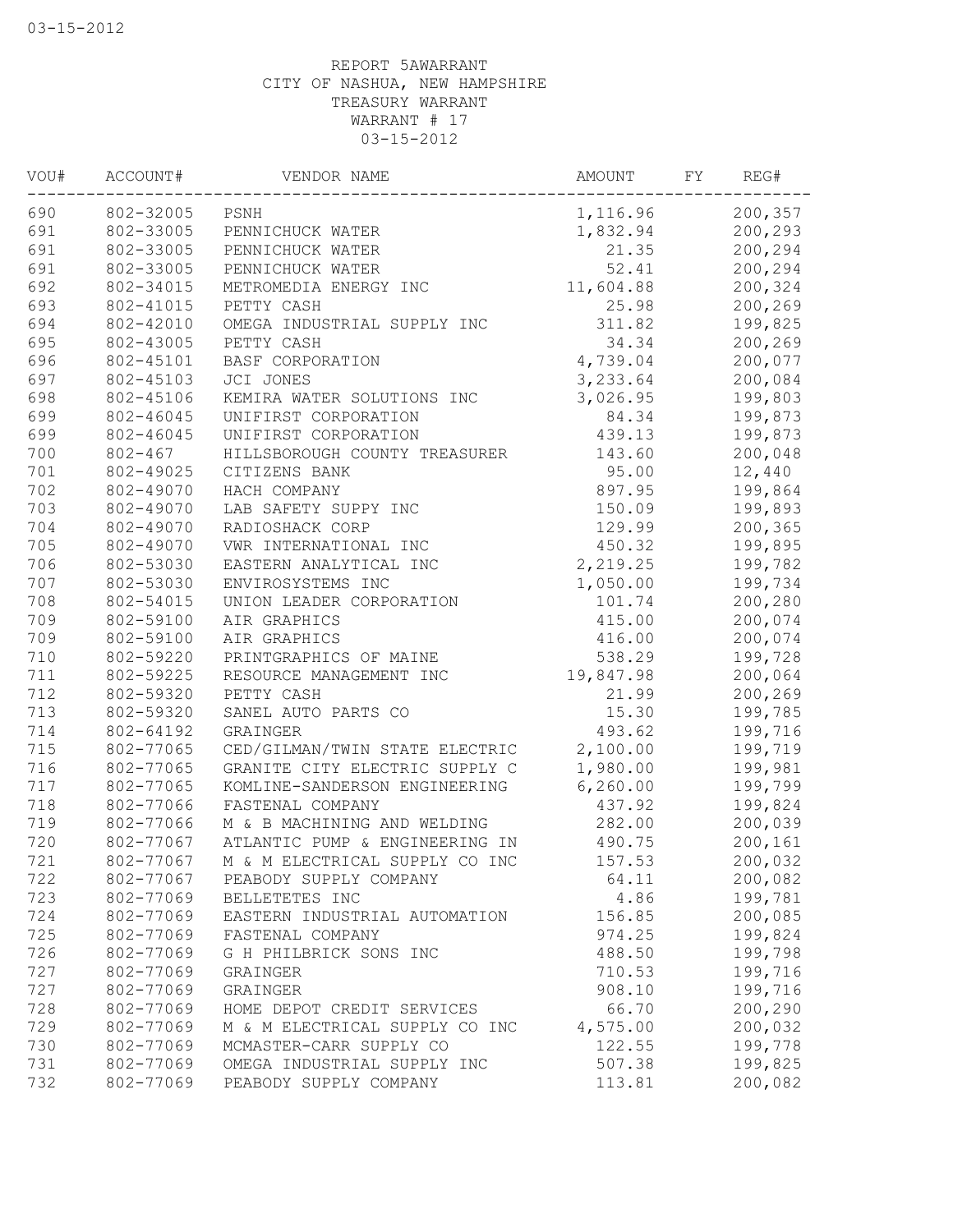| VOU#  | ACCOUNT#  | VENDOR NAME                    | AMOUNT    | REG#<br>FY. |
|-------|-----------|--------------------------------|-----------|-------------|
| 733   | 802-77070 | PINE MOTOR PARTS               | 40.46     | 200,042     |
| 734   | 802-77070 | SIHI PUMPS INC                 | 2,115.00  | 199,819     |
| 735   | 802-77072 | SOUTHWORTH MILTON INC          | 1,228.74  | 199,696     |
| 736   | 802-85060 | TREASURER STATE OF NH          | 33,801.24 | 12,443      |
| 736   | 802-85065 | TREASURER STATE OF NH          | 35,032.22 | 12,443      |
| 737   | 802-95075 | COLLINS PAUL                   | 60.00     | 199,903     |
| 738   | 802-95075 | NH DES                         | 2, 172.13 | 200,340     |
| 739   | 802-96004 | HORIZON SOLUTIONS CORP         | 9,400.42  | 199,673     |
| 740   | 802-96521 | PROGRESSIVE ALARM SERVICES, IN | 27,647.25 | 199,973     |
| TOTAL | 802       | SEWERAGE DISPOSAL SYSTEM       |           | 188,291.90  |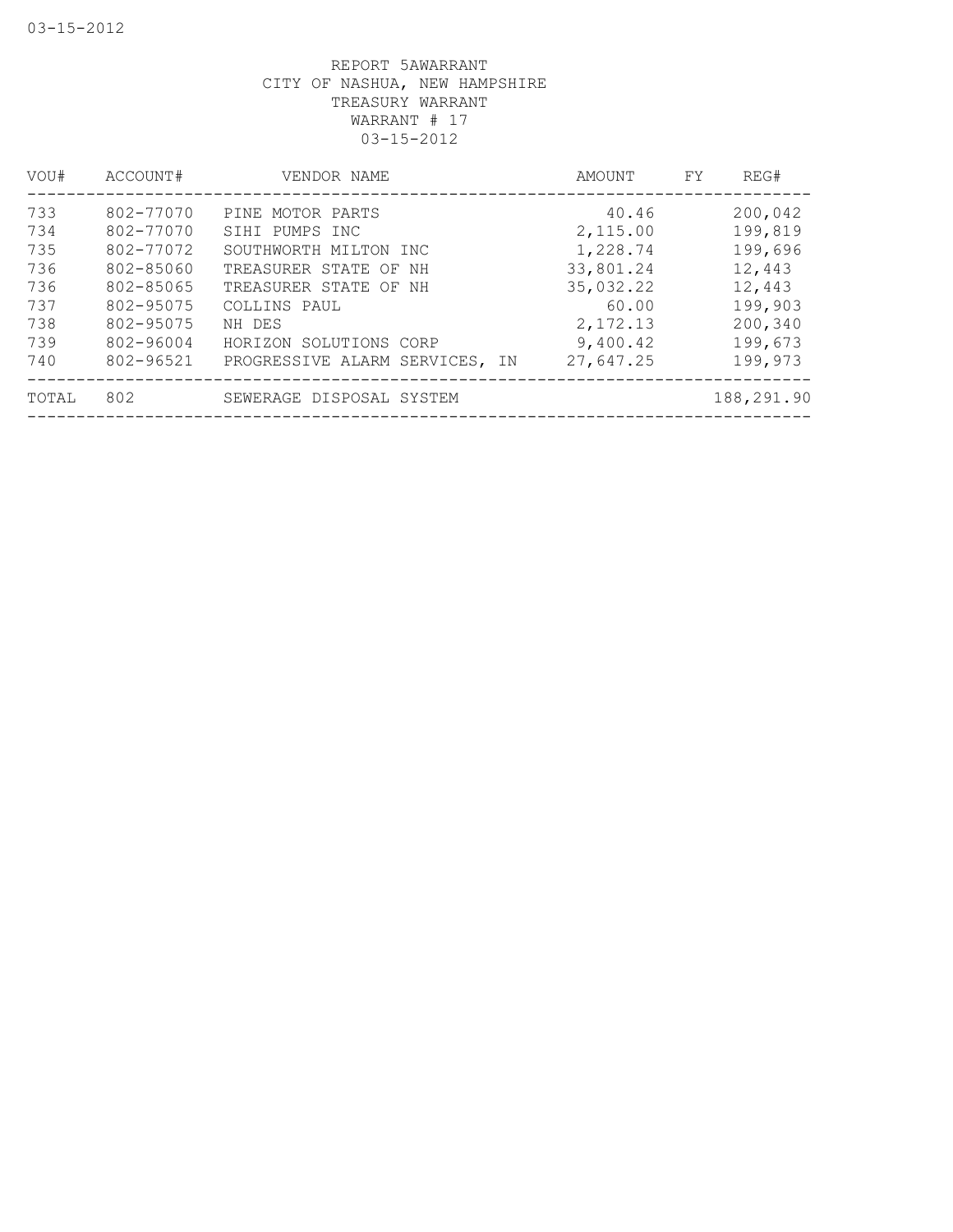| VOU#      | ACCOUNT#      | VENDOR NAME                           | AMOUNT             | FY | REG#           |
|-----------|---------------|---------------------------------------|--------------------|----|----------------|
| 741       | 901-64192     | TOTER INC                             | 33,776.00          |    | 199,727        |
| TOTAL     | 901           | SOLID WASTE TRUST FUND                |                    |    | 33,776.00      |
| 742       | 915-94010     | STANSFIELD JILL                       | 699.75             |    | 200,270        |
| TOTAL     | 915           | HUMAN RESOURCE TRUST FUND             |                    |    | 699.75         |
| 743       | 952-05054     | FRANKLIN PAINT CO INC                 | 1,879.50           |    | 199,941        |
| 744       | 952-05058     | BANNER SYSTEMS OF MASSACHUSETT        | 2,028.84           |    | 200,030        |
| 745       | 952-05058     | INTELLIGENT PRODUCTS INC              | 1,280.44           |    | 200,102        |
| 746       | 952-05058     | NASHUA WALLPAPER & PAINT CO           | 179.96             |    | 199,789        |
| 747       | 952-05058     | SAM'S CLUB DIRECT                     | 821.89             |    | 200,300        |
| 748       | 952-45065     | GATE CITY FENCE CO INC                | 490.00             |    | 199,766        |
| 749       | 952-59020     | JEANNOTTE'S MARKET                    | 69.52              |    | 199,739        |
| 750       | 952-75021     | PIONEER MANUFACTURING COMPANY         | 1,571.25           |    | 199,706        |
| TOTAL     | 952           | PARK & RECREATION TRUST FUND          |                    |    | 8,321.40       |
| 751       |               | 961-45185 HARDY DORIC INC             | 585.00             |    | 199,788        |
| TOTAL 961 |               | EDGEWOOD CEMETERY TRUST FUND          |                    |    | 585.00         |
| 752       |               | 963-48015 DENNIS K BURKE INC          | 696.73             |    | 200, 368       |
|           | TOTAL 963     | WOODLAWN CEMETERY TRUST FUND          |                    |    | 696.73         |
| 753       | 975-31040     | BAYRING COMMUNICATIONS                | 25.00              |    | 200,326        |
| 754       | 975-33005     | PENNICHUCK WATER                      | 23.85              |    | 200,294        |
| 755       | 975-34015     | METROMEDIA ENERGY INC                 | 328.05             |    | 200,324        |
| 756       | 975-34015     | NATIONAL GRID                         | 162.91             |    | 200,317        |
| 757       |               | 975-45050 AMAZON.COM LLC              | 386.23             |    | 200,366        |
|           |               | 758 975-45050 BAKER & TAYLOR          | 2,148.53           |    | 199,725        |
|           | 759 975-45050 | BALTECH PUBLISHING                    | 29.95              |    | 200,303        |
|           | 760 975-45050 | INFORMATION TODAY INC                 | 253.55             |    | 199,732        |
| 761       |               | 975-45050 INGRAM LIBRARY SERVICES INC | 1, 148.26 199, 886 |    |                |
|           |               | 762 975-45050 SIMON & SCHUSTER        | 66.86              |    | 199,718        |
|           |               | 763 975-59100 DUNPHY LOUISE A         |                    |    | 650.00 200,271 |
|           |               | TOTAL 975 LIBRARY TRUST FUND          |                    |    | 5,223.19       |
|           |               | 235,55 981-49035 SOLUTION TREE INC    | 980.30             |    | 200,031        |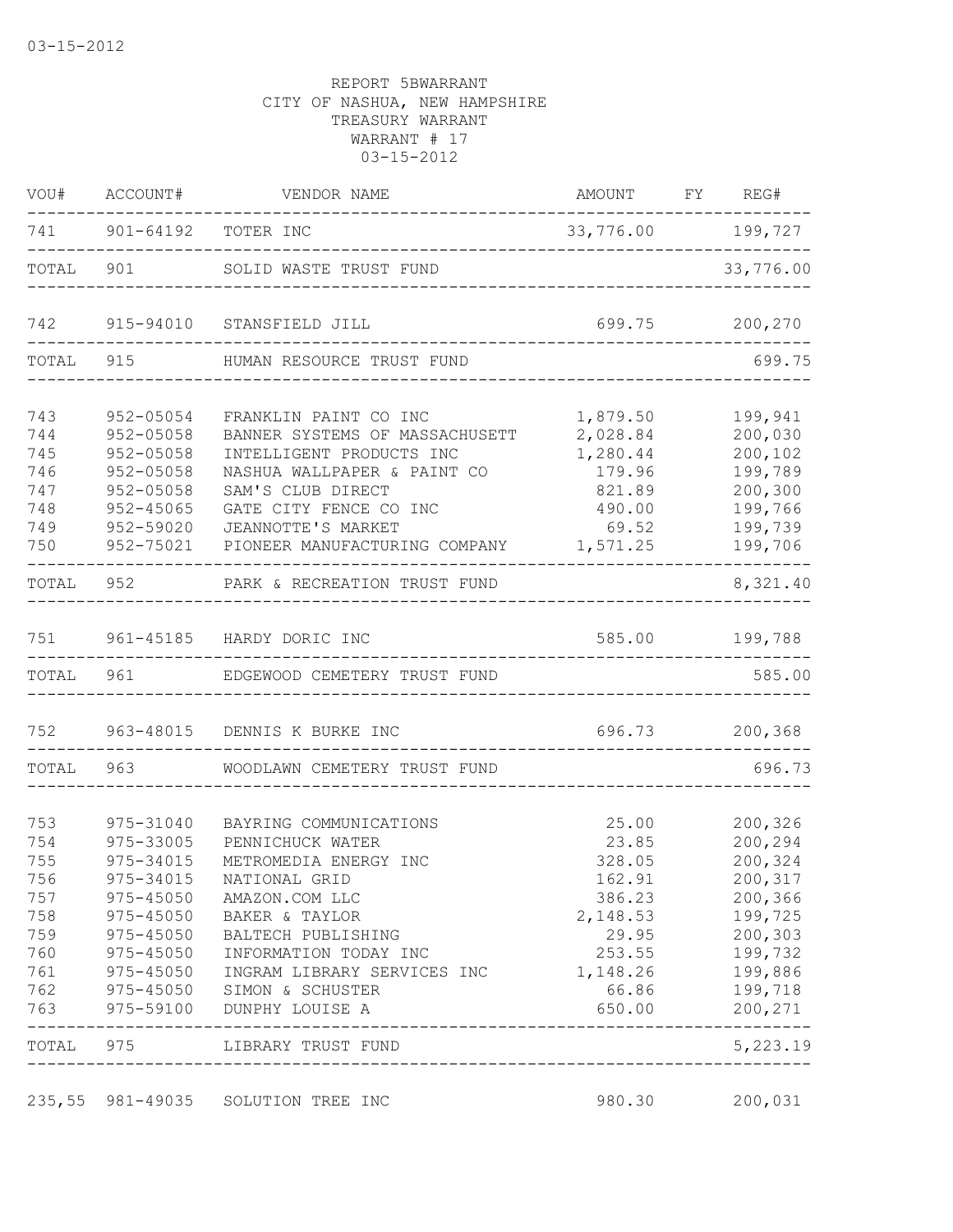| TOTAL 981 |               | SCHOOL TRUST FUND |             |           | 980.30 |
|-----------|---------------|-------------------|-------------|-----------|--------|
|           |               |                   |             |           |        |
|           | VOU# ACCOUNT# |                   | VENDOR NAME | AMOUNT FY | REG#   |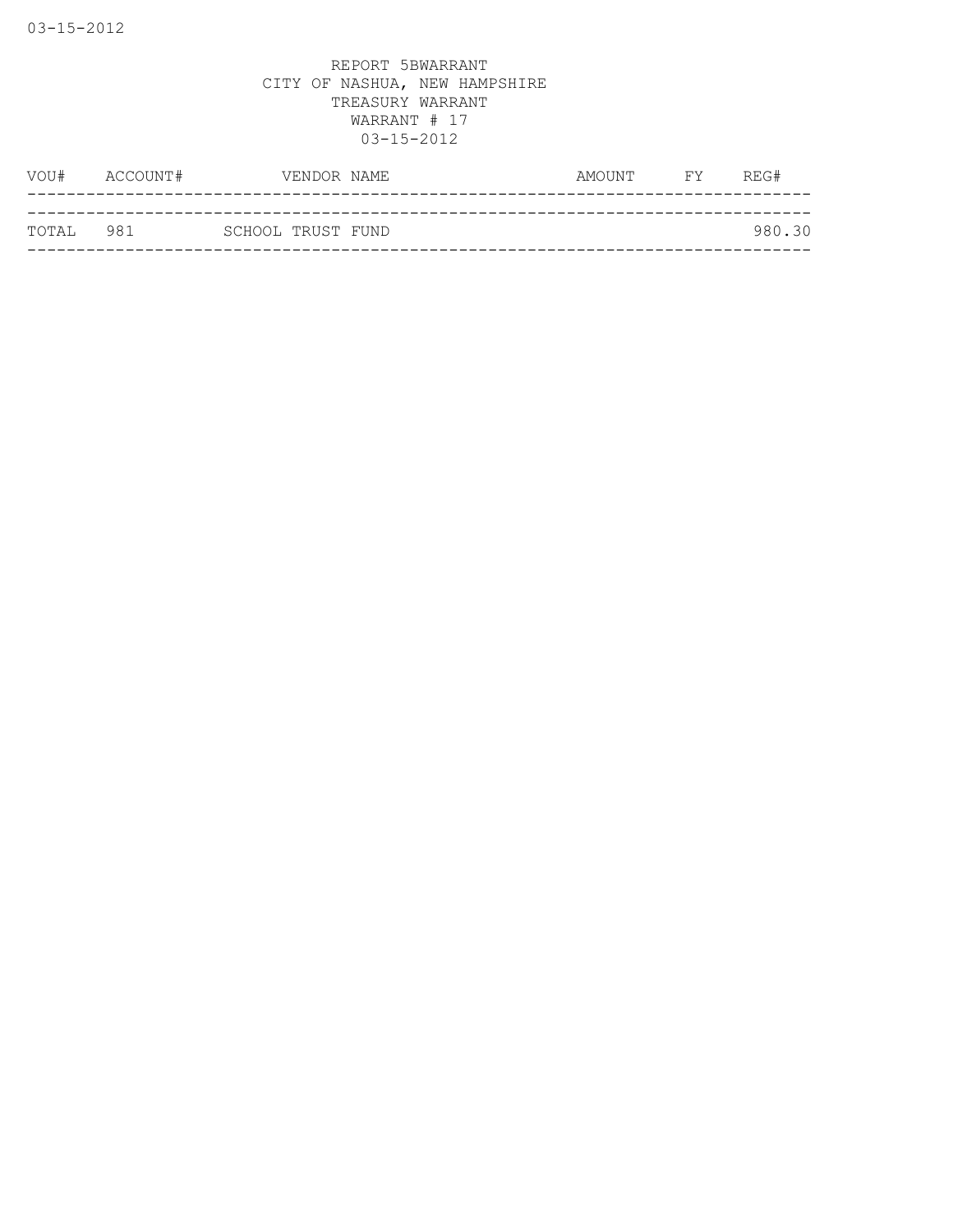|           | ACCOUNT# | PAYROLL WEEK ENDING |  | AMOUNT |
|-----------|----------|---------------------|--|--------|
|           |          |                     |  |        |
| TOTAL 951 |          |                     |  |        |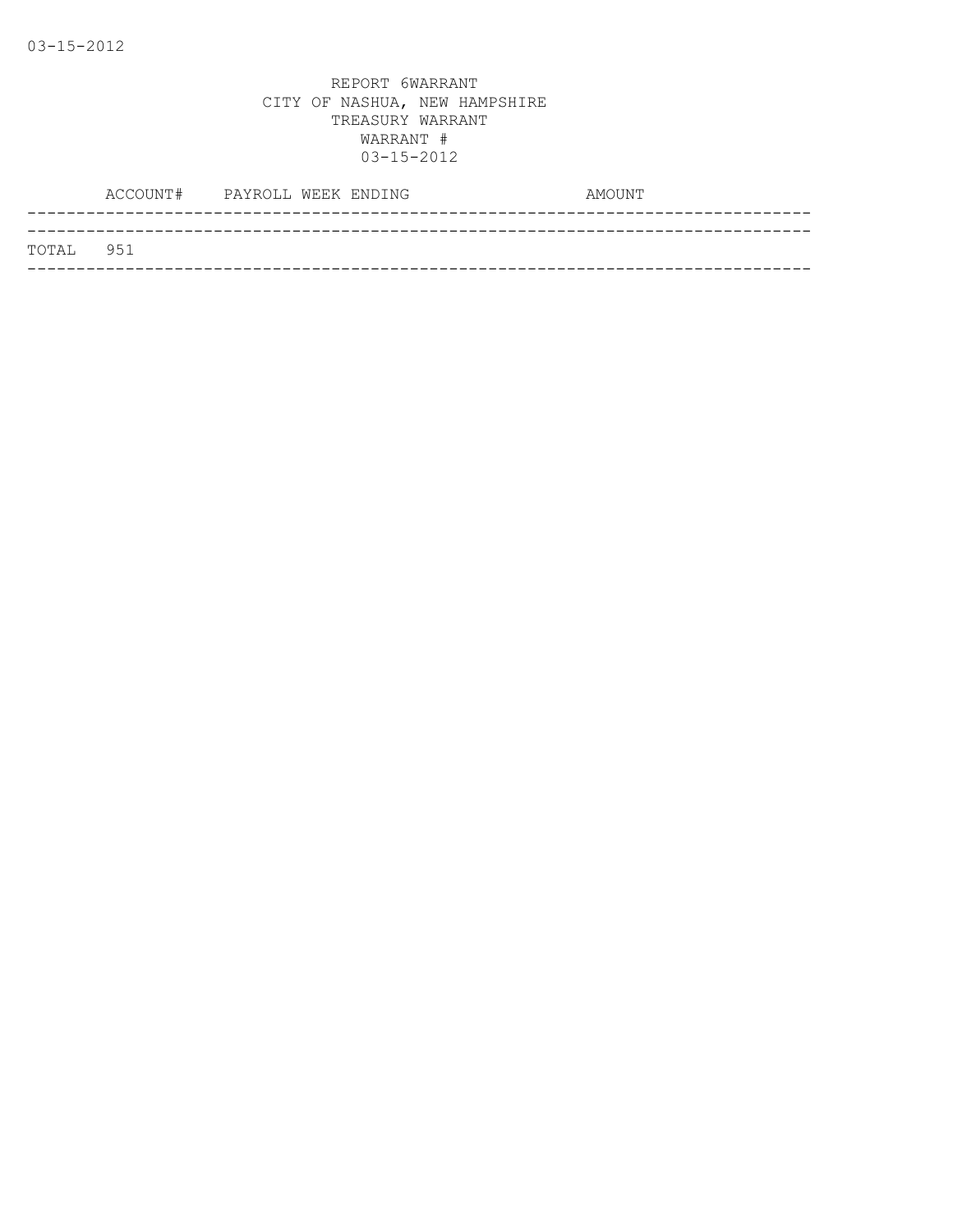|           |            | ACCOUNT# PAYROLL WEEK ENDING  | AMOUNT   |           |
|-----------|------------|-------------------------------|----------|-----------|
|           | 305-11125  | 03-MAR-2012                   | 962.06   |           |
|           | 305-11125  | 10-MAR-2012                   | 962.06   |           |
|           | 305-11239  | 03-MAR-2012                   | 1,080.52 |           |
|           |            | 305-11239  10-MAR-2012        | 1,080.53 |           |
| TOTAL 305 |            | SRF - CIVIC & COMM ACTIVITIES |          | 4,085.17  |
|           |            |                               |          |           |
|           | 308-11130  | 03-MAR-2012                   | 862.74   |           |
|           | 308-11130  | 10-MAR-2012                   | 862.73   |           |
|           | 308-11418  | 03-MAR-2012                   | 526.34   |           |
|           | 308-11418  | 10-MAR-2012                   | 526.34   |           |
|           | 308-11441  | 03-MAR-2012                   | 1,453.63 |           |
|           | 308-11441  | 10-MAR-2012                   | 1,453.63 |           |
|           | 308-11446  | 03-MAR-2012                   | 1,156.28 |           |
|           | 308-11446  | 10-MAR-2012                   | 1,156.28 |           |
|           | 308-11447  | 03-MAR-2012                   | 257.36   |           |
|           | 308-11447  | 10-MAR-2012                   | 257.36   |           |
|           | 308-11540  | 03-MAR-2012                   | 1,083.90 |           |
|           | 308-11540  | 10-MAR-2012                   | 1,083.90 |           |
|           | 308-11578  | 03-MAR-2012                   | 997.84   |           |
|           | 308-11578  | 10-MAR-2012                   | 997.83   |           |
|           | 308-11589  | 03-MAR-2012                   | 1,080.53 |           |
|           | 308-11589  | 10-MAR-2012                   | 1,080.52 |           |
|           | 308-11608  | 03-MAR-2012                   | 976.17   |           |
|           | 308-11608  | 10-MAR-2012                   | 976.17   |           |
|           | 308-83051  | 03-MAR-2012                   | 1,319.84 |           |
|           | 308-83051  | 10-MAR-2012                   | 1,462.85 |           |
|           | 308-83052  | 03-MAR-2012                   | 2,869.85 |           |
|           | 308-83052  | 10-MAR-2012                   | 1,391.59 |           |
|           | 308-83102  | 03-MAR-2012                   | 2,076.93 |           |
|           | 308-83102  | 10-MAR-2012                   | 1,780.22 |           |
| TOTAL     | 308        | SRF - INSURANCE               |          | 27,690.83 |
|           |            |                               |          |           |
|           |            | 3092-13004 10-MAR-2012        | 1,231.49 |           |
| TOTAL     | 309        | FRESH FRUIT & VEGETABLE GRANT |          | 1,231.49  |
|           |            |                               |          |           |
|           | 3097-11162 | 03-MAR-2012                   | 645.75   |           |
|           | 3097-11162 | 10-MAR-2012                   | 645.75   |           |
|           | 3097-11408 | 03-MAR-2012                   | 633.85   |           |
|           | 3097-11408 | 10-MAR-2012                   | 706.29   |           |
|           | 3097-12112 | 10-MAR-2012                   | 602.98   |           |
|           | 3097-12830 | 10-MAR-2012                   | 21.28    |           |
|           |            | 3097-19138 10-MAR-2012        | 3,029.28 |           |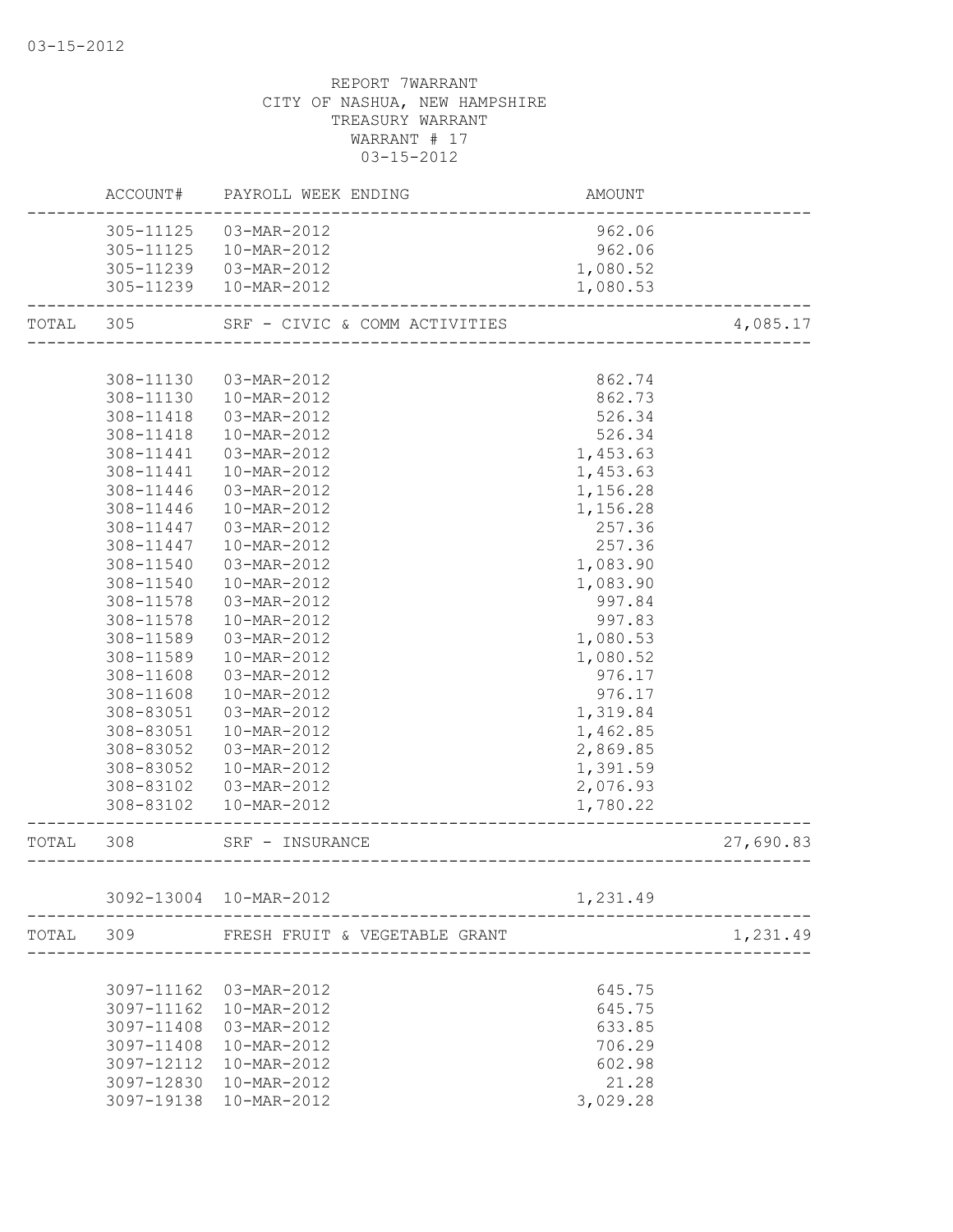|           | ACCOUNT#   | PAYROLL WEEK ENDING                              | AMOUNT                              |           |
|-----------|------------|--------------------------------------------------|-------------------------------------|-----------|
|           |            | 3097-19139 10-MAR-2012                           | 13, 142. 21                         |           |
|           | 3097-19540 | 3097-19140  10-MAR-2012<br>10-MAR-2012           | 8,907.50<br>24,578.36               |           |
|           | 3097-19544 | 10-MAR-2012                                      | 691.18                              |           |
|           |            | 3097-19545 10-MAR-2012                           | 1,797.34                            |           |
| TOTAL     | 309        | SRF - FOOD SERVICES<br>--------------------      |                                     | 55,401.77 |
|           |            |                                                  |                                     |           |
|           |            | 3117-12006 10-MAR-2012<br>3117-13032 10-MAR-2012 | 1,625.00<br>54.21                   |           |
| TOTAL 311 |            | DRIVER'S EDUCATION                               | ----------------------------------- | 1,679.21  |
|           |            |                                                  |                                     |           |
|           | 312-11165  | 03-MAR-2012                                      | 1,070.96                            |           |
|           | 312-11165  | 10-MAR-2012                                      | 1,070.96                            |           |
|           | 312-11191  | 03-MAR-2012                                      | 827.27                              |           |
|           | 312-11191  | 10-MAR-2012                                      | 827.27                              |           |
|           | 312-11445  | 03-MAR-2012                                      | 109.36                              |           |
|           | 312-11445  | 10-MAR-2012                                      | 109.36                              |           |
|           | 312-11547  | 03-MAR-2012                                      | 2,235.48                            |           |
|           | 312-11547  | 10-MAR-2012                                      | 2,235.48                            |           |
|           | 312-12052  | 03-MAR-2012                                      | 584.16                              |           |
|           | 312-12052  | 10-MAR-2012                                      | 607.43                              |           |
|           |            | 312-13004 03-MAR-2012<br>312-13004  10-MAR-2012  | 563.11<br>640.18                    |           |
| TOTAL     | 312        | SRF - FINANCIAL SERVICES                         |                                     | 10,881.02 |
|           |            |                                                  | __________________________________  |           |
|           |            | 3122-12006 10-MAR-2012                           | 362.50                              |           |
|           |            | 3122-13004 10-MAR-2012                           | 100.00                              |           |
| TOTAL     | 312        | ADULT ED/CONTINUING ED                           | ----------------------------------  | 462.50    |
|           |            | 3212-12006 10-MAR-2012                           | 275.00                              |           |
|           |            | TOTAL 321 ADULT ED/COLLEGE TRANSITIONS           |                                     | 275.00    |
|           |            |                                                  |                                     |           |
|           |            | 3262-11860  10-MAR-2012                          | 2,211.46                            |           |
| TOTAL 326 |            | NH ALTERNATE ASSES COACH                         |                                     | 2,211.46  |
|           |            | 331-11250  03-MAR-2012                           | 717.44                              |           |
|           |            |                                                  |                                     |           |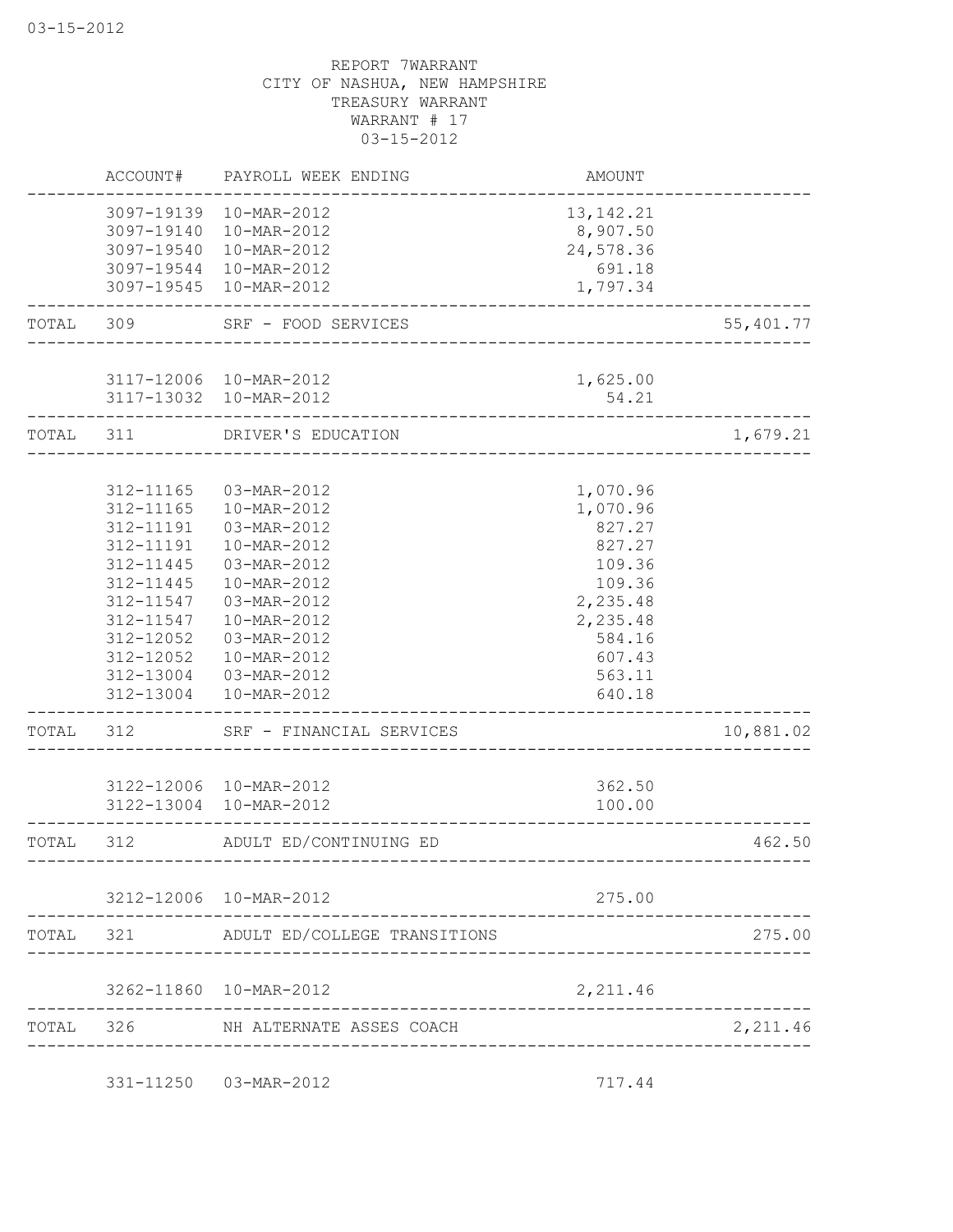|       | ACCOUNT#                 | PAYROLL WEEK ENDING        | AMOUNT                       |            |
|-------|--------------------------|----------------------------|------------------------------|------------|
|       | 331-11250                | 10-MAR-2012                | 717.44                       |            |
|       | 331-11561                | 03-MAR-2012                | 1,173.90                     |            |
|       | 331-11561                | 10-MAR-2012                | 1,173.90                     |            |
|       | 331-12115                | 03-MAR-2012                | 555.49                       |            |
|       | 331-12115                | 10-MAR-2012                | 555.49                       |            |
|       | 331-13038                | 03-MAR-2012                | 671.18                       |            |
|       | 331-13038                | 10-MAR-2012                | 141.74                       |            |
|       | 331-13044                | 03-MAR-2012                | 43.69                        |            |
|       | 331-13044                | 10-MAR-2012                | 1,405.52                     |            |
|       | 331-18036                | 03-MAR-2012                | 2,194.02                     |            |
|       | 331-18036                | 10-MAR-2012                | 4,155.53                     |            |
| TOTAL | 331                      | SRF - POLICE DEPARTMENT    |                              | 13,505.34  |
|       |                          |                            |                              |            |
|       | 341-01210                | 03-MAR-2012                | 437.49                       |            |
|       | 341-01210                | 10-MAR-2012                | 437.49                       |            |
|       | 341-11024                | 03-MAR-2012                | 264.35                       |            |
|       | $341 - 11024$            | 10-MAR-2012                | 264.35                       |            |
|       | 341-11235                | $03 - \text{MAR} - 2012$   | 973.73                       |            |
|       | 341-11235                | 10-MAR-2012                | 973.73                       |            |
|       | 341-11484                | 10-MAR-2012                | 963.20                       |            |
|       |                          | 341-11563  03-MAR-2012     | 1,019.34                     |            |
|       |                          | 341-11563  10-MAR-2012     | 1,019.33                     |            |
| TOTAL | 341                      | SRF - COMMUNITY SERVICES   | ---------------------------- | 6, 353.01  |
|       |                          |                            |                              |            |
|       | 342-12000                | 03-MAR-2012                | 656.26                       |            |
|       | 342-12000                | 10-MAR-2012                | 656.26                       |            |
|       | 342-12199                | 03-MAR-2012                | 959.35                       |            |
|       | 342-12199                | 10-MAR-2012                | 959.35                       |            |
|       | 342-12582                | 03-MAR-2012                | 957.60                       |            |
|       | 342-12582                | 10-MAR-2012                | 957.60                       |            |
| TOTAL | 342                      | SRF - COMMUNITY HEALTH     |                              | 5, 146. 42 |
|       |                          |                            |                              |            |
|       |                          | 3440-12006 10-MAR-2012     | 1,154.25                     |            |
|       |                          | 3440-12078 10-MAR-2012     | 5,075.00                     |            |
| TOTAL | 344                      | AFTER SCHOOL PROGRAM       |                              | 6, 229.25  |
|       |                          |                            |                              |            |
|       | 3452-11162<br>3452-11860 | 10-MAR-2012                | 711.38                       |            |
|       | 3452-12006               | 10-MAR-2012<br>03-MAR-2012 | 7,124.28<br>724.24           |            |
|       | 3452-12006               | 10-MAR-2012                | 4,720.00                     |            |
|       |                          |                            |                              |            |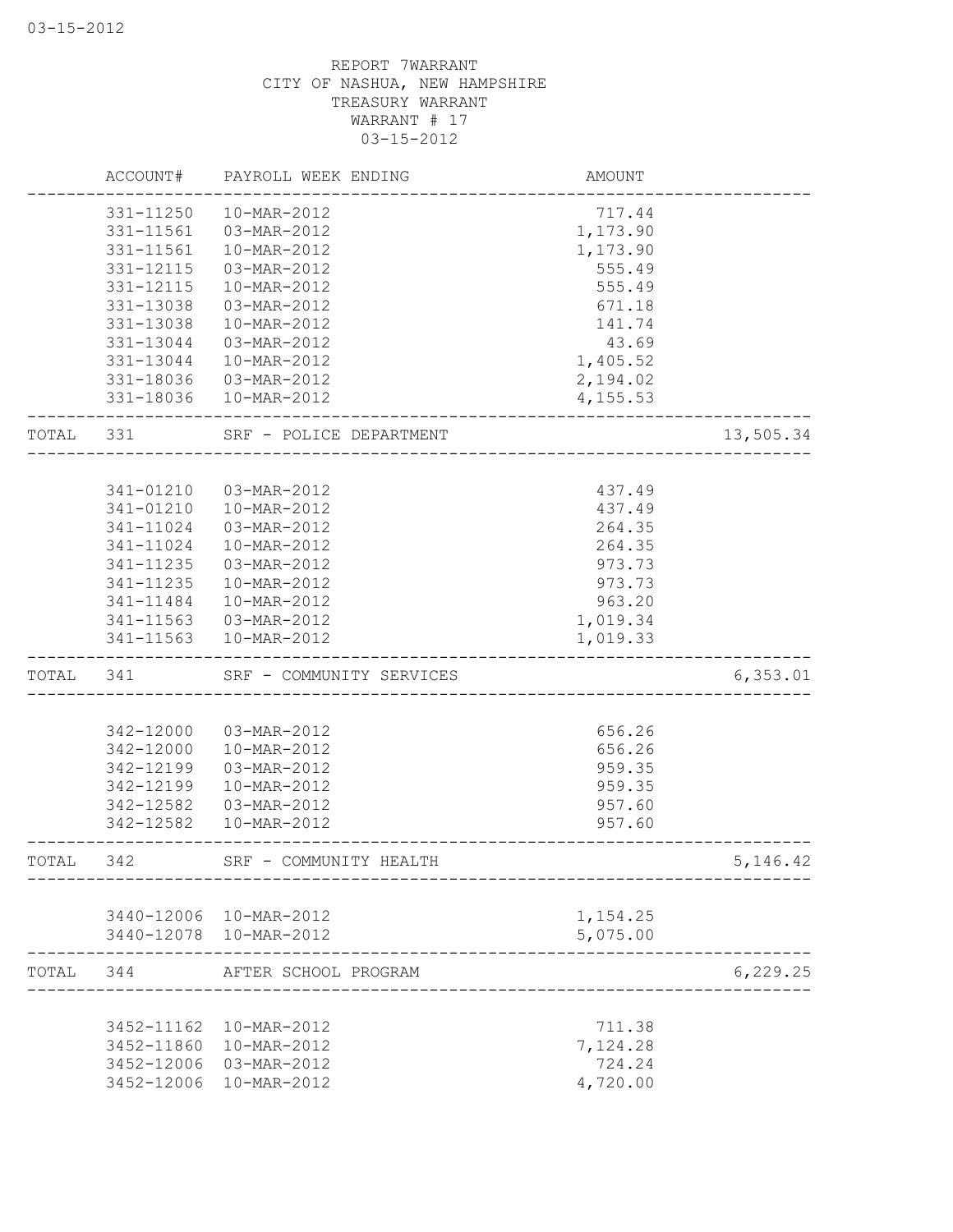|           | ACCOUNT#                                                           | PAYROLL WEEK ENDING                                                     | <b>AMOUNT</b>                                            |           |
|-----------|--------------------------------------------------------------------|-------------------------------------------------------------------------|----------------------------------------------------------|-----------|
|           |                                                                    | 3452-17008 10-MAR-2012                                                  |                                                          |           |
| TOTAL 345 |                                                                    | TITLE IV 21ST CENT ELEM                                                 |                                                          | 13,279.90 |
|           | 3462-11860<br>3462-12006                                           | 10-MAR-2012<br>10-MAR-2012                                              | 3,698.58<br>2,972.32                                     |           |
| TOTAL 346 |                                                                    | TITLE IV 21ST CENT MIDDLE                                               |                                                          | 6,670.90  |
|           | 3468-11162<br>3468-11870<br>3468-19230                             | 10-MAR-2012<br>10-MAR-2012<br>10-MAR-2012                               | 645.75<br>4,488.22<br>875.00                             |           |
| TOTAL     | 346                                                                | SMALLER LEARNING COMMUNITY                                              |                                                          | 6,008.97  |
|           | 3502-12201                                                         | 3502-11726 10-MAR-2012<br>3502-11803 10-MAR-2012<br>10-MAR-2012         | 12,482.26<br>1,105.04<br>310.00                          |           |
| TOTAL     | 350                                                                | TITLE IIA HQT                                                           |                                                          | 13,897.30 |
|           |                                                                    | 352-11562  03-MAR-2012<br>352-11562  10-MAR-2012                        | 437.59<br>420.52                                         |           |
| TOTAL     | 352                                                                | SRF - PARKS AND RECREATION                                              | _________________________________                        | 858.11    |
|           | 3532-12006                                                         | 3532-11870  10-MAR-2012<br>10-MAR-2012                                  | 425.00<br>1,925.00                                       |           |
| TOTAL     | 353                                                                | ADULT ED/HS DIPLOMA PROGRAM                                             | _________________                                        | 2,350.00  |
|           | 3612-11515<br>3612-11726<br>3612-11845<br>3612-12111<br>3612-12198 | 10-MAR-2012<br>10-MAR-2012<br>10-MAR-2012<br>10-MAR-2012<br>10-MAR-2012 | 4,177.23<br>18,851.29<br>144.68<br>14,586.70<br>1,748.26 |           |
| TOTAL     | 361                                                                | ED JOBS                                                                 |                                                          | 39,508.16 |

371-12029 10-MAR-2012 18.52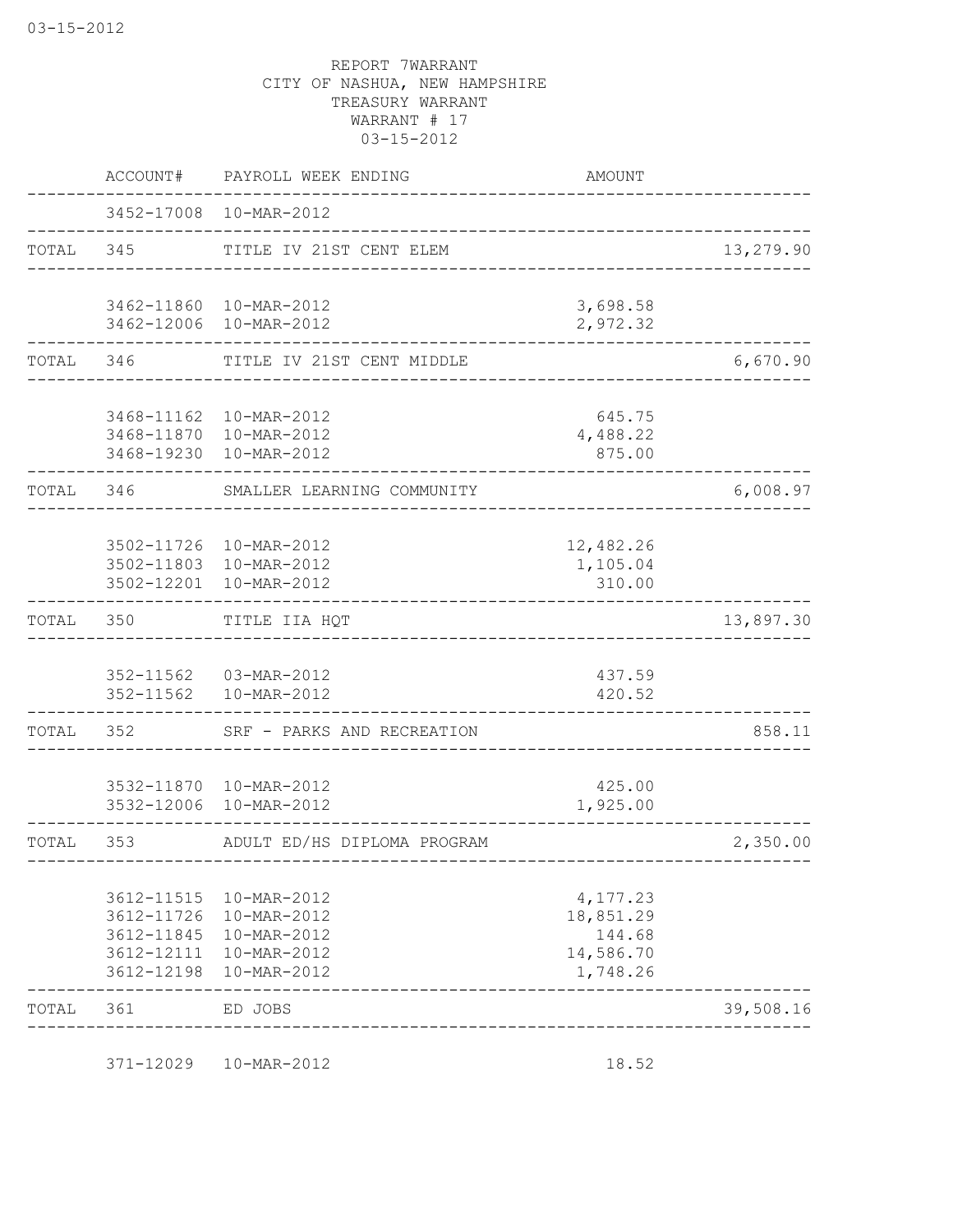|       |                                                                                                                   | ACCOUNT# PAYROLL WEEK ENDING                                                                                                                                                       | <b>AMOUNT</b>                                                                                        |           |
|-------|-------------------------------------------------------------------------------------------------------------------|------------------------------------------------------------------------------------------------------------------------------------------------------------------------------------|------------------------------------------------------------------------------------------------------|-----------|
|       |                                                                                                                   | TOTAL 371 SRF - COMMUNITY DEVELOPMENT                                                                                                                                              |                                                                                                      | 18.52     |
|       |                                                                                                                   | 373-53075  03-MAR-2012<br>373-53075  10-MAR-2012                                                                                                                                   | 296.35<br>79.64                                                                                      |           |
|       |                                                                                                                   | TOTAL 373 SRF - ECONOMIC DEVELOPMENT                                                                                                                                               | _____________________                                                                                | 375.99    |
|       | 374-0705P<br>374-0705P<br>374-07235<br>374-07235<br>374-07285<br>374-07340<br>374-07340<br>374-0734P<br>374-0734P | 03-MAR-2012<br>10-MAR-2012<br>03-MAR-2012<br>10-MAR-2012<br>10-MAR-2012<br>03-MAR-2012<br>10-MAR-2012<br>03-MAR-2012<br>10-MAR-2012                                                | 1,780.29<br>1,780.30<br>564.09<br>564.09<br>105.57<br>464.38<br>464.38<br>1,081.59<br>1,081.59       |           |
|       | 374-07506<br>TOTAL 374                                                                                            | 03-MAR-2012<br>SRF - URBAN PROGRAMS                                                                                                                                                | 18.52                                                                                                | 7,904.80  |
|       | 3762-11802<br>3762-11870<br>3762-12111<br>3762-12126<br>3762-12135<br>3762-12198<br>3762-13133<br>3762-19000      | 3762-11726 10-MAR-2012<br>10-MAR-2012<br>10-MAR-2012<br>10-MAR-2012<br>10-MAR-2012<br>10-MAR-2012<br>10-MAR-2012<br>10-MAR-2012<br>10-MAR-2012<br>-------------------------------- | 17,324.16<br>2,064.08<br>2,860.09<br>5,586.17<br>616.53<br>259.84<br>53,420.51<br>231.25<br>4,244.14 |           |
| TOTAL | 376<br>---------------------                                                                                      | TITLE IA                                                                                                                                                                           |                                                                                                      | 86,606.77 |
|       |                                                                                                                   | 3771-12006 10-MAR-2012                                                                                                                                                             | 253.76                                                                                               |           |
| TOTAL | 377                                                                                                               | TITLE III ENHANCING ENG LANG                                                                                                                                                       |                                                                                                      | 253.76    |
|       |                                                                                                                   | 3772-11515  10-MAR-2012<br>3772-12006 10-MAR-2012                                                                                                                                  | 2,137.50<br>1,407.50                                                                                 |           |
| TOTAL | 377                                                                                                               | TITLE III ENHANCING ENG LANG                                                                                                                                                       |                                                                                                      | 3,545.00  |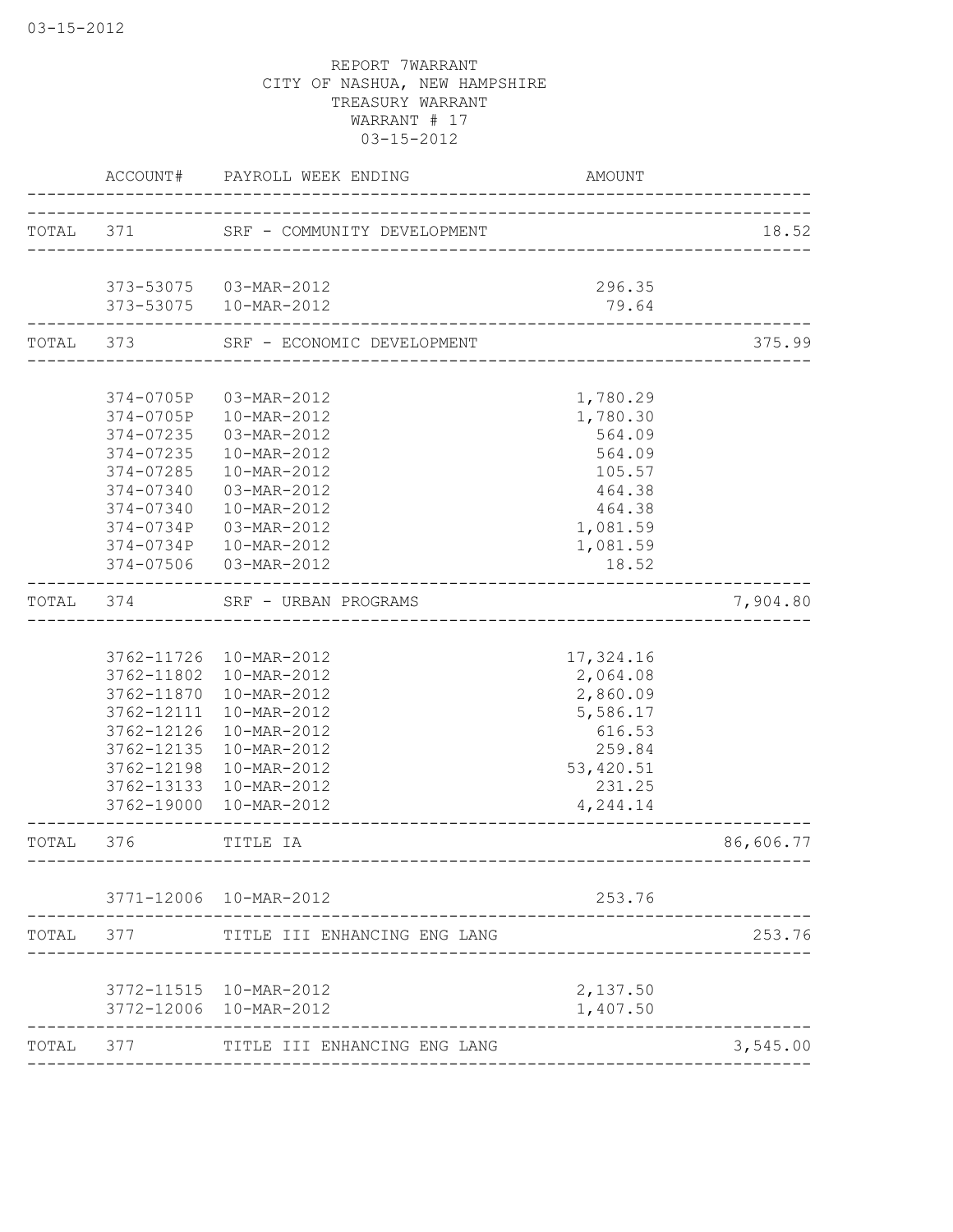|       | ACCOUNT#   | PAYROLL WEEK ENDING                 | AMOUNT      |           |
|-------|------------|-------------------------------------|-------------|-----------|
|       | 378-01210  | 03-MAR-2012                         | 550.36      |           |
|       | 378-01210  | 10-MAR-2012                         | 550.37      |           |
|       | 378-09003  | 03-MAR-2012                         | 550.37      |           |
|       | 378-09003  | 10-MAR-2012                         | 550.37      |           |
|       | 378-11676  | 03-MAR-2012                         | 934.06      |           |
|       | 378-11676  | 10-MAR-2012                         | 934.06      |           |
|       | 378-11677  | 03-MAR-2012                         | 55.56       |           |
|       | 378-11677  | 10-MAR-2012                         | 166.69      |           |
|       | 378-11679  | 03-MAR-2012                         | 928.77      |           |
|       | 378-11679  | 10-MAR-2012                         | 928.77      |           |
|       | 378-11680  | 03-MAR-2012                         | 833.90      |           |
|       | 378-11680  | 10-MAR-2012                         | 833.90      |           |
|       | 378-11683  | 03-MAR-2012                         | 1,684.46    |           |
|       | 378-11683  | 10-MAR-2012                         | 1,684.46    |           |
|       | 378-11688  | 03-MAR-2012                         | 620.56      |           |
|       | 378-11688  | 10-MAR-2012                         | 620.55      |           |
|       | 378-11751  | 03-MAR-2012                         | 1,384.39    |           |
|       |            |                                     |             |           |
|       | 378-11751  | 10-MAR-2012                         | 1,384.39    |           |
|       | 378-12188  | 03-MAR-2012                         | 148.61      |           |
|       | 378-12188  | 10-MAR-2012                         | 267.50      |           |
|       |            | 378-13004  03-MAR-2012              | 31.90       |           |
| TOTAL | 378        | TRANSPORTATION                      |             | 15,644.00 |
|       |            | 3937-19000 10-MAR-2012              | 846.77      |           |
| TOTAL | 393        | _______________________<br>DAY CARE |             | 846.77    |
|       |            |                                     |             |           |
|       |            | 3952-11726 10-MAR-2012              | 67, 183. 14 |           |
|       |            | 3952-12201 10-MAR-2012              | 124.00      |           |
| TOTAL | 395        | IDEA B SPECIAL EDUCATION            |             | 67,307.14 |
|       |            |                                     |             |           |
|       | 3962-11726 | 10-MAR-2012                         | 1,702.98    |           |
| TOTAL | 396        | IDEA PRESCHOOL                      |             | 1,702.98  |
|       |            |                                     |             |           |
|       | 3977-12111 | 03-MAR-2012                         | 290.03      |           |
|       | 3977-12111 | 10-MAR-2012                         | 2,163.56    |           |
| TOTAL | 397        | SPECIAL ED LOCAL                    |             | 2,453.59  |
|       |            |                                     |             |           |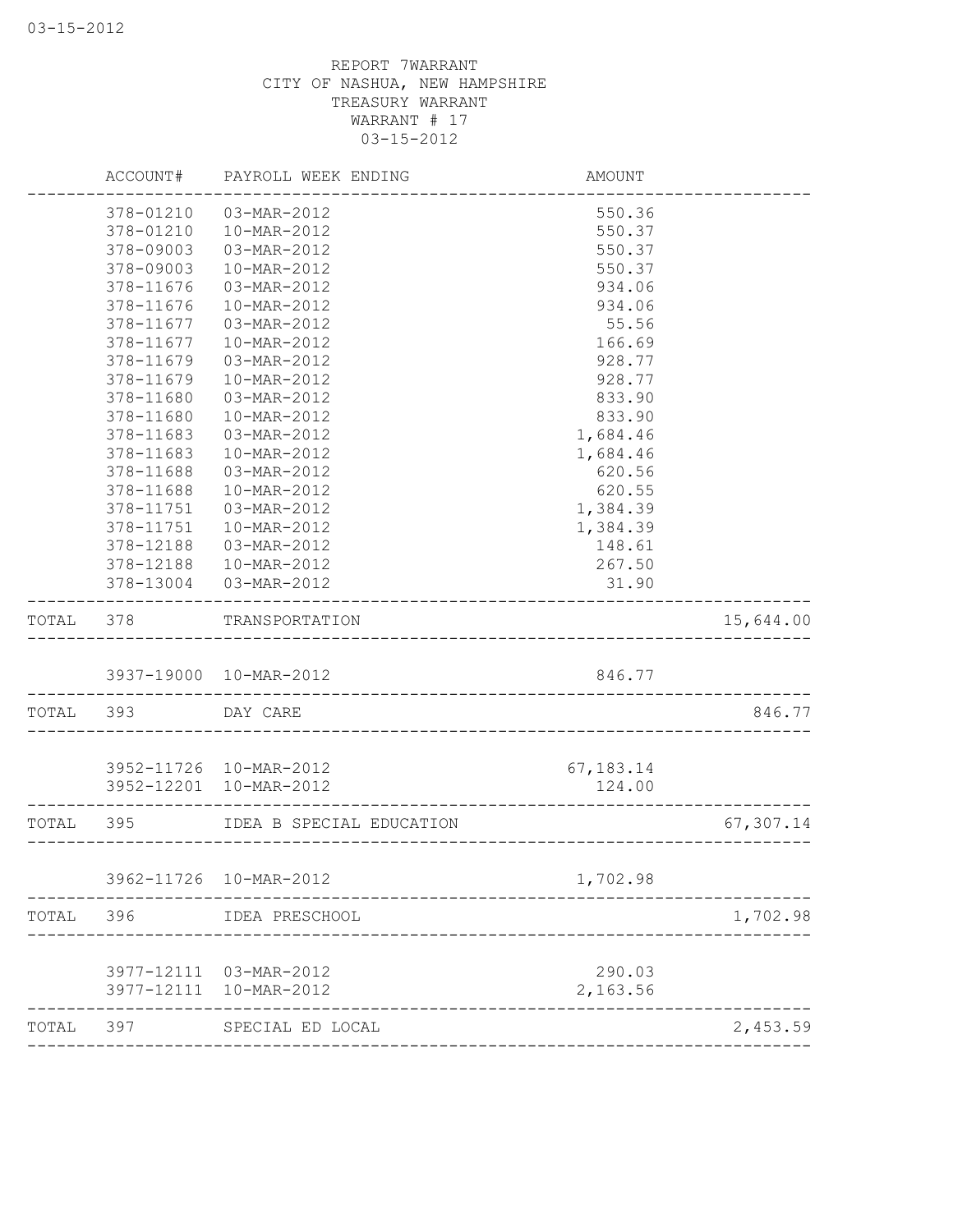|       | ACCOUNT#      | PAYROLL WEEK ENDING      | AMOUNT      |            |
|-------|---------------|--------------------------|-------------|------------|
|       | 501-11033     | 03-MAR-2012              | 856.40      |            |
|       | 501-11033     | 10-MAR-2012              | 856.40      |            |
|       | $501 - 11445$ | 03-MAR-2012              | 437.44      |            |
|       | 501-11445     | 10-MAR-2012              | 437.44      |            |
|       | 501-11463     | 03-MAR-2012              | 802.30      |            |
|       | 501-11463     | 10-MAR-2012              | 802.30      |            |
|       | 501-11470     | 03-MAR-2012              | 881.65      |            |
|       | 501-11470     | 10-MAR-2012              | 881.65      |            |
|       | 501-11471     | 03-MAR-2012              | 2,033.79    |            |
|       | 501-11471     | 10-MAR-2012              | 2,033.79    |            |
|       |               | 501-11611  03-MAR-2012   | 546.80      |            |
|       |               | 501-11611  10-MAR-2012   | 546.80      |            |
| TOTAL | 501           | MAYOR'S OFFICE           |             | 11, 116.76 |
|       |               |                          |             |            |
|       | 502-11195     | 03-MAR-2012              | 1,431.39    |            |
|       |               | 502-11195  10-MAR-2012   | 1,431.39    |            |
|       | 502-11219     | $03 - \text{MAR} - 2012$ | 3,711.27    |            |
|       |               | 502-11219  10-MAR-2012   | 3,711.28    |            |
|       |               | 502-11518  03-MAR-2012   | 888.18      |            |
|       |               | 502-11518  10-MAR-2012   | 888.18      |            |
| TOTAL | 502           | LEGAL DEPARTMENT         |             | 12,061.69  |
|       |               |                          |             |            |
|       |               | 503-11071  03-MAR-2012   | 1,293.15    |            |
|       |               | 503-11071  10-MAR-2012   | 1,293.15    |            |
|       | 503-12092     | 03-MAR-2012              | 348.30      |            |
|       | 503-12092     | 10-MAR-2012              | 348.30      |            |
|       | 503-18005     | 03-MAR-2012              | 20, 353. 26 |            |
| TOTAL | 503           | BOARD OF ALDERMEN        |             | 23,636.16  |
|       |               |                          |             |            |
|       | 511-11247     | 03-MAR-2012              | 670.28      |            |
|       | 511-11247     | 10-MAR-2012              | 670.28      |            |
|       | 511-11248     | 03-MAR-2012              | 1,442.83    |            |
|       | 511-11248     | 10-MAR-2012              | 1,442.84    |            |
| TOTAL | 511           | CITI-STAT                |             | 4,226.23   |
|       |               |                          |             |            |
|       | 512-11005     | 03-MAR-2012              | 863.56      |            |
|       | 512-11005     | 10-MAR-2012              | 863.56      |            |
|       | 512-11050     | 03-MAR-2012              | 742.06      |            |
|       | 512-11050     | 10-MAR-2012              | 742.06      |            |
|       | 512-11064     | 03-MAR-2012              | 1,017.55    |            |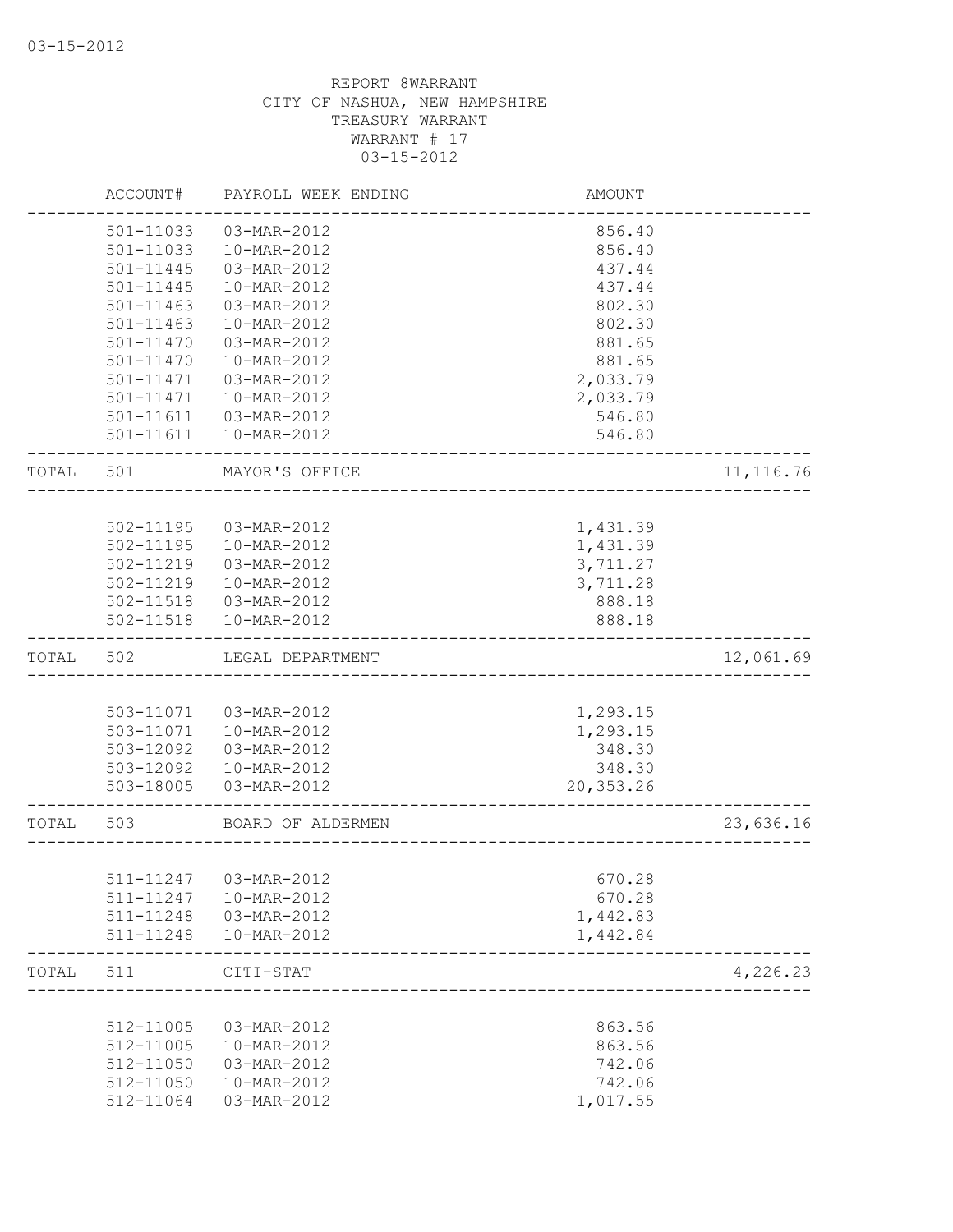|       | ACCOUNT#  | PAYROLL WEEK ENDING | AMOUNT           |           |
|-------|-----------|---------------------|------------------|-----------|
|       | 512-11064 | 10-MAR-2012         | 1,017.55         |           |
|       | 512-11073 | 03-MAR-2012         | 1,627.86         |           |
|       | 512-11073 | 10-MAR-2012         | 1,627.84         |           |
|       | 512-11134 | 03-MAR-2012         | 796.65           |           |
|       | 512-11134 | 10-MAR-2012         | 796.65           |           |
|       | 512-11165 | 03-MAR-2012         | 1,605.06         |           |
|       | 512-11165 | 10-MAR-2012         | 1,605.06         |           |
|       | 512-11167 | 03-MAR-2012         | 580.90           |           |
|       | 512-11167 | 10-MAR-2012         | 580.90           |           |
|       | 512-11173 | 03-MAR-2012         | 1,453.64         |           |
|       | 512-11173 | 10-MAR-2012         | 1,453.64         |           |
|       | 512-11177 | 03-MAR-2012         | 1,895.15         |           |
|       | 512-11177 | 10-MAR-2012         | 1,895.14         |           |
|       | 512-11222 | 03-MAR-2012         | 1,020.07         |           |
|       | 512-11222 | 10-MAR-2012         | 1,020.07         |           |
|       | 512-11224 | 03-MAR-2012         | 1,005.33         |           |
|       | 512-11224 | 10-MAR-2012         | 1,005.33         |           |
|       | 512-11265 | 03-MAR-2012         | 888.18           |           |
|       | 512-11265 | 10-MAR-2012         | 888.18           |           |
|       | 512-11431 | 03-MAR-2012         | 1,998.71         |           |
|       | 512-11431 | 10-MAR-2012         | 1,998.71         |           |
|       | 512-11531 | 03-MAR-2012         | 1,693.75         |           |
|       | 512-11531 | 10-MAR-2012         | 1,693.75         |           |
|       | 512-11673 | 03-MAR-2012         | 1,062.19         |           |
|       | 512-11673 | 10-MAR-2012         | 1,062.19         |           |
|       | 512-11684 | 03-MAR-2012         | 877.27           |           |
|       | 512-11684 | 10-MAR-2012         | 877.28           |           |
|       | 512-11714 | 03-MAR-2012         | 962.06           |           |
|       | 512-11714 | 10-MAR-2012         | 962.06           |           |
|       | 512-11740 | 03-MAR-2012         | 1,678.70         |           |
|       | 512-11740 | 10-MAR-2012         | 1,678.70         |           |
|       | 512-12033 | 03-MAR-2012         | 619.05           |           |
|       | 512-12033 | 10-MAR-2012         | 680.96           |           |
|       | 512-12056 | 03-MAR-2012         | 363.07           |           |
|       | 512-12056 | 10-MAR-2012         | 363.06           |           |
|       | 512-12749 | 03-MAR-2012         | 622.72           |           |
|       | 512-12749 | 10-MAR-2012         | 622.71           |           |
|       | 512-13004 | 03-MAR-2012         | 73.37            |           |
|       | 512-13004 | 10-MAR-2012         | 101.71           |           |
| TOTAL | 512       | FINANCIAL SERVICES  |                  | 46,984.01 |
|       |           |                     | ________________ |           |
|       | 513-11117 | 03-MAR-2012         | 1,626.12         |           |
|       | 513-11117 | 10-MAR-2012         | 1,626.12         |           |
|       | 513-11171 | 03-MAR-2012         | 2,056.01         |           |
|       | 513-11171 | 10-MAR-2012         | 1,286.34         |           |
|       | 513-11213 | 03-MAR-2012         | 1,299.58         |           |
|       |           |                     |                  |           |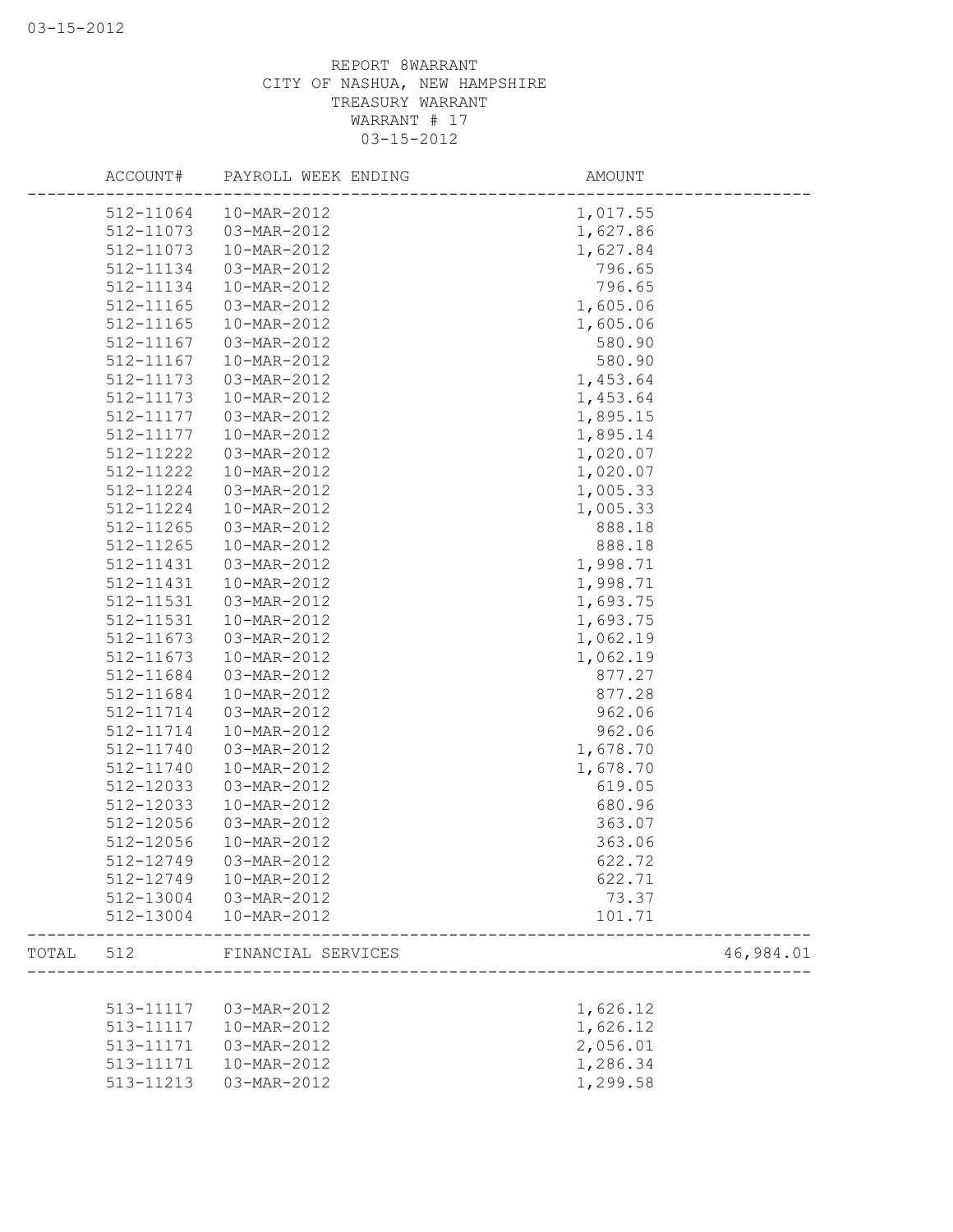|           | ACCOUNT#  | PAYROLL WEEK ENDING         | AMOUNT   |           |
|-----------|-----------|-----------------------------|----------|-----------|
|           | 513-11213 | 10-MAR-2012                 | 1,299.58 |           |
|           | 513-11223 | 03-MAR-2012                 | 774.94   |           |
|           | 513-11223 | 10-MAR-2012                 | 774.94   |           |
|           | 513-12024 | 03-MAR-2012                 | 120.00   |           |
|           | 513-12085 | 03-MAR-2012                 | 250.00   |           |
|           | 513-12085 | 10-MAR-2012                 | 250.00   |           |
| TOTAL 513 |           | CITY CLERK'S OFFICE         |          | 11,363.63 |
|           |           |                             |          |           |
|           | 515-11185 | 03-MAR-2012                 | 786.82   |           |
|           | 515-11185 | 10-MAR-2012                 | 786.81   |           |
|           | 515-11350 | 03-MAR-2012                 | 962.06   |           |
|           | 515-11350 | 10-MAR-2012                 | 962.06   |           |
|           | 515-11447 | 03-MAR-2012                 | 1,458.37 |           |
|           | 515-11447 | 10-MAR-2012                 | 1,458.37 |           |
|           |           | TOTAL 515 HUMAN RESOURCES   |          | 6,414.49  |
|           |           |                             |          |           |
|           |           | 516-11147  03-MAR-2012      | 637.19   |           |
|           |           | 516-11147   10-MAR-2012     | 637.19   |           |
|           | 516-11148 | $03-MAR - 2012$             | 985.60   |           |
|           | 516-11148 | 10-MAR-2012                 | 985.60   |           |
|           | 516-11459 | 03-MAR-2012                 | 1,293.15 |           |
|           | 516-11459 | 10-MAR-2012                 | 1,293.15 |           |
|           | 516-11573 | 03-MAR-2012                 | 939.12   |           |
|           |           | 516-11573   10-MAR-2012     | 939.12   |           |
|           | 516-13004 | 10-MAR-2012                 | 47.79    |           |
| TOTAL     | 516       | PURCHASING DEPARTMENT       |          | 7,757.91  |
|           |           |                             |          |           |
|           |           | 517-11198  03-MAR-2012      | 1,127.96 |           |
|           | 517-11198 | 10-MAR-2012                 | 1,127.96 |           |
|           | 517-11266 | 03-MAR-2012                 | 641.15   |           |
|           | 517-11266 | 10-MAR-2012                 | 641.15   |           |
|           | 517-11420 | 03-MAR-2012                 | 747.87   |           |
|           | 517-11420 | 10-MAR-2012                 | 747.87   |           |
|           | 517-13020 | 03-MAR-2012                 | 237.75   |           |
| TOTAL     | 517       | BUILDING MAINT - CITY ADMIN |          | 5, 271.71 |
|           |           |                             |          |           |
|           | 519-11014 | 03-MAR-2012                 | 1,122.77 |           |
|           | 519-11014 | 10-MAR-2012                 | 1,122.77 |           |
|           | 519-11016 | 03-MAR-2012                 | 985.60   |           |
|           | 519-11016 | 10-MAR-2012                 | 985.60   |           |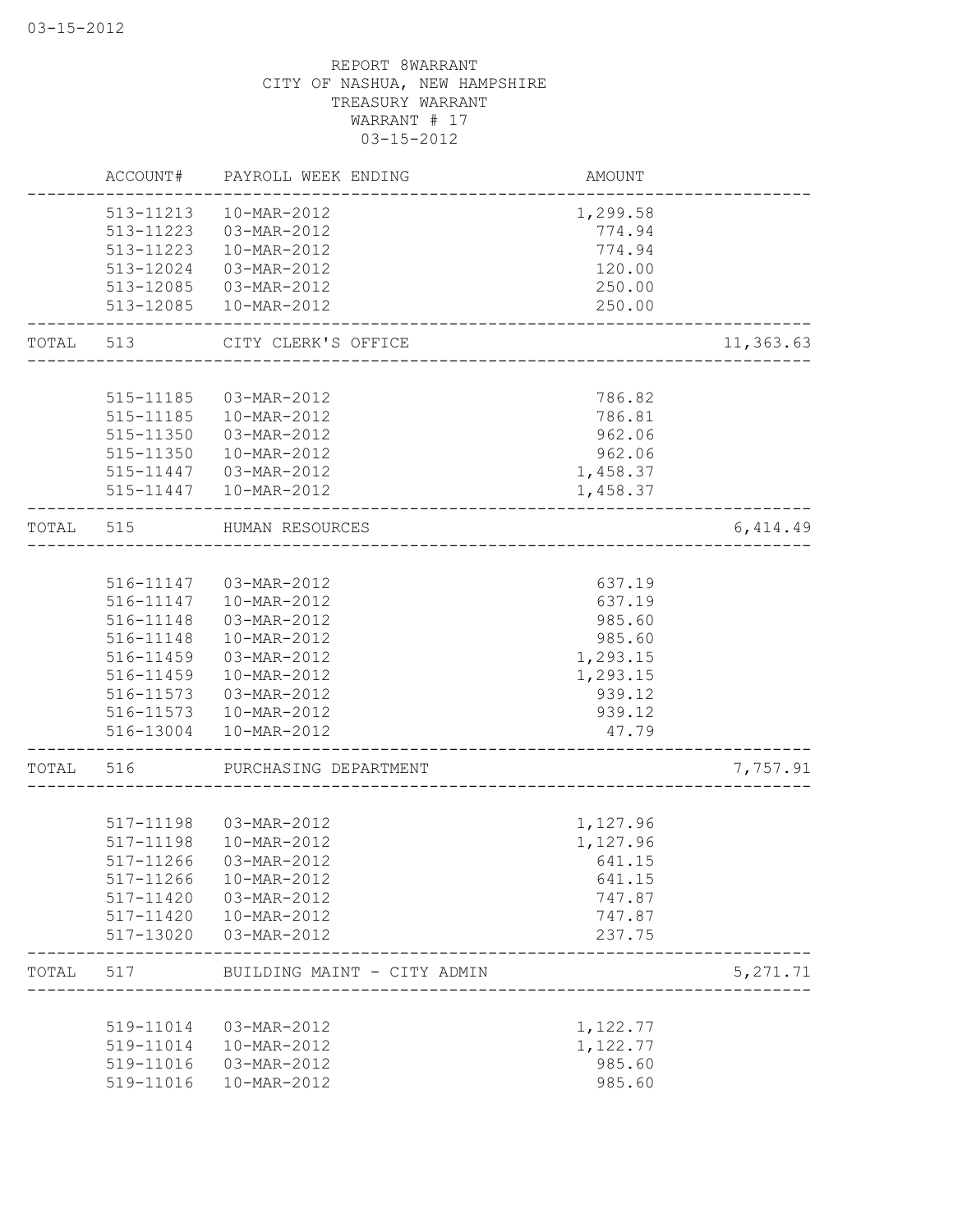|           |           | ACCOUNT# PAYROLL WEEK ENDING | AMOUNT   |           |
|-----------|-----------|------------------------------|----------|-----------|
|           | 519-11017 | 03-MAR-2012                  | 824.00   |           |
|           | 519-11017 | 10-MAR-2012                  | 824.00   |           |
|           | 519-11115 | 03-MAR-2012                  | 1,996.63 |           |
|           | 519-11115 | 10-MAR-2012                  | 1,996.63 |           |
|           | 519-11146 | 03-MAR-2012                  | 858.42   |           |
|           | 519-11146 | 10-MAR-2012                  | 858.43   |           |
|           | 519-11153 | 03-MAR-2012                  | 620.55   |           |
|           | 519-11153 | 10-MAR-2012                  | 620.56   |           |
|           | 519-11154 | $03 - \text{MAR} - 2012$     | 652.11   |           |
|           | 519-11154 | 10-MAR-2012                  | 652.12   |           |
|           | 519-11205 | 03-MAR-2012                  | 815.22   |           |
|           | 519-11205 | 10-MAR-2012                  | 815.21   |           |
|           | 519-11241 | 03-MAR-2012                  | 1,367.59 |           |
|           | 519-11241 | 10-MAR-2012                  | 1,367.59 |           |
|           | TOTAL 519 | ASSESSORS                    |          | 18,485.80 |
|           |           |                              |          |           |
|           |           | 520-12077  03-MAR-2012       | 277.03   |           |
|           |           | 520-12077  10-MAR-2012       | 277.03   |           |
| TOTAL 520 |           | HUNT BUILDING                |          | 554.06    |
|           |           |                              |          |           |
|           | 522-11024 | 03-MAR-2012                  | 639.71   |           |
|           | 522-11024 | 10-MAR-2012                  | 639.71   |           |
|           | 522-11128 | 03-MAR-2012                  | 1,152.83 |           |
|           | 522-11128 | 10-MAR-2012                  | 1,152.83 |           |
|           | 522-11286 | 03-MAR-2012                  | 608.85   |           |
|           | 522-11286 | 10-MAR-2012                  | 608.85   |           |
|           | 522-11356 | 03-MAR-2012                  | 1,103.93 |           |
|           | 522-11356 | 10-MAR-2012                  | 1,103.92 |           |
|           | 522-11429 | 03-MAR-2012                  | 1,873.48 |           |
|           | 522-11429 | 10-MAR-2012                  | 1,873.48 |           |
|           | 522-11496 | 03-MAR-2012                  | 1,537.47 |           |
|           | 522-11496 | 10-MAR-2012                  | 1,537.48 |           |
|           | 522-11641 | 03-MAR-2012                  | 1,409.39 |           |
|           | 522-11641 | 10-MAR-2012                  | 1,409.38 |           |
|           | 522-11652 | 03-MAR-2012                  | 1,496.81 |           |
|           | 522-11652 | 10-MAR-2012                  | 1,496.81 |           |
|           | 522-11721 | 03-MAR-2012                  | 1,556.11 |           |
|           | 522-11721 | 10-MAR-2012                  | 1,556.11 |           |
|           | 522-11724 | 03-MAR-2012                  | 1,377.84 |           |
|           | 522-11724 | 10-MAR-2012                  | 1,377.84 |           |
|           | 522-11729 | 03-MAR-2012                  | 2,231.11 |           |
|           | 522-11729 | 10-MAR-2012                  | 2,231.12 |           |
|           | 522-13004 | 10-MAR-2012                  | 78.63    |           |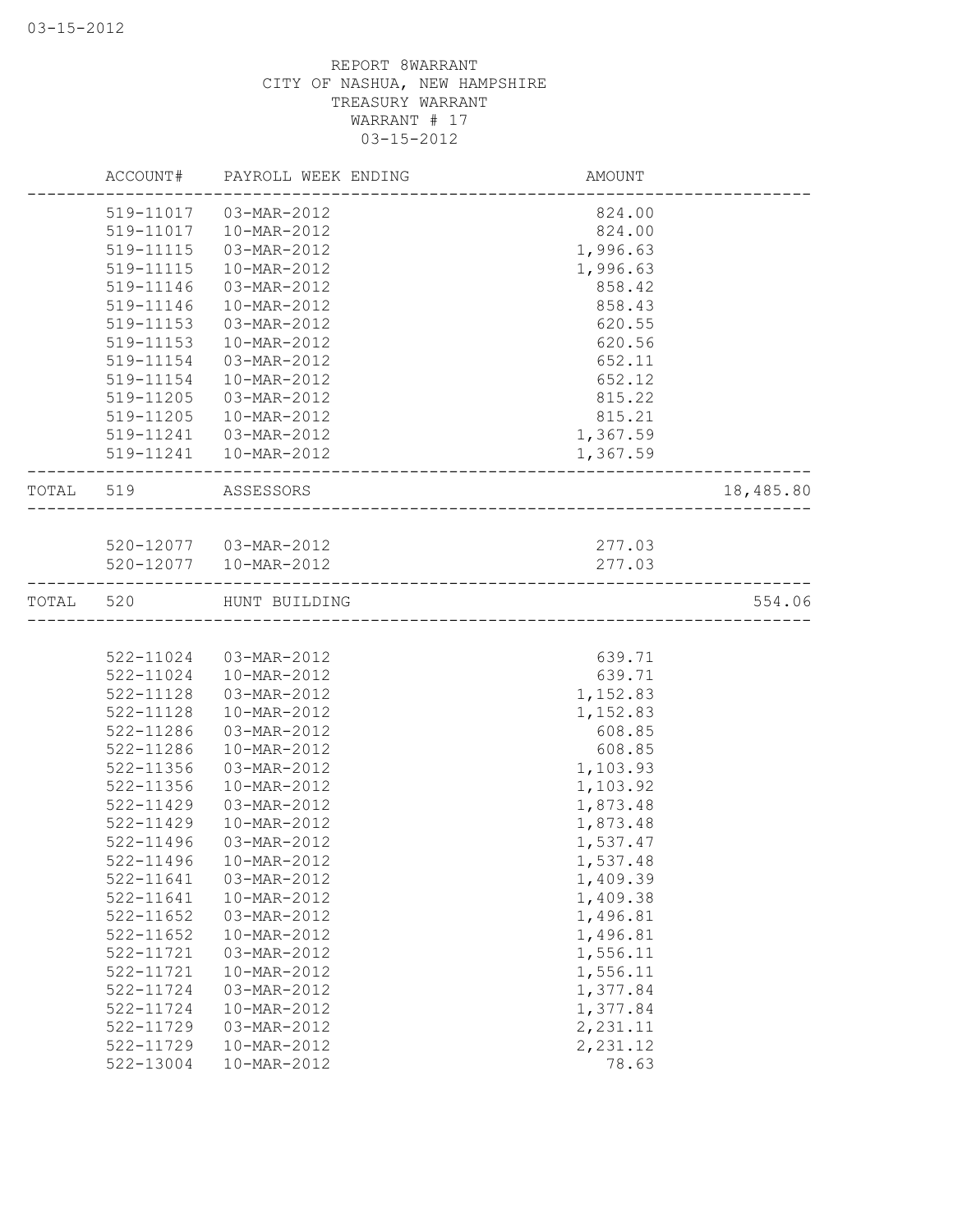|           | ACCOUNT#  | PAYROLL WEEK ENDING              | AMOUNT    |           |
|-----------|-----------|----------------------------------|-----------|-----------|
|           |           | TOTAL 522 INFORMATION TECHNOLOGY |           | 30,053.69 |
|           |           |                                  |           |           |
|           |           | 523-11332  03-MAR-2012           | 1,006.33  |           |
|           |           | 523-11332  10-MAR-2012           | 1,006.33  |           |
| TOTAL 523 |           | GIS                              |           | 2,012.66  |
|           |           |                                  |           |           |
|           | 531-11065 | 03-MAR-2012                      | 1,149.02  |           |
|           | 531-11065 | 10-MAR-2012                      | 1,149.02  |           |
|           | 531-11085 | 03-MAR-2012                      | 922.04    |           |
|           | 531-11085 | 10-MAR-2012                      | 922.04    |           |
|           | 531-11114 | 03-MAR-2012                      | 2,367.05  |           |
|           | 531-11114 | 10-MAR-2012                      | 2,367.05  |           |
|           | 531-11129 | 03-MAR-2012                      | 1,968.15  |           |
|           | 531-11129 | 10-MAR-2012                      | 1,968.13  |           |
|           | 531-11164 | 03-MAR-2012                      | 1,178.65  |           |
|           | 531-11164 | $10-MAR - 2012$                  | 1,178.65  |           |
|           | 531-11166 | 03-MAR-2012                      | 1,937.99  |           |
|           | 531-11166 | 10-MAR-2012                      | 1,937.99  |           |
|           | 531-11170 | 03-MAR-2012                      | 1,526.04  |           |
|           | 531-11170 | 10-MAR-2012                      | 1,526.03  |           |
|           | 531-11201 | 03-MAR-2012                      | 682.41    |           |
|           | 531-11201 | 10-MAR-2012                      | 682.41    |           |
|           | 531-11203 | 03-MAR-2012                      | 1,349.54  |           |
|           | 531-11203 | 10-MAR-2012                      | 1,349.54  |           |
|           | 531-11226 | 03-MAR-2012                      | 776.25    |           |
|           | 531-11226 | 10-MAR-2012                      | 776.25    |           |
|           | 531-11242 | 03-MAR-2012                      | 1,158.79  |           |
|           | 531-11242 | 10-MAR-2012                      | 1,158.79  |           |
|           | 531-11245 | 03-MAR-2012                      | 643.00    |           |
|           | 531-11245 | 10-MAR-2012                      | 643.00    |           |
|           | 531-11257 | 03-MAR-2012                      | 5, 123.45 |           |
|           | 531-11257 | 10-MAR-2012                      | 5, 123.45 |           |
|           | 531-11287 | 03-MAR-2012                      | 846.15    |           |
|           | 531-11287 | 10-MAR-2012                      | 846.15    |           |
|           | 531-11398 | 03-MAR-2012                      | 646.25    |           |
|           | 531-11398 | 10-MAR-2012                      | 646.26    |           |
|           | 531-11474 | 03-MAR-2012                      | 740.38    |           |
|           | 531-11474 | 10-MAR-2012                      | 740.39    |           |
|           | 531-11477 | 03-MAR-2012                      | 735.61    |           |
|           | 531-11477 | 10-MAR-2012                      | 735.61    |           |
|           | 531-11487 | 03-MAR-2012                      | 1,400.35  |           |
|           | 531-11487 | 10-MAR-2012                      | 1,400.35  |           |
|           | 531-11495 | 03-MAR-2012                      | 1,037.27  |           |
|           | 531-11495 | 10-MAR-2012                      | 1,037.26  |           |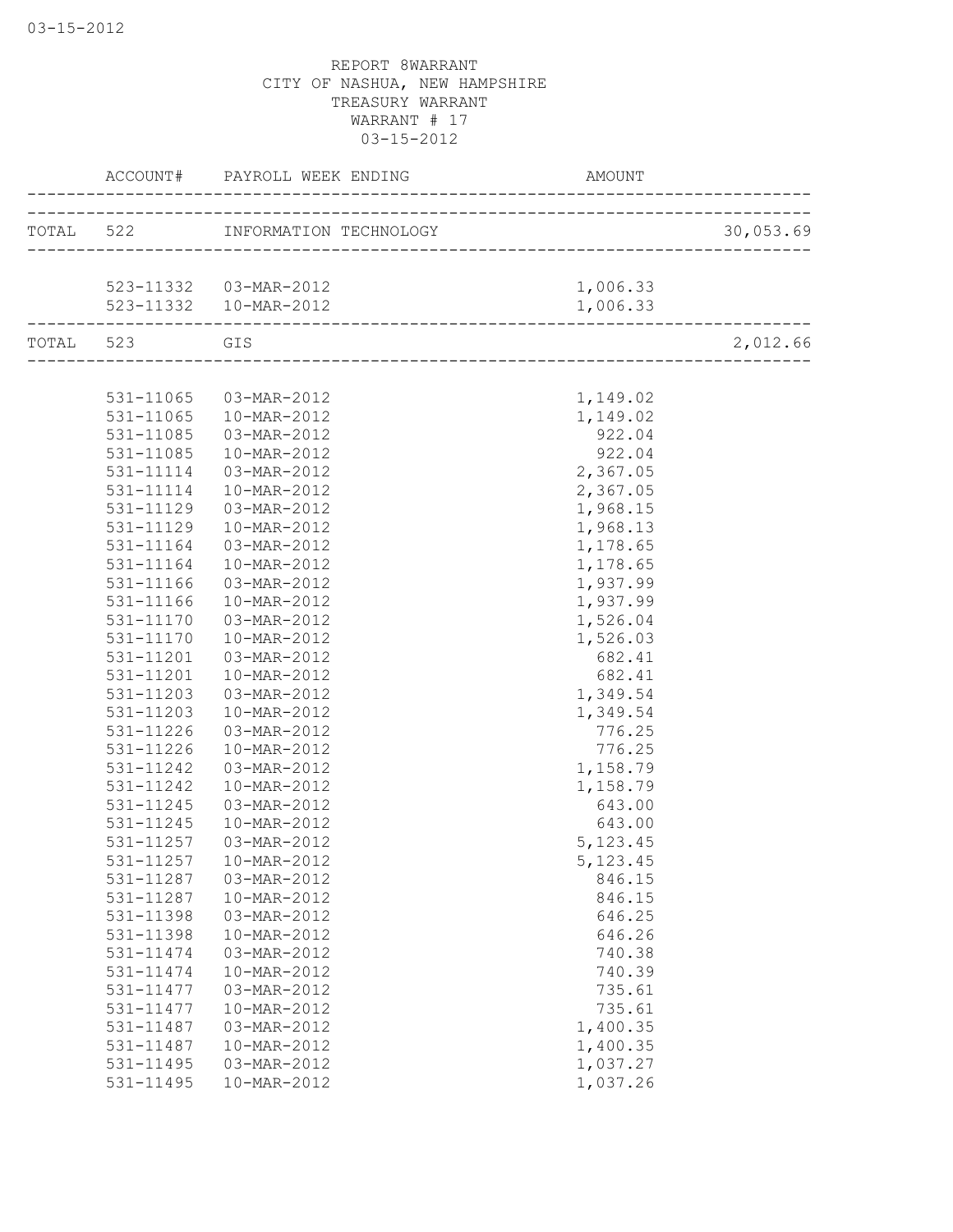| ACCOUNT#  | PAYROLL WEEK ENDING | AMOUNT      |
|-----------|---------------------|-------------|
| 531-11498 | 03-MAR-2012         | 882.56      |
| 531-11498 | 10-MAR-2012         | 882.56      |
| 531-11516 | 03-MAR-2012         | 884.57      |
| 531-11516 | 10-MAR-2012         | 884.57      |
| 531-11534 | 03-MAR-2012         | 1,496.62    |
| 531-11534 | 10-MAR-2012         | 1,496.62    |
| 531-11535 | 03-MAR-2012         | 13, 447.81  |
| 531-11535 | 10-MAR-2012         | 13, 447.82  |
| 531-11537 | 03-MAR-2012         | 14,485.34   |
| 531-11537 | 10-MAR-2012         | 14,485.33   |
| 531-11538 | 03-MAR-2012         | 922.04      |
| 531-11538 | 10-MAR-2012         | 922.03      |
| 531-11539 | 03-MAR-2012         | 1,587.08    |
| 531-11539 | 10-MAR-2012         | 1,587.09    |
| 531-11544 | 03-MAR-2012         | 4,289.96    |
| 531-11544 | 10-MAR-2012         | 4,289.96    |
| 531-11549 | 03-MAR-2012         | 7,364.80    |
| 531-11549 | 10-MAR-2012         | 7,364.80    |
| 531-11550 | 03-MAR-2012         | 1,924.26    |
| 531-11550 | 10-MAR-2012         | 1,924.26    |
| 531-11552 | 03-MAR-2012         | 11,398.20   |
| 531-11552 | 10-MAR-2012         | 11,398.20   |
| 531-11555 | 03-MAR-2012         | 45, 435.00  |
| 531-11555 | 10-MAR-2012         | 45, 435.00  |
| 531-11558 | 03-MAR-2012         | 67,207.39   |
| 531-11558 | 10-MAR-2012         | 67,702.91   |
| 531-11561 | 03-MAR-2012         | 14,092.65   |
| 531-11561 | 10-MAR-2012         | 14,092.65   |
| 531-11567 | 03-MAR-2012         | 34, 187. 12 |
| 531-11567 | 10-MAR-2012         | 34, 187. 11 |
| 531-11569 | 03-MAR-2012         | 1,214.02    |
| 531-11569 | 10-MAR-2012         | 1,214.02    |
| 531-11618 | 03-MAR-2012         | 2,713.46    |
| 531-11618 | 10-MAR-2012         | 2,713.46    |
| 531-11622 | 03-MAR-2012         | 3,062.09    |
| 531-11622 | 10-MAR-2012         | 3,062.10    |
| 531-11664 | 03-MAR-2012         | 1,171.16    |
| 531-11664 | 10-MAR-2012         | 1, 171.17   |
| 531-11665 | 03-MAR-2012         | 863.25      |
| 531-11665 | 10-MAR-2012         | 863.25      |
| 531-11719 | 03-MAR-2012         | 949.27      |
| 531-11719 | 10-MAR-2012         | 949.27      |
| 531-11732 | 03-MAR-2012         | 6,034.25    |
| 531-11732 | 10-MAR-2012         | 6,034.25    |
| 531-12020 | 03-MAR-2012         | 984.99      |
| 531-12020 | 10-MAR-2012         | 984.99      |
| 531-12042 | 03-MAR-2012         | 1,499.26    |
| 531-12042 | 10-MAR-2012         | 1,131.61    |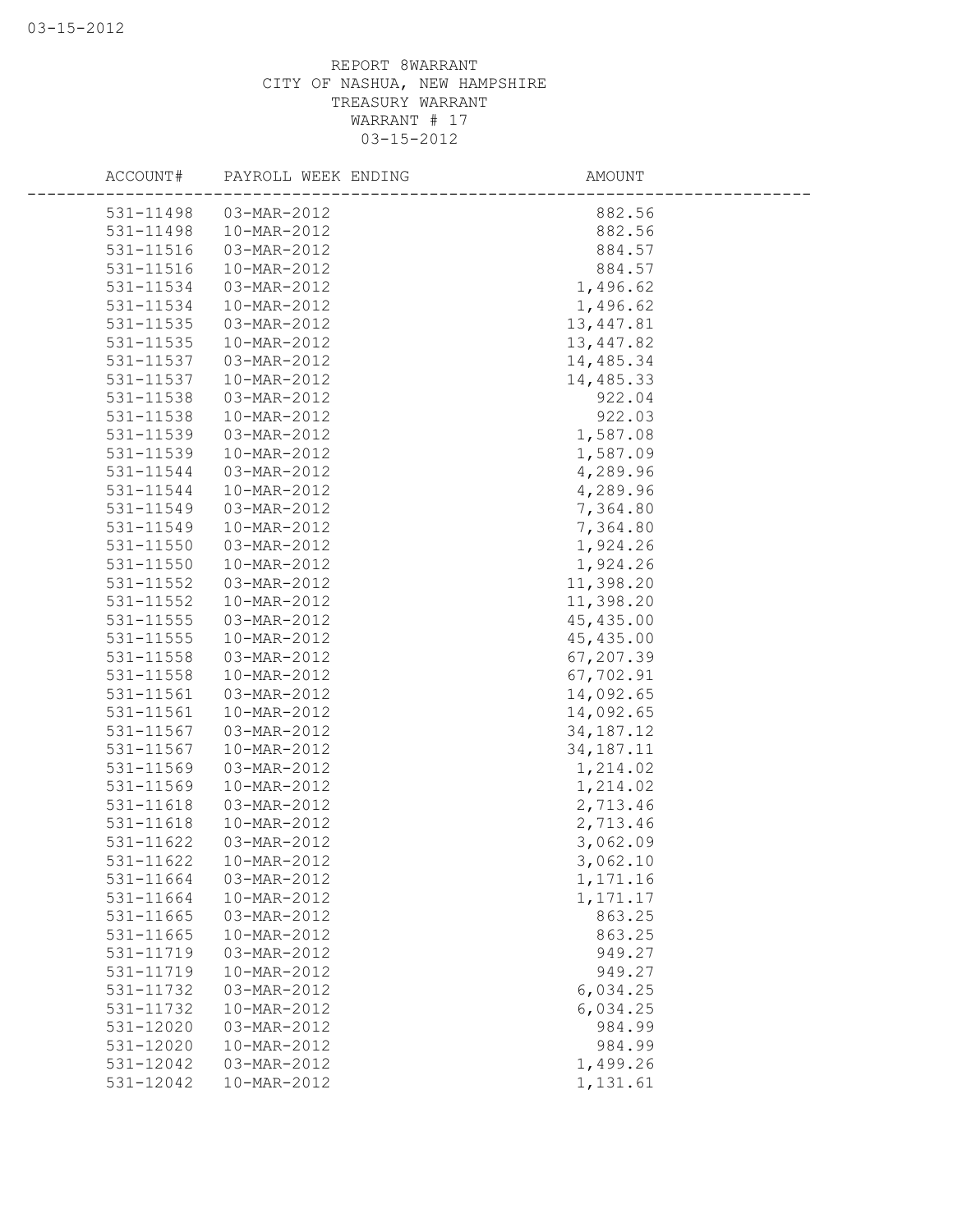|           | ACCOUNT#  | PAYROLL WEEK ENDING    | AMOUNT     |            |
|-----------|-----------|------------------------|------------|------------|
|           | 531-12066 | 03-MAR-2012            | 666.41     |            |
|           | 531-12066 | 10-MAR-2012            | 666.41     |            |
|           | 531-12068 | 03-MAR-2012            | 725.99     |            |
|           | 531-12068 | 10-MAR-2012            | 725.99     |            |
|           | 531-12071 | 03-MAR-2012            | 266.52     |            |
|           | 531-12071 | 10-MAR-2012            | 266.52     |            |
|           | 531-12119 | 03-MAR-2012            | 1,158.52   |            |
|           | 531-12119 | 10-MAR-2012            | 1,158.52   |            |
|           | 531-13004 | 03-MAR-2012            | 1,966.47   |            |
|           | 531-13004 | 10-MAR-2012            | 2,230.80   |            |
|           | 531-13038 | 03-MAR-2012            | 355.66     |            |
|           | 531-13038 | 10-MAR-2012            | 455.43     |            |
|           | 531-13040 | 03-MAR-2012            | 3,588.96   |            |
|           | 531-13040 | 10-MAR-2012            | 2,700.93   |            |
|           | 531-13044 | 03-MAR-2012            | 9,323.63   |            |
|           | 531-13044 | 10-MAR-2012            | 343.00     |            |
|           | 531-13047 | 03-MAR-2012            | 12,310.01  |            |
|           | 531-13047 | 10-MAR-2012            | 6,922.30   |            |
|           | 531-13048 | 03-MAR-2012            | 2,602.81   |            |
|           |           | 531-13048  10-MAR-2012 | 4,217.22   |            |
|           | 531-15002 | 03-MAR-2012            |            |            |
| TOTAL 531 |           | POLICE DEPARTMENT      |            | 581,351.04 |
|           |           |                        |            |            |
|           | 532-11024 | 03-MAR-2012            | 2,120.49   |            |
|           | 532-11024 | 10-MAR-2012            | 2,120.50   |            |
|           | 532-11036 | 03-MAR-2012            | 1,929.24   |            |
|           | 532-11036 | 10-MAR-2012            | 1,929.25   |            |
|           | 532-11063 | 03-MAR-2012            | 1,377.02   |            |
|           | 532-11063 | 10-MAR-2012            | 1,377.04   |            |
|           | 532-11066 | 03-MAR-2012            | 1,405.64   |            |
|           | 532-11066 | 10-MAR-2012            | 1,405.64   |            |
|           | 532-11069 | 03-MAR-2012            | 2,726.88   |            |
|           | 532-11069 | 10-MAR-2012            | 2,726.88   |            |
|           | 532-11111 | 03-MAR-2012            | 2,240.76   |            |
|           | 532-11111 | 10-MAR-2012            | 2,240.77   |            |
|           | 532-11207 | 03-MAR-2012            | 6,793.71   |            |
|           | 532-11207 | 10-MAR-2012            | 6,793.71   |            |
|           | 532-11281 | 03-MAR-2012            | 1,005.80   |            |
|           | 532-11281 | 10-MAR-2012            | 1,005.80   |            |
|           | 532-11285 | 03-MAR-2012            | 8, 414.53  |            |
|           | 532-11285 | 10-MAR-2012            | 8, 414.53  |            |
|           | 532-11291 | 03-MAR-2012            | 8,010.90   |            |
|           | 532-11291 | 10-MAR-2012            | 8,074.32   |            |
|           | 532-11300 | 03-MAR-2012            | 37, 435.71 |            |
|           | 532-11300 | 10-MAR-2012            | 37, 435.71 |            |
|           | 532-11303 | 03-MAR-2012            | 1,252.31   |            |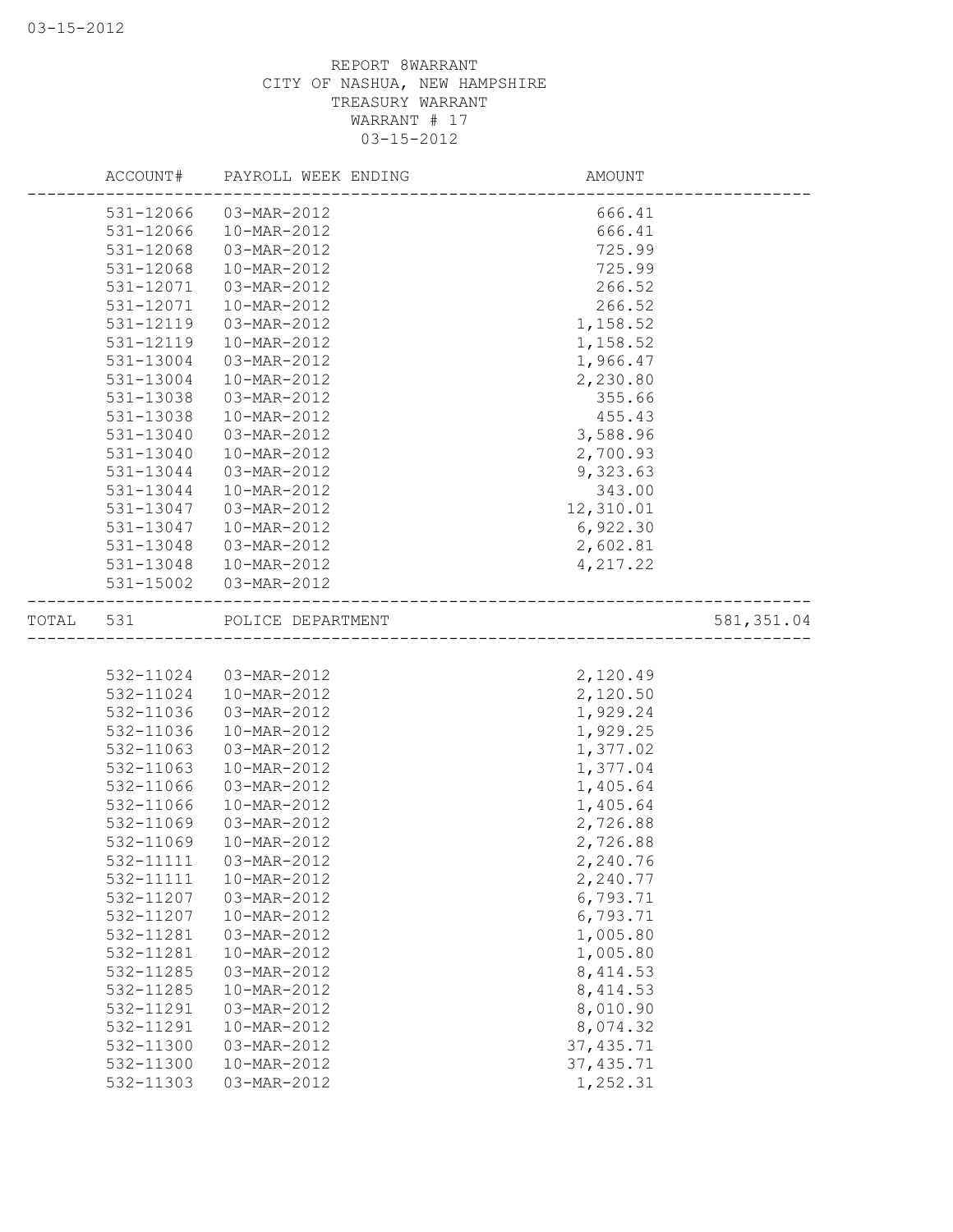|       | ACCOUNT#  | PAYROLL WEEK ENDING        | AMOUNT      |             |
|-------|-----------|----------------------------|-------------|-------------|
|       | 532-11303 | 10-MAR-2012                | 1,252.31    |             |
|       | 532-11309 | 03-MAR-2012                | 99,636.40   |             |
|       | 532-11309 | 10-MAR-2012                | 100,550.59  |             |
|       | 532-11660 | 03-MAR-2012                | 1,535.86    |             |
|       | 532-11660 | 10-MAR-2012                | 1,535.88    |             |
|       | 532-11663 | 03-MAR-2012                | 1,535.86    |             |
|       | 532-11663 | 10-MAR-2012                | 1,535.86    |             |
|       | 532-11666 | 03-MAR-2012                | 1,535.86    |             |
|       | 532-11666 | 10-MAR-2012                | 1,535.86    |             |
|       | 532-11668 | 03-MAR-2012                | 1,163.40    |             |
|       | 532-11668 | 10-MAR-2012                | 1,551.21    |             |
|       | 532-12070 | 03-MAR-2012                | 38,656.63   |             |
|       | 532-12070 | 10-MAR-2012                | 24, 264.68  |             |
|       | 532-13003 | 03-MAR-2012                | 921.60      |             |
|       | 532-13003 | 10-MAR-2012                | 594.81      |             |
|       | 532-13004 | 03-MAR-2012                | 435.83      |             |
|       | 532-13004 | 10-MAR-2012                | 91.65       |             |
|       | 532-13018 | 03-MAR-2012                | 3,937.15    |             |
|       | 532-13018 | 10-MAR-2012                | 1,733.86    |             |
|       | 532-13024 | 03-MAR-2012                | 717.04      |             |
|       | 532-13024 | 10-MAR-2012                | 375.35      |             |
|       | 532-13050 | 03-MAR-2012                | 14, 162. 15 |             |
|       | 532-13050 | 10-MAR-2012                | 9,241.80    |             |
|       | 532-15002 | 10-MAR-2012                |             |             |
|       | 532-19231 |                            |             |             |
|       | 532-19231 | 03-MAR-2012<br>10-MAR-2012 | 1, 177.14   |             |
|       | 532-19232 |                            | 1, 177.14   |             |
|       | 532-19232 | 03-MAR-2012                | 1,848.68    |             |
|       |           | 10-MAR-2012                | 1,897.07    |             |
|       | 532-19233 | 03-MAR-2012                | 2,823.80    |             |
|       | 532-19233 | 10-MAR-2012                | 2,811.26    |             |
|       | 532-19234 | 03-MAR-2012                | 1,790.30    |             |
|       | 532-19234 | 10-MAR-2012                | 1,848.95    |             |
| TOTAL | 532       | FIRE DEPARTMENT            |             | 472, 113.12 |
|       |           |                            |             |             |
|       | 535-11436 | 03-MAR-2012                | 1,384.62    |             |
|       | 535-11436 | 10-MAR-2012                | 1,384.62    |             |
|       | 535-11980 | 03-MAR-2012                | 96.15       |             |
|       | 535-11980 | 10-MAR-2012                | 96.15       |             |
| TOTAL | 535       | EMERGENCY MANAGEMENT       |             | 2,961.54    |
|       |           |                            |             |             |
|       | 536-11200 | 03-MAR-2012                | 1,449.60    |             |
|       | 536-11200 | 10-MAR-2012                | 1,449.60    |             |
|       | 536-12137 | 03-MAR-2012                | 1,230.12    |             |
|       | 536-12137 | 10-MAR-2012                | 1,230.12    |             |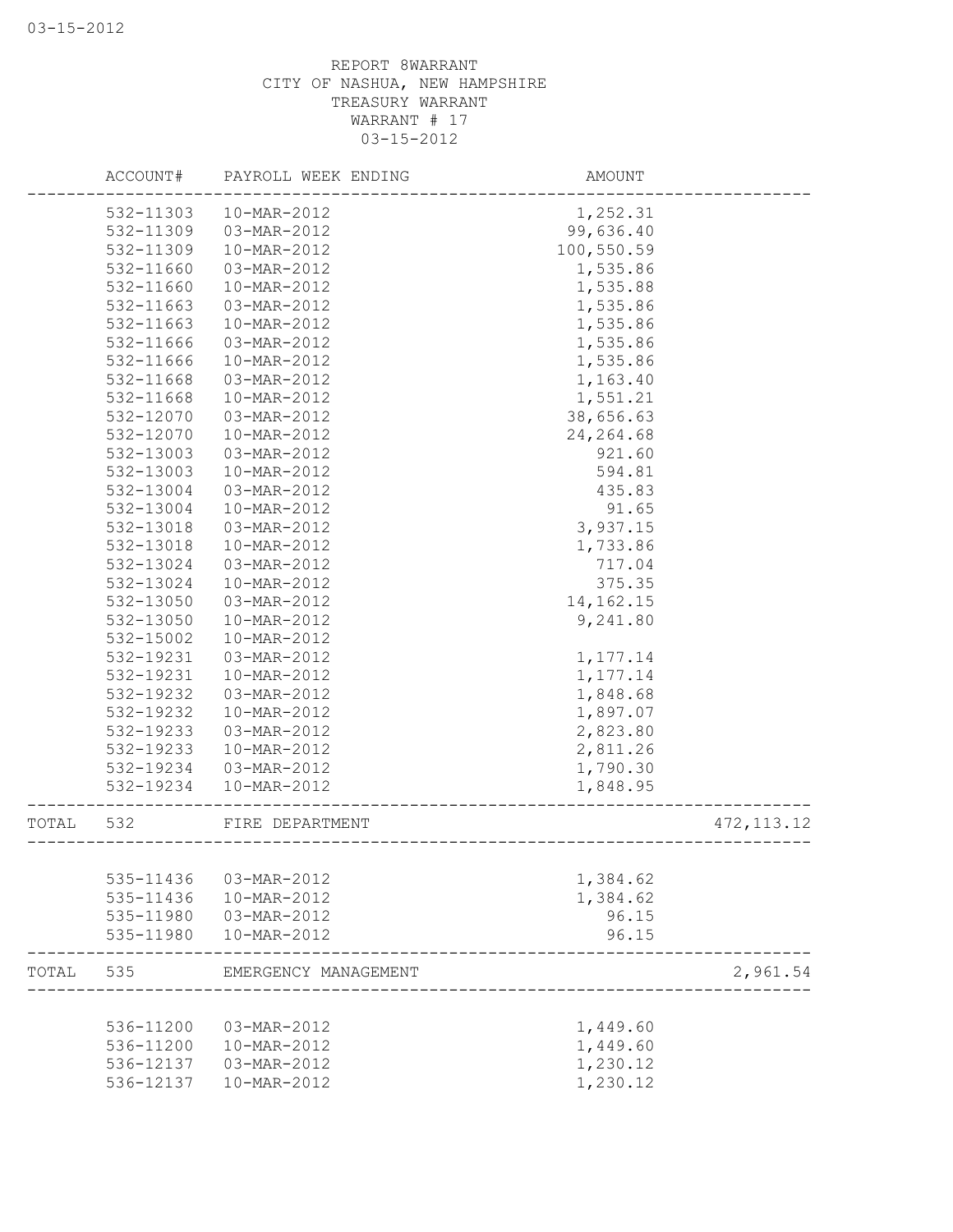|       | ACCOUNT#               | PAYROLL WEEK ENDING               | <b>AMOUNT</b>      |           |
|-------|------------------------|-----------------------------------|--------------------|-----------|
|       |                        | TOTAL 536 CITYWIDE COMMUNICATIONS |                    | 5,359.44  |
|       |                        |                                   |                    |           |
|       | 541-11024              | 03-MAR-2012                       | 396.53             |           |
|       | 541-11024<br>541-11240 | 10-MAR-2012<br>03-MAR-2012        | 396.53             |           |
|       | 541-11240              | 10-MAR-2012                       | 1,558.90           |           |
|       | 541-11346              | 03-MAR-2012                       | 1,558.90<br>437.48 |           |
|       | 541-11346              | 10-MAR-2012                       | 437.48             |           |
| TOTAL | 541                    | COMMUNITY SERVICES DIVISION       |                    | 4,785.82  |
|       |                        |                                   |                    |           |
|       |                        | 542-11024 03-MAR-2012             | 660.88             |           |
|       | 542-11024              | 10-MAR-2012                       | 660.88             |           |
|       | 542-11426              | 03-MAR-2012                       | 1,286.72           |           |
|       | 542-11426              | 10-MAR-2012                       | 1,286.72           |           |
|       | 542-11484              | 10-MAR-2012                       | 156.80             |           |
|       | 542-11584              | 03-MAR-2012                       | 3,853.60           |           |
|       |                        | 542-11584  10-MAR-2012            | 3,853.61           |           |
|       |                        | 542-12044  03-MAR-2012            | 90.90              |           |
|       |                        | 542-12044  10-MAR-2012            | 90.90              |           |
| TOTAL | 542                    | COMMUNITY HEALTH                  |                    | 11,941.01 |
|       |                        |                                   |                    |           |
|       | 543-11380              | 03-MAR-2012                       | 993.15             |           |
|       | 543-11380              | 10-MAR-2012                       | 993.15             |           |
|       | 543-11438              | 03-MAR-2012                       | 1,331.51           |           |
|       | 543-11438              | 10-MAR-2012                       | 1,331.51           |           |
|       | 543-11602              | 03-MAR-2012                       | 914.39             |           |
|       | 543-11602              | 10-MAR-2012                       | 914.39             |           |
|       | 543-11604              | 03-MAR-2012                       | 790.75             |           |
|       | 543-11604              | 10-MAR-2012                       | 790.75             |           |
|       | 543-11605              | 03-MAR-2012                       | 990.06             |           |
|       | 543-11605              | 10-MAR-2012                       | 990.06             |           |
| TOTAL | 543                    | ENVIRONMENTAL HEALTH DEPT.        |                    | 10,039.72 |
|       |                        |                                   |                    |           |
|       | 544-11008              | 03-MAR-2012                       | 770.29             |           |
|       | 544-11008              | 10-MAR-2012                       | 770.29             |           |
|       | 544-11099              | 03-MAR-2012                       | 2,171.97           |           |
|       | 544-11099              | 10-MAR-2012                       | 2,171.97           |           |
|       | 544-11112              | 03-MAR-2012                       | 881.65             |           |
|       | 544-11112              | 10-MAR-2012                       | 881.65             |           |
|       | 544-11367              | 03-MAR-2012                       | 862.73             |           |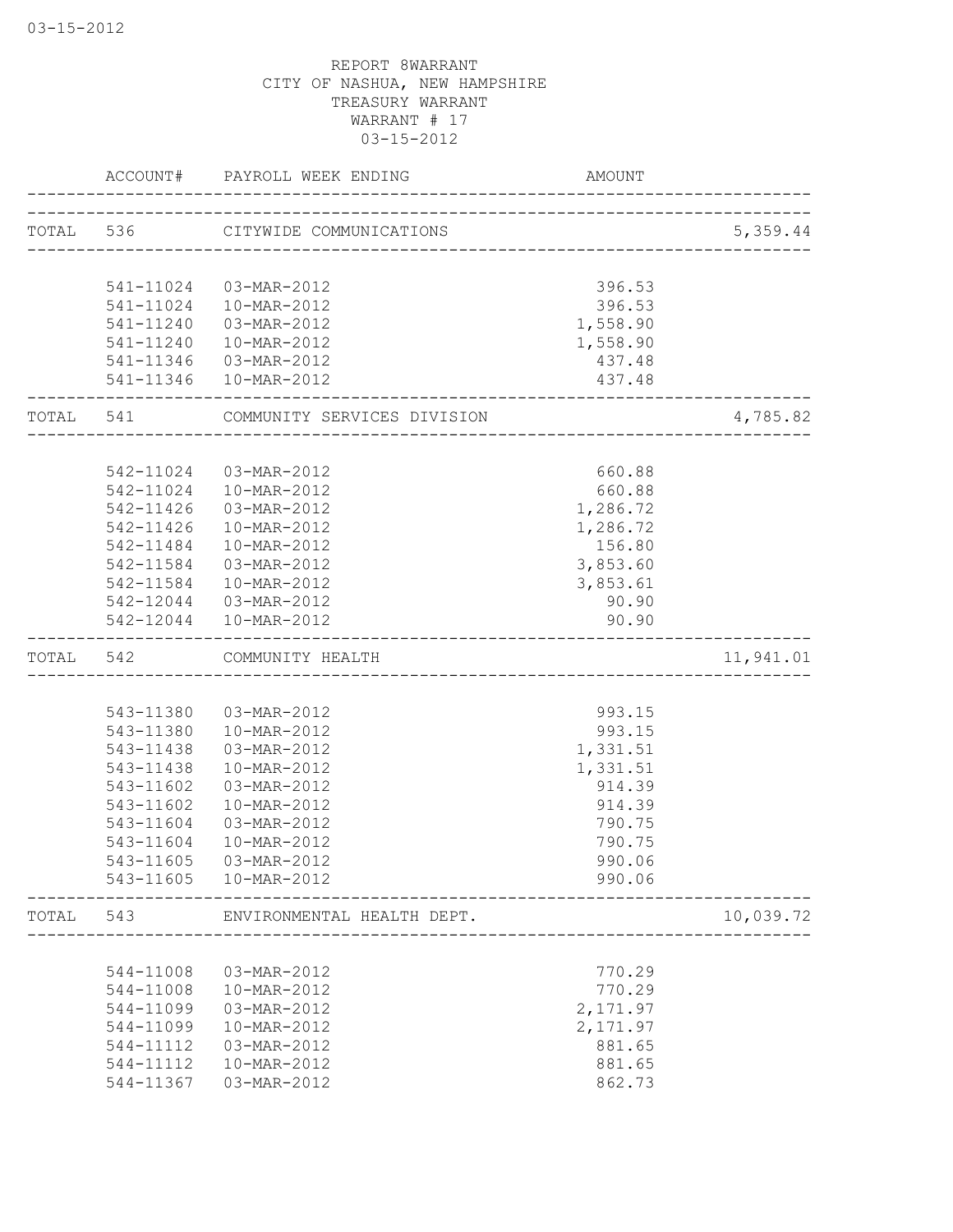| 544-11367<br>10-MAR-2012<br>862.73<br>544-11777  03-MAR-2012<br>1,334.82<br>544-11777  10-MAR-2012<br>1,334.81<br>12,042.91<br>TOTAL 544<br>WELFARE ADMINISTRATION<br>551-11024<br>03-MAR-2012<br>639.71<br>551-11024<br>10-MAR-2012<br>639.71<br>920.69<br>551-11057<br>03-MAR-2012<br>920.70<br>551-11057<br>10-MAR-2012<br>551-11094<br>03-MAR-2012<br>313.78<br>551-11094<br>10-MAR-2012<br>313.79<br>551-11097<br>1,101.99<br>03-MAR-2012<br>551-11097<br>1,101.98<br>10-MAR-2012<br>635.27<br>03-MAR-2012<br>551-11211<br>635.27<br>551-11211<br>10-MAR-2012<br>551-11249<br>03-MAR-2012<br>1,359.28<br>551-11249<br>10-MAR-2012<br>1,359.29<br>650.13<br>551-11268<br>03-MAR-2012<br>650.13<br>551-11268<br>10-MAR-2012<br>551-11273<br>03-MAR-2012<br>1,735.81<br>551-11273<br>10-MAR-2012<br>1,735.80<br>941.42<br>551-11435<br>03-MAR-2012<br>10-MAR-2012<br>941.42<br>551-11435<br>1,059.21<br>551-11462<br>03-MAR-2012<br>1,059.21<br>551-11462<br>10-MAR-2012<br>551-11620<br>1,190.53<br>03-MAR-2012<br>551-11620<br>1,190.53<br>10-MAR-2012<br>1,218.12<br>551-11638<br>03-MAR-2012<br>1,218.12<br>551-11638<br>10-MAR-2012<br>17.26<br>551-13004<br>03-MAR-2012<br>551-13004<br>34.53<br>10-MAR-2012<br>23,583.68<br>TOTAL<br>551<br>PUBLIC WORKS DIV & ENGINEERING<br>----------------<br>. _ _ _ _ _ _ _ _ _ _<br>------------<br>552-11024<br>03-MAR-2012<br>706.27 |
|----------------------------------------------------------------------------------------------------------------------------------------------------------------------------------------------------------------------------------------------------------------------------------------------------------------------------------------------------------------------------------------------------------------------------------------------------------------------------------------------------------------------------------------------------------------------------------------------------------------------------------------------------------------------------------------------------------------------------------------------------------------------------------------------------------------------------------------------------------------------------------------------------------------------------------------------------------------------------------------------------------------------------------------------------------------------------------------------------------------------------------------------------------------------------------------------------------------------------------------------------------------------------------------------------------------------------------------------------------------------------------------|
|                                                                                                                                                                                                                                                                                                                                                                                                                                                                                                                                                                                                                                                                                                                                                                                                                                                                                                                                                                                                                                                                                                                                                                                                                                                                                                                                                                                        |
|                                                                                                                                                                                                                                                                                                                                                                                                                                                                                                                                                                                                                                                                                                                                                                                                                                                                                                                                                                                                                                                                                                                                                                                                                                                                                                                                                                                        |
|                                                                                                                                                                                                                                                                                                                                                                                                                                                                                                                                                                                                                                                                                                                                                                                                                                                                                                                                                                                                                                                                                                                                                                                                                                                                                                                                                                                        |
|                                                                                                                                                                                                                                                                                                                                                                                                                                                                                                                                                                                                                                                                                                                                                                                                                                                                                                                                                                                                                                                                                                                                                                                                                                                                                                                                                                                        |
|                                                                                                                                                                                                                                                                                                                                                                                                                                                                                                                                                                                                                                                                                                                                                                                                                                                                                                                                                                                                                                                                                                                                                                                                                                                                                                                                                                                        |
|                                                                                                                                                                                                                                                                                                                                                                                                                                                                                                                                                                                                                                                                                                                                                                                                                                                                                                                                                                                                                                                                                                                                                                                                                                                                                                                                                                                        |
|                                                                                                                                                                                                                                                                                                                                                                                                                                                                                                                                                                                                                                                                                                                                                                                                                                                                                                                                                                                                                                                                                                                                                                                                                                                                                                                                                                                        |
|                                                                                                                                                                                                                                                                                                                                                                                                                                                                                                                                                                                                                                                                                                                                                                                                                                                                                                                                                                                                                                                                                                                                                                                                                                                                                                                                                                                        |
|                                                                                                                                                                                                                                                                                                                                                                                                                                                                                                                                                                                                                                                                                                                                                                                                                                                                                                                                                                                                                                                                                                                                                                                                                                                                                                                                                                                        |
|                                                                                                                                                                                                                                                                                                                                                                                                                                                                                                                                                                                                                                                                                                                                                                                                                                                                                                                                                                                                                                                                                                                                                                                                                                                                                                                                                                                        |
|                                                                                                                                                                                                                                                                                                                                                                                                                                                                                                                                                                                                                                                                                                                                                                                                                                                                                                                                                                                                                                                                                                                                                                                                                                                                                                                                                                                        |
|                                                                                                                                                                                                                                                                                                                                                                                                                                                                                                                                                                                                                                                                                                                                                                                                                                                                                                                                                                                                                                                                                                                                                                                                                                                                                                                                                                                        |
|                                                                                                                                                                                                                                                                                                                                                                                                                                                                                                                                                                                                                                                                                                                                                                                                                                                                                                                                                                                                                                                                                                                                                                                                                                                                                                                                                                                        |
|                                                                                                                                                                                                                                                                                                                                                                                                                                                                                                                                                                                                                                                                                                                                                                                                                                                                                                                                                                                                                                                                                                                                                                                                                                                                                                                                                                                        |
|                                                                                                                                                                                                                                                                                                                                                                                                                                                                                                                                                                                                                                                                                                                                                                                                                                                                                                                                                                                                                                                                                                                                                                                                                                                                                                                                                                                        |
|                                                                                                                                                                                                                                                                                                                                                                                                                                                                                                                                                                                                                                                                                                                                                                                                                                                                                                                                                                                                                                                                                                                                                                                                                                                                                                                                                                                        |
|                                                                                                                                                                                                                                                                                                                                                                                                                                                                                                                                                                                                                                                                                                                                                                                                                                                                                                                                                                                                                                                                                                                                                                                                                                                                                                                                                                                        |
|                                                                                                                                                                                                                                                                                                                                                                                                                                                                                                                                                                                                                                                                                                                                                                                                                                                                                                                                                                                                                                                                                                                                                                                                                                                                                                                                                                                        |
|                                                                                                                                                                                                                                                                                                                                                                                                                                                                                                                                                                                                                                                                                                                                                                                                                                                                                                                                                                                                                                                                                                                                                                                                                                                                                                                                                                                        |
|                                                                                                                                                                                                                                                                                                                                                                                                                                                                                                                                                                                                                                                                                                                                                                                                                                                                                                                                                                                                                                                                                                                                                                                                                                                                                                                                                                                        |
|                                                                                                                                                                                                                                                                                                                                                                                                                                                                                                                                                                                                                                                                                                                                                                                                                                                                                                                                                                                                                                                                                                                                                                                                                                                                                                                                                                                        |
|                                                                                                                                                                                                                                                                                                                                                                                                                                                                                                                                                                                                                                                                                                                                                                                                                                                                                                                                                                                                                                                                                                                                                                                                                                                                                                                                                                                        |
|                                                                                                                                                                                                                                                                                                                                                                                                                                                                                                                                                                                                                                                                                                                                                                                                                                                                                                                                                                                                                                                                                                                                                                                                                                                                                                                                                                                        |
|                                                                                                                                                                                                                                                                                                                                                                                                                                                                                                                                                                                                                                                                                                                                                                                                                                                                                                                                                                                                                                                                                                                                                                                                                                                                                                                                                                                        |
|                                                                                                                                                                                                                                                                                                                                                                                                                                                                                                                                                                                                                                                                                                                                                                                                                                                                                                                                                                                                                                                                                                                                                                                                                                                                                                                                                                                        |
|                                                                                                                                                                                                                                                                                                                                                                                                                                                                                                                                                                                                                                                                                                                                                                                                                                                                                                                                                                                                                                                                                                                                                                                                                                                                                                                                                                                        |
|                                                                                                                                                                                                                                                                                                                                                                                                                                                                                                                                                                                                                                                                                                                                                                                                                                                                                                                                                                                                                                                                                                                                                                                                                                                                                                                                                                                        |
|                                                                                                                                                                                                                                                                                                                                                                                                                                                                                                                                                                                                                                                                                                                                                                                                                                                                                                                                                                                                                                                                                                                                                                                                                                                                                                                                                                                        |
|                                                                                                                                                                                                                                                                                                                                                                                                                                                                                                                                                                                                                                                                                                                                                                                                                                                                                                                                                                                                                                                                                                                                                                                                                                                                                                                                                                                        |
|                                                                                                                                                                                                                                                                                                                                                                                                                                                                                                                                                                                                                                                                                                                                                                                                                                                                                                                                                                                                                                                                                                                                                                                                                                                                                                                                                                                        |
|                                                                                                                                                                                                                                                                                                                                                                                                                                                                                                                                                                                                                                                                                                                                                                                                                                                                                                                                                                                                                                                                                                                                                                                                                                                                                                                                                                                        |
|                                                                                                                                                                                                                                                                                                                                                                                                                                                                                                                                                                                                                                                                                                                                                                                                                                                                                                                                                                                                                                                                                                                                                                                                                                                                                                                                                                                        |
|                                                                                                                                                                                                                                                                                                                                                                                                                                                                                                                                                                                                                                                                                                                                                                                                                                                                                                                                                                                                                                                                                                                                                                                                                                                                                                                                                                                        |
|                                                                                                                                                                                                                                                                                                                                                                                                                                                                                                                                                                                                                                                                                                                                                                                                                                                                                                                                                                                                                                                                                                                                                                                                                                                                                                                                                                                        |
| 552-11024<br>10-MAR-2012<br>706.26                                                                                                                                                                                                                                                                                                                                                                                                                                                                                                                                                                                                                                                                                                                                                                                                                                                                                                                                                                                                                                                                                                                                                                                                                                                                                                                                                     |
| 552-11077<br>03-MAR-2012<br>1,338.14                                                                                                                                                                                                                                                                                                                                                                                                                                                                                                                                                                                                                                                                                                                                                                                                                                                                                                                                                                                                                                                                                                                                                                                                                                                                                                                                                   |
| 1,338.13<br>552-11077<br>10-MAR-2012                                                                                                                                                                                                                                                                                                                                                                                                                                                                                                                                                                                                                                                                                                                                                                                                                                                                                                                                                                                                                                                                                                                                                                                                                                                                                                                                                   |
| 552-11087<br>03-MAR-2012<br>878.00                                                                                                                                                                                                                                                                                                                                                                                                                                                                                                                                                                                                                                                                                                                                                                                                                                                                                                                                                                                                                                                                                                                                                                                                                                                                                                                                                     |
| 552-11087<br>10-MAR-2012<br>878.00                                                                                                                                                                                                                                                                                                                                                                                                                                                                                                                                                                                                                                                                                                                                                                                                                                                                                                                                                                                                                                                                                                                                                                                                                                                                                                                                                     |
| 552-11143<br>03-MAR-2012<br>878.00                                                                                                                                                                                                                                                                                                                                                                                                                                                                                                                                                                                                                                                                                                                                                                                                                                                                                                                                                                                                                                                                                                                                                                                                                                                                                                                                                     |
| 552-11143<br>10-MAR-2012<br>878.01                                                                                                                                                                                                                                                                                                                                                                                                                                                                                                                                                                                                                                                                                                                                                                                                                                                                                                                                                                                                                                                                                                                                                                                                                                                                                                                                                     |
| 552-11324<br>03-MAR-2012<br>3, 177.63                                                                                                                                                                                                                                                                                                                                                                                                                                                                                                                                                                                                                                                                                                                                                                                                                                                                                                                                                                                                                                                                                                                                                                                                                                                                                                                                                  |
| 552-11324<br>10-MAR-2012<br>3,177.63                                                                                                                                                                                                                                                                                                                                                                                                                                                                                                                                                                                                                                                                                                                                                                                                                                                                                                                                                                                                                                                                                                                                                                                                                                                                                                                                                   |
| 552-11339<br>03-MAR-2012<br>2,259.60                                                                                                                                                                                                                                                                                                                                                                                                                                                                                                                                                                                                                                                                                                                                                                                                                                                                                                                                                                                                                                                                                                                                                                                                                                                                                                                                                   |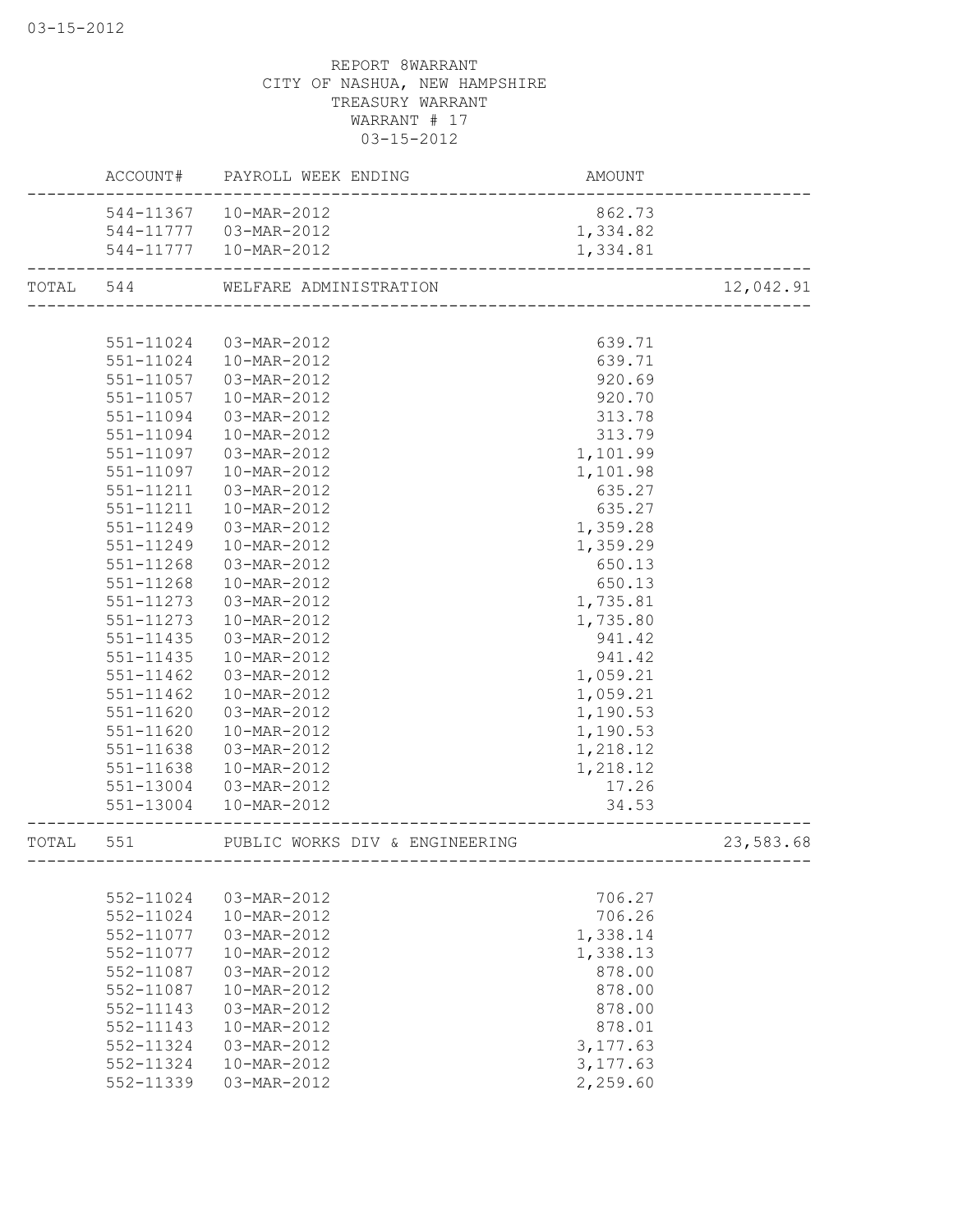|       |           | ACCOUNT# PAYROLL WEEK ENDING | AMOUNT               |  |
|-------|-----------|------------------------------|----------------------|--|
|       | 552-11339 | 10-MAR-2012                  | 3,012.80             |  |
|       | 552-11342 | 03-MAR-2012                  | 790.80               |  |
|       | 552-11342 | 10-MAR-2012                  | 790.80               |  |
|       | 552-11343 | 03-MAR-2012                  | 2,198.79             |  |
|       | 552-11343 | 10-MAR-2012                  | 1,954.48             |  |
|       | 552-11407 | 03-MAR-2012                  | 5,371.05             |  |
|       | 552-11407 | 10-MAR-2012                  | 5,609.21             |  |
|       | 552-11492 | 03-MAR-2012                  | 836.40               |  |
|       | 552-11492 | 10-MAR-2012                  | 836.40               |  |
|       | 552-11562 | 03-MAR-2012                  | 437.60               |  |
|       | 552-11562 | 10-MAR-2012                  | 420.53               |  |
|       | 552-11580 | 03-MAR-2012                  | 1,019.76             |  |
|       | 552-11580 | 10-MAR-2012                  | 1,019.77             |  |
|       | 552-11672 | 03-MAR-2012                  | 1,575.29             |  |
|       | 552-11672 | 10-MAR-2012                  | 1,575.29             |  |
|       | 552-11750 | 03-MAR-2012                  | 803.60               |  |
|       | 552-11750 | 10-MAR-2012                  | 803.60               |  |
|       | 552-13004 | 03-MAR-2012                  | 932.82               |  |
|       | 552-13004 | 10-MAR-2012                  | 278.04               |  |
|       | 552-13009 | 03-MAR-2012                  | 1,197.67             |  |
|       | 552-13009 | 10-MAR-2012                  | 222.24               |  |
|       | 552-13067 | 03-MAR-2012                  | 261.53               |  |
|       | 552-13067 | 10-MAR-2012                  | 1,496.43             |  |
|       |           |                              |                      |  |
| TOTAL | 552       | PARKS AND RECREATION         | 49,660.57            |  |
|       |           |                              |                      |  |
|       | 553-11024 | 03-MAR-2012                  | 456.52               |  |
|       | 553-11024 | 10-MAR-2012                  | 344.48               |  |
|       | 553-11078 | 03-MAR-2012                  | 1,374.43             |  |
|       | 553-11078 | 10-MAR-2012                  | 1,374.43             |  |
|       | 553-11098 | 03-MAR-2012                  | 1,040.97             |  |
|       | 553-11098 | 10-MAR-2012                  | 1,038.42             |  |
|       | 553-11192 | 10-MAR-2012                  | 977.06               |  |
|       | 553-11279 | 03-MAR-2012                  | 6,531.84             |  |
|       | 553-11279 | 10-MAR-2012                  | 7,058.64             |  |
|       | 553-11327 | 03-MAR-2012                  | 4,236.82             |  |
|       | 553-11327 | 10-MAR-2012                  |                      |  |
|       | 553-11375 | 03-MAR-2012                  | 4,236.84<br>753.20   |  |
|       | 553-11375 | 10-MAR-2012                  | 753.20               |  |
|       | 553-11465 | 03-MAR-2012                  | 2,509.20             |  |
|       | 553-11465 | 10-MAR-2012                  | 2,509.20             |  |
|       | 553-11474 | 03-MAR-2012                  | 3,856.80             |  |
|       | 553-11474 | 10-MAR-2012                  | 3,856.80             |  |
|       | 553-11475 | 03-MAR-2012                  |                      |  |
|       | 553-11475 | 10-MAR-2012                  | 2,931.61             |  |
|       | 553-11477 | 03-MAR-2012                  | 3,017.84<br>1,936.81 |  |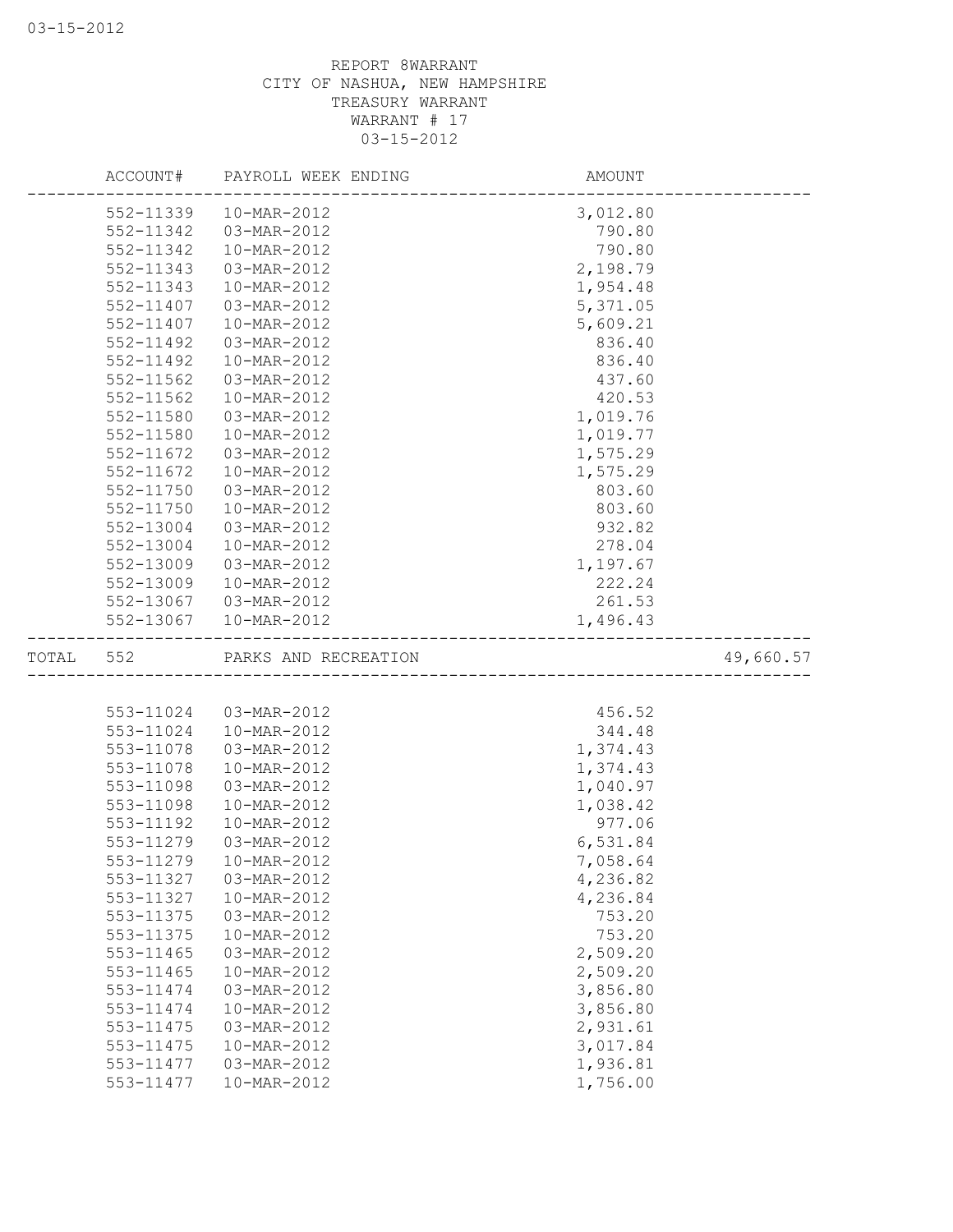|       | ACCOUNT#               | PAYROLL WEEK ENDING        | <b>AMOUNT</b> |            |
|-------|------------------------|----------------------------|---------------|------------|
|       | 553-11478              | 03-MAR-2012                | 884.23        |            |
|       | 553-11478              | 10-MAR-2012                | 890.00        |            |
|       | 553-11648              | 03-MAR-2012                | 860.55        |            |
|       | 553-11648              | 10-MAR-2012                | 860.56        |            |
|       | 553-11678              | 03-MAR-2012                | 1,622.11      |            |
|       | 553-11678              | 10-MAR-2012                | 1,622.11      |            |
|       | 553-11759              | 03-MAR-2012                | 15,056.90     |            |
|       | 553-11759              | 10-MAR-2012                | 14,536.35     |            |
|       | 553-11771              | 03-MAR-2012                | 1,901.60      |            |
|       | 553-11771              | 10-MAR-2012                | 1,901.60      |            |
|       | 553-13004              | 03-MAR-2012                | 427.47        |            |
|       | 553-13004              | 10-MAR-2012                | 608.55        |            |
|       | 553-13009              | 03-MAR-2012                | 54,940.76     |            |
|       | 553-13009              | 10-MAR-2012                | 1,666.01      |            |
|       | 553-13901              | 03-MAR-2012                | 10,396.92     |            |
|       | 553-13901              | 10-MAR-2012                | 10,128.61     |            |
|       | 553-17001              | 03-MAR-2012                | 300.00        |            |
|       | 553-17008              | 03-MAR-2012                | 900.00        |            |
| TOTAL | 553                    | STREET DEPARTMENT          |               | 172,055.44 |
|       |                        |                            |               |            |
|       | 555-11024              | 03-MAR-2012                | 456.52        |            |
|       | 555-11024              | 10-MAR-2012                | 344.49        |            |
|       | 555-11461              | 03-MAR-2012                | 1,446.40      |            |
|       | 555-11461              | 10-MAR-2012                | 1,446.40      |            |
|       | 555-11505              | 03-MAR-2012                | 1,225.81      |            |
|       | 555-11505              | 10-MAR-2012                | 1,267.89      |            |
|       | 555-11639              | 03-MAR-2012                | 836.40        |            |
|       | 555-11639              | 10-MAR-2012                | 334.56        |            |
|       | 555-11738              | 03-MAR-2012                | 2,000.00      |            |
|       | 555-11738              | 10-MAR-2012                | 2,000.00      |            |
|       | 555-11745              | 03-MAR-2012                | 831.60        |            |
|       | 555-11745              | 10-MAR-2012                | 831.60        |            |
|       | 555-12154              | 03-MAR-2012                | 165.00        |            |
|       | 555-12154              | 10-MAR-2012                | 253.00        |            |
|       | 555-13004              | 03-MAR-2012                | 113.15        |            |
|       | 555-13004              | 10-MAR-2012                | 128.06        |            |
|       | 555-13068              | 03-MAR-2012                | 263.15        |            |
|       |                        |                            | 263.37        |            |
|       | 555-13068<br>555-17001 | 10-MAR-2012<br>03-MAR-2012 | 300.00        |            |
|       |                        |                            |               |            |
| TOTAL | 555                    | TRAFFIC DEPARTMENT         |               | 14,507.40  |
|       |                        |                            |               |            |
|       | 557-11024              | 03-MAR-2012                | 639.71        |            |
|       | 557-11024              | 10-MAR-2012                | 639.71        |            |
|       | 557-11161              | 03-MAR-2012                | 1,268.16      |            |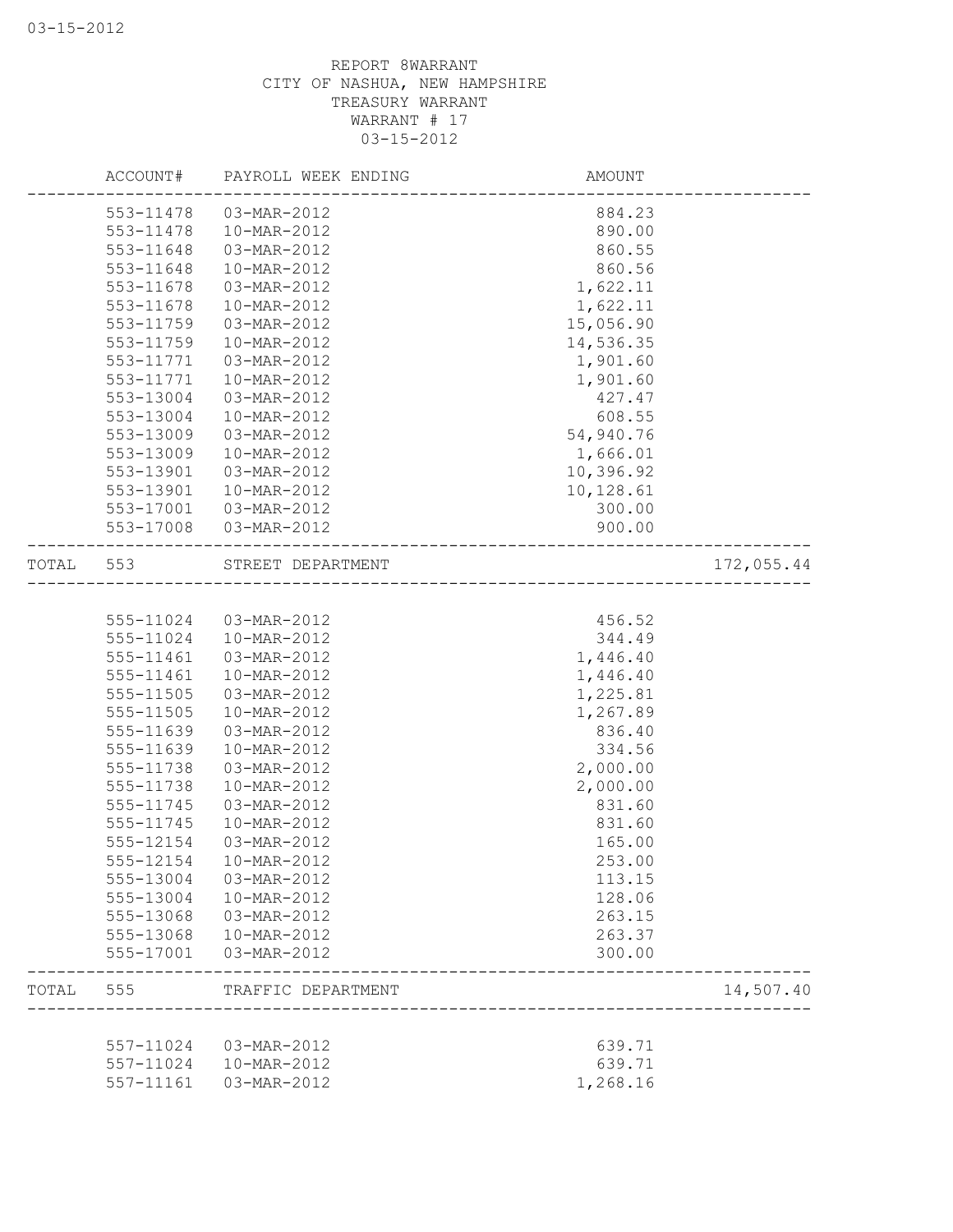|       | ACCOUNT#               | PAYROLL WEEK ENDING        | AMOUNT               |          |
|-------|------------------------|----------------------------|----------------------|----------|
|       | 557-11161              | 10-MAR-2012                | 1,268.16             |          |
|       | 557-11751              | 03-MAR-2012                | 72.86                |          |
|       | 557-11751              | 10-MAR-2012                | 72.86                |          |
|       | 557-13009              | 03-MAR-2012                | 214.00               |          |
| TOTAL | 557                    | PARKING LOTS               |                      | 4,175.46 |
|       |                        |                            |                      |          |
|       |                        | 560-12153  03-MAR-2012     | 22.49                |          |
| TOTAL | 560                    | PINE WOOD CEMETERY         |                      | 22.49    |
|       | 561-11345              | 03-MAR-2012                | 1,247.10             |          |
|       | 561-11345              | 10-MAR-2012                | 1,247.10             |          |
|       | 561-11651              | 03-MAR-2012                | 890.19               |          |
|       | 561-11651              | 10-MAR-2012                | 890.19               |          |
|       | 561-11658              | 03-MAR-2012                | 1,080.99             |          |
|       | 561-11658              | 10-MAR-2012                | 1,080.99             |          |
| TOTAL | 561                    | EDGEWOOD CEMETERY          |                      | 6,436.56 |
|       |                        |                            |                      |          |
|       | 563-11345              | 03-MAR-2012                | 1,176.97             |          |
|       |                        | 563-11345  10-MAR-2012     | 1,199.47             |          |
|       |                        | 563-11651  03-MAR-2012     | 792.54               |          |
|       | 563-11651              | 10-MAR-2012                | 792.54               |          |
| TOTAL | 563                    | WOODLAWN CEMETERY          |                      | 3,961.52 |
|       |                        |                            |                      |          |
|       | 571-11024              | 03-MAR-2012                | 639.71               |          |
|       | 571-11024              | 10-MAR-2012                | 639.71               |          |
|       | 571-11237<br>571-11237 | 03-MAR-2012<br>10-MAR-2012 | 2,059.23<br>2,059.24 |          |
| TOTAL | 571                    | COMMUNITY DEVELOPMENT      |                      | 5,397.89 |
|       |                        |                            |                      |          |
|       | 572-11024              | 03-MAR-2012                | 672.17               |          |
|       | 572-11024              | 10-MAR-2012                | 772.17               |          |
|       | 572-11215              | 03-MAR-2012                | 3,727.01             |          |
|       | 572-11215              | 10-MAR-2012                | 3,727.01             |          |
|       | 572-11238              | 03-MAR-2012                | 882.38               |          |
|       | 572-11238              | 10-MAR-2012                | 882.38               |          |
|       | 572-11450              | 03-MAR-2012                | 1,780.04             |          |
|       | 572-11450              | 10-MAR-2012                | 1,780.04             |          |
|       | 572-11522              | 03-MAR-2012                | 858.42               |          |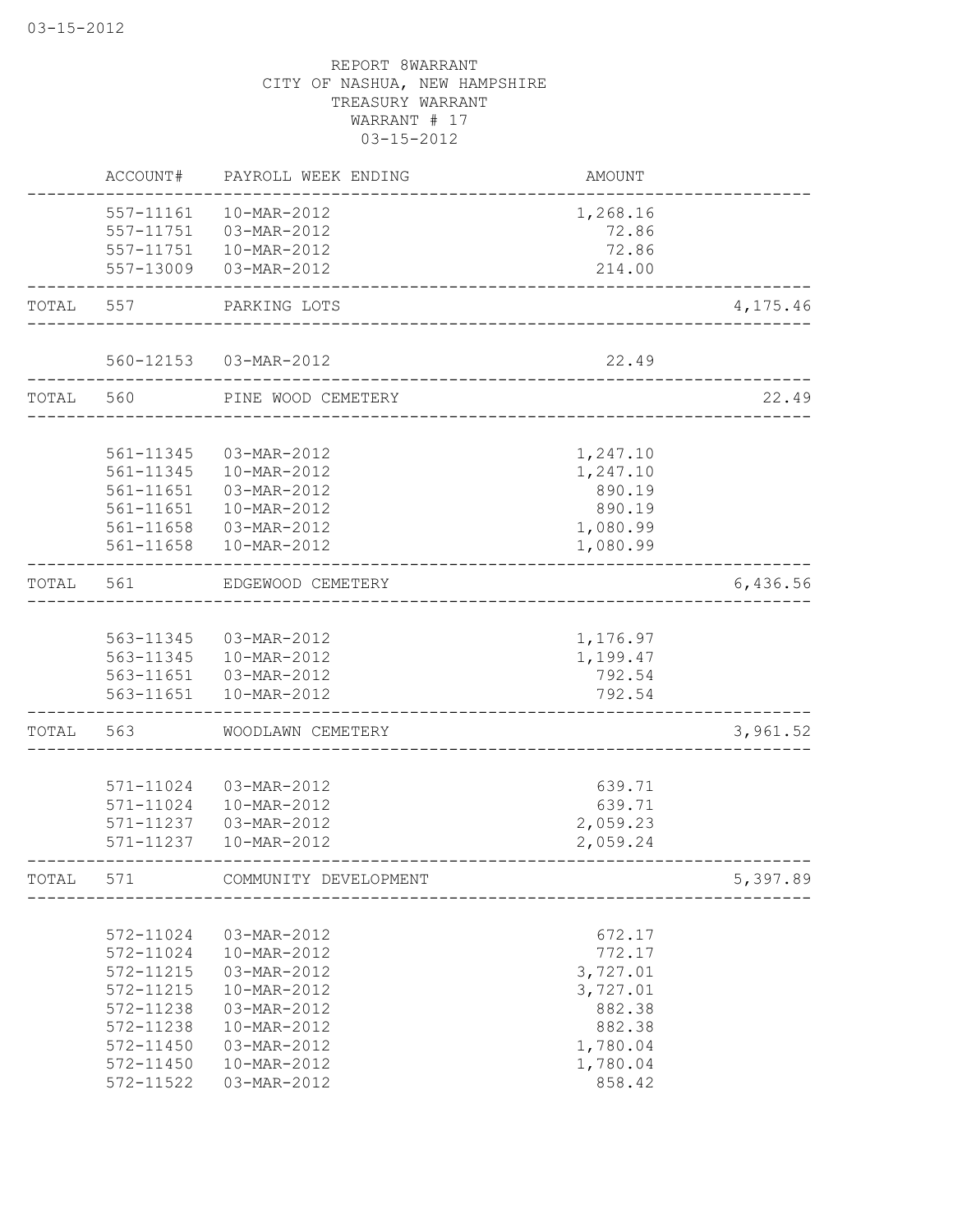|           | ACCOUNT#  | PAYROLL WEEK ENDING    | AMOUNT                       |           |
|-----------|-----------|------------------------|------------------------------|-----------|
|           | 572-11522 | 10-MAR-2012            | 858.42                       |           |
|           | 572-11525 | 03-MAR-2012            | 1,058.00                     |           |
|           | 572-11525 | 10-MAR-2012            | 1,058.00                     |           |
|           | 572-58005 | 03-MAR-2012            | 100.00                       |           |
|           | 572-58005 | 10-MAR-2012            | 200.00                       |           |
| TOTAL 572 |           | PLANNING DEPARTMENT    |                              | 18,356.04 |
|           |           |                        |                              |           |
|           |           | 573-11444  03-MAR-2012 | 1,715.72                     |           |
|           | 573-11444 | 10-MAR-2012            | 1,715.72                     |           |
|           | 573-11646 | 03-MAR-2012            | 370.43                       |           |
|           | 573-11646 | 10-MAR-2012            | 370.43                       |           |
| TOTAL     | 573       | ECONOMIC DEVELOPMENT   | ____________________________ | 4,172.30  |
|           |           |                        |                              |           |
|           | 575-11032 | 03-MAR-2012            | 742.01                       |           |
|           | 575-11032 | 10-MAR-2012            | 742.01                       |           |
|           | 575-11042 | 03-MAR-2012            | 1,478.65                     |           |
|           | 575-11042 | 10-MAR-2012            | 1,478.66                     |           |
|           | 575-11189 | 03-MAR-2012            | 1,135.75                     |           |
|           | 575-11189 | 10-MAR-2012            | 1,135.75                     |           |
|           | 575-11246 | 03-MAR-2012            | 1,735.56                     |           |
|           | 575-11246 | 10-MAR-2012            | 1,735.56                     |           |
|           | 575-11365 | 03-MAR-2012            | 462.30                       |           |
|           | 575-11365 | 10-MAR-2012            | 462.30                       |           |
|           | 575-11387 | 03-MAR-2012            | 7,061.52                     |           |
|           | 575-11387 | 10-MAR-2012            | 7,061.53                     |           |
|           | 575-11393 | 03-MAR-2012            | 3,696.26                     |           |
|           | 575-11393 | 10-MAR-2012            | 3,696.25                     |           |
|           | 575-11400 | 03-MAR-2012            | 8,465.62                     |           |
|           | 575-11400 | 10-MAR-2012            | 8,465.62                     |           |
|           | 575-11401 | 03-MAR-2012            | 3,311.90                     |           |
|           | 575-11401 | 10-MAR-2012            | 3, 311.91                    |           |
|           | 575-11403 | 03-MAR-2012            | 790.75                       |           |
|           | 575-11403 | 10-MAR-2012            | 790.75                       |           |
|           | 575-11404 | 03-MAR-2012            | 803.50                       |           |
|           | 575-11404 | 10-MAR-2012            | 803.50                       |           |
|           | 575-11627 | 03-MAR-2012            | 646.72                       |           |
|           | 575-11627 | 10-MAR-2012            | 646.72                       |           |
|           | 575-12090 | 03-MAR-2012            | 1, 174.57                    |           |
|           | 575-12090 | 10-MAR-2012            | 1,174.57                     |           |
|           | 575-12114 | 03-MAR-2012            | 1,216.63                     |           |
|           | 575-12114 | 10-MAR-2012            | 1,391.53                     |           |
|           | 575-13004 | 03-MAR-2012            | 120.52                       |           |
|           | 575-13035 | 03-MAR-2012            | 1,005.26                     |           |
|           | 575-13035 | 10-MAR-2012            | 897.00                       |           |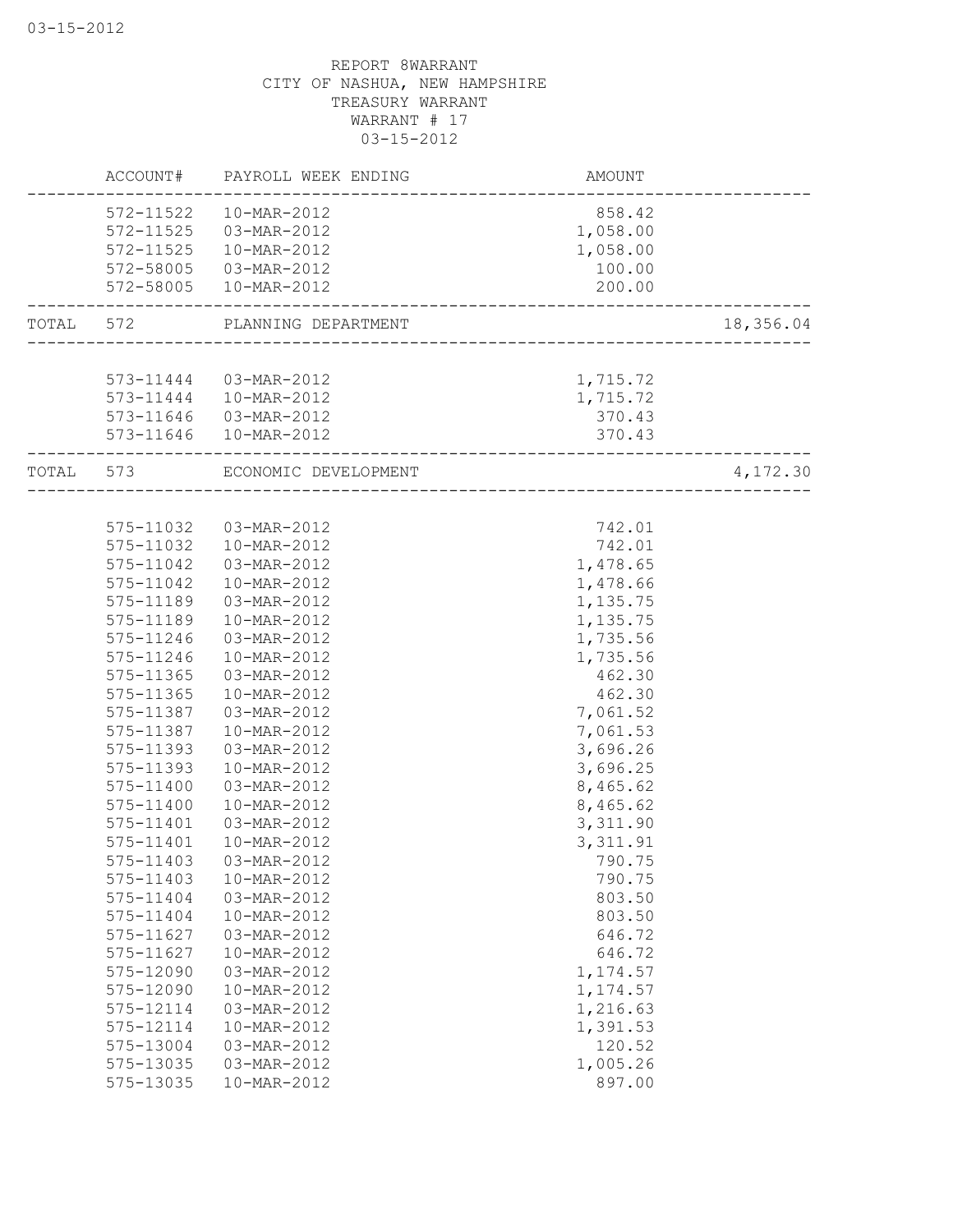|           | ACCOUNT#               | PAYROLL WEEK ENDING                   | AMOUNT                         |            |
|-----------|------------------------|---------------------------------------|--------------------------------|------------|
|           |                        | TOTAL 575 PUBLIC LIBRARIES            |                                | 67,641.18  |
|           |                        |                                       | ------------------------------ |            |
|           | 576-11059              | 10-MAR-2012                           | 533.92                         |            |
|           | 576-11221              | 03-MAR-2012                           | 1,326.82                       |            |
|           | 576-11221              | 10-MAR-2012                           | 1,232.94                       |            |
|           | 576-11315              | 03-MAR-2012                           | 762.16                         |            |
|           | 576-11315              | $10 - \text{MAR} - 2012$              | 762.16                         |            |
|           | 576-11361              | 03-MAR-2012                           | 3, 113.65                      |            |
|           | 576-11361              | 10-MAR-2012                           | 3, 113.66                      |            |
|           | 576-11362              | 03-MAR-2012                           | 1, 114.73                      |            |
|           | 576-11362              | 10-MAR-2012                           | 1, 114.73                      |            |
|           | 576-12045              | 03-MAR-2012                           | 304.26                         |            |
|           | 576-12045              | 10-MAR-2012                           | 304.26                         |            |
|           | 576-12134              | $03 - \text{MAR} - 2012$              | 544.06                         |            |
|           |                        | 576-12134  10-MAR-2012                | 494.60                         |            |
|           |                        | 576-12149  03-MAR-2012                | 326.62                         |            |
|           |                        | 576-12149  10-MAR-2012                | 399.20                         |            |
|           |                        | TOTAL 576 BUILDING DEPARTMENT         |                                | 15, 447.77 |
|           |                        |                                       |                                |            |
|           |                        | 577-11067  03-MAR-2012                | 1,222.79                       |            |
|           |                        | 577-11067  10-MAR-2012                | 1,222.78                       |            |
|           |                        | 577-11183  03-MAR-2012                | 1,894.22                       |            |
|           |                        | 577-11183  10-MAR-2012                | 1,894.23                       |            |
| TOTAL 577 |                        | CODE ENFORCEMENT                      |                                | 6,234.02   |
|           |                        |                                       |                                |            |
|           |                        | 581-11012  10-MAR-2012                | 3,791.85                       |            |
|           |                        | 581-11076  10-MAR-2012<br>03-MAR-2012 | 3,907.92                       |            |
|           | 581-11162<br>581-11162 | 10-MAR-2012                           | 19,044.56                      |            |
|           |                        |                                       | 54,260.72                      |            |
|           | 581-11204              | 03-MAR-2012                           | 12,340.40                      |            |
|           | 581-11204              | 10-MAR-2012                           | 12,331.30                      |            |
|           | 581-11347              | 10-MAR-2012                           | 2,472.35                       |            |
|           | 581-11348              | 10-MAR-2012                           | 86,894.51                      |            |
|           | 581-11366              | 03-MAR-2012                           | 55,595.09                      |            |
|           | 581-11366              | 10-MAR-2012<br>10-MAR-2012            | 55, 124.27                     |            |
|           | 581-11396              | 10-MAR-2012                           | 40,563.58                      |            |
|           | 581-11402<br>581-11408 |                                       | 3, 453.47                      |            |
|           |                        | 03-MAR-2012                           | 17,258.20                      |            |
|           | 581-11408<br>581-11486 | 10-MAR-2012                           | 16,771.01<br>41,754.49         |            |
|           | 581-11570              | 10-MAR-2012<br>10-MAR-2012            | 65,045.89                      |            |
|           | 581-11572              | 10-MAR-2012                           | 56,900.46                      |            |
|           |                        |                                       |                                |            |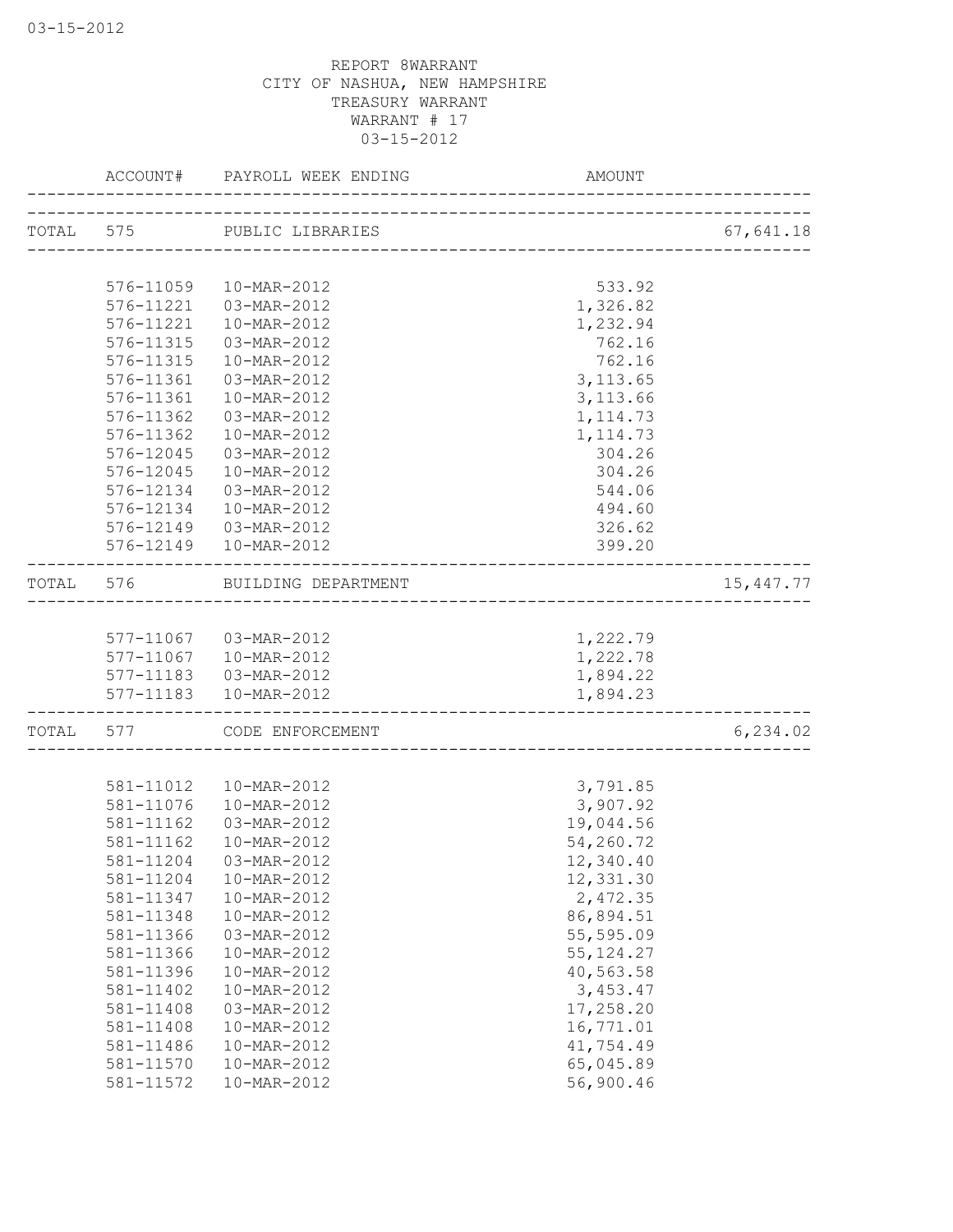| ACCOUNT#  | PAYROLL WEEK ENDING | AMOUNT       |
|-----------|---------------------|--------------|
| 581-11579 | 10-MAR-2012         | 41, 112.20   |
| 581-11628 | 10-MAR-2012         | 4,434.32     |
| 581-11675 | 10-MAR-2012         | 5,223.47     |
| 581-11709 | 10-MAR-2012         | 5,838.12     |
| 581-11711 | 10-MAR-2012         | 2,946.52     |
| 581-11726 | 10-MAR-2012         | 1,668,437.46 |
| 581-11800 | 10-MAR-2012         | 36,188.01    |
| 581-11801 | 03-MAR-2012         | 439.20       |
| 581-11801 | 10-MAR-2012         | 19,786.27    |
| 581-11802 | 10-MAR-2012         | 12,663.51    |
| 581-11803 | 10-MAR-2012         | 14,566.32    |
| 581-11805 | 10-MAR-2012         | 36,868.80    |
| 581-11812 | 10-MAR-2012         | 2,693.54     |
| 581-11830 | 10-MAR-2012         | 5,853.96     |
| 581-11845 | 10-MAR-2012         | 665.50       |
| 581-11850 | 10-MAR-2012         | 1,946.70     |
| 581-11860 | 10-MAR-2012         | 8,491.79     |
| 581-12021 | 10-MAR-2012         | 11,640.82    |
| 581-12060 | 10-MAR-2012         | 3,032.69     |
| 581-12078 | 03-MAR-2012         | 250.00       |
| 581-12078 | 10-MAR-2012         | 3,581.25     |
| 581-12081 | 10-MAR-2012         | 2,463.73     |
| 581-12084 | 10-MAR-2012         | 2,112.50     |
| 581-12111 | 10-MAR-2012         | 156,270.38   |
| 581-12112 | 10-MAR-2012         | 6,942.73     |
| 581-12126 | 03-MAR-2012         | 409.50       |
| 581-12126 | 10-MAR-2012         | 4,609.48     |
| 581-12135 | 03-MAR-2012         | 181.58       |
| 581-12135 | 10-MAR-2012         | 4,740.92     |
| 581-12136 | 10-MAR-2012         | 764.24       |
| 581-12138 | 03-MAR-2012         | 251.58       |
| 581-12138 | 10-MAR-2012         | 1,209.98     |
| 581-12141 | 10-MAR-2012         | 100.00       |
| 581-12153 | 10-MAR-2012         | 30.00        |
| 581-12198 | 10-MAR-2012         | 36, 243.49   |
| 581-12201 | 03-MAR-2012         | 62.00        |
| 581-12201 | 10-MAR-2012         | 22,497.40    |
| 581-13004 | 10-MAR-2012         | 630.00       |
| 581-13021 | 03-MAR-2012         | 645.83       |
| 581-13021 | 10-MAR-2012         | 859.71       |
| 581-13032 | 03-MAR-2012         | 539.10       |
| 581-13032 | 10-MAR-2012         | 682.86       |
| 581-13120 | 03-MAR-2012         | 4,859.10     |
| 581-13120 | 10-MAR-2012         | 3,876.30     |
| 581-13133 | 10-MAR-2012         | 2,237.50     |
| 581-13137 | 10-MAR-2012         | 140.00       |
| 581-19000 | 10-MAR-2012         | 8,200.91     |
| 581-19230 | 03-MAR-2012         | 250.00       |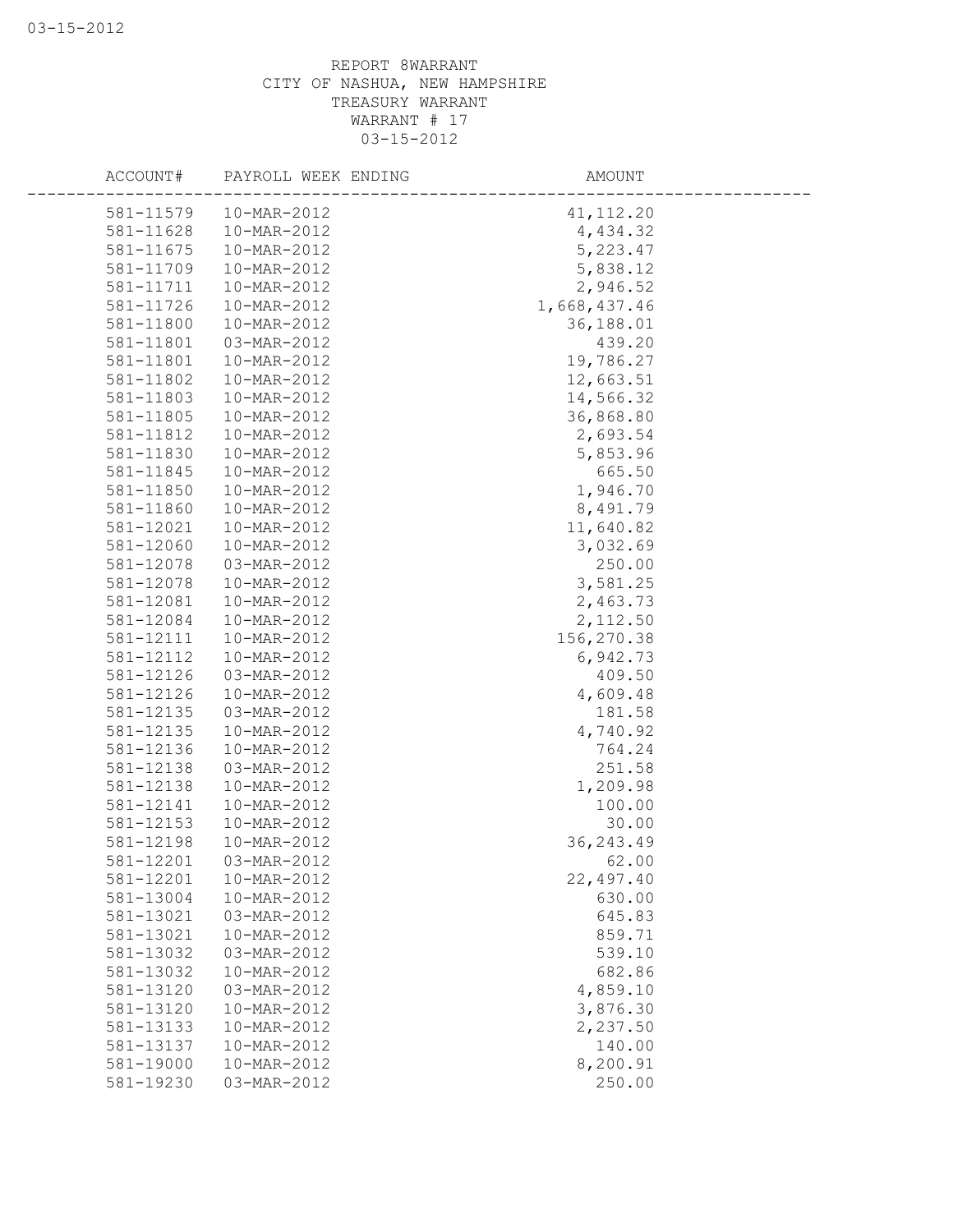|        | ACCOUNT#               | PAYROLL WEEK ENDING                                  | AMOUNT           |              |
|--------|------------------------|------------------------------------------------------|------------------|--------------|
|        | 581-19230<br>581-19240 | $10 - \text{MAR} - 2012$<br>$10 - \text{MAR} - 2012$ | 850.00<br>186.90 |              |
| TOTAI, | 581                    | SCHOOL DEPARTMENT                                    |                  | 2,697,018.24 |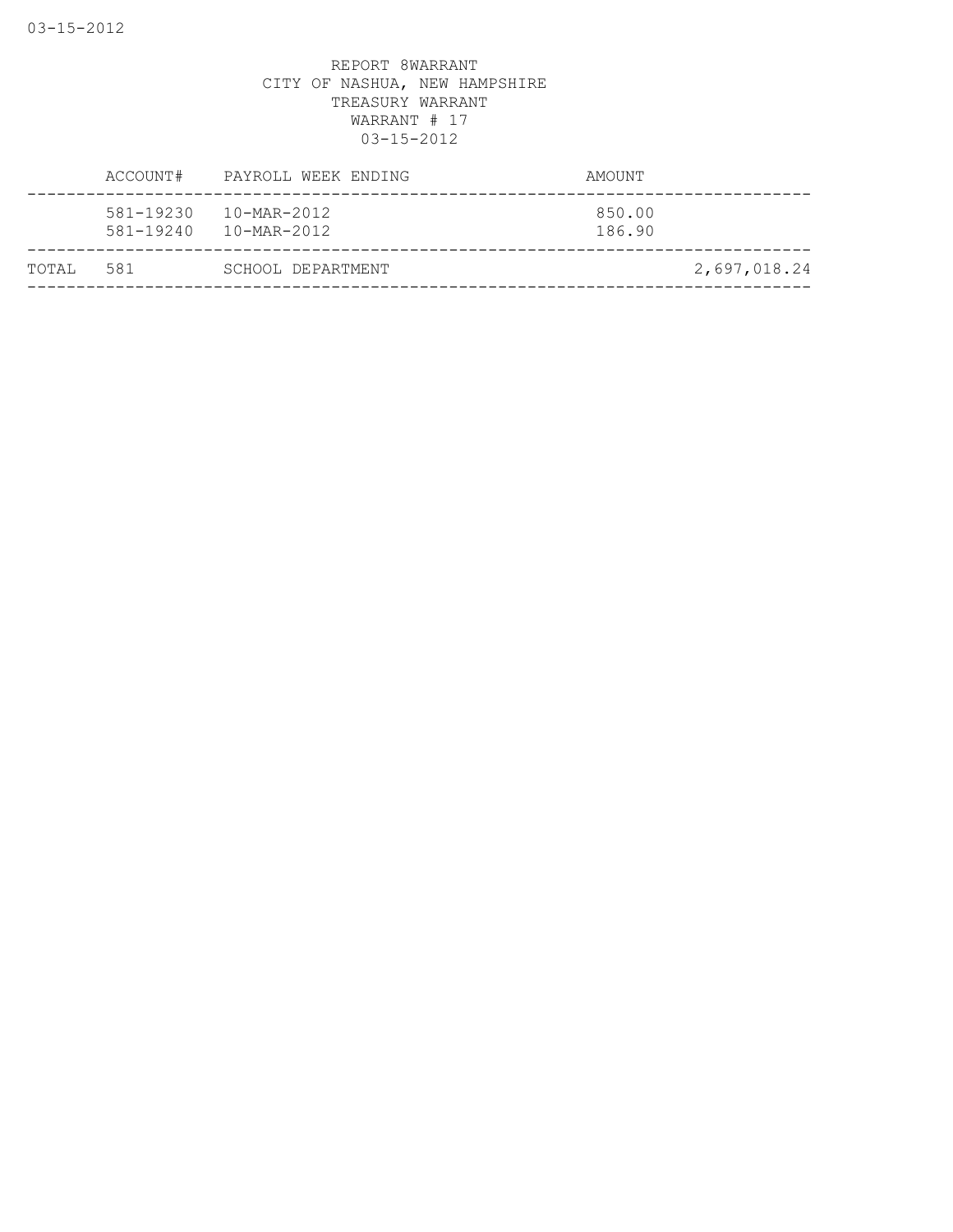|           |           | ACCOUNT# PAYROLL WEEK ENDING         | AMOUNT               |          |
|-----------|-----------|--------------------------------------|----------------------|----------|
|           | 722-12890 | 03-MAR-2012<br>722-12890 10-MAR-2012 | 1,355.20<br>1,482.79 |          |
| TOTAL 722 |           | CPF-INFORMATION TECHNOLOGY           |                      | 2,837.99 |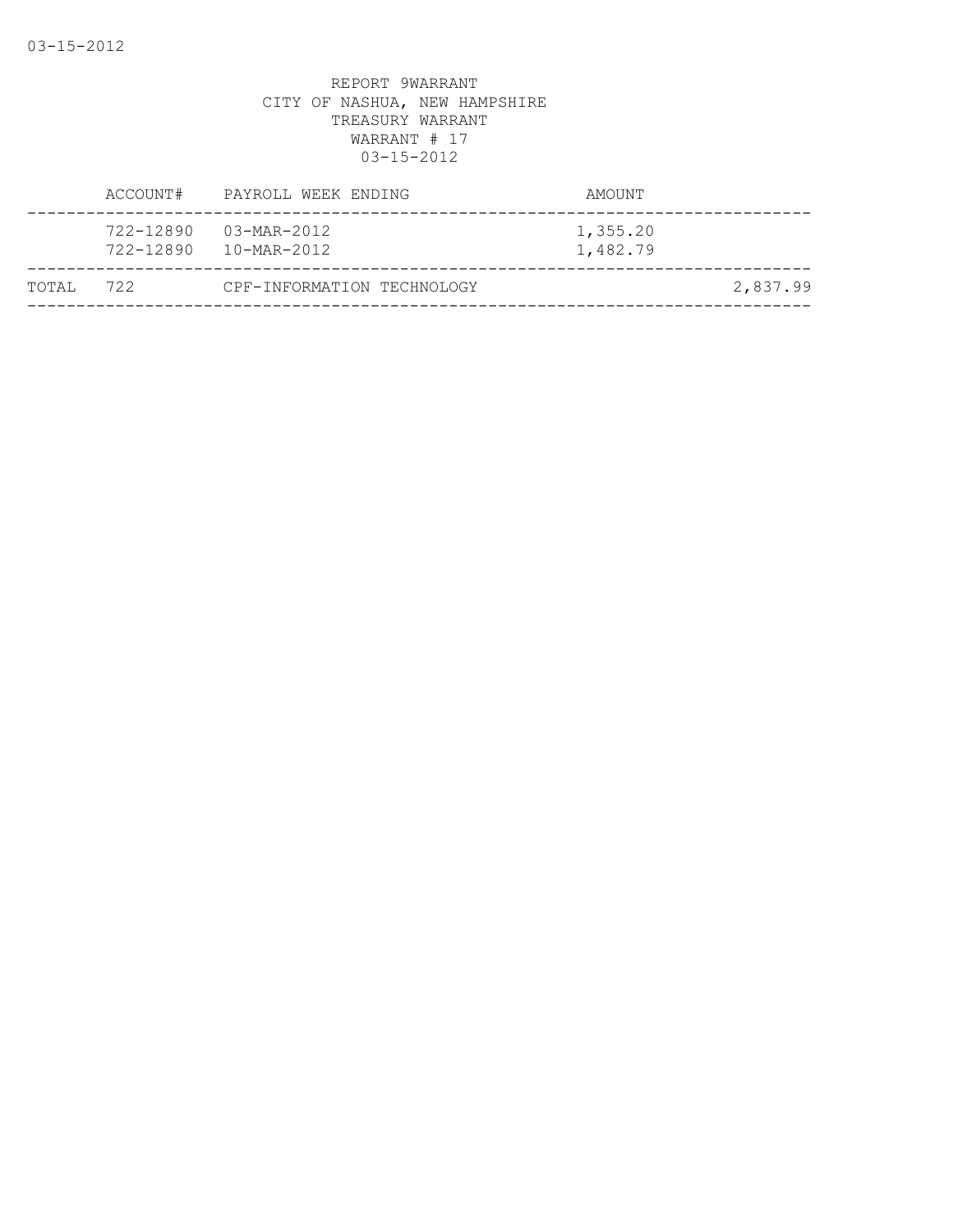| ACCOUNT#               | PAYROLL WEEK ENDING        | AMOUNT             |  |
|------------------------|----------------------------|--------------------|--|
|                        | 801-11008  03-MAR-2012     | 608.43             |  |
| 801-11008              | 10-MAR-2012                | 608.42             |  |
| 801-11024              | 03-MAR-2012                | 639.71             |  |
| 801-11024              | 10-MAR-2012                | 639.71             |  |
| 801-11064              | 03-MAR-2012                | 145.36             |  |
| 801-11064              | 10-MAR-2012                | 145.36             |  |
| 801-11094              | 03-MAR-2012                | 104.59             |  |
| 801-11094              | $10-MAR - 2012$            | 104.60             |  |
| 801-11190              | 03-MAR-2012                | 421.44             |  |
| 801-11190              | 10-MAR-2012                | 421.45             |  |
| 801-11193              | 03-MAR-2012                | 1,025.44           |  |
| 801-11193              | 10-MAR-2012                | 1,025.44           |  |
| 801-11211              | 03-MAR-2012                | 70.59              |  |
| 801-11211              | 10-MAR-2012                | 70.59              |  |
| 801-11222              | 03-MAR-2012                | 218.59             |  |
| 801-11222              | 10-MAR-2012                | 218.59             |  |
| 801-11249              | 03-MAR-2012                | 194.19             |  |
| 801-11249              | 10-MAR-2012                | 194.19             |  |
| 801-11268              | 03-MAR-2012                | 139.31             |  |
| 801-11268              | 10-MAR-2012                | 139.32             |  |
| 801-11271              | 03-MAR-2012                | 1,190.53           |  |
| 801-11271              | 10-MAR-2012                | 1,190.53           |  |
| 801-11276              | 03-MAR-2012                | 5,384.40           |  |
| 801-11276              | 10-MAR-2012                | 5,384.40           |  |
| 801-11289              | 03-MAR-2012                | 350.06             |  |
| 801-11289              | 10-MAR-2012                | 350.06             |  |
| 801-11431              | 03-MAR-2012                | 351.17             |  |
| 801-11431              | 10-MAR-2012                | 351.17             |  |
| 801-11435              | 03-MAR-2012                | 282.43             |  |
| 801-11435              | 10-MAR-2012                | 282.43<br>5,032.00 |  |
| 801-11595<br>801-11595 | 03-MAR-2012<br>03-MAR-2012 | 4,153.99           |  |
| 801-11595              | 10-MAR-2012                | 5,003.68           |  |
| 801-11595              | 10-MAR-2012                | 4,153.99           |  |
| 801-11596              | 03-MAR-2012                | 3,512.00           |  |
| 801-11596              | 10-MAR-2012                | 3,512.00           |  |
| 801-11598              | 03-MAR-2012                | 870.00             |  |
| 801-11598              | 10-MAR-2012                | 870.00             |  |
| 801-11599              | 03-MAR-2012                | 1,371.95           |  |
| 801-11599              | 03-MAR-2012                | 1,371.95           |  |
| 801-11599              | 10-MAR-2012                | 1,371.95           |  |
| 801-11599              | 10-MAR-2012                | 1,371.95           |  |
| 801-11606              | 03-MAR-2012                | 1,106.71           |  |
| 801-11606              | 10-MAR-2012                | 954.14             |  |
| 801-13004              | 03-MAR-2012                | 16.86              |  |
| 801-13004              | 03-MAR-2012                | 1,553.62           |  |
| 801-13004              | 03-MAR-2012                | 640.84             |  |
| 801-13004              | 03-MAR-2012                | 412.44             |  |
|                        |                            |                    |  |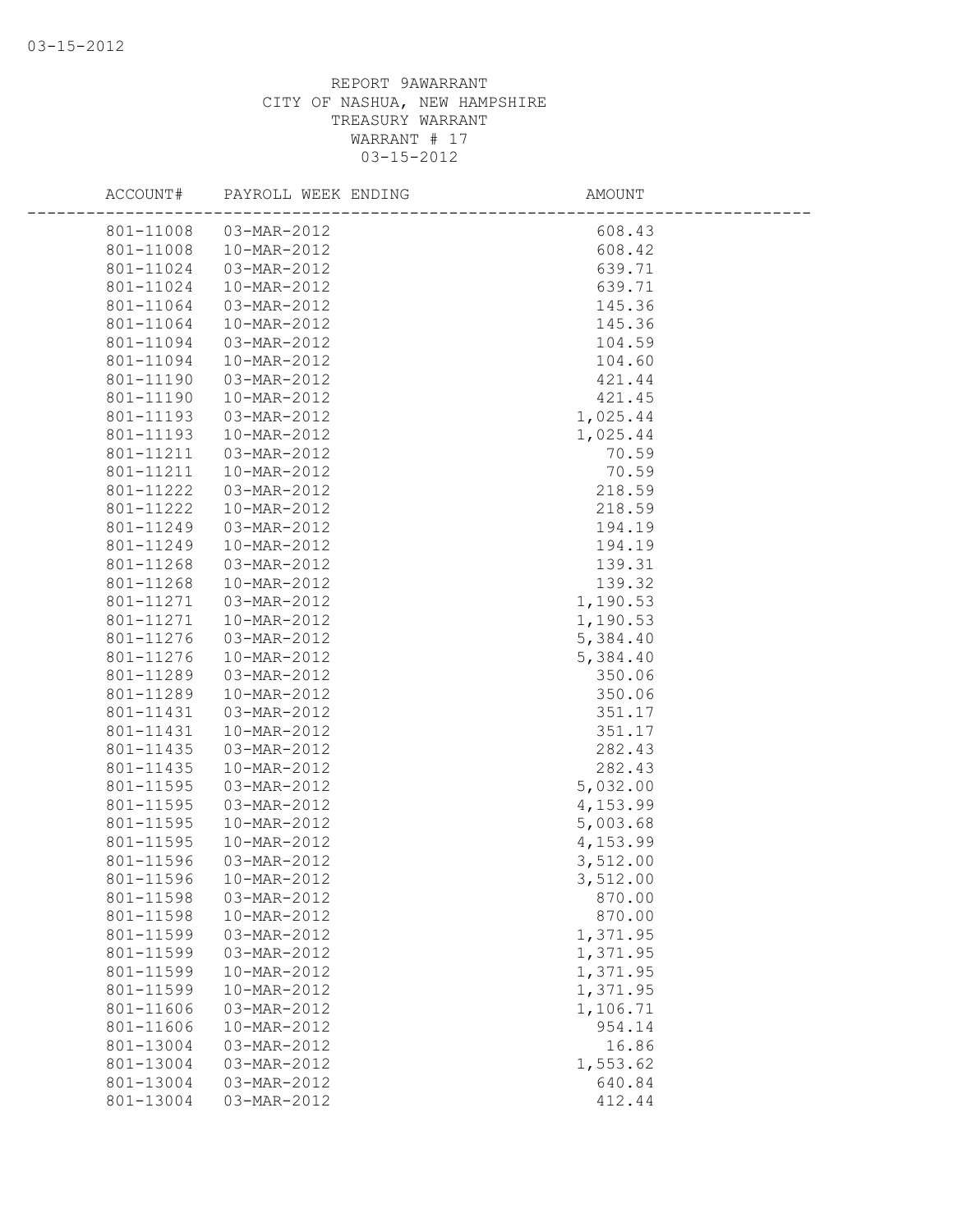|           | ACCOUNT#  | PAYROLL WEEK ENDING    | AMOUNT                |           |
|-----------|-----------|------------------------|-----------------------|-----------|
|           | 801-13004 | 10-MAR-2012            | 1,315.32              |           |
|           | 801-13004 | 10-MAR-2012            | 490.92                |           |
|           | 801-13004 | 10-MAR-2012            | 127.22                |           |
|           |           | 801-17004  10-MAR-2012 | 700.00                |           |
| TOTAL 801 |           | SOLID WASTE DISPOSAL   | _____________________ | 62,166.03 |
|           |           |                        |                       |           |
|           | 802-11024 | 03-MAR-2012            | 155.94                |           |
|           | 802-11024 | 03-MAR-2012            | 623.77                |           |
|           | 802-11024 | 10-MAR-2012            | 155.94                |           |
|           | 802-11024 | 10-MAR-2012            | 623.77                |           |
|           | 802-11064 | 03-MAR-2012            | 145.36                |           |
|           | 802-11064 | 03-MAR-2012            | 145.36                |           |
|           | 802-11064 | 10-MAR-2012            | 145.36                |           |
|           | 802-11064 | 10-MAR-2012            | 145.36                |           |
|           | 802-11091 | 03-MAR-2012            | 1,145.45              |           |
|           | 802-11091 | 10-MAR-2012            | 1,145.45              |           |
|           | 802-11092 | 03-MAR-2012            | 803.60                |           |
|           | 802-11092 | 10-MAR-2012            | 562.52                |           |
|           | 802-11094 | 03-MAR-2012            | 313.79                |           |
|           | 802-11094 | 03-MAR-2012            | 313.78                |           |
|           | 802-11094 | 10-MAR-2012            | 313.77                |           |
|           | 802-11094 | 10-MAR-2012            | 313.79                |           |
|           | 802-11096 | 03-MAR-2012            | 959.79                |           |
|           | 802-11096 | 10-MAR-2012            | 959.79                |           |
|           | 802-11102 | 03-MAR-2012            | 824.00                |           |
|           | 802-11102 | 10-MAR-2012            | 824.00                |           |
|           | 802-11105 | 03-MAR-2012            | 1,037.27              |           |
|           | 802-11105 | 10-MAR-2012            | 1,037.27              |           |
|           | 802-11124 | 03-MAR-2012            | 760.65                |           |
|           | 802-11124 | 10-MAR-2012            | 760.65                |           |
|           | 802-11155 | 03-MAR-2012            | 1,050.42              |           |
|           | 802-11155 | 10-MAR-2012            | 1,050.42              |           |
|           | 802-11157 | 03-MAR-2012            | 175.60                |           |
|           |           | 802-11157 03-MAR-2012  | 2,450.41              |           |
|           | 802-11157 | 10-MAR-2012            | 2,626.00              |           |
|           | 802-11158 | 03-MAR-2012            | 1,884.80              |           |
|           | 802-11158 | 10-MAR-2012            | 1,884.80              |           |
|           | 802-11190 | 03-MAR-2012            | 421.44                |           |
|           | 802-11190 | 10-MAR-2012            | 421.44                |           |
|           | 802-11211 | 03-MAR-2012            | 282.34                |           |
|           | 802-11211 | 03-MAR-2012            | 423.52                |           |
|           | 802-11211 | 10-MAR-2012            | 282.34                |           |
|           | 802-11211 | 10-MAR-2012            | 423.51                |           |
|           | 802-11222 | 03-MAR-2012            | 218.59                |           |
|           | 802-11222 | 10-MAR-2012            | 218.59                |           |
|           | 802-11249 | 03-MAR-2012            | 194.19                |           |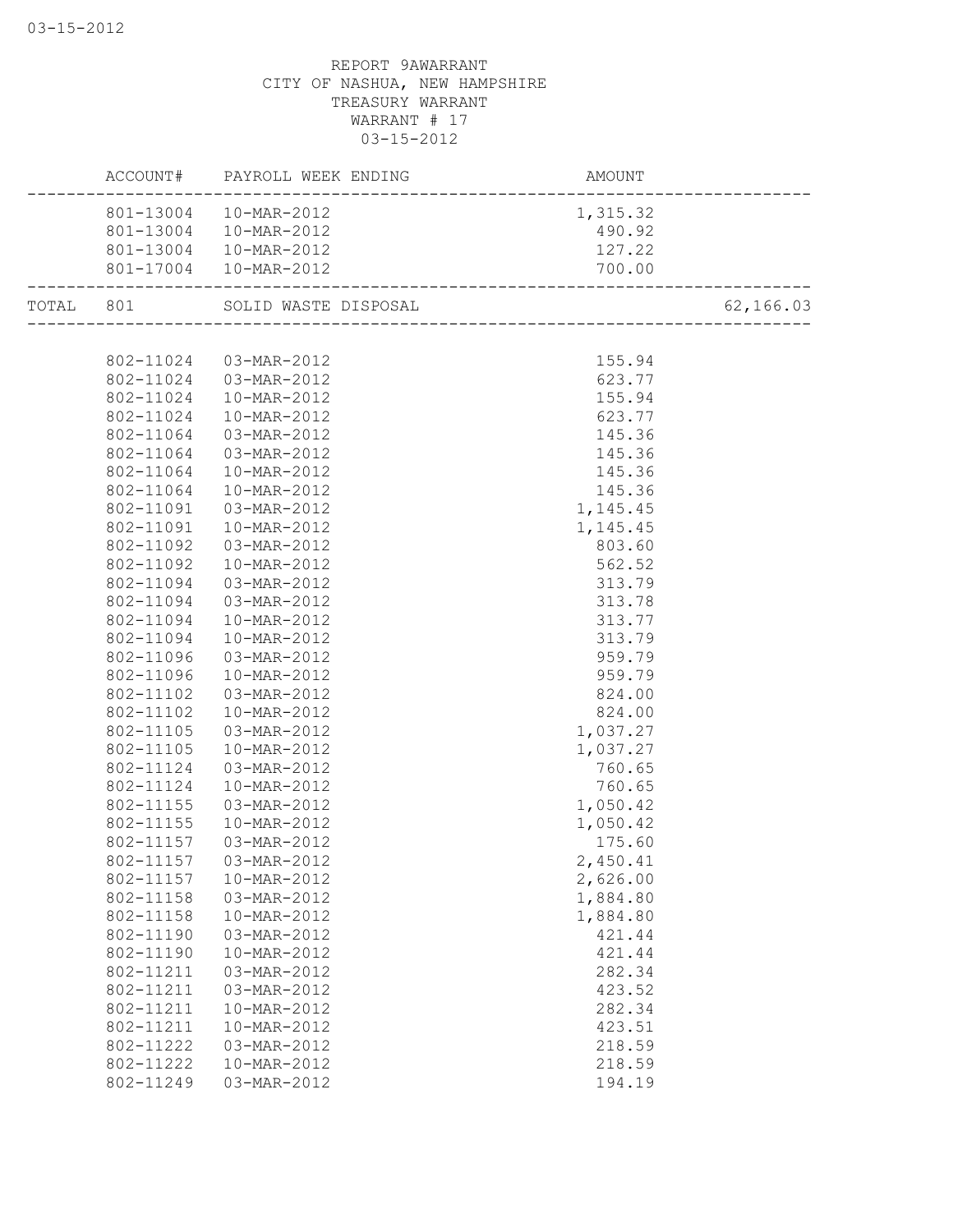|       | ACCOUNT#  | PAYROLL WEEK ENDING      | AMOUNT    |           |
|-------|-----------|--------------------------|-----------|-----------|
|       | 802-11249 | 03-MAR-2012              | 194.19    |           |
|       | 802-11249 | 10-MAR-2012              | 194.19    |           |
|       | 802-11249 | 10-MAR-2012              | 194.19    |           |
|       | 802-11260 | 03-MAR-2012              | 2,008.00  |           |
|       | 802-11260 | 10-MAR-2012              | 2,008.00  |           |
|       | 802-11268 | 03-MAR-2012              | 46.44     |           |
|       | 802-11268 | 03-MAR-2012              | 92.88     |           |
|       | 802-11268 | 10-MAR-2012              | 46.44     |           |
|       | 802-11268 | 10-MAR-2012              | 92.88     |           |
|       | 802-11270 | 03-MAR-2012              | 1, 114.73 |           |
|       | 802-11270 | 10-MAR-2012              | 1, 114.73 |           |
|       | 802-11289 | 03-MAR-2012              | 350.06    |           |
|       | 802-11289 | 10-MAR-2012              | 350.06    |           |
|       | 802-11330 | 03-MAR-2012              | 1, 114.71 |           |
|       | 802-11330 | 10-MAR-2012              | 1, 114.71 |           |
|       | 802-11333 | 03-MAR-2012              | 1,092.87  |           |
|       | 802-11333 | 10-MAR-2012              | 1,092.86  |           |
|       | 802-11431 | 03-MAR-2012              | 351.17    |           |
|       | 802-11431 | 10-MAR-2012              | 351.17    |           |
|       | 802-11435 | 03-MAR-2012              | 470.71    |           |
|       | 802-11435 | 03-MAR-2012              | 188.28    |           |
|       | 802-11435 | 10-MAR-2012              | 470.71    |           |
|       | 802-11435 | 10-MAR-2012              | 188.28    |           |
|       | 802-11480 | 03-MAR-2012              | 2,901.60  |           |
|       | 802-11480 | 10-MAR-2012              | 2,901.60  |           |
|       | 802-11513 | 03-MAR-2012              | 5,913.57  |           |
|       | 802-11513 | 10-MAR-2012              | 5,807.20  |           |
|       | 802-11514 | 03-MAR-2012              | 3,036.40  |           |
|       | 802-11514 | 10-MAR-2012              |           |           |
|       |           |                          | 3,036.40  |           |
|       | 802-11681 | 03-MAR-2012              | 326.04    |           |
|       | 802-11681 | 03-MAR-2012              | 1,304.18  |           |
|       | 802-11681 | 10-MAR-2012              | 326.04    |           |
|       | 802-11681 | 10-MAR-2012              | 1,304.18  |           |
|       | 802-11693 | 03-MAR-2012              | 1, 114.73 |           |
|       | 802-11693 | 10-MAR-2012              | 1, 114.73 |           |
|       | 802-11764 | 03-MAR-2012              | 1,225.81  |           |
|       | 802-11764 | 10-MAR-2012              | 1,225.81  |           |
|       | 802-13004 | 03-MAR-2012              | 770.10    |           |
|       | 802-13004 | 03-MAR-2012              | 639.42    |           |
|       | 802-13004 | 10-MAR-2012              | 482.27    |           |
|       | 802-13004 | 10-MAR-2012              | 1,667.69  |           |
|       | 802-17001 | 10-MAR-2012              | 300.00    |           |
| TOTAL | 802       | SEWERAGE DISPOSAL SYSTEM |           | 77,864.87 |
|       |           | 951-05055  03-MAR-2012   | 78,565.32 |           |
|       |           | 951-05056  03-MAR-2012   | 43,996.09 |           |
|       |           |                          |           |           |